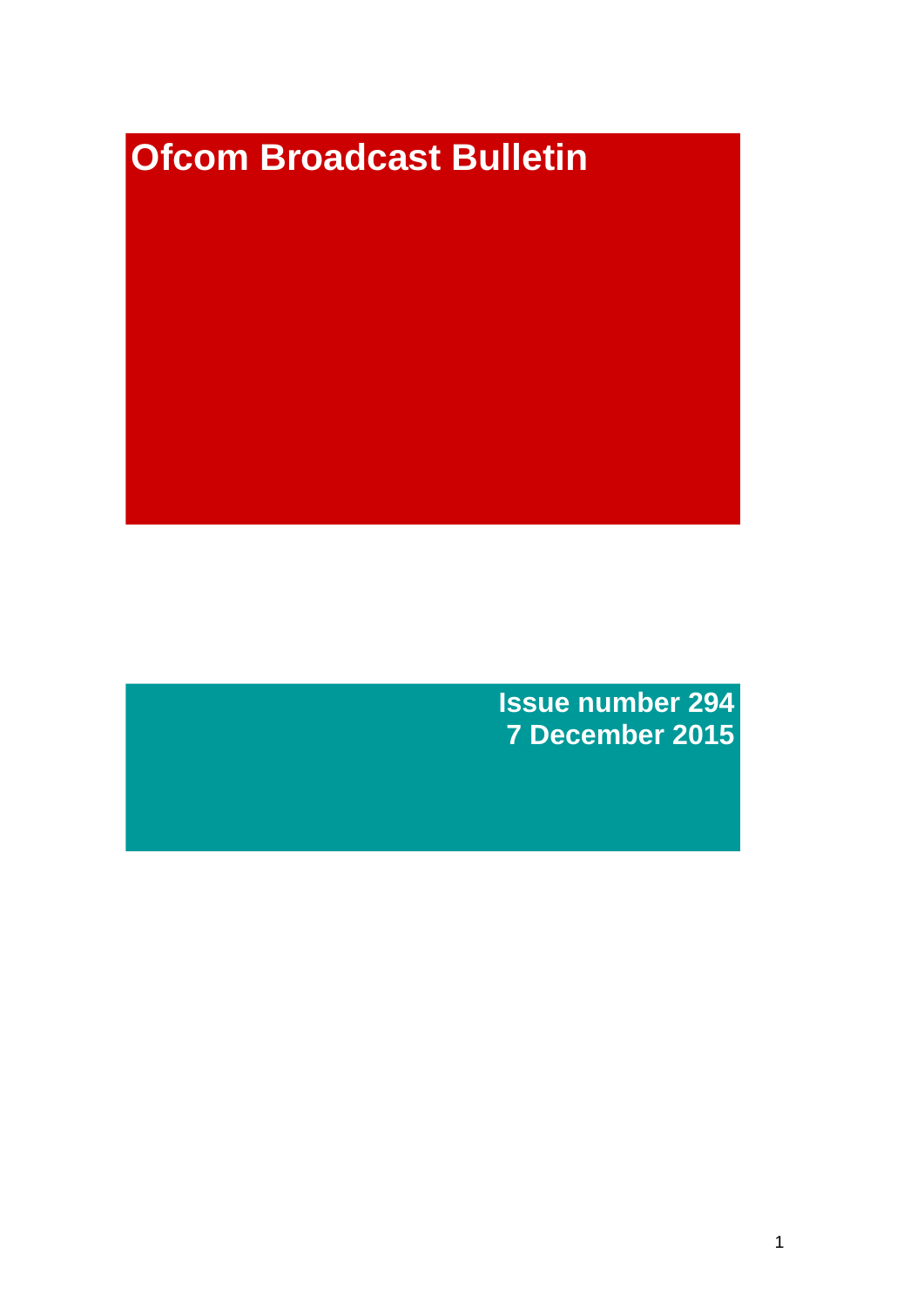# **Contents**

| Introduction                                                                                      | 4  |
|---------------------------------------------------------------------------------------------------|----|
| <b>Standards cases</b>                                                                            |    |
| <u>In Breach</u>                                                                                  |    |
| <b>Comedy Central Trailers</b><br>Various dates and times, pre watershed                          | 6  |
| <b>Drive Time</b><br>New Style Radio 98.7 FM, 16 July 2015, 15:00                                 | 14 |
| Dog the Bounty Hunter<br>CBS Reality, 24 October 2015, 16:00                                      | 18 |
| A Good Year<br>Film4, 6 October 2015, 19:35                                                       | 20 |
| <b>Various programmes</b><br>Channel i, 18 June 2015, various times                               | 22 |
| Azan-e-Magrib<br>Channel i, 30 June 2015, 21:24                                                   | 25 |
| Sponsorship of My Iftar My Health<br>ATN Bangla UK, 22 June 2015, 11:00                           | 29 |
| <b>Broadcast Licence Conditions cases</b>                                                         |    |
| In Breach                                                                                         |    |
| <b>Community Radio Finance Reports 2014</b><br>Various licensees                                  | 32 |
| <b>Fairness and Privacy cases</b>                                                                 |    |
| <u>Not Upheld</u>                                                                                 |    |
| Complaint by The Mediawise Trust on behalf of Mrs L<br>Sky News, Sky UK Limited, 26 February 2015 | 35 |
| <b>Complaint by Dr Ijaz Rehman</b><br>Khara Sach, ARY News, 9 January 2015                        | 45 |
| <b>Complaint by Mr Patrick Conroy</b><br>Gangsters: Faces of the Underworld, Quest, 21 June 2015  | 55 |
| <b>Complaints assessed, not investigated</b>                                                      | 69 |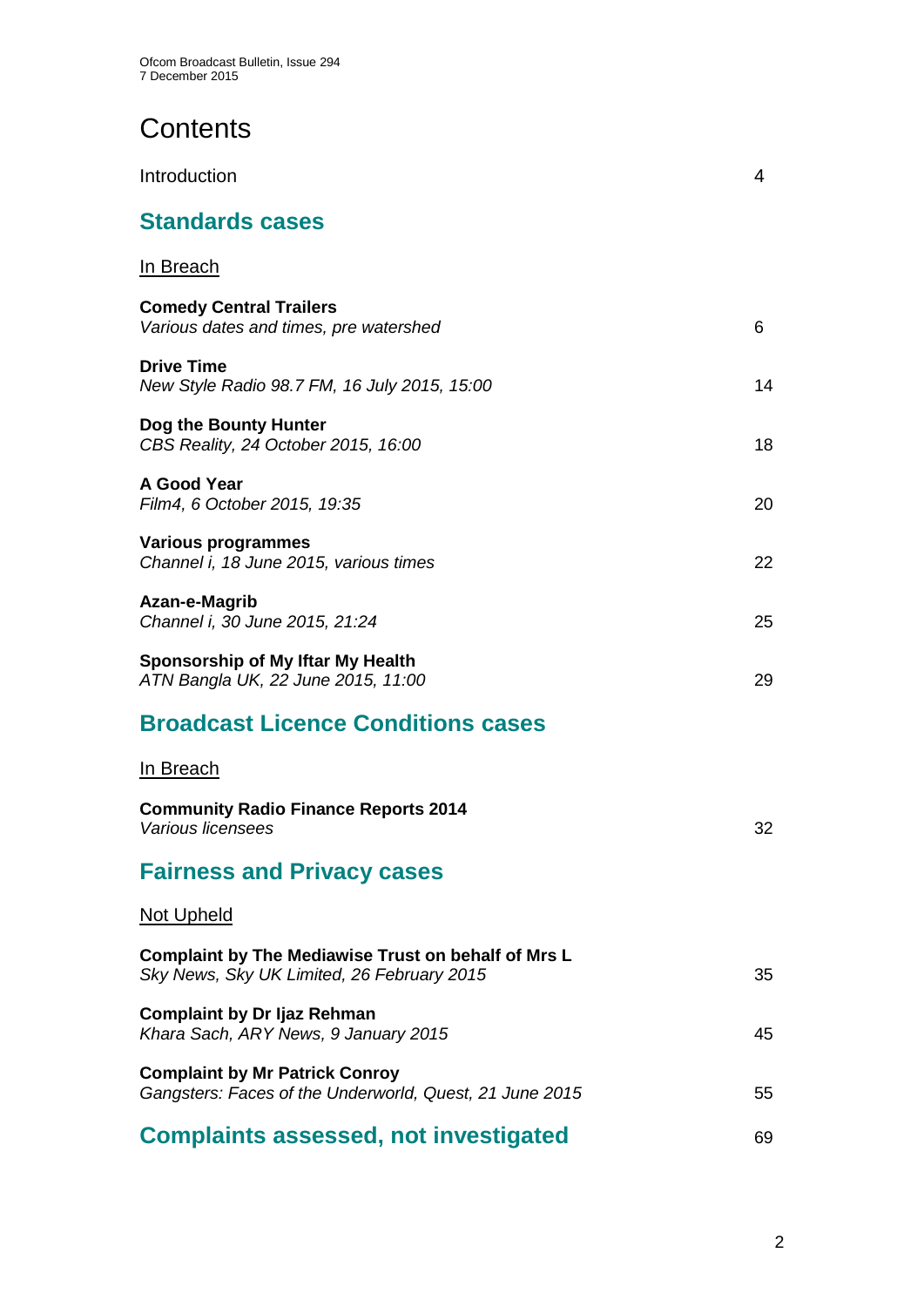| <b>Complaints outside of remit</b> | 78. |
|------------------------------------|-----|
| <b>Investigations List</b>         | 80. |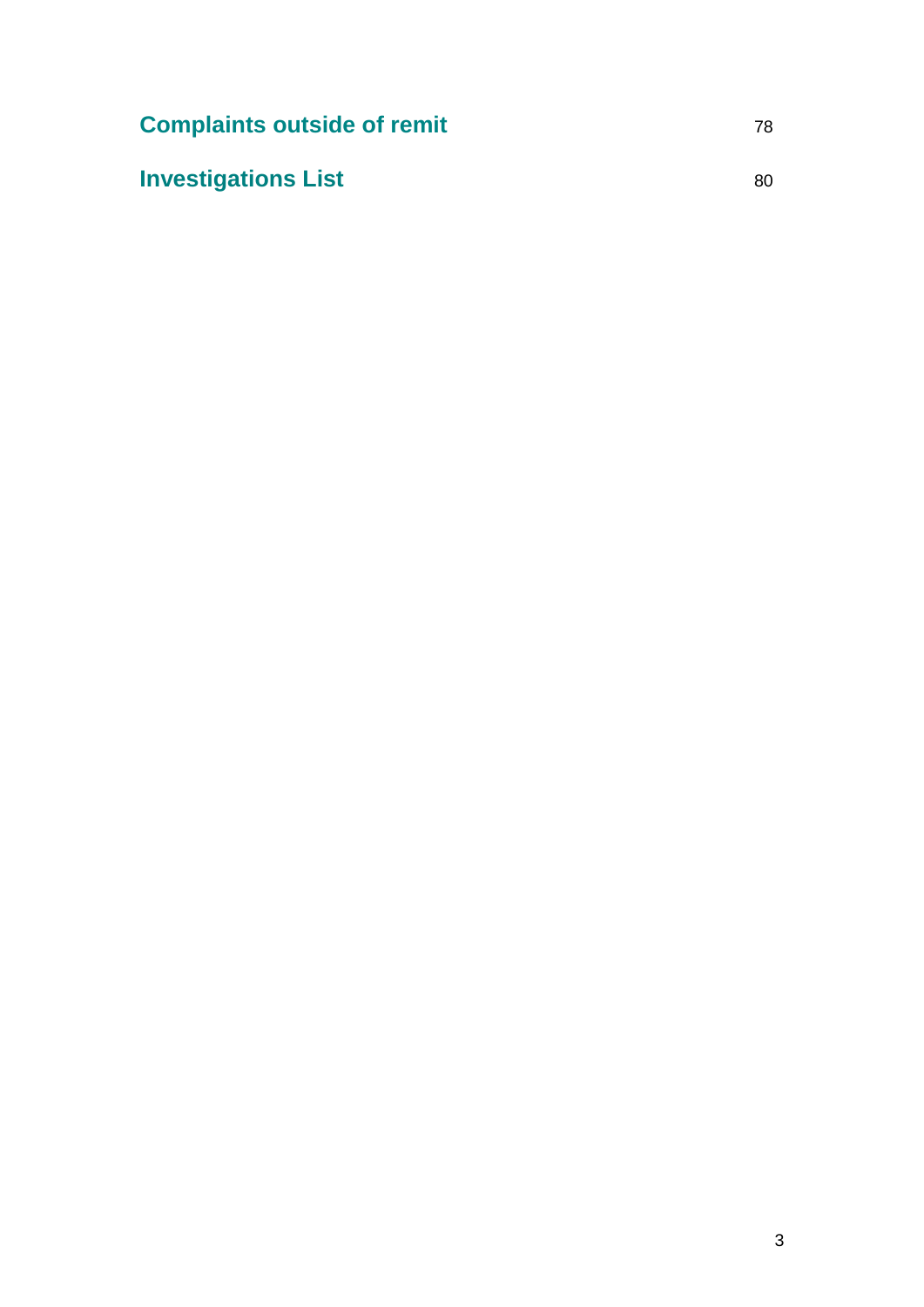# **Introduction**

Under the Communications Act 2003 ("the Act"), Ofcom has a duty to set standards for broadcast content as appear to it best calculated to secure the standards objectives<sup>1</sup>. Ofcom must include these standards in a code or codes. These are listed below. Ofcom also has a duty to secure that every provider of a notifiable On Demand Programme Services ("ODPS") complies with certain standards requirements as set out in the  $Act<sup>2</sup>$ .

The Broadcast Bulletin reports on the outcome of investigations into alleged breaches of those Ofcom codes below, as well as licence conditions with which broadcasters regulated by Ofcom are required to comply. We also report on the outcome of ODPS sanctions referrals made by ATVOD and the ASA on the basis of their rules and guidance for ODPS. These Codes, rules and guidance documents include:

- a) [Ofcom's Broadcasting Code](http://stakeholders.ofcom.org.uk/broadcasting/broadcast-codes/broadcast-code/) ("the Code").
- b) the [Code on the Scheduling of Television Advertising](http://stakeholders.ofcom.org.uk/broadcasting/broadcast-codes/advert-code/) ("COSTA") which contains rules on how much advertising and teleshopping may be scheduled in programmes, how many breaks are allowed and when they may be taken.
- c) certain sections of the [BCAP Code: the UK Code of Broadcast Advertising,](https://www.cap.org.uk/Advertising-Codes/Broadcast.aspx) which relate to those areas of the BCAP Code for which Ofcom retains regulatory responsibility. These include:
	- the prohibition on 'political' advertising:
	- sponsorship and product placement on television (see Rules 9.13, 9.16 and 9.17 of the Code) and all commercial communications in radio programming (see Rules 10.6 to 10.8 of the Code);
	- 'participation TV' advertising. This includes long-form advertising predicated on premium rate telephone services – most notably chat (including 'adult' chat), 'psychic' readings and dedicated quiz TV (Call TV quiz services). Ofcom is also responsible for regulating gambling, dating and 'message board' material where these are broadcast as advertising<sup>3</sup>.
- d) other licence conditions which broadcasters must comply with, such as requirements to pay fees and submit information which enables Ofcom to carry out its statutory duties. Further information can be found on Ofcom's website for [television](http://licensing.ofcom.org.uk/tv-broadcast-licences/) and [radio](http://licensing.ofcom.org.uk/radio-broadcast-licensing/) licences.
- e) rules and guidance for both [editorial content and advertising content on ODPS.](http://www.atvod.co.uk/uploads/files/ATVOD_Rules_and_Guidance_Ed_2.0_May_2012.pdf) Ofcom considers sanctions in relation to ODPS on referral by the Authority for Television On-Demand ("ATVOD") or the Advertising Standards Authority ("ASA"), co-regulators of ODPS for editorial content and advertising respectively, or may do so as a concurrent regulator.

[Other codes and requirements](http://stakeholders.ofcom.org.uk/broadcasting/broadcast-codes/) may also apply to broadcasters and ODPS, depending on their circumstances. These include the Code on Television Access Services (which sets out how much subtitling, signing and audio description relevant

<sup>1</sup>  $1$  The relevant legislation is set out in detail in Annex 1 of the Code.

 $2$  The relevant legislation can be found at Part 4A of the Act.

 $3$  BCAP and ASA continue to regulate conventional teleshopping content and spot advertising for these types of services where it is permitted. Ofcom remains responsible for statutory sanctions in all advertising cases.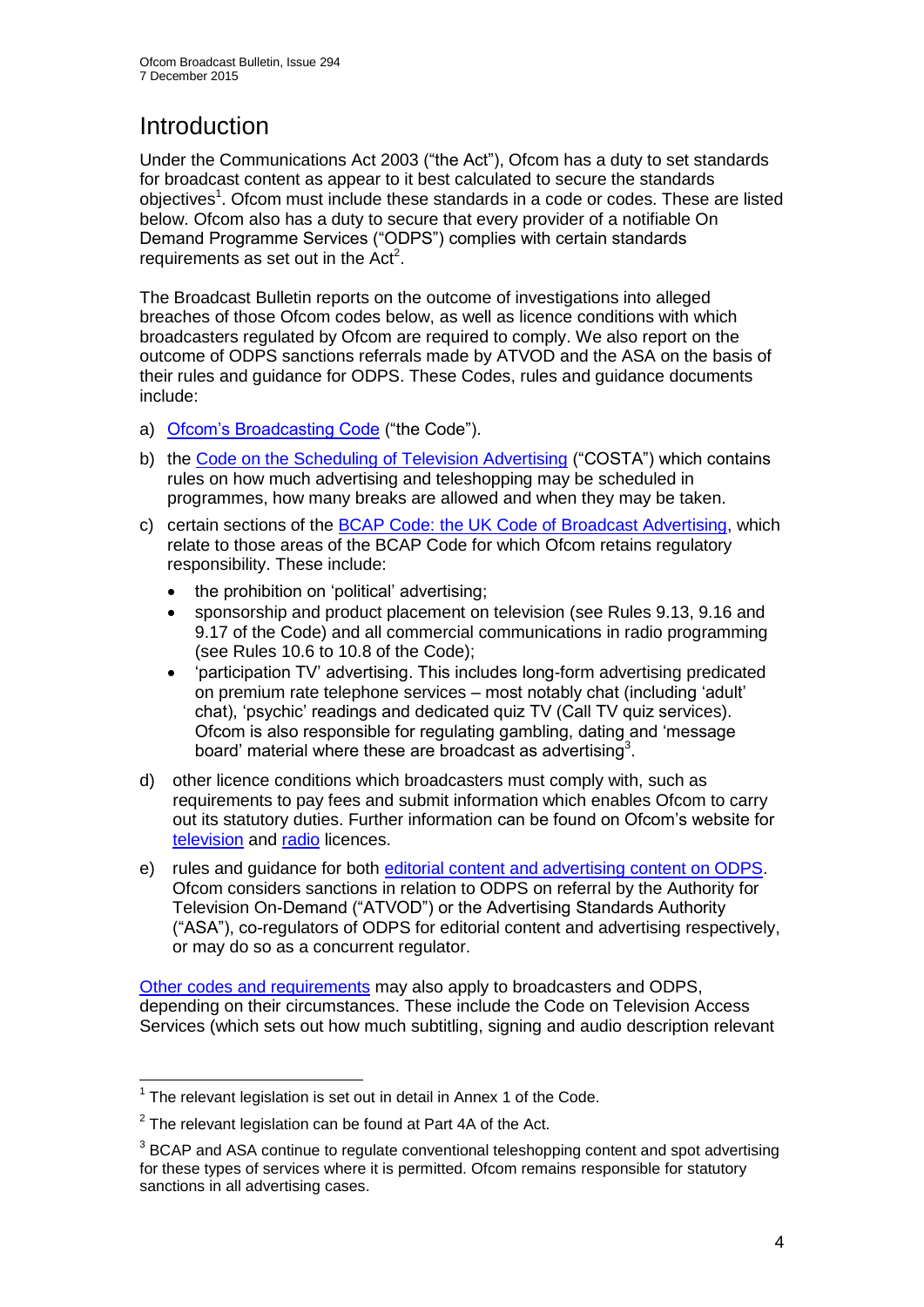licensees must provide), the Code on Electronic Programme Guides, the Code on Listed Events, and the Cross Promotion Code.

**It is Ofcom's policy to describe fully the content in television, radio and on demand content. Some of the language and descriptions used in Ofcom's Broadcast Bulletin may therefore cause offence.**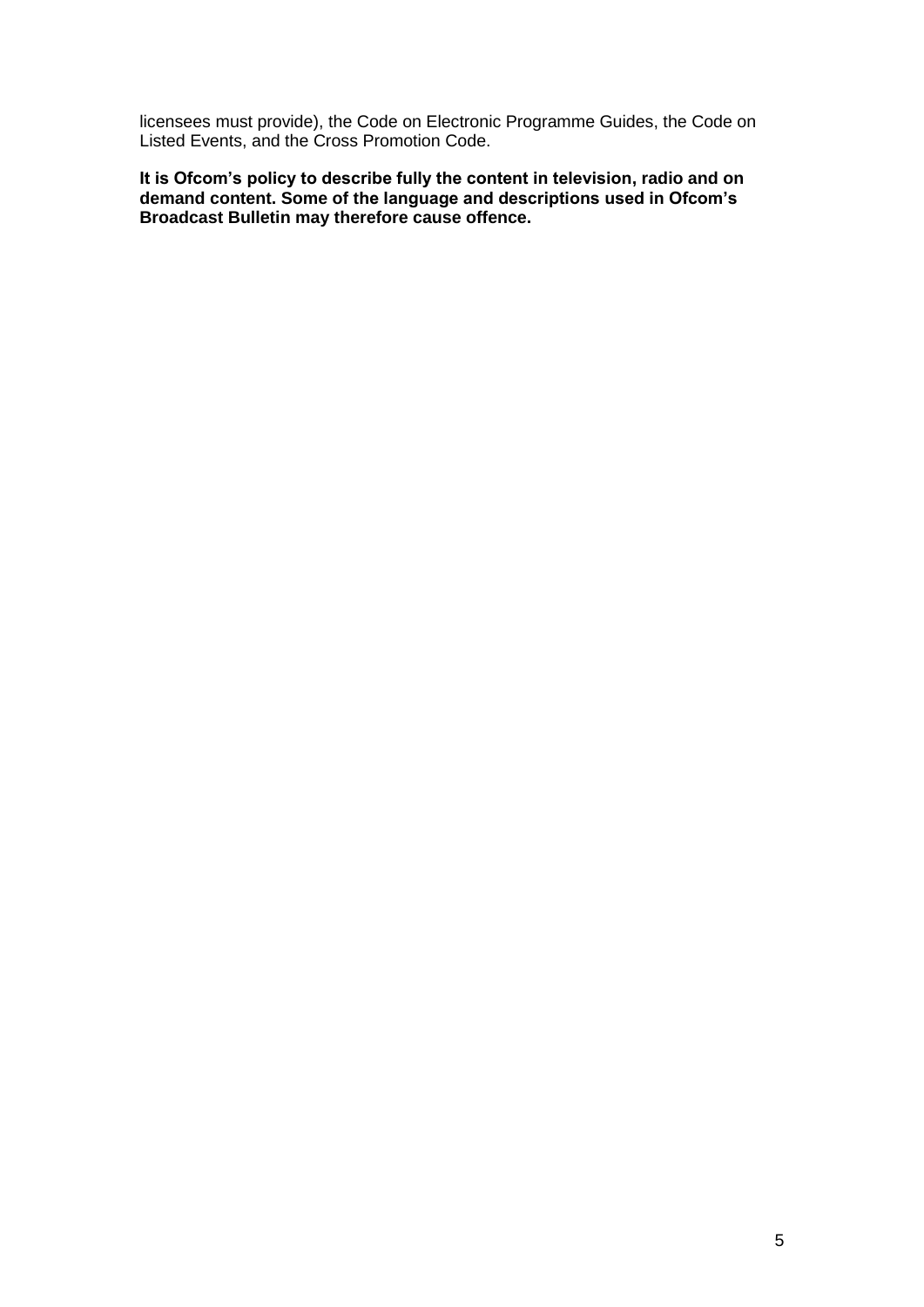# **Standards cases**

# **In Breach**

# **Comedy Central Trailers**

*Workaholics Trailer, Comedy Central, 13 July 2015, 16:59 Impractical Jokers Trailer, Comedy Central, 10 August 2015, 10:16 and 11:15 Amy Schumer: Mostly Sex Stuff Trailer, Comedy Central, 10 August 2015, 10:27*

*Inside Amy Schumer Trailer, Comedy Central, 29 August 2015, 14:00 Inside Amy Schumer Trailer, Comedy Central, 29 August 2015, 16:00 All trailers were also broadcast on other various dates and times*

# **Introduction**

Comedy Central is a channel featuring comedy series and stand-up comedy aimed at a primarily adult audience. The licence for Comedy Central is held by Paramount UK Partnership ("Paramount UK" or the "Licensee").

Ofcom received 27 complaints regarding the broadcast of the pre-watershed trailers set out above. The complainants considered that the content of these trailers were adult in tone, humour and language and were not suitable for transmission prewatershed when children were available to view. A number of complainants also expressed their particular concerns about the broadcast of these trailers during programmes which were likely to attract child viewers, including back-to-back episodes of *Friends* and episodes of *The Middle*.

Full details of the trailers investigated by Ofcom are set out in our Decision below. The material broadcast included:

- a trailer to promote the programme *Workaholics* which included references to and scenes of characters smoking cannabis;
- a trailer for the programme *Impractical Jokers* which featured the comedian Sal Vulcano at a speed dating event. When speaking to a female participant Sal stated that he only kissed *"the vagina"* before marriage; and,
- trailers for *Amy Schumer: Mostly Sex Stuff* and *Inside Amy Schumer* which contained repeated sexual references and innuendo, including use of the word "slut", a joke about sex with children and descriptions of sexual activity, for example, one character telling another "*I want to drive you crazy by licking you in places no other man has ever touched before"*.

# **Ofcom's Investigation**

We considered that each of the five trailers discussed above and in the Decision below raised potential issues under Rule 1.3 of the Code which states:

"Children must…be protected by appropriate scheduling from material that is unsuitable for them".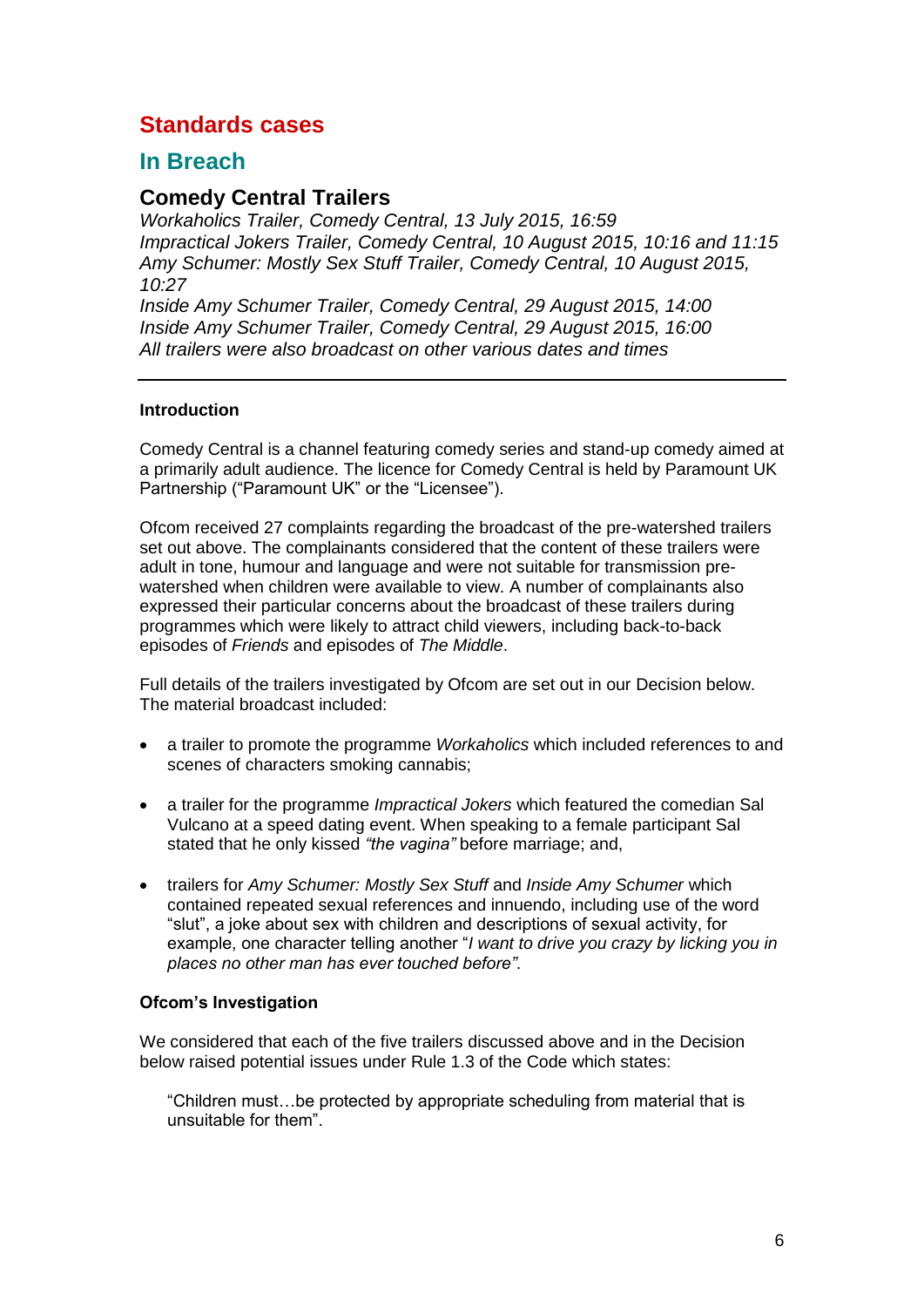We also considered the *Workaholics* trailer (discussed above and in the Decision below) raised potential issues which warranted investigation under Rule 1.10, which states:

"The use of illegal drugs, the abuse of drugs, smoking solvent abuse and the misuse of alcohol:

- …must generally be avoided and in any case must not be condoned, encouraged or glamorised in other programmes broadcast before the watershed (in the case of television) ... unless there is editorial justification;
- must not be condoned, encouraged or glamorised in other programmes likely to be widely seen or heard by under-eighteens unless there is editorial justification.

We therefore asked Paramount UK how the broadcast of these trailers complied with these rules. We also asked the Licensee to provide us with full details of when these trailers were broadcast on Comedy Central.

During the period of this investigation, Ofcom published a decision on 12 October 2015 relating to breaches of 14 pre-watershed trailers broadcast on Comedy Central and Comedy Central Extra<sup>1</sup>. Subsequently, on 16 October 2015, Paramount UK attended a meeting with Ofcom to discuss the effectiveness of its compliance in this area. At the meeting the Licensee explained its compliance arrangements going forward and sought to reassure Ofcom that it was fully aware of its obligations as a licensee under the Code.

## **Licensee's response**

Paramount UK expressed its "deep regret at the scheduling of th[e] trailers [during] daytime". It did not seek to defend the broadcast of the trailers and "apologis[ed] unreservedly". The Licensee explained that, once it became aware of "Ofcom's concerns regarding daytime promos", the trailers "were immediately pulled and an urgent review of all daytime promos was conducted".

The Licensee stated that it "had pushed the boundaries of [its] compliance practice for promos too far in recent months". Paramount UK said it was conducting an "internal investigation…to understand how this lapse in judgement happened" and "to ensure it never happens again" by "rebuild[ing] daytime processes and policies". It added that it was "putting in place compliance training" for all staff and would be "reviewing all daytime content".

# **Decision**

1

Under the Communications Act 2003, Ofcom has a statutory duty to set standards for broadcast content as appear to it best calculated to secure standards objectives, one of which is that: "persons under the age of eighteen are protected". This objective is reflected in Section One of the Code.

Rule 1.3 states that broadcast material which is unsuitable for children must be appropriately scheduled. Whether the content of a trailer is unsuitable for children depends on all the relevant circumstances. Appropriate scheduling is judged by a

<sup>&</sup>lt;sup>1</sup> See: [http://stakeholders.ofcom.org.uk/binaries/enforcement/broadcast](http://stakeholders.ofcom.org.uk/binaries/enforcement/broadcast-bulletins/obb290/Issue_290.pdf)[bulletins/obb290/Issue\\_290.pdf](http://stakeholders.ofcom.org.uk/binaries/enforcement/broadcast-bulletins/obb290/Issue_290.pdf)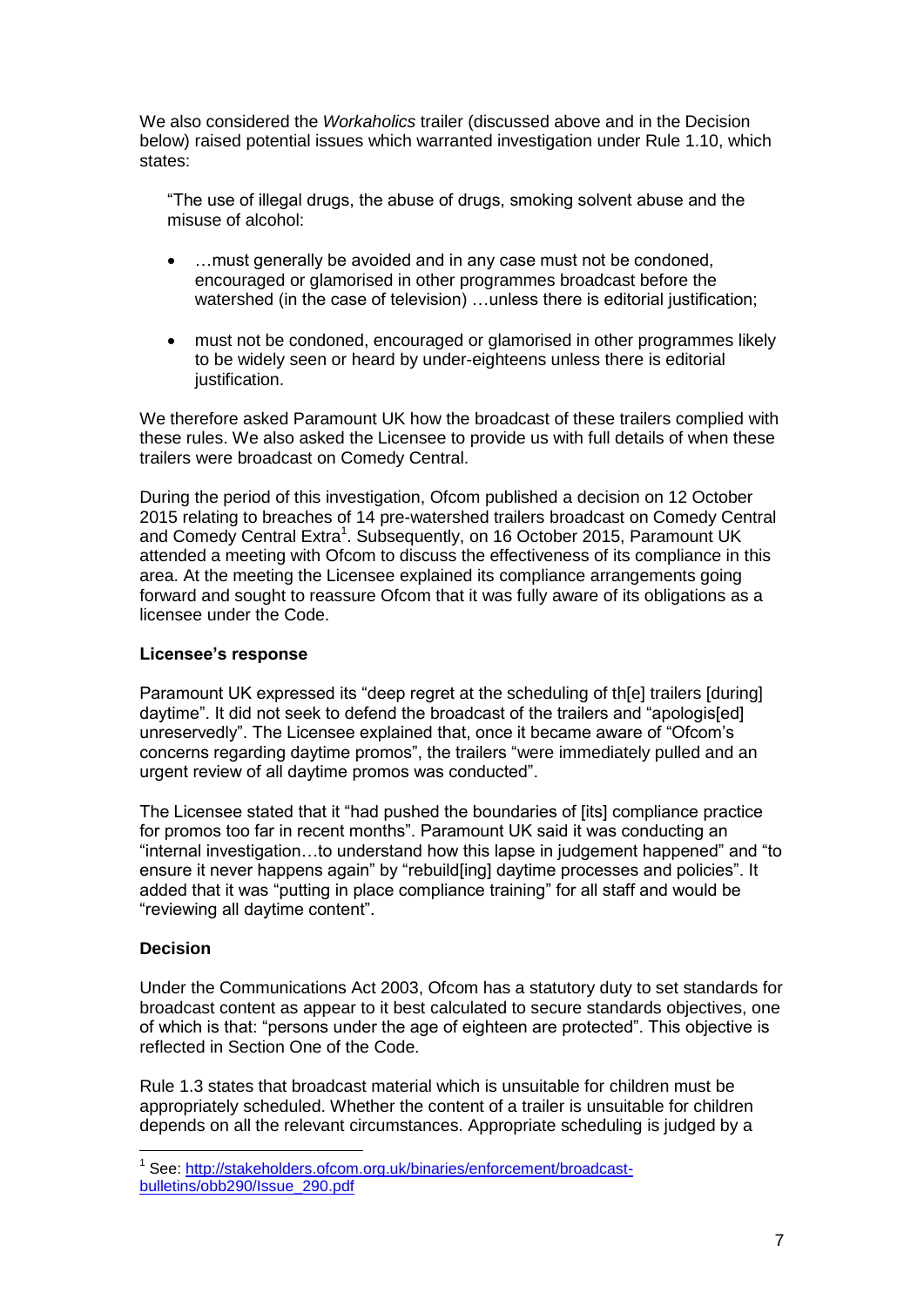number of factors including: the nature of the content; the likely number and age range of the audience; the start and finish time of the programme; and likely audience expectations.

When scheduling trailers, particularly pre-watershed, broadcasters have less freedom than with programmes. This is because viewers come across trailers unawares and audience expectations of what is appropriate are affected not only by the time and date of broadcast, but the programming it is scheduled during and around.

Ofcom has previously issued guidance on the watershed on television which includes advice on trailers<sup>2</sup>. Among other things, the guidance advises broadcasters to ensure that the content of trailers shown pre-watershed are appropriate for a pre-watershed audience. This is particularly important when the trailers are promoting postwatershed programming. Parents and carers should be able to anticipate that any material broadcast pre-watershed, when children are available to view, has been scheduled appropriately for all children under the age of 15.

Rule 1.3 makes clear that in deciding appropriate scheduling for pre-watershed trailers (and for all pre-watershed programmes), licensees need to take care in assessing the likely number and age range of children in the audience, taking into account school times, weekends and holidays.

Ofcom considered each of the five trailers to assess firstly whether they were unsuitable for children, and if so whether they were appropriately scheduled.

# *Impractical Jokers Trailer***, 10 August 2015, 10:16 and 11:15 (and various other dates and times pre-watershed)**

This trailer featured the comedian Sal Vulcano at a speed-dating event. Sal, shown talking to Jennifer (a female participant), repeated a number of statements fed to him by his friends (Joe Gatto, James Murray and Brian Quinn) via an earpiece while being filmed by a hidden camera. The following exchange took place:

Sal: *"Man I would love to see what you look like in a burqa"*.

[Jennifer was shown laughing in response before cutting to a shot of Sal's friends in a separate room observing him on a TV and speaking into a microphone.]

Joe: *"There is something you should know about me right off the top"*.

[The next shot returned to Sal and Jennifer]

Sal: *"There is something that you should know about me right off the top".*

Jennifer: *"What?"*

[A close up shot of Joe speaking into a microphone was shown.]

Joe: *"I only do kisses till marriage"*.

[Returned to a shot of Sal and Jennifer].

 2 <http://stakeholders.ofcom.org.uk/binaries/broadcast/guidance/831193/watershed-on-tv.pdf>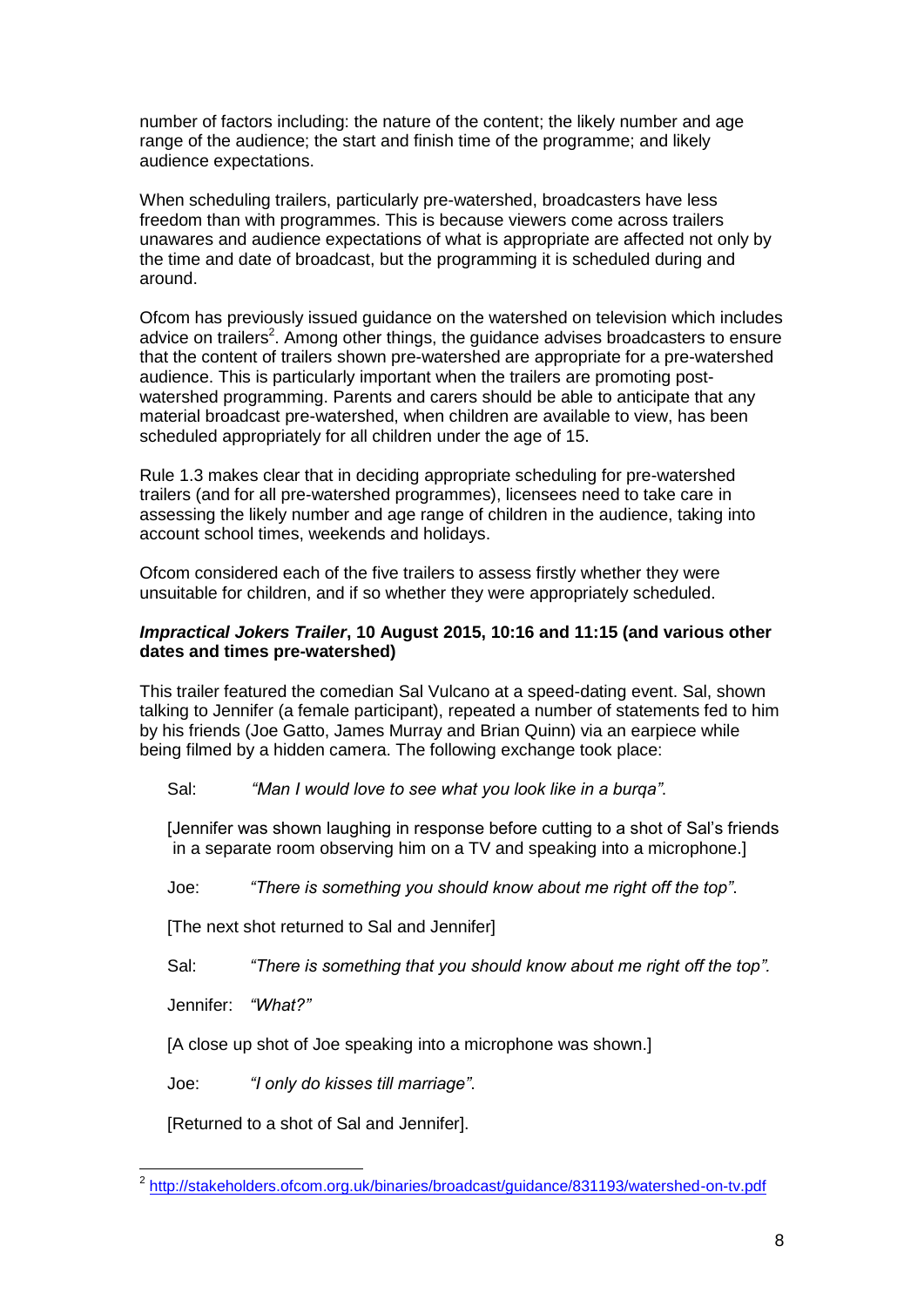Sal: *"I only do kisses until marriage"*.

[Jennifer was shown laughing]

Jennifer: *"Kisses where?"*

[The next shot showed Sal's friends laughing as Joe spoke into the microphone.]

Joe: *"The vagina"*.

[The next shot featured Sal and Jennifer, with Sal looking down in hesitation while trying to stifle a laugh]

Sal: *"The vagina".*

[Jennifer was shown laughing in response.]

Jennifer: *"The vagina"*.

Sal: *"Yeah and I mean I am strict with that"*.

# **Decision**

Our concern here was the adult tone and humour of this pre-watershed trailer. Although the word "vagina" can clearly be suitable for broadcast during the day, we would normally anticipate that there would be appropriate editorial justification for its use. In this case, however, the nature of the trailer provided little or no context. The sexual reference to kissing the "vagina" was clearly adult in tone and unsuitable for children.

We than went on to consider whether the trailer was appropriately scheduled. We noted that Comedy Central is not aimed at children nor on the whole likely to appeal to them. Nonetheless this trailer was broadcast on two occasions in the morning of 10 August 2015, during an episode of *Friends* at 10:16 and during an episode of *The*  Middle at 11:15. BARB<sup>3</sup> viewing data indicated that these programmes were likely, on occasion, to attract a significant child audience. For example, during the episode of *The Middle*, broadcast at 11:00 on 10 August 2015, 17,000 out of a total of 37,000 viewers were children, equivalent to 47% of the programme's audience. This included 4,000 children (10% of the audience) aged four to nine and 14,000 children (37% of the audience) between 10 and 15 years old. Further, Ofcom was aware that this trailer was broadcast on other dates and various times pre-watershed between 22 July 2015 and 17 August 2015, during the school summer holidays and at weekends, when children were available to view. We concluded that, because this trailer, which was adult in tone and unsuitable for children, was shown at dates and times when children would be watching or were available to view, it was not scheduled appropriately, in breach of Rule 1.3.

# **Breach of Rule 1.3**

# *Amy Schumer: Mostly Sex Stuff Trailer***, 10 August 2015, 10:27 (and various other dates and times pre-watershed)**

 3 Broadcasters' Audience Research Board (BARB) is the official source of television viewing figures in the UK.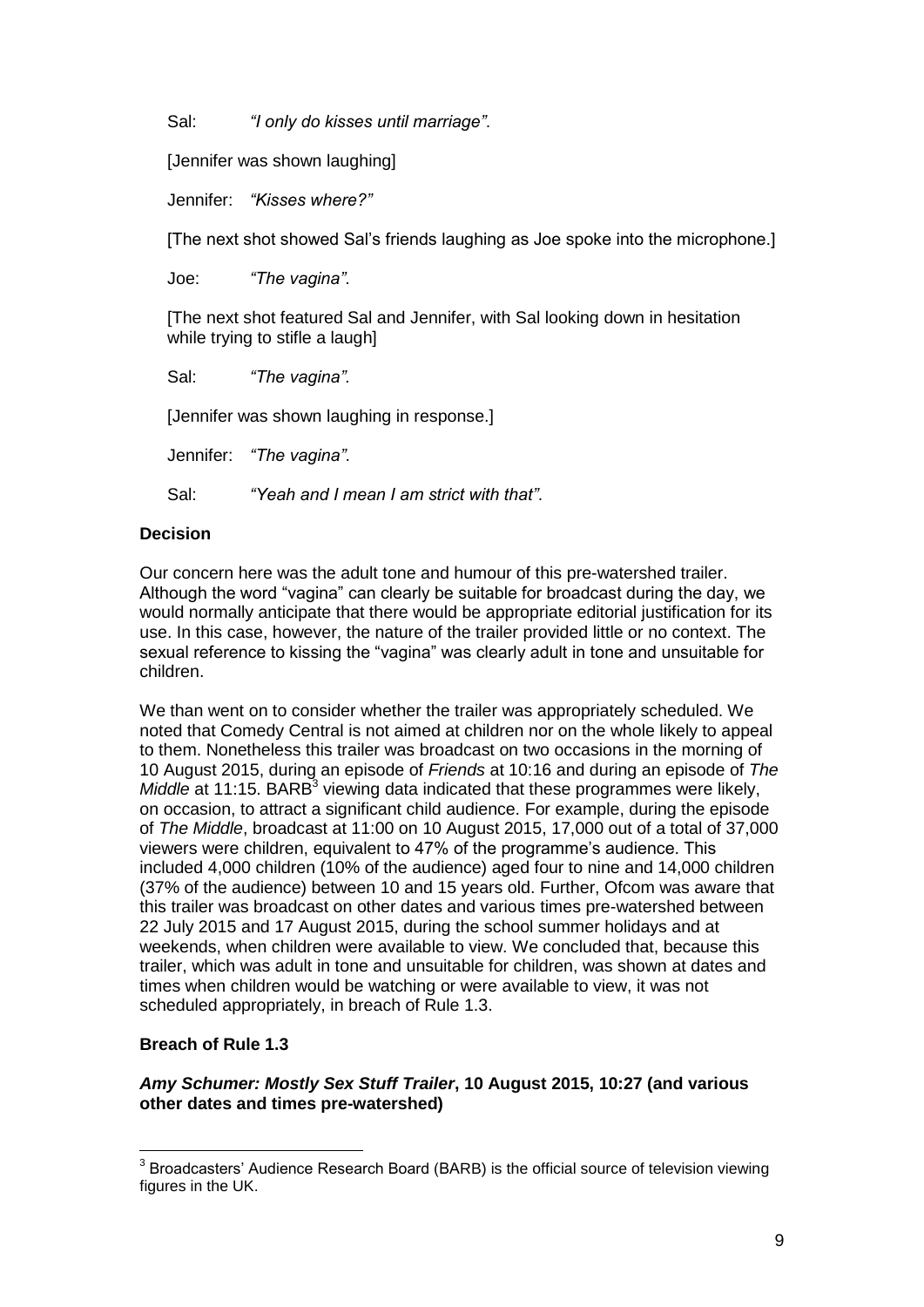This trailer consisted of short edited clips of various comedy sketches featuring Amy Schumer and a clip from the comedian's stand-up show. It featured:

- A simulated news clip with a caption stating *"Breaking News: Witch Caught"*. Amy Schumer was shown standing behind a podium at press conference addressing the audience: *"This is just a case of slut shaming"*. After clips of other sketches were shown, this scene continued with Amy Schumer addressing the audience: *"This slut is not ashamed!"*
- A clip from the comedian's stand-up show: *"I'm celebrating. I've finally just slept with my high school crush* [audience cheer] *Right* [audience cheers intensifies] *Thank you. Thank you, but I swear now he like expects me to go to his graduation* [audience laughs]. *Like I know where I'm going to be in three years right. I'm like whoa"*.

# **Decision**

Ofcom's concern about this trailer was the use of the word *"slut"* in the simulated news clips and Amy Schumer's joke about having sex with a minor.

Ofcom did not specifically research the word "slut" in its 2010 offensive language research<sup>4</sup>. However, we noted that the word "slag" was found in our research to be a word of "medium acceptability" alongside words such as "bastard" and "bitch" which may be acceptable in certain contexts pre-watershed. Accordingly, broadcasters will need to take care when using a word like "slut" in pre-watershed trailers, especially at times when children are available to view, when there is likely to be less contextual justification.

In this case, we noted that the word "slut" was used twice, in the term *"slut shaming*" and in a rebuttal to that accusation: *"this slut is not ashamed"*. The word was used in order to make a joke about sexual promiscuity. We also noted that the humour in the concluding joke was dependent on a revelation that Amy Schumer's character had had sex with a minor who had been some years away from finishing school. We considered therefore that the trailer was clearly intended for an adult audience and that the jokes in the trailer were unsuitable for broadcast when considerable numbers of children were available to view.

We then went on to consider whether the trailer had been appropriately scheduled. We noted that this trailer was broadcast pre-watershed during the school summer holidays and at weekends between 2 August 2015 and 16 August 2015 often during back to back episodes of *Friends*. We noted that this trailer on 10 August 2015 at 10:27 was broadcast between an episode of *Friends* (of which 14% (5,000 viewers) of the audience were children aged 4 to 15) and *The Middle* (of which, as noted above, 47% (17,000 viewers) of the audience were children aged 4 to 15)*.* We concluded that, because this trailer, which was adult in tone and unsuitable for children, was shown at dates and times when children would be watching or were available to view, it was not scheduled appropriately, in breach of Rule 1.3.

# **Breach of Rule 1.3**

*Inside Amy Schumer Trailer***, 29 August 2015, 14:00, (and various other dates and times pre-watershed); and** *Inside Amy Schumer Trailer***, 29 August 2015, 16:00 (and various other dates and times pre-watershed)**

 4 <http://stakeholders.ofcom.org.uk/binaries/research/tv-research/offensive-lang.pdf>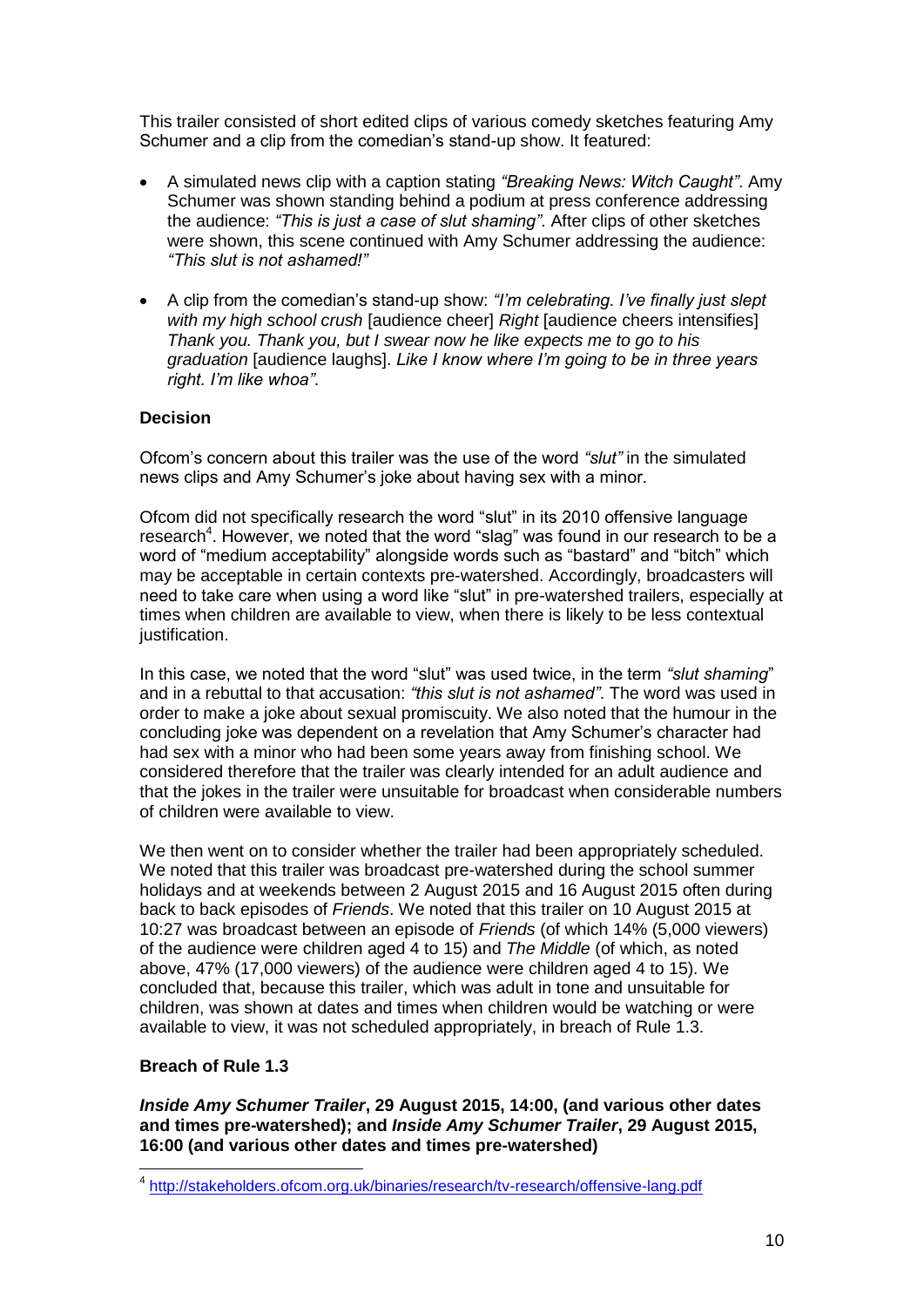These two trailers for *Inside Amy Schumer* included short edited clips of various comedy sketches featuring Amy Schumer.

The first trailer consisted of a clip of Amy Schumer lying in bed. A woman was shown to tuck Amy in as she said: *"Would you like to be awaken by a soft kiss on the cheek or a stranger going down on you*?*"* This trailer also included the scene featuring two instances of the word *"slut"* described above.

The second trailer featured a character, played by Amy Schumer, and her partner Kevin at a counselling session. As part of the counselling session the female counsellor suggested a role play:

Counsellor: *"I'm going to be Amy. Kevin I'd like you to say to me all the things you would like to do to Amy in bed"*.

Kevin: *"Ok…"* 

Amy: *"No. I don't think that's a good idea for us…*

[Kevin interrupts and continues looking directly at the counsellor].

| Kevin: | "First, I want to kiss you for hours and then I want to run my fingers" |
|--------|-------------------------------------------------------------------------|
|        | through your long dark hair [Amy, who has blond hair, looked at Kevin   |
|        | puzzled] and then I want to drive you crazy by licking you in places no |
|        | other man has ever touched before".                                     |

Counsellor: *"Alright, why don't you now say those things directly to Amy"*.

Kevin: *"It's ok. I think she got it"* [Kevin winks at the counsellor].

#### **Decision**

We noted that the first trailer focused on jokes about a reference to oral sex ("*stranger going down on you*") and sexual promiscuity (see Ofcom's Decision above). We considered therefore that the trailer was clearly intended for an adult audience and that the jokes in the trailer were unsuitable for broadcast when considerable numbers of children were available to view.

The second trailer contained a lengthy description of sexual activity which was highly suggestive in tone (e.g. *"drive you crazy by licking in you places no other man had touched you before"*). Although the extended nature of this clip did provide more context than is normal in many trailers, we considered that this served to underline the unsuitability of this material for children rather than to mitigate its impact, given the adult tone of the material. Again, we therefore considered that this material, clearly intended for a post-watershed audience, was unsuitable for children.

We went on to assess whether these trailers were appropriately scheduled. We noted that the first trailer was broadcast at various times pre-watershed during the school summer holidays, at weekends and when children returned from school from 16 August 2015 until 28 September 2015. BARB data indicated that when the trailer was broadcast at 09:44 during an episode of *Friends* on 31 August 2015, a Bank Holiday, 13,000 viewers (29% of the audience) were children, including 8,000 viewers (19% of the audience) aged four to nine and 5,000 (10.5% of the audience) aged between 10 and 15 years old. We also noted that the second trailer was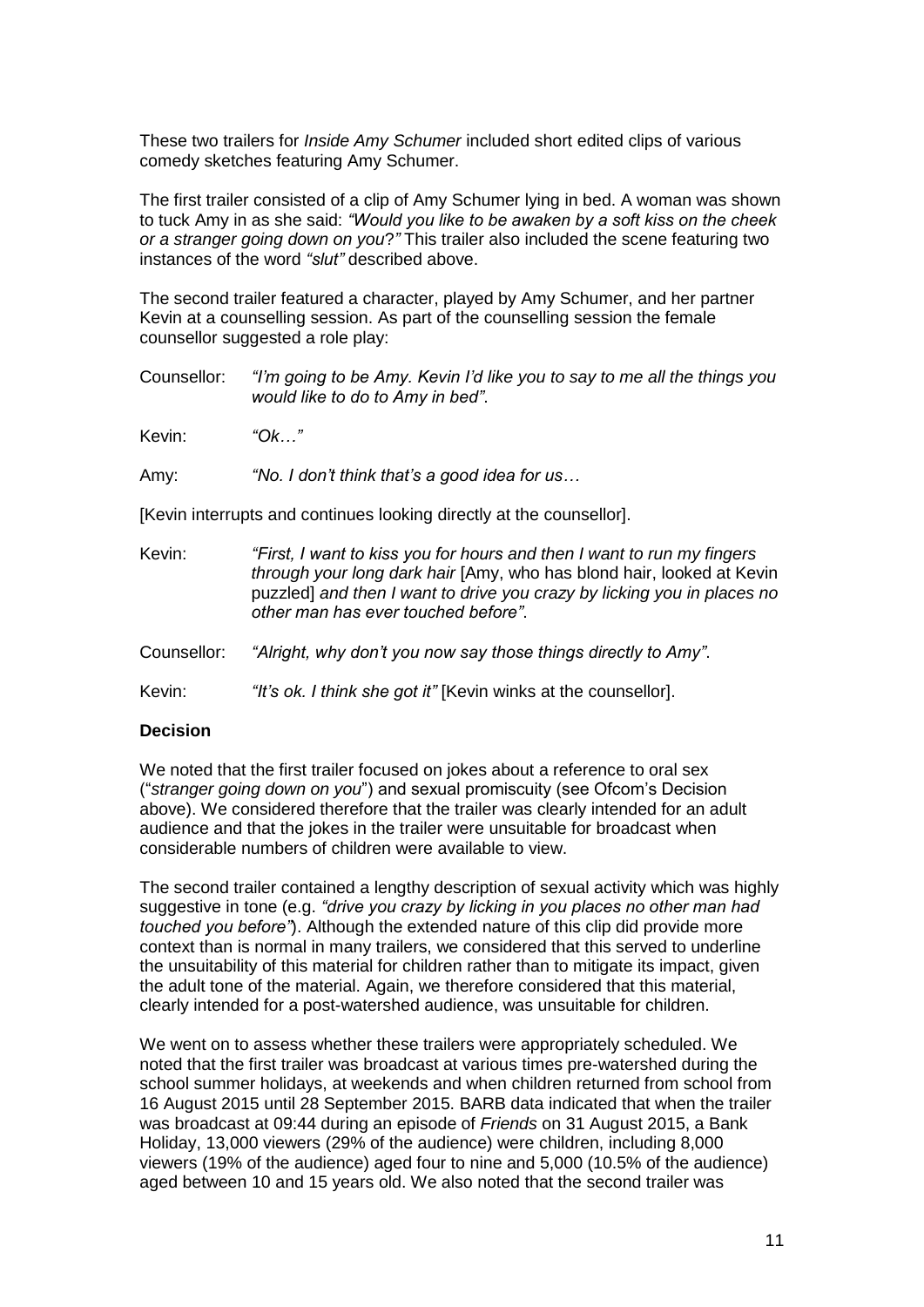broadcast at various times pre-watershed during the same period often during back to back episodes of *Friends* which, as noted above, were likely to have strong appeal to children. We concluded that, because both trailers, which were adult in tone and unsuitable for children, were shown at dates and times when children would be watching or were available to view, they was not scheduled appropriately, in breach of Rule 1.3.

# **Breaches of Rule 1.3**

# *Workaholics Trailer***, 13 July 2015, 16:59 (and various other dates and times pre-watershed)**

This trailer consisted of short edited clips from *Workaholics*, a comedy series about three university drop-outs. The trailer included the following:

- A clip featuring the characters Adam DeMamp and Blake Henderson dressed up in costumes designed to resemble food products. Adam was shown smoking cannabis while talking to Blake:
	- Adam: *"If you smoke weed in a burrito they'll never know.* [Blake chuckled] *Did I look cool when I said that?"*
	- Blake: *"No man, we look really stupid"*.
- A clip of Blake saying: *"We should smoke like no pothead has ever smoked before"*. Adam, Blake and a third character were then shown inhaling a plume of smoke from a chimney before passing out.

# **Decision**

# Rule 1.3

As detailed above the trailer included brief clips in which references were made to smoking cannabis, a close up shot of Adam smoking cannabis and a clip showing the three friends smoking cannabis from a chimney. In Ofcom's view, the cumulative references to and depictions of smoking cannabis and its effects were clearly unsuitable for children.

We went on to assess whether the trailer was appropriately scheduled. We noted that this trailer was broadcast at various times pre-watershed between 1 July 2015 and 1 August 2015 often broadcast during episodes of *Friends*, *The Middle* and *Two and a Half Men*. For example, on Friday 17 July 2015 this trailer was broadcast at 15:47, when children were returning home from school, during an episode of *Two and a Half Men.* BARB viewing data indicated that 2,000 viewers (23% of the audience) were children aged 4 to 15. We concluded that because this trailer, which was adult in tone and unsuitable for children, was shown at dates and times when children would be watching or were available to view, it was not scheduled appropriately, in breach of Rule 1.3 in this case.

# Rule 1.10

Rule 1.10 requires that: "the use of illegal drugs…must generally be avoided and in any case must not be condoned, encouraged or glamorised…programmes broadcast before the watershed (in the case of television)…unless there is editorial iustification…".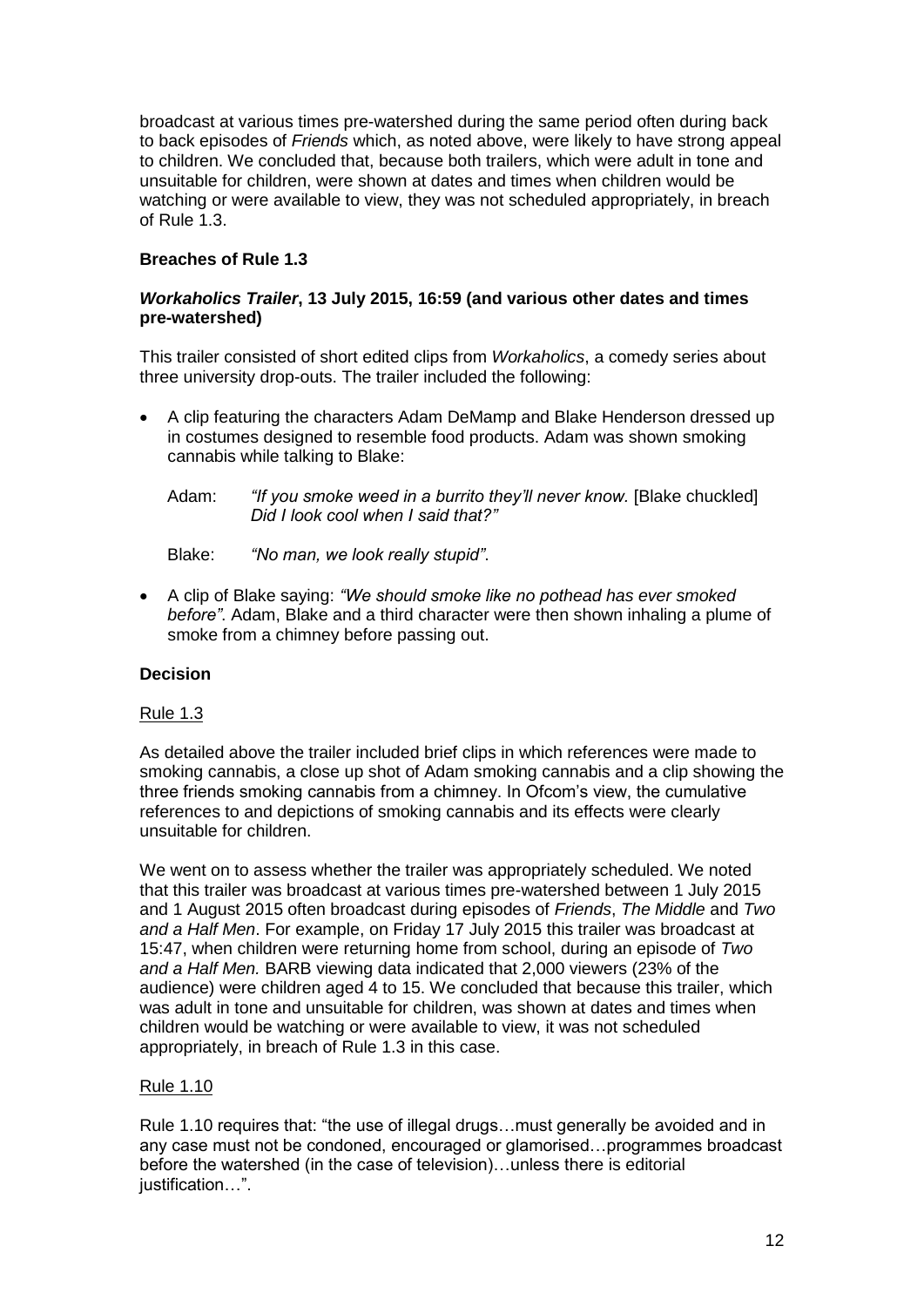As discussed above, the trailer contained a number of references to cannabis use and its effects. The material was comic in tone and featured slapstick humour (e.g. the three main characters inhaling cannabis smoke from a chimney before immediately passing out) which had the potential to appeal to children. We did not consider there was any specific editorial justification for these scenes and, as noted above, trailers do not provide any context or warning to viewers about the material they are about to see. As a result, we concluded the trailer breached Rule 1.10.

## **Breaches of Rules 1.3 and 1.10**

#### **Conclusion**

These pre-watershed trailers included themes and content aimed at an adult audience. The adult themes throughout these trailers were clearly from programming intended for a post-watershed audience. Most of the trailers included sexual references and innuendo, which although were not explicit, at times, in Ofcom's view would have been understood by an older child audience. We therefore considered that the content, broadcast around pre-watershed programmes, would have exceeded audience expectations, particularly during periods when there was a likelihood that children, some unaccompanied would have been available to view.

As noted above, the Decision follows a recent Finding<sup>5</sup> by Ofcom in which a number of breaches were recorded for the broadcast of pre-watershed trailers on Comedy Central and Comedy Central Extra. Ofcom has also recently published two breach Findings<sup>6</sup> relating to the broadcast of trailers after the watershed on Comedy Central.

Given the number of breaches recorded, Ofcom is concerned about the Licensee's approach to its compliance of trailers. Ofcom is therefore putting the Licensee on notice that it intends to monitor the compliance of trailers broadcast on Comedy Central and Comedy Central Extra. Should any further breaches of the relevant rules occur, Ofcom is likely to consider taking further regulatory action which may include the imposition of a statutory sanction.

*Impractical Jokers Trailer***, 10 August 2015, 10:16 and 11:15**  *Amy Schumer: Mostly Sex Stuff Trailer***, 10 August 2015, 10:27** *Inside Amy Schumer Trailer***, 29 August 2015, 14:00** *Inside Amy Schumer Trailer***, 29 August 2015, 16:00**

**Breaches of Rule 1.3**

1

*Workaholics Trailer***, 13 July 2015, 16:59**

**Breaches of Rules 1.3 and Rule 1.10**

<sup>&</sup>lt;sup>5</sup> See: [http://stakeholders.ofcom.org.uk/binaries/enforcement/broadcast](http://stakeholders.ofcom.org.uk/binaries/enforcement/broadcast-bulletins/obb290/Issue_290.pdf)[bulletins/obb290/Issue\\_290.pdf](http://stakeholders.ofcom.org.uk/binaries/enforcement/broadcast-bulletins/obb290/Issue_290.pdf)

<sup>&</sup>lt;sup>6</sup> See: [http://stakeholders.ofcom.org.uk/binaries/enforcement/broadcast](http://stakeholders.ofcom.org.uk/binaries/enforcement/broadcast-bulletins/1528201/Issue_293.pdf)[bulletins/1528201/Issue\\_293.pdf](http://stakeholders.ofcom.org.uk/binaries/enforcement/broadcast-bulletins/1528201/Issue_293.pdf)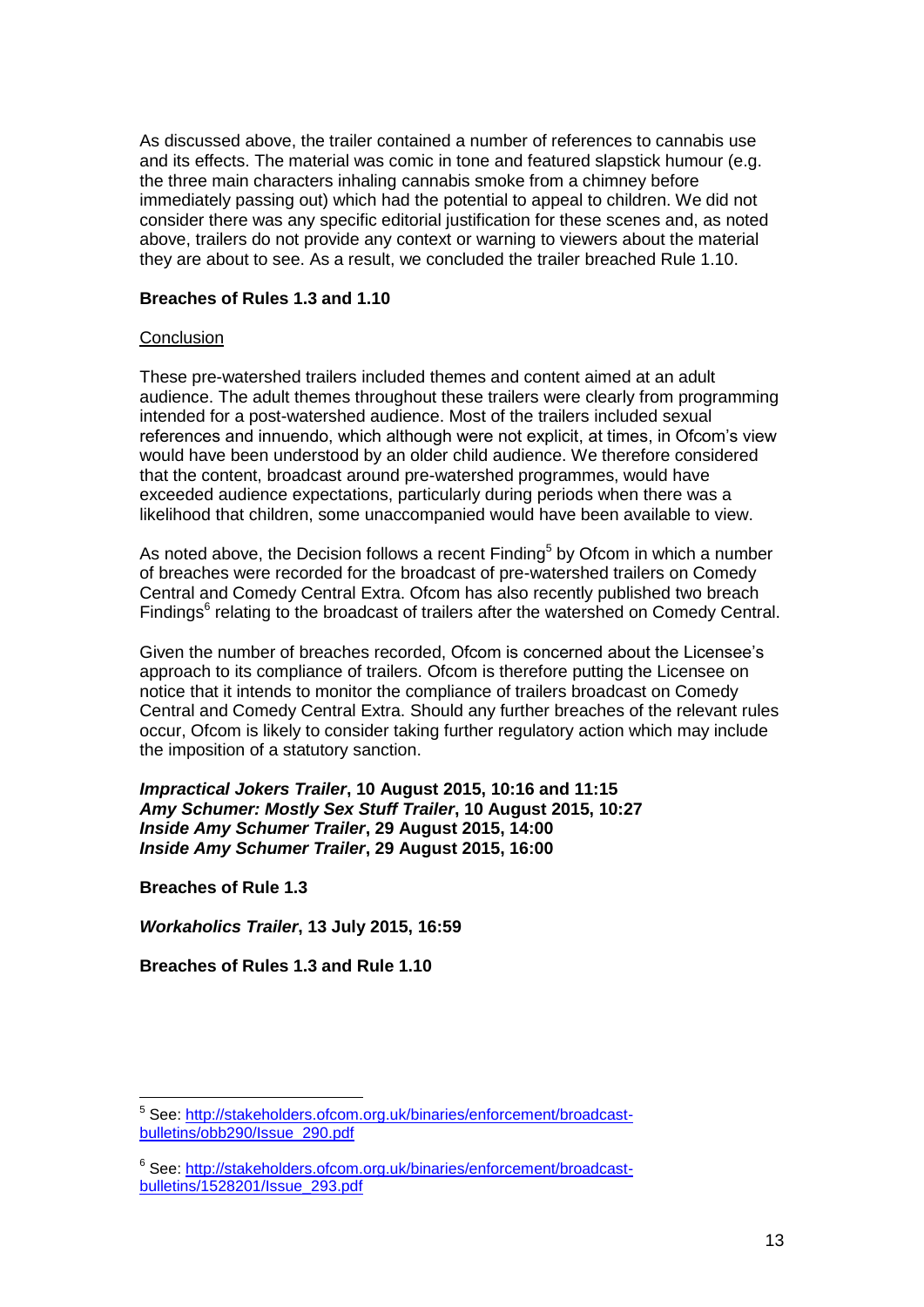# **In Breach**

**Drive Time** *New Style Radio 98.7 FM, 16 July 2015, 15:00*

# **Introduction**

1

New Style Radio 98.7 FM is a community radio station broadcasting to Afro-Caribbean listeners in the Birmingham area. The licence for New Style Radio 98.7 FM is held by Afro-Caribbean Millennium Centre ("ACMC" or "the Licensee").

Two complaints alerted Ofcom to sexual references and themes of violence in a music track broadcast in the late afternoon. The complainants considered it unsuitable for children and inappropriate for the time of broadcast.

This music track was broadcast during the station's drive time programme as part of a sequence focusing on 'grime'<sup>1</sup> music. The background to the broadcast was a continuing dispute between various grime artists. The presenter played two tracks recorded by two well-known grime artists in response to controversy sparked by a track recorded by the artist Chip (formerly known as Chipmunk) called *Pepper Riddim* (which criticised other grime artists). At 16:50 the presenter introduced Devilman's response to the controversy, *Chipmunk Diss*.

This track contained the following lyrics:

- *"Come to your house on a Jamaican ting, box you up in your face and bleach ya, teach ya, I'm an animal, I'm a creature".*
- *"I specialise in pain and slaughter, I gave him a ten pound draw and he paid me the money for a quarter, drown yourself in water".*
- *"Chipmunk's on a funny-man-ting, I heard that he got a boyfriend in Majorca. Paedo, you're a nonce you're a stalker, you might as well do the moonwalker".*
- *"Go on then, go on then, draw for the tool ya, box you in the face with a ruler. Yo, I'll make the tables turn on you, sh-and sperm on you. I'm gonna end your career".*
- *"Yeah, cuz you're not ready, you transvestite you're not ready. Don't talk about clash, you like to hit a man's ass cuz it gives you a semi. I said you're not ready, you transvestite you're not ready. I don't care if you're in a video with Jammer, smash a man's head with a tele".*
- *"I don't give a how many girls you bang, you're still a that's why you hurt your hand. [I heard you suck for twos on a fag,](http://genius.com/5398674/Devilman-chipmunk-reply/I-heard-you-suck-dick-for-twos-on-a-fag) or [lick a man's just for a gram"](http://genius.com/6491188/Devilman-chipmunk-reply/Lick-a-mans-balls-just-for-a-gram).*

Ofcom considered this content warranted investigation under the following Code rules:

 $1$  Grime is a genre of music that has developed from UK garage, drum and bass and dancehall music.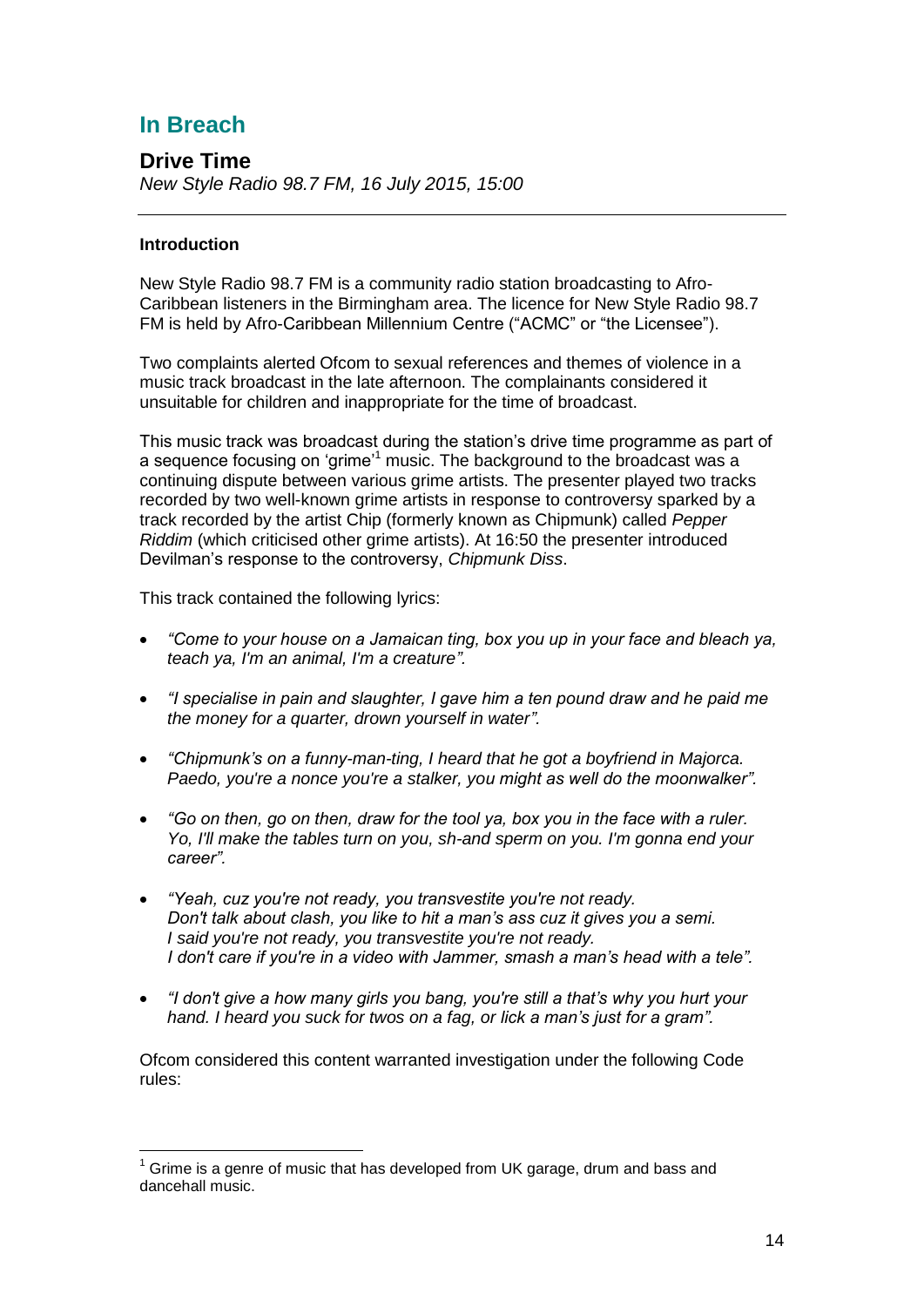- Rule 1.3: "Children must…be protected by appropriate scheduling from material that is unsuitable for them".
- Rule 1.5: "Radio broadcasters must have particular regard to times when children are particularly likely to be listening".
- Rule 2.3: "In applying generally accepted standards broadcasters must ensure that material which may cause offence is justified by the context…Appropriate information should also be broadcast where it would assist in avoiding or minimising offence".

We therefore sought comments from the Licensee as to how the material complied with these rules.

## **Response**

ACMC explained that the "lyrics [were] broadcast accidentally and not deliberately, maliciously or perversely" and accepted that the lyrics were "inappropriate to broadcast whilst children [were] listening".

The Licensee said that it had written to the presenter responsible for the broadcast and had also held a meeting to discuss the matter with him. The presenter, who was "experienced and responsible", was aware "that some aspects of the lyrics of this particular genre can be offensive". He was however "convinced that he had removed any offensive material" and was "greatly surprised that any offensive material remained". The presenter in question however provided "an undertaking that th[ere] will be greater vigilance in future, in relation to this particular genre of music, particularly whilst children might be listening".

ACMC said it took this matter seriously and was now "in the process of updating and reissuing" guidelines to its presenters to "ensure an infringement of this type is avoided" in future.

# **Decision**

Under the Communications Act 2003, Ofcom has a statutory duty to set standards for broadcast content as appear to it best calculated to secure the standards objectives, which include ensuring that persons under the age of eighteen are protected from material that is unsuitable for them, and providing adequate protection for members of the public from harmful and/or offensive material. These objectives are reflected in Sections One and Two of the Code.

In reaching its Decision in this case, Ofcom has taken careful account of the broadcaster's and audience's right to freedom of expression set out in Article 10 of the European Convention on Human Rights.

#### Rule 1.3 and 1.5

Rule 1.3 states that children must be protected by appropriate scheduling from material that is unsuitable for them. Appropriate scheduling is judged by a number of factors including: the nature of the content, the time of the broadcast, the likely audience expectations and the availability of children to listen taking into account school time, weekends and holidays.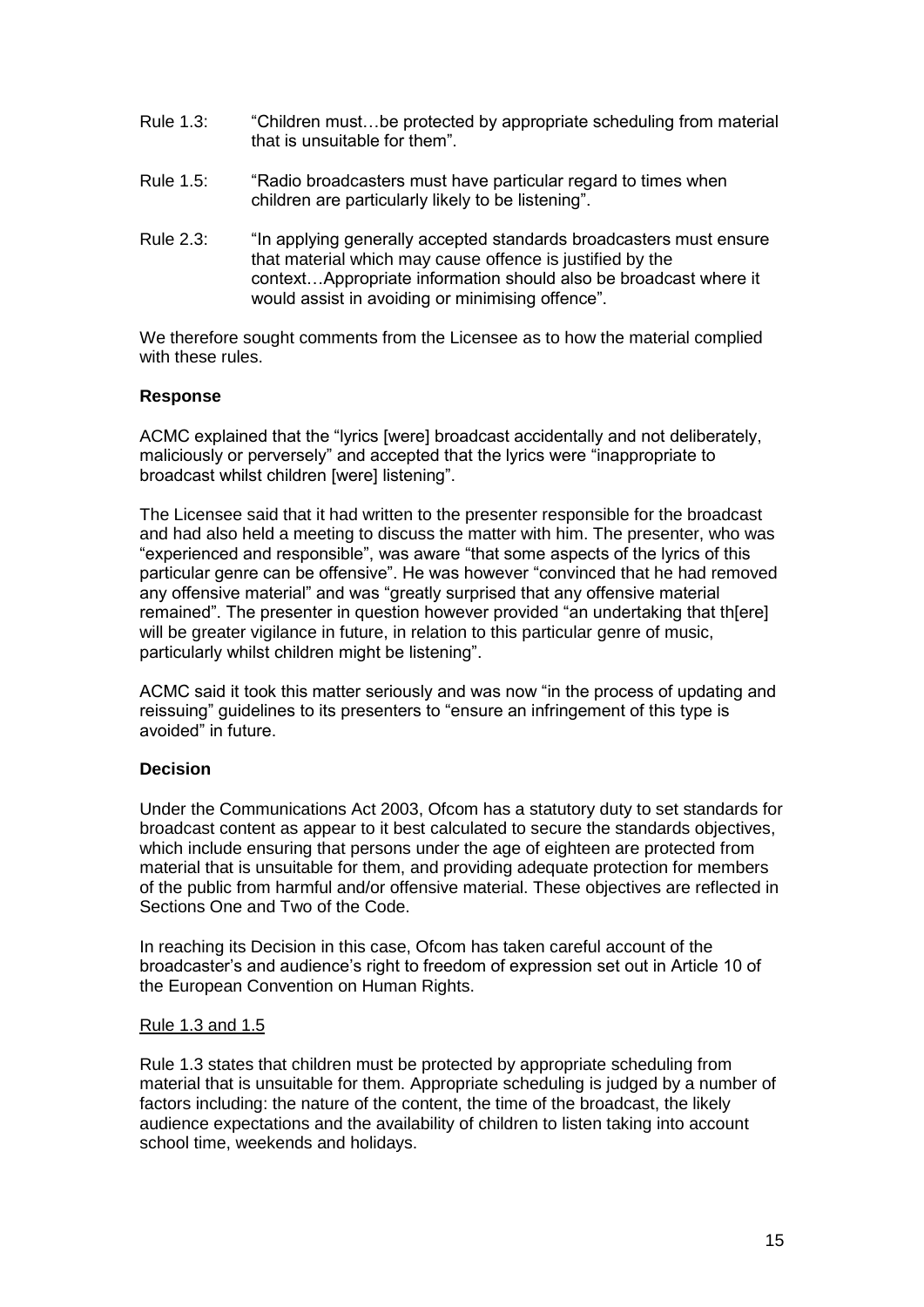Rule 1.5 requires radio broadcasters to have particular regard to times when children are particularly likely to be listening. Of com's guidance on offensive language radio<sup>2</sup> notes that:

"For the purpose of determining when children are particularly likely to be listening, Ofcom will take account of all relevant information available to it. However, based on Ofcom's analysis of audience listening data, and previous Ofcom decisions, radio broadcasters should have particular regard to broadcasting content at the following times:

 Between 06:00 and 09:00 and 15:00 and 19:00 Monday to Friday during term-time…".

We first considered whether the programme contained material unsuitable for children.

Ofcom considered that the track by Devilman included a number of sexual references, sexual innuendos and derogatory and homophobic lyrics. For example: *"You transvestite you're not ready…you like to hit a man's ass cuz it gives you a semi"; "sh-and sperm on you"* and *"Chipmunk's on a funny-man-ting, I heard that he got a boyfriend in Majorca. Paedo, you're a nonce you're a stalker"*. It also included a number of references to acts of violence. For example *"box you up in your face and bleach ya"* and *"I don't care if you're in a video with Jammer, smash a man's head with a tele"*. Although a number of these references may not have been easily understood by children, in Ofcom's view the lyrics cumulatively contained offensive material with strong sexual and violent themes that were unsuitable for children.

We went on to assess whether the material was appropriately scheduled.

In our opinion because the track contained a number of abusive homophobic lyrics as well as sexual references and examples of sexual innuendo, it was capable of causing a considerable degree of offence.

*Chipmunk Diss* was broadcast on a Thursday afternoon during school term time. The Code states that the phrase "when children are particularly likely to be listening" particularly refers to "the school run and breakfast time, but might include other times". In Ofcom's view, in light of the guidance on Rule 1.5 set out above, given the late afternoon broadcast of this material at 16:50, we considered that this content was broadcast at a time when children were particularly likely to be listening.

We noted the Licensee's comments that the presenter was "convinced that he had removed any offensive material". However, although a number of expletives had been edited out of the track, we considered that the material retained a range of adult themes and offensive material. The sexual innuendos and references, together with the cumulative impact of the themes of violence and homophobia, resulted in the material being inconsistent with audience expectations for material broadcast on this station at 16:45 on a weekday.

For these reasons we considered that the *Chipmunk Diss* track was not appropriately scheduled.

1

<sup>&</sup>lt;sup>2</sup> [http://stakeholders.ofcom.org.uk/binaries/broadcast/guidance/831193/offensive](http://stakeholders.ofcom.org.uk/binaries/broadcast/guidance/831193/offensive-language.pdf)[language.pdf](http://stakeholders.ofcom.org.uk/binaries/broadcast/guidance/831193/offensive-language.pdf)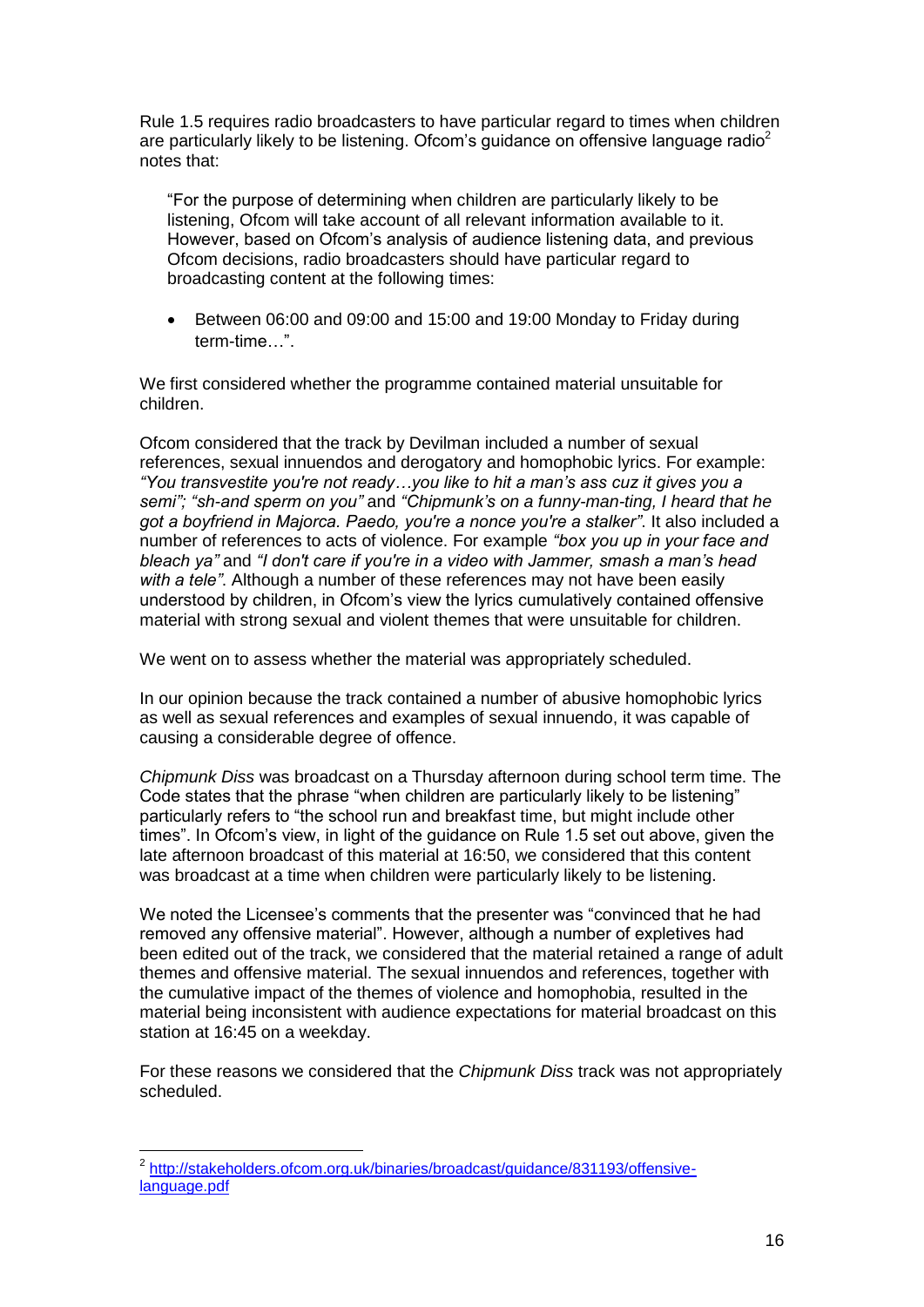Ofcom noted that the Licensee accepted that it was not appropriate to broadcast these lyrics during a late afternoon programme, and has taken some steps to improve compliance in the future. Nonetheless there were breaches of Rules 1.3 and 1.5.

# Rule 2.3

Rule 2.3 states that in applying generally accepted standards a broadcaster must ensure that potentially offensive material is justified by the context.

As detailed above and for the same reasons that in our view the lyrics in the track were unsuitable for children, Ofcom considered they were also capable of causing offence to the audience in general.

We went on to consider whether the broadcast of this material was justified by the context. Context includes but is not limited to, editorial content of the programme, the service the material was broadcast on, the time of the broadcast and the likely size and composition of the potential audience, and the likely expectations of the audience.

We noted that the station specialised in "urban, dance, and reggae music" and sought to be "reflective of African Caribbean culture". Ofcom recognised that certain genres of music may include potentially offensive lyrics. However, in our view, listeners were unlikely to expect derogatory and homophobic sexual references of the type included in the lyrics of this track to be broadcast on this station at this time. We also noted that, although the presenter referred to the continuing controversy between various grime artists before playing this track, he did not provide any warning about its content prior to broadcast. In Ofcom's opinion, this material was not consistent with the audience's expectations for the output of this station broadcast at this time.

For all these reasons we considered the broadcast was not justified by the context, and Rule 2.3 was also breached.

# **Breaches of Rules 1.3, 1.5 and 2.3**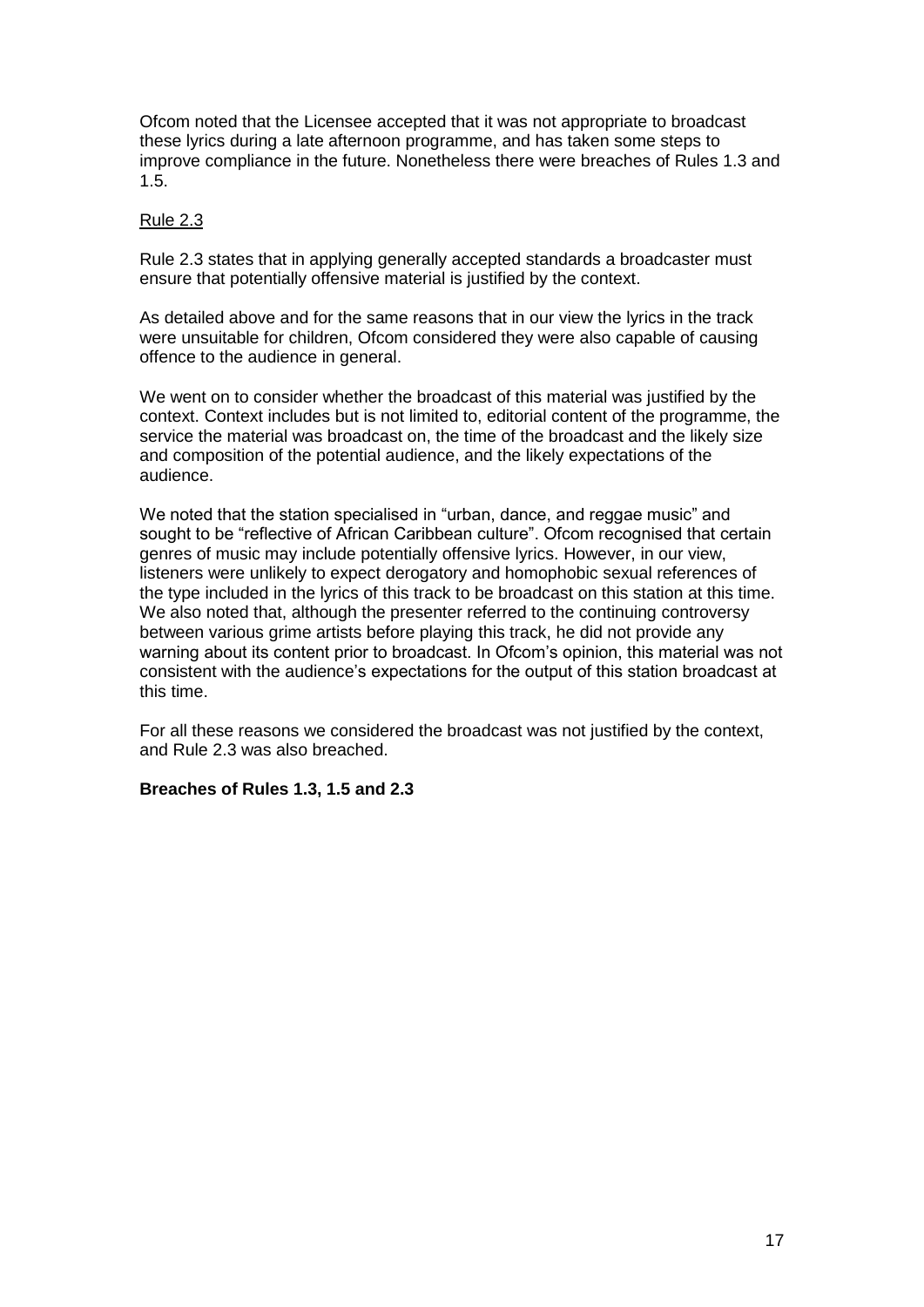# **In Breach**

# **Dog the Bounty Hunter**

*CBS Reality, 24 October 2015, 16:00*

# **Introduction**

CBS Reality is a television channel that screens a variety of reality TV programmes, predominantly from the United States. The licence is held by CBS AMC Networks EMEA Channels Partnership ("CBS" or "the Licensee").

*Dog the Bounty Hunter* is an American reality TV programme about Duane Chapman's experiences as a bail enforcement officer.

A complainant alerted Ofcom to the broadcast of offensive language during a prewatershed showing of the programme.

Ofcom noted that at the end of the programme, in a teaser for the next episode, Duane Chapman was heard saying:

*"There's a fuckin' motorcycle there, we got it… He was just here. Fuck… Watch the gun guys. I'll fuckin' cap this motherfucker".*

Ofcom considered the material raised issues warranting investigation under Rule 1.14 of the Code, which states:

"The most offensive language must not be broadcast before the watershed...".

We therefore sought comments from CBS as to how the programme complied with this rule.

# **Response**

The Licensee said that the content "was in breach of Rule 1.14" and apologised for "this mistake". It added that "following an internal investigation, this one piece of content did not follow internal procedure" and was broadcast pre-watershed. CBS said it was implementing additional steps to its compliance procedures to ensure that non-compliant material would be identified prior to broadcast.

# **Decision**

1

Under the Communications Act 2003, Ofcom has a statutory duty to set standards for broadcast content as appear to it best calculated to secure the standards objectives, one of which is that "persons under the age of eighteen are protected". This objective is reflected in Section One of the Code.

Rule 1.14 of the Code states that "the most offensive language must not be broadcast before the watershed...". Ofcom research on offensive language<sup>1</sup> notes that the words "fucking", "fuck", and "motherfucker" are considered by audiences to be amongst the most offensive language.

 $1$  Audience attitudes towards offensive language on television and radio, August 2010. [\(http://stakeholders.ofcom.org.uk/binaries/research/tv-research/offensive-lang.pdf\)](http://stakeholders.ofcom.org.uk/binaries/research/tv-research/offensive-lang.pdf).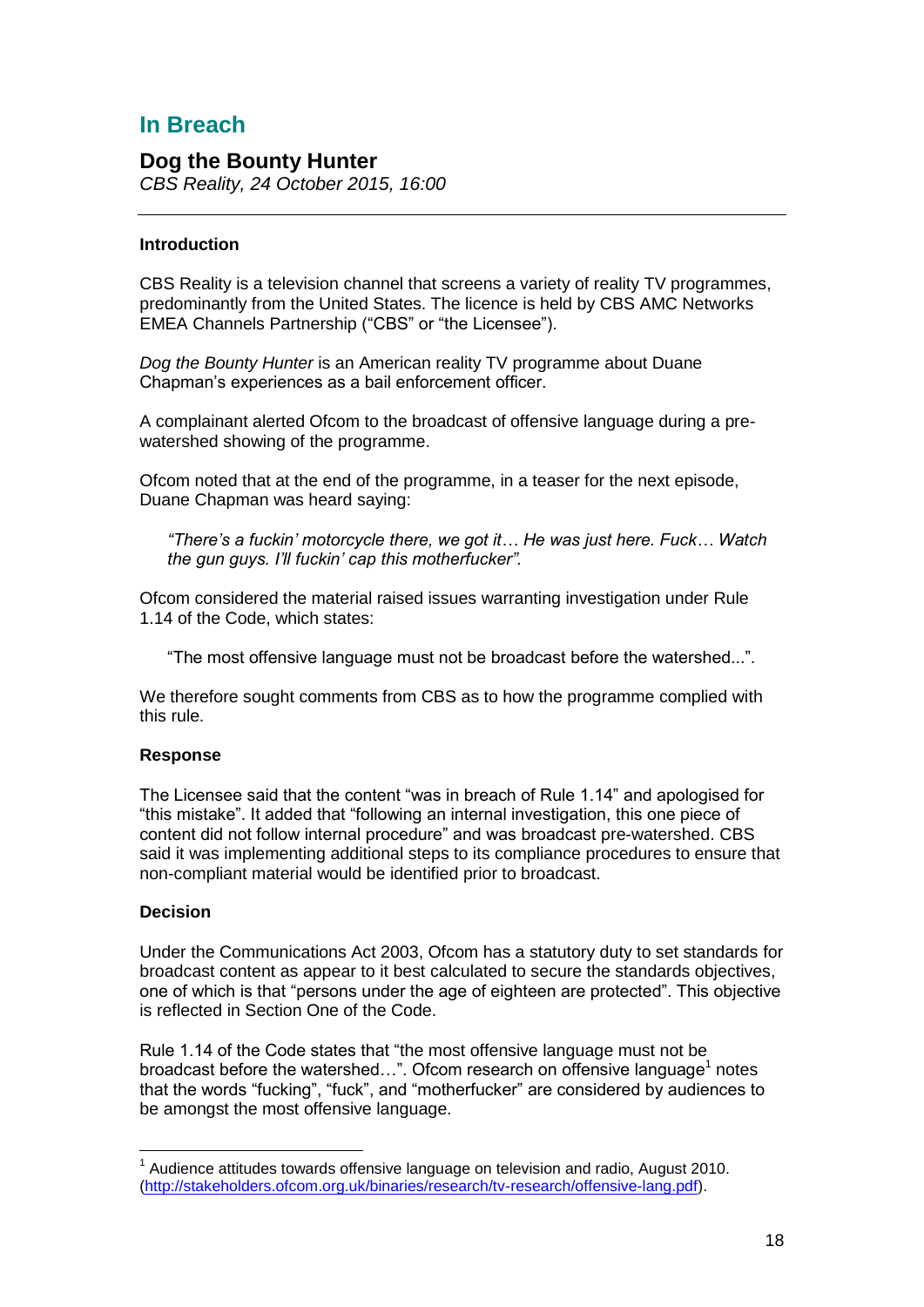The use of the words *"fucking"*, *"fuck"* and *"motherfucker"* in this programme broadcast before the watershed at 16:55 was therefore a clear breach of Rule 1.14 of the Code.

Ofcom noted the steps taken by the Licensee to improve its compliance procedures. However the use of the offensive language in this programme broadcast before the watershed was a clear breach of Rule 1.14 of the Code.

# **Breach of Rule 1.14**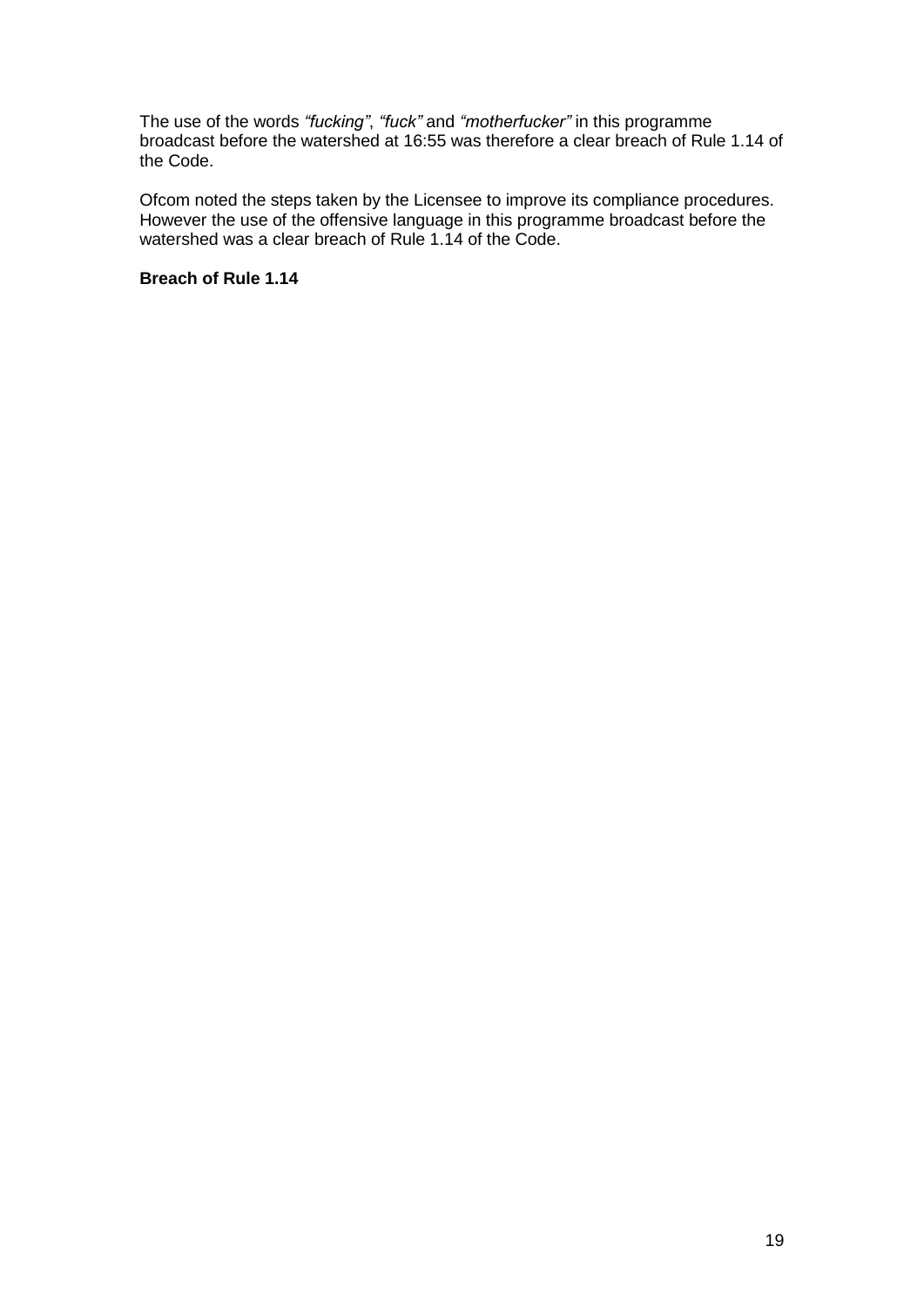# **In Breach**

# **A Good Year** *Film4, 6 October 2015, 19:35*

# **Introduction**

The licence for the film channel, Film4, is held by Channel Four Television Corporation ("Channel 4" or "the Licensee").

*A Good Year* is a 2006 British romantic comedy-drama film about an investment banker who inherits a vineyard.

A complainant alerted Ofcom to the broadcast of offensive language during a prewatershed showing of the film. Ofcom noted that in one scene, on an investment bank trading floor, a financial bond trader said the following:

*"Fucking buy it all back Mickey boy! Buy it all back! Immediately, buy it all back!"*

Ofcom considered the material raised issues warranting investigation under Rule 1.14 of the Code, which states:

"The most offensive language must not be broadcast before the watershed...".

We therefore sought comments from Channel 4 as to how the programme complied with this rule.

# **Response**

The Licensee assured Ofcom that the film went through the "appropriate compliance procedures" to ensure that it was appropriately scheduled, which led to a large number of instances of offensive language being edited out of the version of the film broadcast in this case. The compliance steps taken included viewing twice by "very experienced" compliance personnel, and editing supervised by a compliance specialist. Channel 4 also said that when being prepared for subtitling for the purposes of the hard of hearing, relevant staff "did not identify the language complained of".

The Licensee said it did not dispute that, "when scrutinised, the film as broadcast probably contained strong language". However, it did not accept that it was "clear or noticeable". Channel 4 argued that the relevant scene in which the language was used took place "on a trading floor in the City and [was] noisy with rapid shouting from the traders". It added that "when viewed in normal circumstances, it is considered that the language complained of did not stand out". The Licensee also stated that the film had been transmitted 14 times (42 times if Film4+1 and HD transmissions are included) to approximately 3.9 million viewers without any complaint.

In conclusion the Licensee stated that "in context, the use of the language was not clear… the fact that it had not been identified was not a significant failure of Channel 4's compliance procedures. Given the ambiguity, the relevant language will, of course, be edited for any future pre-watershed transmission".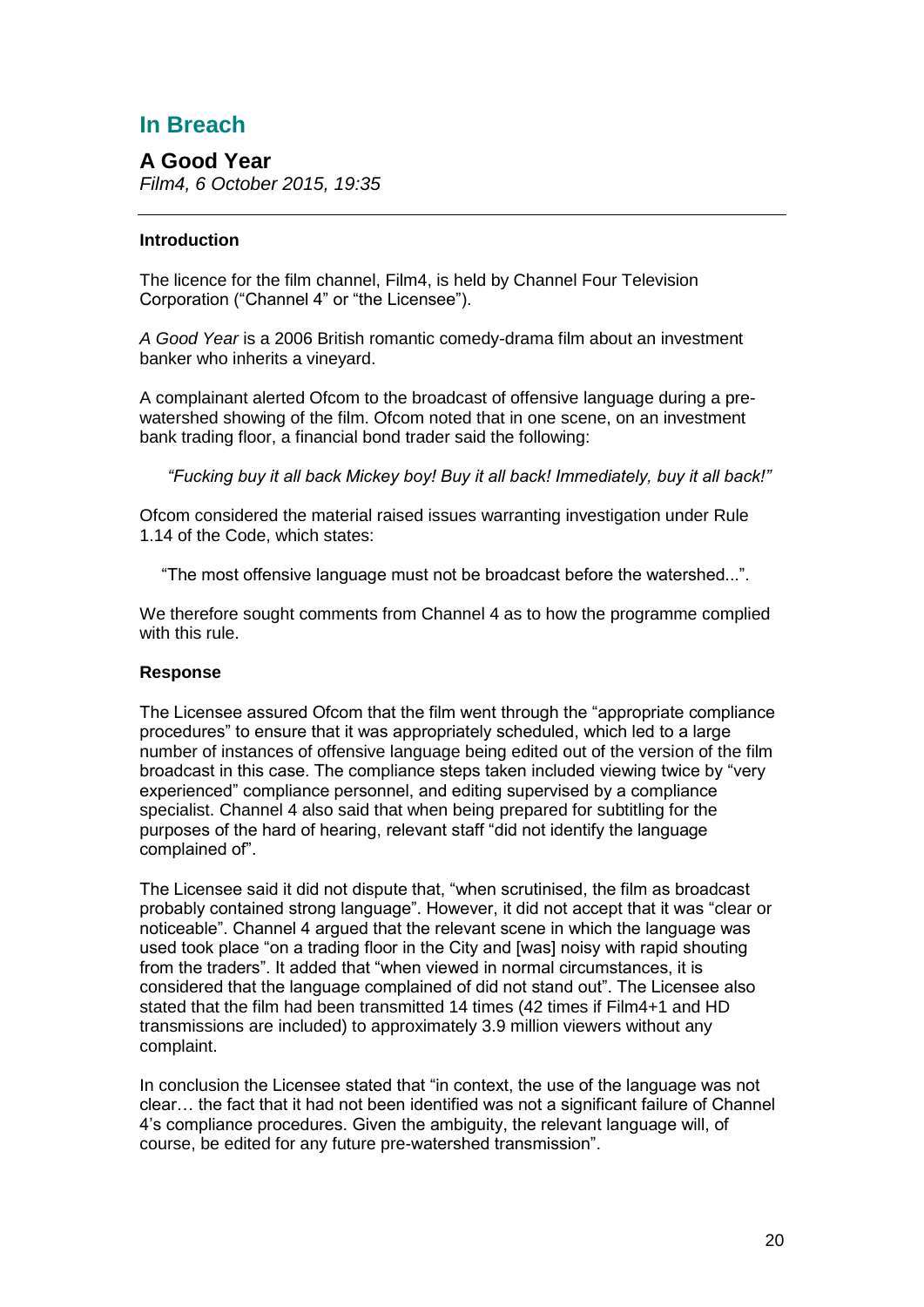# **Decision**

Under the Communications Act 2003, Ofcom has a statutory duty to set standards for broadcast content as appear to it best calculated to secure the standards objectives, one of which is that "persons under the age of eighteen are protected". This objective is reflected in Section One of the Code.

Rule 1.14 of the Code states that "the most offensive language must not be broadcast before the watershed...". Ofcom research on offensive language<sup>1</sup> notes that the word "fucking" is considered by audiences to be amongst the most offensive language.

In reaching our Decision, we took into account that Channel 4 had considered that "the use of the language was not clear", but had also accepted that "when scrutinised, the film as broadcast probably contained strong language". We also noted that it had edited out the offensive language for any future pre-watershed transmission of the film. However, the use of the word "fucking" broadcast before the watershed at 19:35 was a breach of Rule 1.14 of the Code.

**Breach of Rule 1.14**

1

 $1$  Audience attitudes towards offensive language on television and radio, August 2010. [\(http://stakeholders.ofcom.org.uk/binaries/research/tv-research/offensive-lang.pdf\)](http://stakeholders.ofcom.org.uk/binaries/research/tv-research/offensive-lang.pdf).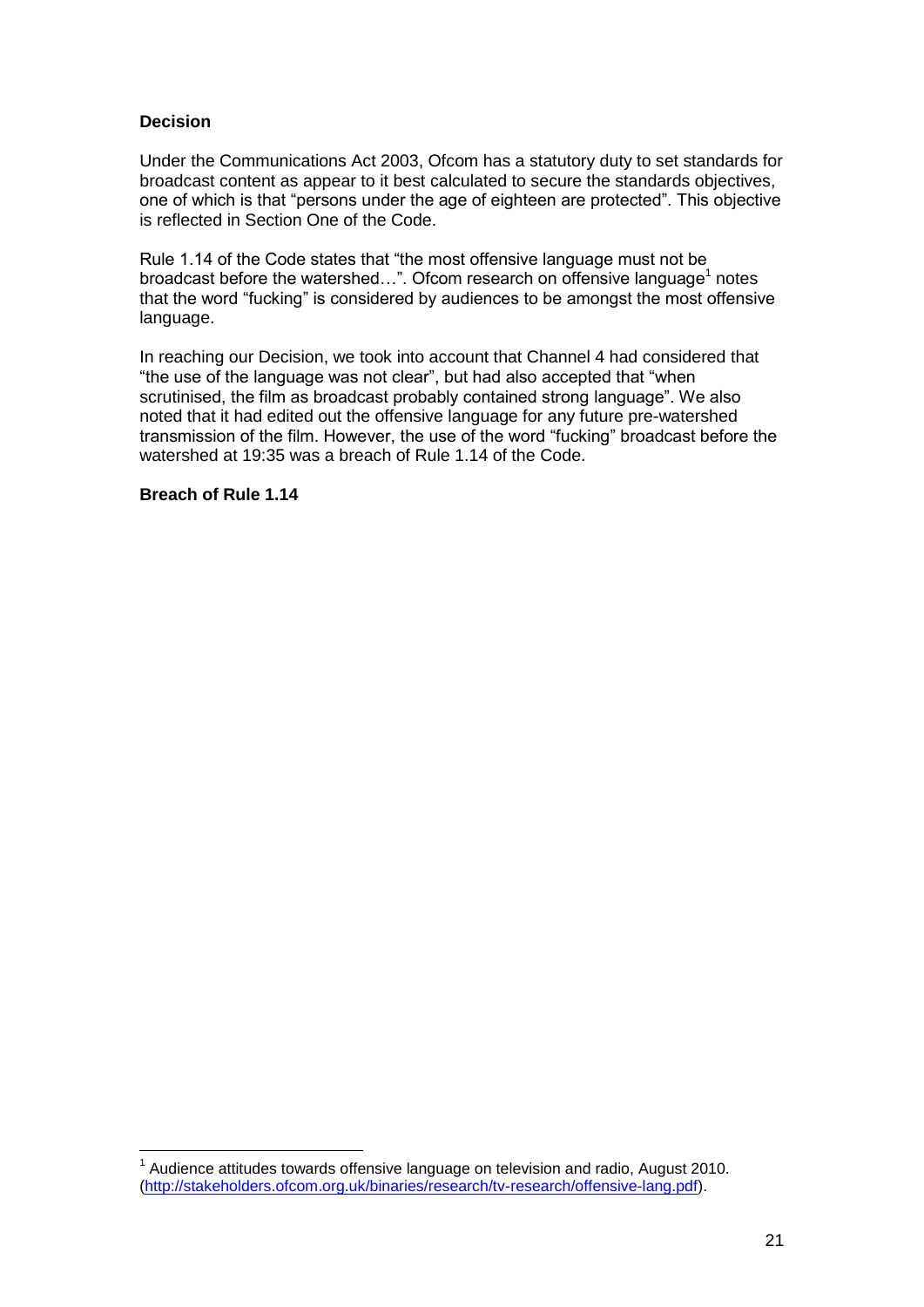# **In Breach**

# **Various programmes**

*Channel i, 18 June 2015, various times* 

# **Introduction**

Channel i is a news and general entertainment channel aimed at the Bangladeshi community in the UK and Europe. The licence for Channel i is held by Prime Bangla Limited ("Prime Bangla" or "the Licensee").

During monitoring we identified some material that raised potential issues under the Code. We obtained translations of the relevant content, which was predominantly in Bengali, and sought the Licensee's comments on the following programmes:

## *Tritio Matra*, 18 June 2015, 12:00

This talk show featured discussion about the proposed 2015-16 Bangladesh budget and a recent visit to Bangladesh by the Prime Minister of India. It was sponsored by seven companies.

Because of the subject matter, we considered the programme raised issues warranting investigation under Rule 9.15 of the Code, which states:

"News and current affairs programmes must not be sponsored."

#### *Mohor Ali*, 18 June 2015, 03:00

This drama series had a number of sponsors, including BSGS College. The sponsorship credit for BSGS College included a graphic, which stated *"98% pass rate".*

We considered this sponsorship credit raised issues warranting investigation under Rule 9.22(a) of the Code, which states:

"Sponsorship credits must be distinct from advertising. In particular:

a) Sponsorship credits broadcast around sponsored programmes must not contain advertising messages or calls to action. Credits must not encourage the purchase or rental of the products or services of the sponsor or a third party. The focus of the credit must be the sponsorship arrangement itself. Such credits may include explicit reference to the sponsor's products, services or trade marks for the sole purpose of helping to identify the sponsor and/or the sponsorship arrangement.

We therefore sought comments from the Licensee as to how the content described above complied with the Code.

# **Response**

Prime Bangla said that on receipt of Ofcom's request for comments it held a detailed meeting with its editorial and compliance staff.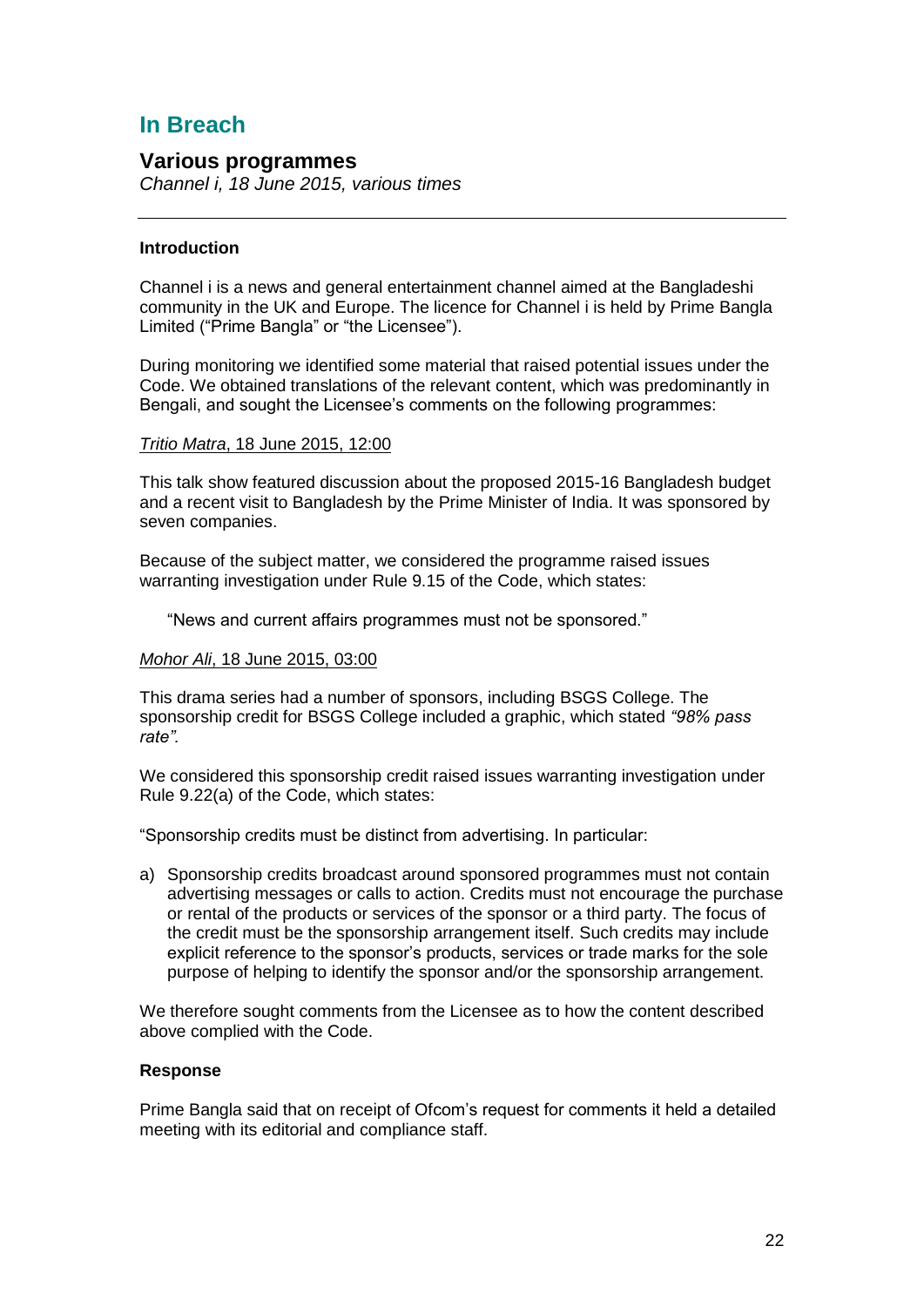The Licensee said that the issues highlighted resulted from editorial misjudgement. It continued that it had taken "serious disciplinary action" against those responsible. It had also appointed a new person who has "more experience in handling OFCOM procedures" to head its editorial team.

Prime Bangla apologised sincerely for the mistakes, which it said would not be repeated.

# **Decision**

Under the Communications Act 2003, Ofcom has a statutory duty to set standards for broadcast content as appear to it best calculated to secure specific standards objectives, including "that the international obligations of the United Kingdom with respect to advertising included in television and radio services are complied with". These obligations include ensuring compliance with the Audiovisual Media Services ("AVMS") Directive.

The AVMS Directive places limits on the amount of advertising a broadcaster can transmit and requires advertising to be kept visually and/or audibly distinct from programming. The requirements of the AVMS Directive are reflected in Section Nine of the Code. The rules in this section serve to protect viewers from both excessive commercial references in programming and from surreptitious advertising.

## *Tritio Matra*, 18 June 2015, 12:00

Rule 9.15 of the Code prohibits the sponsorship of news and current affairs programmes. This rule is directly derived from the requirements of the AVMS Directive<sup>1</sup> It supports the important principle that news and current affairs must be reported with due accuracy and presented with due impartiality. A broadcaster's editorial control over the content of its news and current affairs programming should not be, or appear to be, compromised. The Code defines a current affairs programme as one "that contains explanation and/or analysis of current events and issues, including material dealing with political or industrial controversy or with current public policy".

Ofcom noted that this episode of *Tritio Matra* featured the host and two guests discussing: the current economic climate in Bangladesh; factors affecting investment in the country and its economic growth; and the potential impact of the country's proposed 2015-16 budget. It also featured discussion on the impact of the Indian Prime Minister's recent visit to Bangladesh on the country's economy.

Ofcom considered that these discussions constituted explanation and analysis of current events and issues affecting Bangladesh. We concluded that the programme met the definition of current affairs, as set out in the Code. Because the programme was sponsored, it was therefore in breach of Rule 9.15.

# *Mohor Ali*, 18 June 2015, 03:00

As noted in the Introduction above, the sponsorship credit for one of the programme sponsors, BSGS College, included a graphic stating "*98% pass rate*".

Sponsorship credits are treated as part of the programme content and do not count towards the amount of airtime a broadcaster is allowed to use for advertising. To

1

 $1$  Article 10(4) of the AVMS Directive.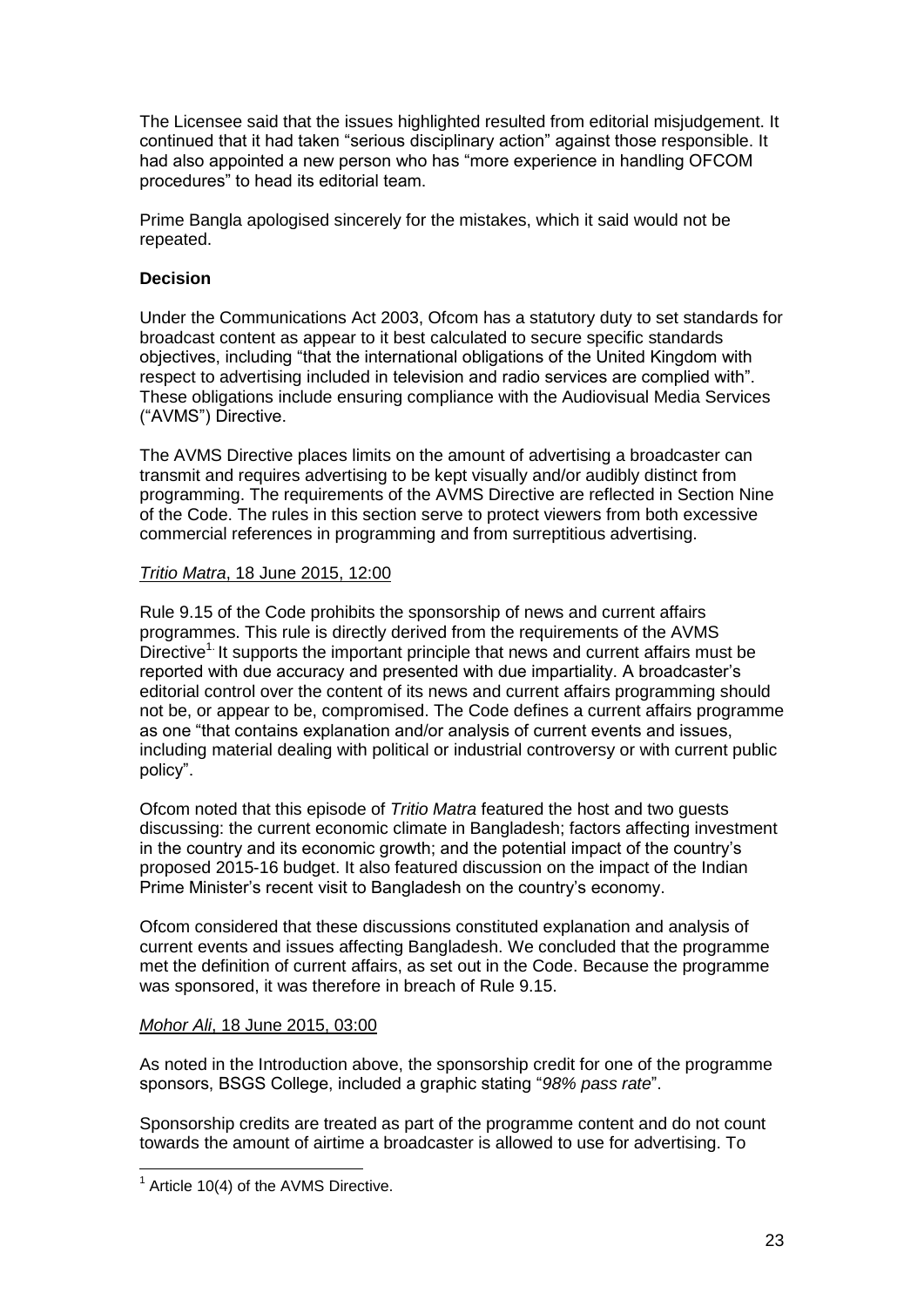prevent credits effectively becoming advertisements, and therefore increasing the amount of advertising transmitted, Rule 9.22(a) of the Code requires that sponsorship credits broadcast around sponsored programmes must not contain advertising messages or calls to action, or encourage the purchase or rental of the products or services of the sponsor or a third party.

Ofcom's has published detailed guidance on Rule  $9.22(a)^2$ . This makes clear that "claims about the sponsor's products/services (in particular those that are capable of objective substantiation) are likely to be considered as advertising messages and therefore should not be included in sponsorship credits".

Ofcom considered that the reference to the sponsor's pass rate in the credit was a claim about the quality of sponsor's service and, as such, constituted an advertising message. The sponsorship credit was therefore in breach of Rule 9.22(a).

#### **Conclusion**

Ofcom has recorded a number of breaches of Section Nine of the Code against this Licensee<sup>3</sup>. In March 2015, Prime Bangla attended a meeting with Ofcom to set out its compliance procedures for ensuring compliance with Section Nine.

We are therefore concerned that the Licensee has again breached this area of the Code both in this case and in a separate case in this issue of the Broadcast Bulletin<sup>4</sup>. We are requesting that Prime Bangla attend a further meeting with Ofcom to discuss its compliance processes.

*Tritio Matra***: Breach of Rule 9.15** *Mohor Ali:* **Breach of Rule 9.22(a)**

<sup>1</sup> <sup>2</sup> <http://stakeholders.ofcom.org.uk/binaries/broadcast/guidance/831193/section9.pdf>

<sup>&</sup>lt;sup>3</sup> See: [http://stakeholders.ofcom.org.uk/binaries/enforcement/broadcast](http://stakeholders.ofcom.org.uk/binaries/enforcement/broadcast-bulletins/obb2521/obb253.pdf)[bulletins/obb2521/obb253.pdf;](http://stakeholders.ofcom.org.uk/binaries/enforcement/broadcast-bulletins/obb2521/obb253.pdf)

[http://stakeholders.ofcom.org.uk/binaries/enforcement/broadcast](http://stakeholders.ofcom.org.uk/binaries/enforcement/broadcast-bulletins/obb273/Issue273.pdf)[bulletins/obb273/Issue273.pdf;](http://stakeholders.ofcom.org.uk/binaries/enforcement/broadcast-bulletins/obb273/Issue273.pdf)

[http://stakeholders.ofcom.org.uk/binaries/enforcement/broadcast-](http://stakeholders.ofcom.org.uk/binaries/enforcement/broadcast-bulletins/obb276/Issue276.pdf)

[bulletins/obb276/Issue276.pdf;](http://stakeholders.ofcom.org.uk/binaries/enforcement/broadcast-bulletins/obb276/Issue276.pdf) and

[http://stakeholders.ofcom.org.uk/binaries/enforcement/broadcast](http://stakeholders.ofcom.org.uk/binaries/enforcement/broadcast-bulletins/obb279/obb279.pdf)[bulletins/obb279/obb279.pdf.](http://stakeholders.ofcom.org.uk/binaries/enforcement/broadcast-bulletins/obb279/obb279.pdf)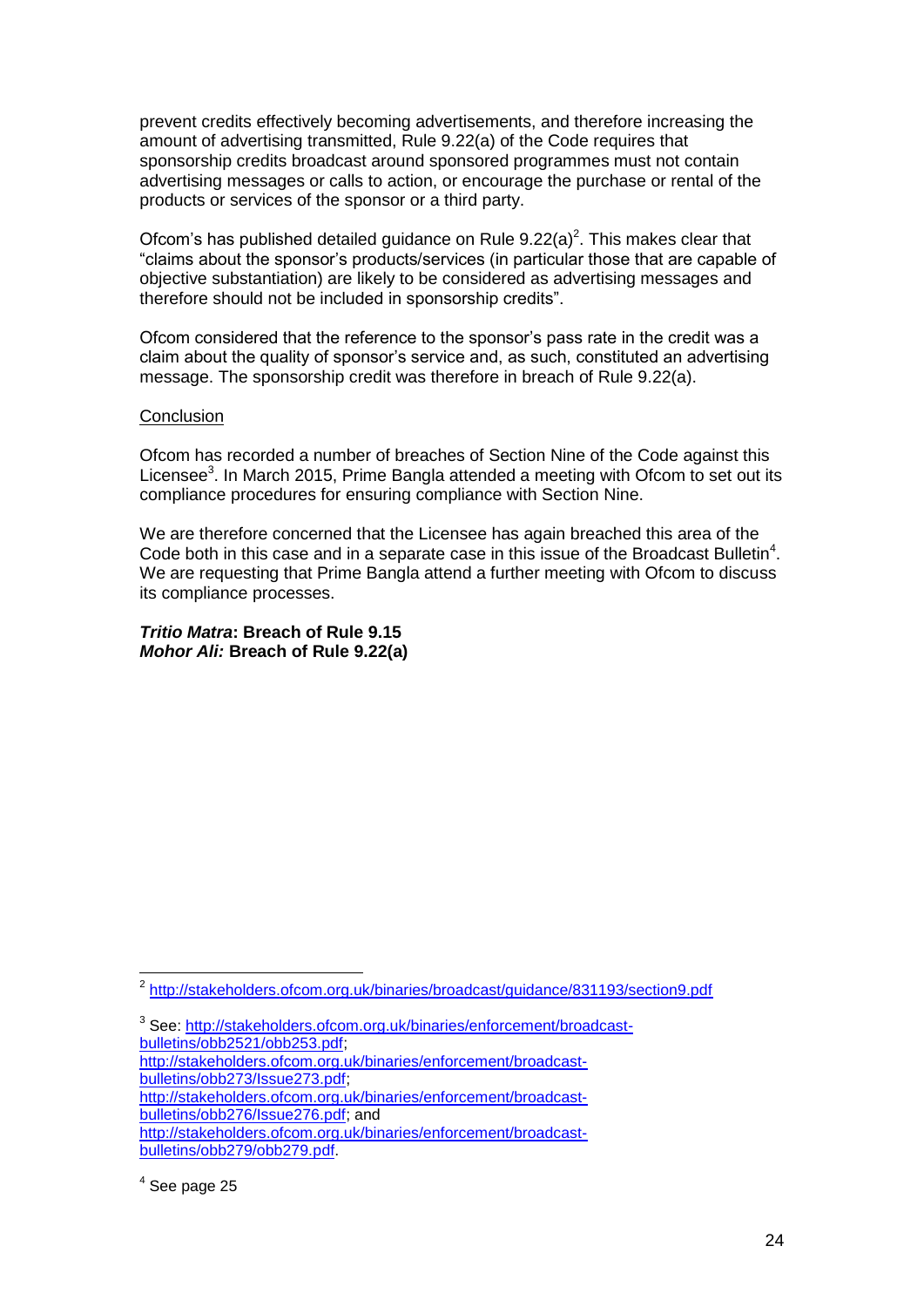# **In Breach**

# **Azan-e-Magrib**

*Channel i, 30 June 2015, 21:24*

# **Introduction**

1

Channel i is a news and general entertainment channel aimed at the Bangladeshi community in the UK and Europe. The licence for Channel i is held by Prime Bangla Limited ("Prime Bangla" or "the Licensee").

A complainant alerted Ofcom to commercial references during *Azan-e-Magrib*, a three-minute Islamic call to prayer.

We noted that a rotating logo for the Icon College of Technology and Management in London appeared throughout the programme in the bottom left-hand corner of the screen, including its name: *"ICTM London"*, and the message: *"Educating for better jobs".* We further noted that the presenter, a teenager who recited the words of the Azan,<sup>1</sup> who was shown throughout the programme, wore a t-shirt featuring the name and website address of a fee-paying school in Oldham, Darul Hadis Latifiah Northwest.

The Licensee confirmed that the Icon College of Technology and Management was the sponsor of the programme. Prime Bangla also told us that Darul Hadis Latifiah Northwest had not paid for the inclusion of the reference to the school in the programme, but that the charity which funds the school had previously run an appeal on Channel i.

Section Nine of the Code requires programme sponsorship to be identified clearly by means of sponsorship credits, which must be broadcast at the beginning and/or during and/or end of the sponsored programme. However, sponsorship credits may not be shown during sponsored programmes in which product placement<sup>2</sup> is prohibited.

Rule 9.12(a) of the Code prohibits product placement in religious programmes produced under UK jurisdiction<sup>3</sup>. Ofcom therefore considered the reference to Icon College of Technology and Management raised issues warranting investigation under Rule 9.23 of the Code, which states:

 $1$  An Azan (or Adhan) is an Islamic call to prayer or worship, recited by the muezzin (the appointed person at a mosque to lead such calls) at prescribed times of the day.

 $2$  Product placement is defined as the inclusion in a programme of, or of a reference to, a product, service or trade mark where the inclusion is for a commercial purpose, and is in return for payment or other valuable consideration to the programme maker, the broadcaster or any person connected with either.

 $3$  As set out in Section Nine of the Code, "programmes produced under UK jurisdiction" means any programme produced or commissioned by either: a) the provider of the television programme service or any person connected with that provider (except in the case of a film made for cinema); or b) any other person with a view to its first showing taking place in a television programme service under the jurisdiction of the United Kingdom (for the purposes of the Audiovisual Media Services Directive).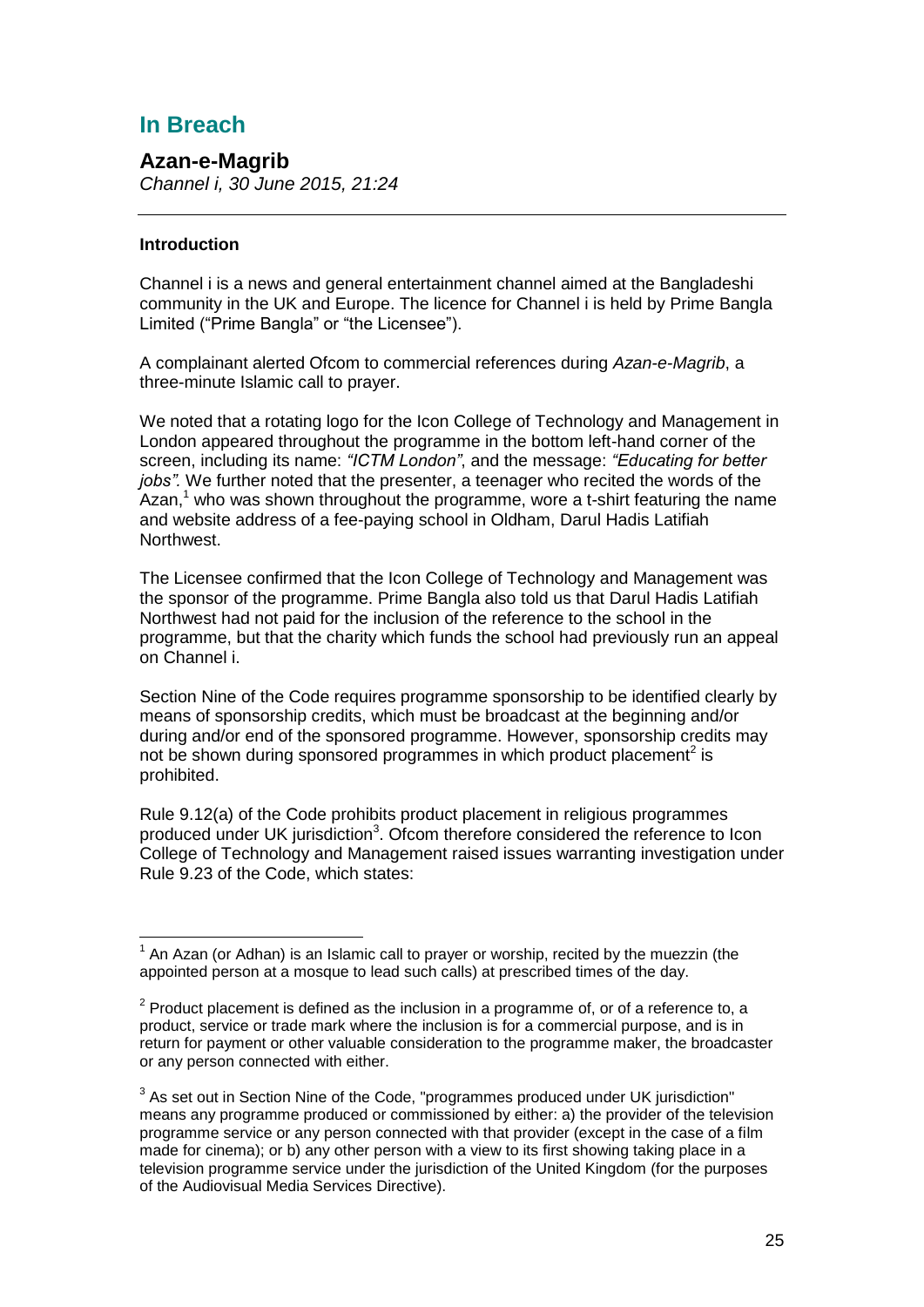"Where a sponsor is prohibited from product placing in the programme it is sponsoring, sponsorship credits may not be shown during the sponsored programme."

Ofcom further considered that the reference to Darul Hadis Latifiah Northwest raised issues warranting investigation under Rule 9.5 of the Code, which states:

"No undue prominence may be given in programming to a product, service or trade mark. Undue prominence may result from:

- the presence of, or reference to, a product where there is no editorial justification; or
- the manner in which a product, service or trade mark appears or is referred to in programming."

We therefore sought comments from the Licensee as to how the content complied with these rules

#### **Response**

Prime Bangla confirmed that it understood the material to be religious in nature, but explained that its programming team had thought that, because it was "short" and "generic", it was therefore "not a programme" and that therefore "…[it] accepted the sponsorship of this material". The Licensee acknowledged that this was an "editorial misjudgement", stating that it "understood Ofcom['s] concern and would "put all efforts in place [to ensure] that this will never repeat…again".

#### **Decision**

Under the Communications Act 2003 ("the Act"), Ofcom has a statutory duty to set standards for broadcast content as appear to it best calculated to secure a number of standards objectives, including that "the product placement requirements…are met in relation to programmes included in a television service (other than advertisements)". The Act prohibits the inclusion of product placement in religious programmes made under UK jurisdiction.

The Act also requires that "the international obligations of the United Kingdom with respect to advertising included in television and radio services are complied with". These obligations include ensuring compliance with the Audiovisual Media Services ("AVMS") Directive.

The AVMS Directive contains a number of provisions designed to help maintain a distinction between advertising and editorial content, including requirements that television advertising is kept visually and/or audibly distinct from programming in order to prevent programmes becoming vehicles for advertising and to protect viewers from surreptitious advertising.

The requirements of the Act and the AVMS Directive are reflected in Section Nine of the Code, including, among other rules, Rule 9.23 and Rule 9.5.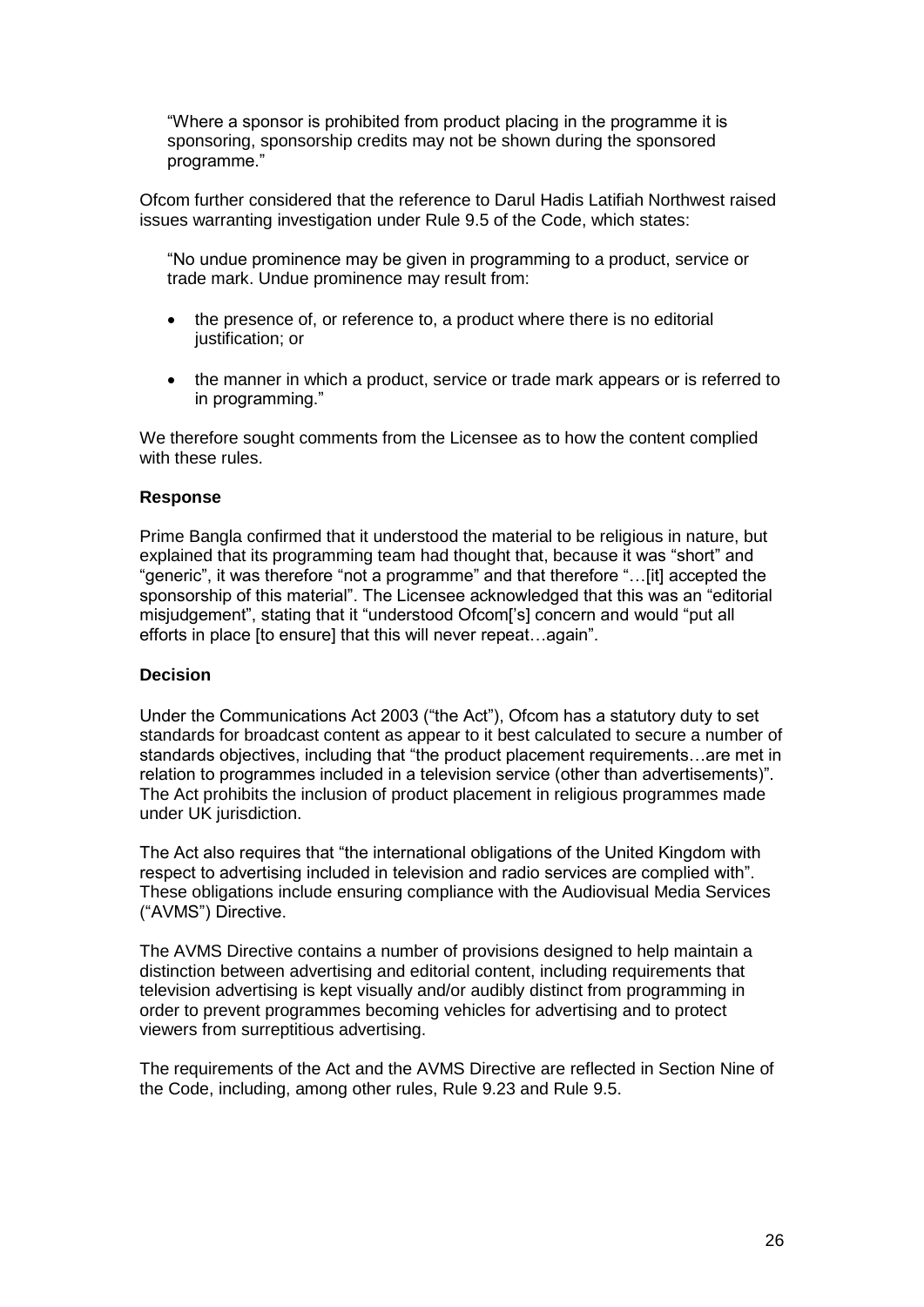# Rule 9.23

Rule 9.23 prohibits the broadcast of sponsorship credits during programmes in which product placement is prohibited, including religious programmes. Of com's Guidance<sup>4</sup> to Section Nine of the Code makes clear that (in the context of Section Nine) a religious programme "is a programme that covers religious acts of worship or whose main focus is religious belief".

In this case, because the programme consisted of a call to prayer, we considered that *Azan-e-Magrib* was a religious programme within the terms of the Code. As a result, we concluded that the screening of sponsorship credits during the programme was in breach of Rule 9.23.

# Rule 9.5

Rule 9.5 states that no undue prominence may be given in programming to a product, service or trade mark, noting that undue prominence may result from a reference to a product, service or trade mark where there is no editorial justification, or from the manner in which a product, service or trade mark is referred to.

Ofcom's published guidance on Rule 9.5 states: "Whether a product, service or trade mark appears in a programme for solely editorial reasons…or as a result of a commercial arrangement between the broadcaster or producer and a third party funder…there must be editorial justification for its inclusion. The level of prominence given to a product, service or trade mark will be judged against the editorial context in which the reference appears."

We noted that the name and website of a fee-paying school in Oldham appeared prominently on the t-shirt of the presenter who faced the camera throughout this programme. In the context of a call to prayer, there did not appear to us to be any editorial justification for the inclusion of this reference to the school during the programme.

The content was therefore in breach of Rule 9.5.

# **Conclusion**

1

Ofcom noted that Prime Bangla had explained that its programming team had mistakenly assumed that *Azan-e-Magrib* was "not a programme", because it was "short" and "generic". The Code makes clear that programming includes "[a]ll broadcast content except spot advertising and teleshopping", and this is the case regardless of its duration or the type of material. The Licensee acknowledged its "editorial misjudgement", but stated that this editorial misjudgement consisted in it "accept[ing] the sponsorship of this material". The Code does not prohibit the sponsorship of religious programmes or sponsorship credits shown before and/or after such programmes. However it does prohibit sponsorship credits from being shown *during* religious programmes. We were therefore concerned that the Licensee's response suggested it did not appear to understand fully its compliance responsibilities in this area.

<sup>4</sup> <http://stakeholders.ofcom.org.uk/binaries/broadcast/guidance/831193/section9.pdf>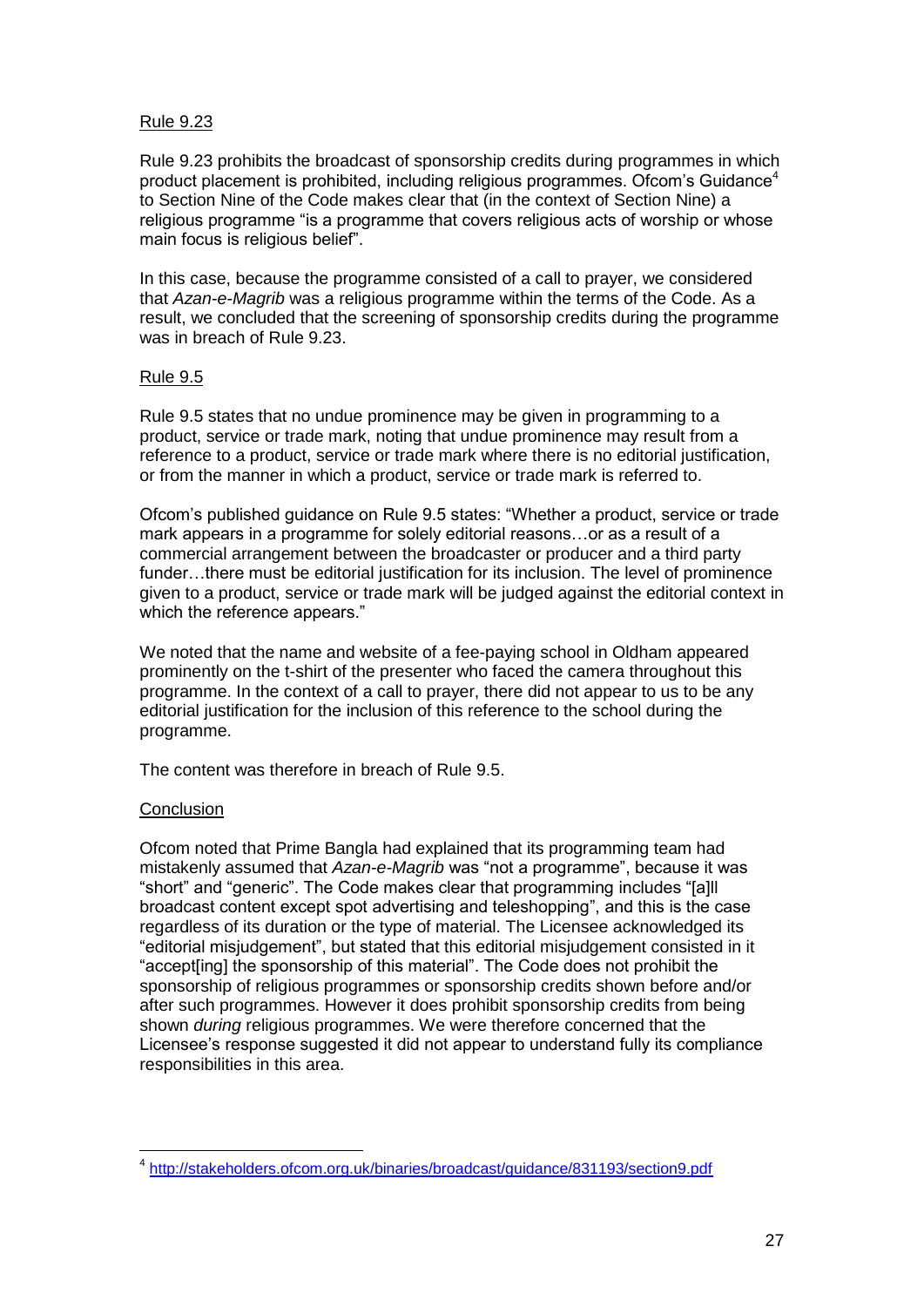Ofcom has recorded a number of breaches of Section Nine of the Code against this Licensee<sup>5</sup>. In March 2015, Prime Bangla attended a meeting with Ofcom to set out its compliance procedures for ensuring compliance with Section Nine.

We are therefore concerned that the Licensee has again breached this area of the Code both in this case and in a separate case in this issue of the Broadcast Bulletin $6$ . We are requesting that Prime Bangla attend a further meeting with Ofcom to discuss its compliance processes.

# **Breaches of Rules 9.5 and 9.23**

1

<sup>&</sup>lt;sup>5</sup> See: [http://stakeholders.ofcom.org.uk/binaries/enforcement/broadcast](http://stakeholders.ofcom.org.uk/binaries/enforcement/broadcast-bulletins/obb2521/obb253.pdf)[bulletins/obb2521/obb253.pdf;](http://stakeholders.ofcom.org.uk/binaries/enforcement/broadcast-bulletins/obb2521/obb253.pdf)

[http://stakeholders.ofcom.org.uk/binaries/enforcement/broadcast](http://stakeholders.ofcom.org.uk/binaries/enforcement/broadcast-bulletins/obb273/Issue273.pdf)[bulletins/obb273/Issue273.pdf;](http://stakeholders.ofcom.org.uk/binaries/enforcement/broadcast-bulletins/obb273/Issue273.pdf)

[http://stakeholders.ofcom.org.uk/binaries/enforcement/broadcast](http://stakeholders.ofcom.org.uk/binaries/enforcement/broadcast-bulletins/obb276/Issue276.pdf)[bulletins/obb276/Issue276.pdf;](http://stakeholders.ofcom.org.uk/binaries/enforcement/broadcast-bulletins/obb276/Issue276.pdf) and

[http://stakeholders.ofcom.org.uk/binaries/enforcement/broadcast](http://stakeholders.ofcom.org.uk/binaries/enforcement/broadcast-bulletins/obb279/obb279.pdf)[bulletins/obb279/obb279.pdf.](http://stakeholders.ofcom.org.uk/binaries/enforcement/broadcast-bulletins/obb279/obb279.pdf)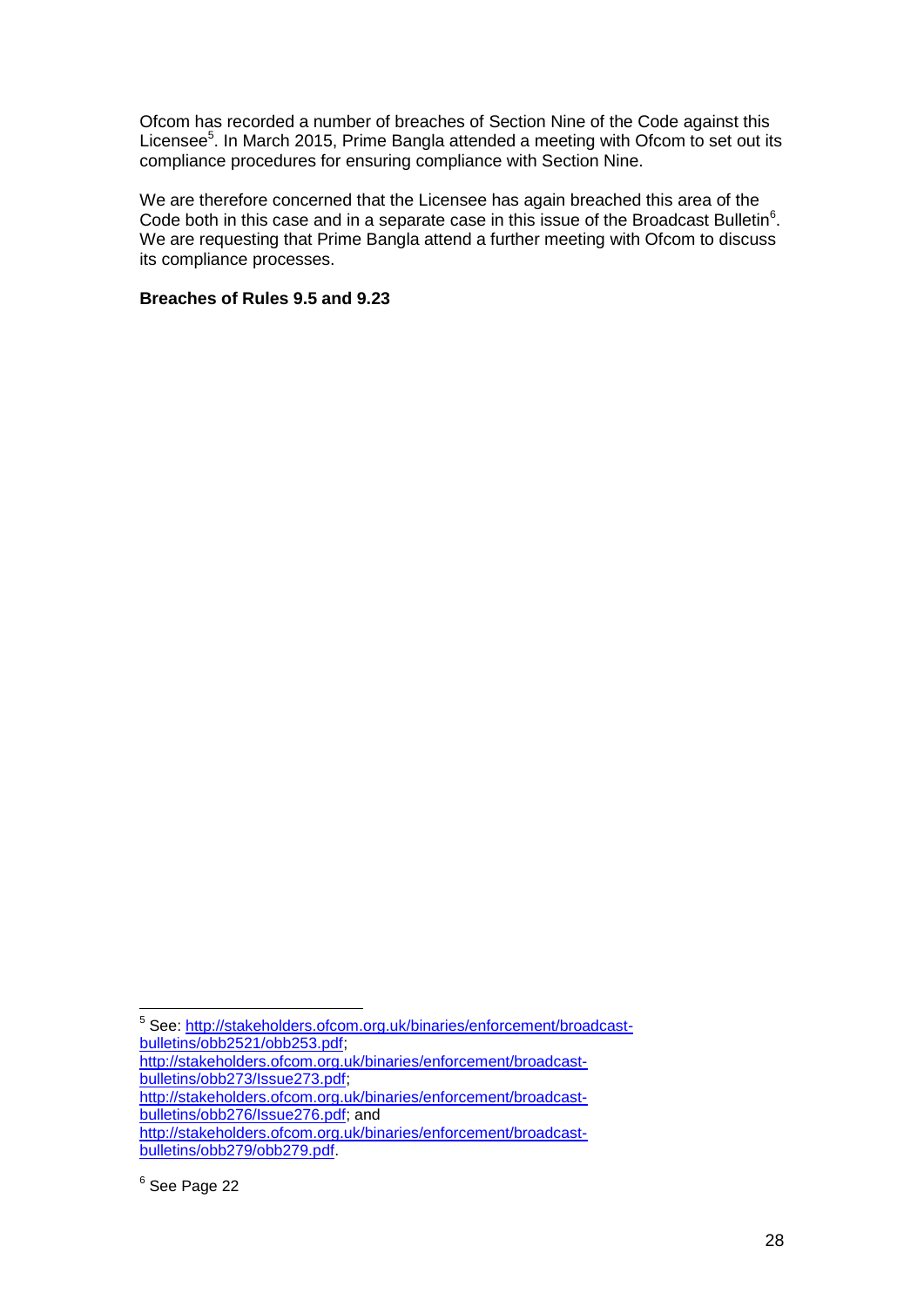# **In Breach**

# **Sponsorship of My Iftar My Health**

*ATN Bangla UK, 22 June 2015, 11:00*

# **Introduction**

ATN Bangla UK is a news and general entertainment channel broadcast in Bengali and serving the Bangladeshi community in the UK and Europe. The licence for ATN Bangla UK is held by ATN Bangla UK Limited ("ATN Bangla" or "the Licensee").

During monitoring we noted sponsorship credits for Salma Designer Abaya House, Square Glazing, Marble Furnishing, Hillside Travels and Hamlet Solicitors around the programme *My Iftar My Health*. The credits for each company included the full postal address and contact telephone number, in addition to the following text:

Salma Designer Abaya House: *"Ramadan special offer"* Square Glazing: *"Call us for your free quotation"* Marble Furnishing: *"Knows what to offer"* Hillside Travels: *"Highest ticket seller for Biman Bangladesh Airlines"* Hamlet Solicitors: *"Professional, Friendly, Reliable"*

Ofcom considered that the sponsorship credits raised issues warranting investigation under Rule 9.22(a) of the Code, which states that:

"Sponsorship credits must be distinct from advertising. In particular:

a) Sponsorship credits broadcast around sponsored programmes must not contain advertising messages or calls to action. Credits must not encourage the purchase or rental of the products of services of the sponsor or a thirds party. The focus of the credit must be the sponsorship arrangement itself. Such credits may include explicit reference to the sponsor's products, services or trade marks for the sole purpose of helping to identify the sponsor and/or the sponsorship arrangement."

We therefore requested comments from the Licensee as to how the sponsorship credits complied with this rule.

#### **Response**

ATN Bangla said that the sponsorship 'cards' were created to ensure compliance with Rule 9.22(a) by reducing the cards to 'centre pockets' (i.e. occupying a central section rather than the entire screen) to make advertising messages indistinguishable. In addition, it said that the text "Sponsor By" was displayed by the cards to ensure they were distinct from advertising.

The Licensee said that following the contact from Ofcom it had reviewed the sponsorship credits and realised the information identified above was "visible from close proximity if watched on a laptop or desktop", but it believed these credits "were not legible for television viewers as the size of the text were reduced profoundly".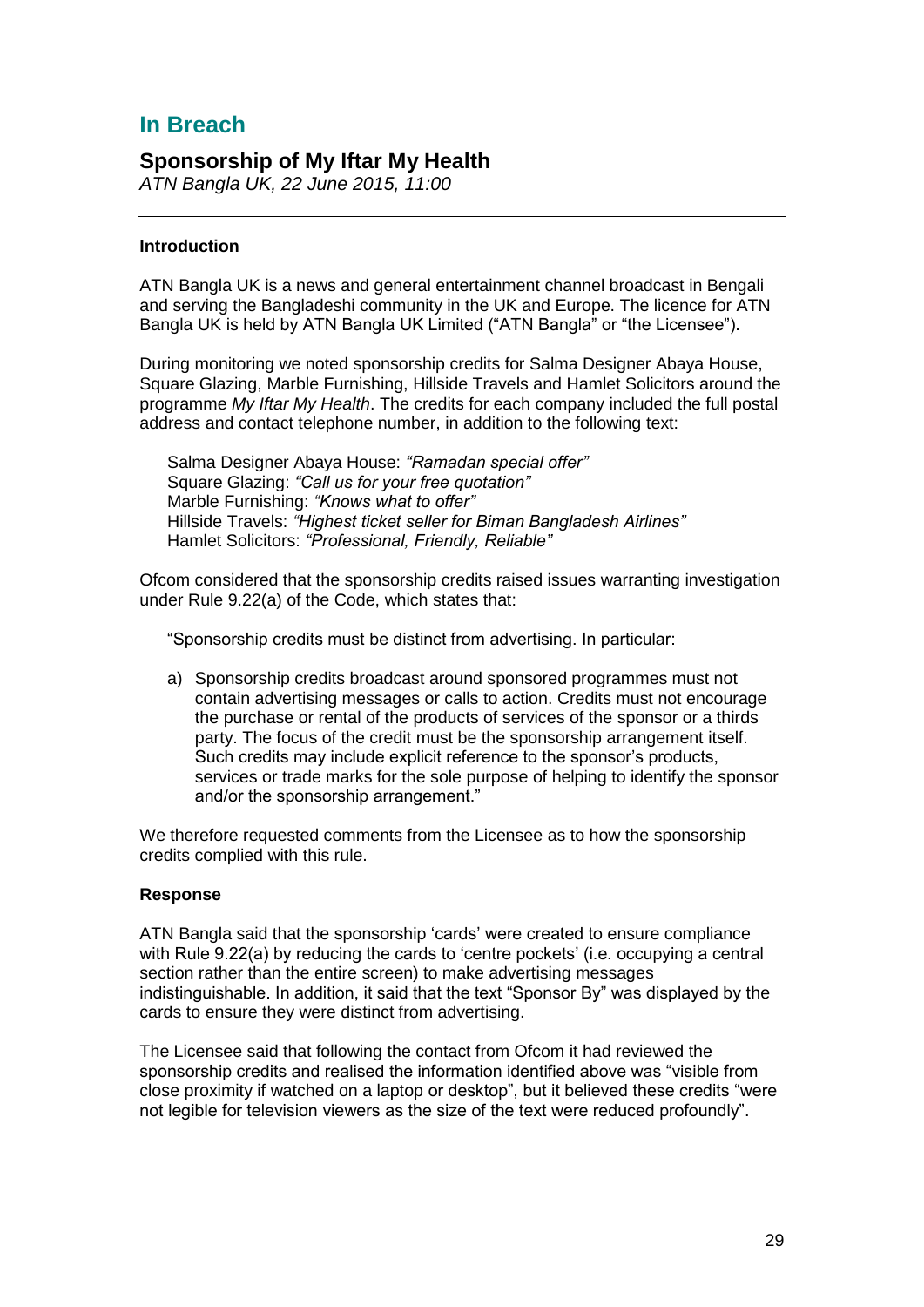# **Decision**

Under the Communications Act 2003, Ofcom has a statutory duty to set standards for broadcast content as appear to it best calculated to secure specific standards objectives, one of which is "that the international obligations of the United Kingdom with respect to advertising included in television and radio services are complied with". These obligations include ensuring compliance with the Audiovisual Media Services ("AVMS") Directive.

The AVMS Directive limits the amount of advertising a broadcaster can transmit and requires that advertising is kept distinct from other parts of the programme service. Sponsorship credits are treated as part of the sponsored content and do not count towards the amount of airtime a broadcaster is allowed to use for advertising. To prevent credits effectively becoming advertisements, and therefore increasing the amount of advertising transmitted, broadcasters are required to ensure that sponsorship credits do not contain advertising messages.

Rule 9.22(a) of the Code reflects this requirement. Among other things, Rule 9.22(a) requires that sponsorship credits broadcast around sponsored programmes must not contain advertising messages or calls to action.

Ofcom's guidance<sup>1</sup> about the use of sponsor's slogans and straplines in sponsorship credits states that:

- "[I]t is possible for some sponsors' slogans and straplines to be used within a credit, for the purpose of helping to identify the sponsor and/or the sponsorship arrangement, provided they do not encourage the purchase or rental of the sponsor's products/services (e.g. by featuring claims)"; and, that
- "credits that contain direct invitations to the audience to contact the sponsor are likely to breach the Code."

In this case, Ofcom considered that the sponsors' messages shown in the credits – *"Ramadan special offer", "Highest ticket seller for Biman Bangladesh Airlines", "Knows what to offer"* and *"Professional, Friendly, Reliable" –* were claims about the quality or value the sponsors offered to their customers. Consequently, we considered they were advertising messages.

We also considered that the term *"Call us for your free quotation"* shown on-screen adjacent to Square Glazing's telephone number represented a direct call to action to contact the sponsor.

Ofcom noted the Licensee's view that the text of these credits would not be legible to television viewers. We considered that the text was sufficiently discernible to be identifiable to viewers, and given the above, all five of the sponsorship credits in this case were in breach of Rule 9.22(a).

Ofcom has published a number of Findings in relation to sponsorship credits in recent years, and has made clear the need for licensees to exercise care to ensure that credits do not contain advertising messages.

 1 See:<http://stakeholders.ofcom.org.uk/binaries/broadcast/guidance/831193/section9.pdf>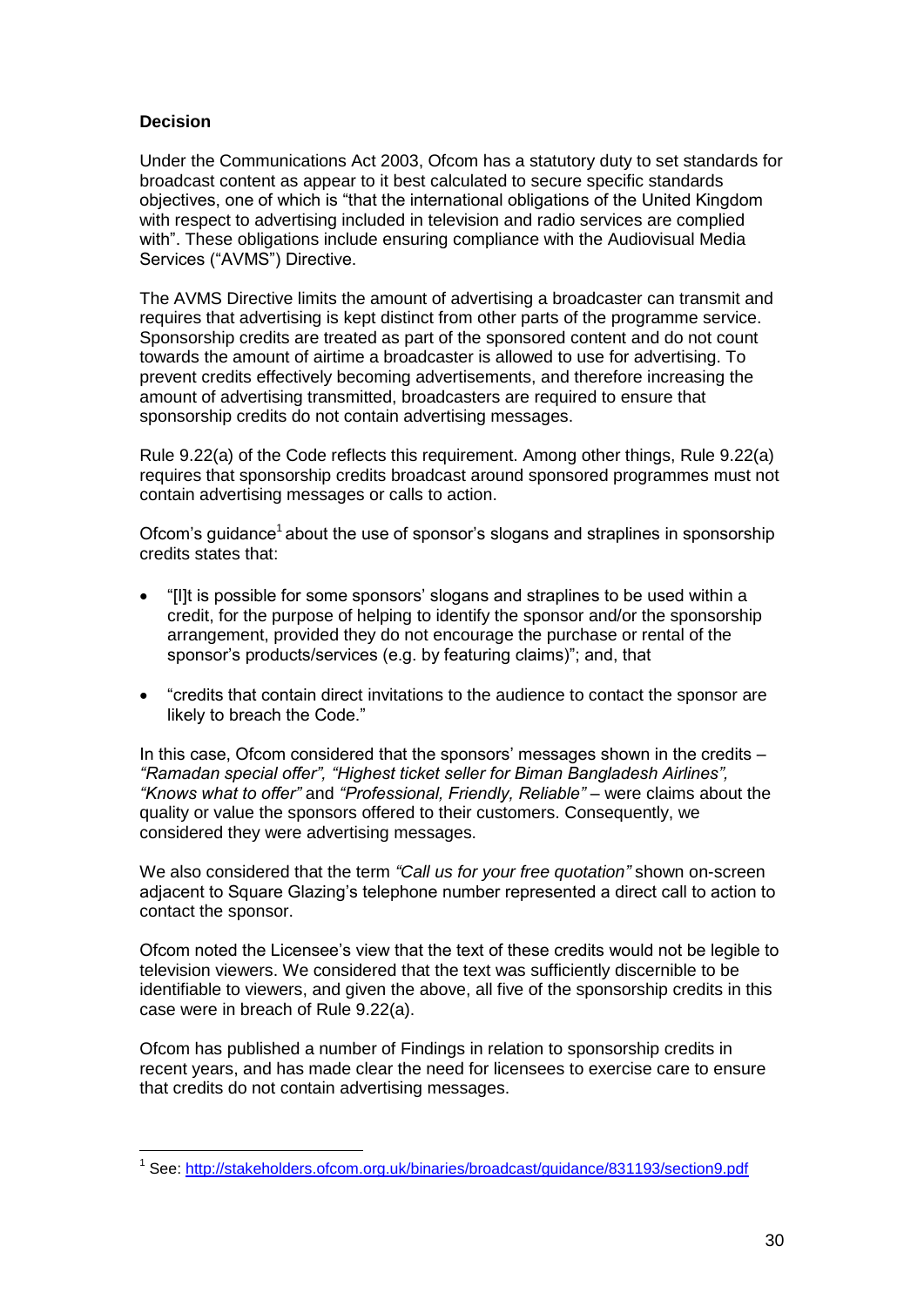It is the responsibility of licensees to ensure that the material they broadcast is compliant with the Code. Ofcom therefore expects licensees to take account of its published decisions. We are concerned, therefore, by the Licensee's compliance failure in this case.

Ofcom is already investigating the sufficiency of the Licensee's compliance arrangements (Licence Condition 17(2)) and will take account of this case in reaching a decision in that investigation.

# **Breaches of Rule 9.22(a)**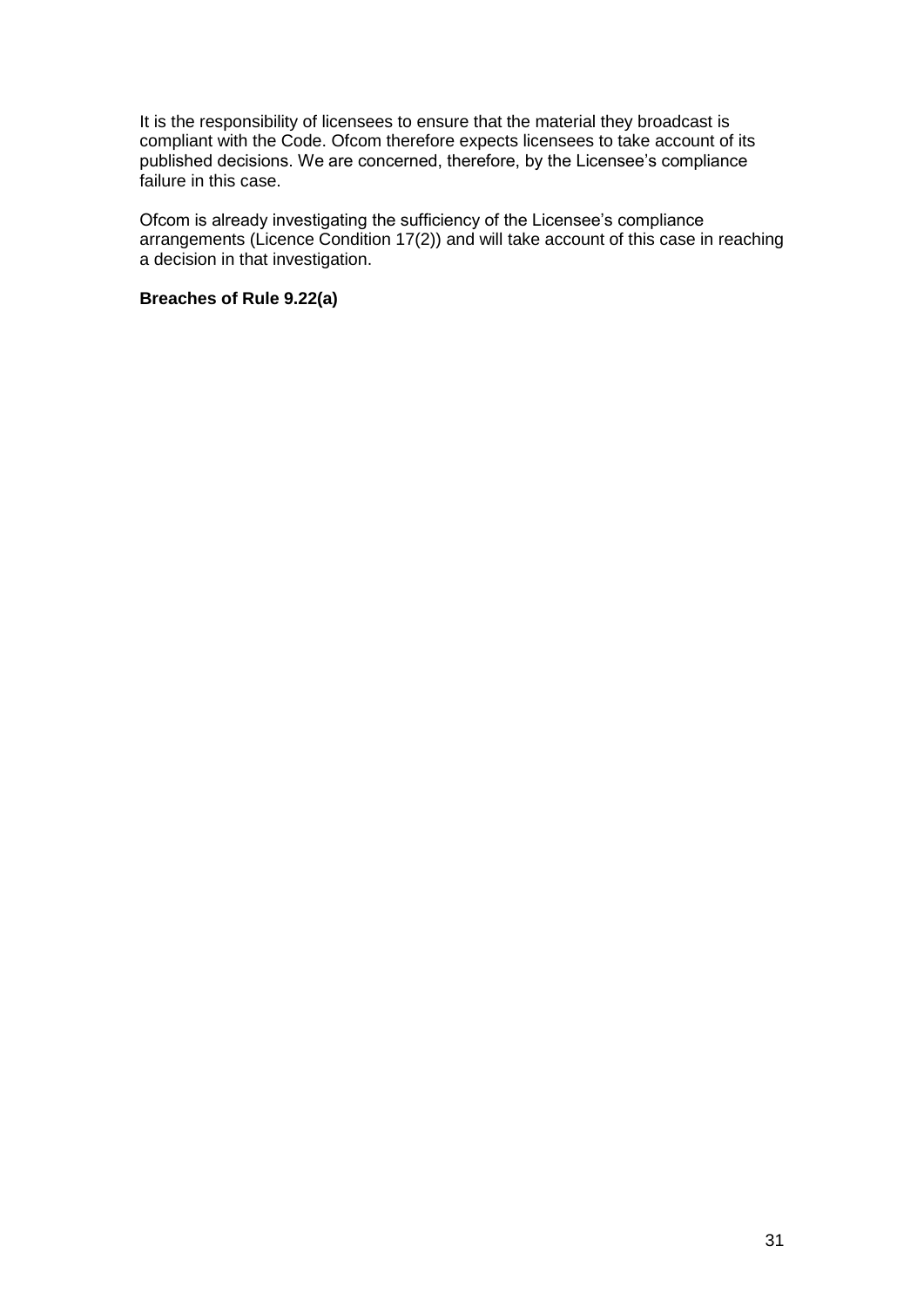# **Broadcast Licence Conditions cases**

# **In Breach**

# **Community Radio Finance Reports 2014**

# **Introduction**

1

Every community radio station is required to complete an annual Finance Report. This is so that Ofcom can:

- check whether stations have stayed within the financial limits for on-air advertisement and sponsorship income, as set out in their licence; and
- use the information as part of Ofcom's annual Communications Market Report, and to help inform Ofcom's community radio policy.

In March this year, Ofcom asked 208 community radio licensees<sup>1</sup> to provide us with their annual Finance Report, covering the period 1 January to 31 December 2014.

Once submitted, each Finance Report was assessed by Ofcom for compliance with the statutory restrictions on the funding of community radio stations, as set out in section 105(6) of the Broadcasting Act 1990, and as modified by The Community Radio Order 2004 and The Community Radio (Amendment) Order 2010.

All community radio Finance Reports for 2014 were assessed by Ofcom against the statutory restrictions that were in place during 2014, and not the revised statutory restrictions which were introduced by The Community Radio (Amendment) Order 2015, which became law on 27 March 2015 $^2$ .

Ofcom considered that the Finance Reports of the licensees listed in the table overleaf raised issues warranting investigation under Conditions 6(5) and (6) contained in Part 2 of the Schedule to their licence, which state that:

"6(5) The Licensee shall ensure that no more than 50 per cent of the relevant income for the Licensee is attributable to either one of, or a combination of, the following:

(a) the inclusion in the Licensed Service of remunerated advertisements; or

(b) the sponsorship of programmes included in the Licensed Service.

6(6) The Licensee must ensure that, in calculating its relevant income for the purposes of condition 6(5):

 $<sup>1</sup>$  Only stations that were already broadcasting at the start of 2014 were required to submit a</sup> Finance Report for 2014.

 $2$  Community radio licences were subsequently varied by Ofcom on 30 April 2015 to reflect this change in the regulations.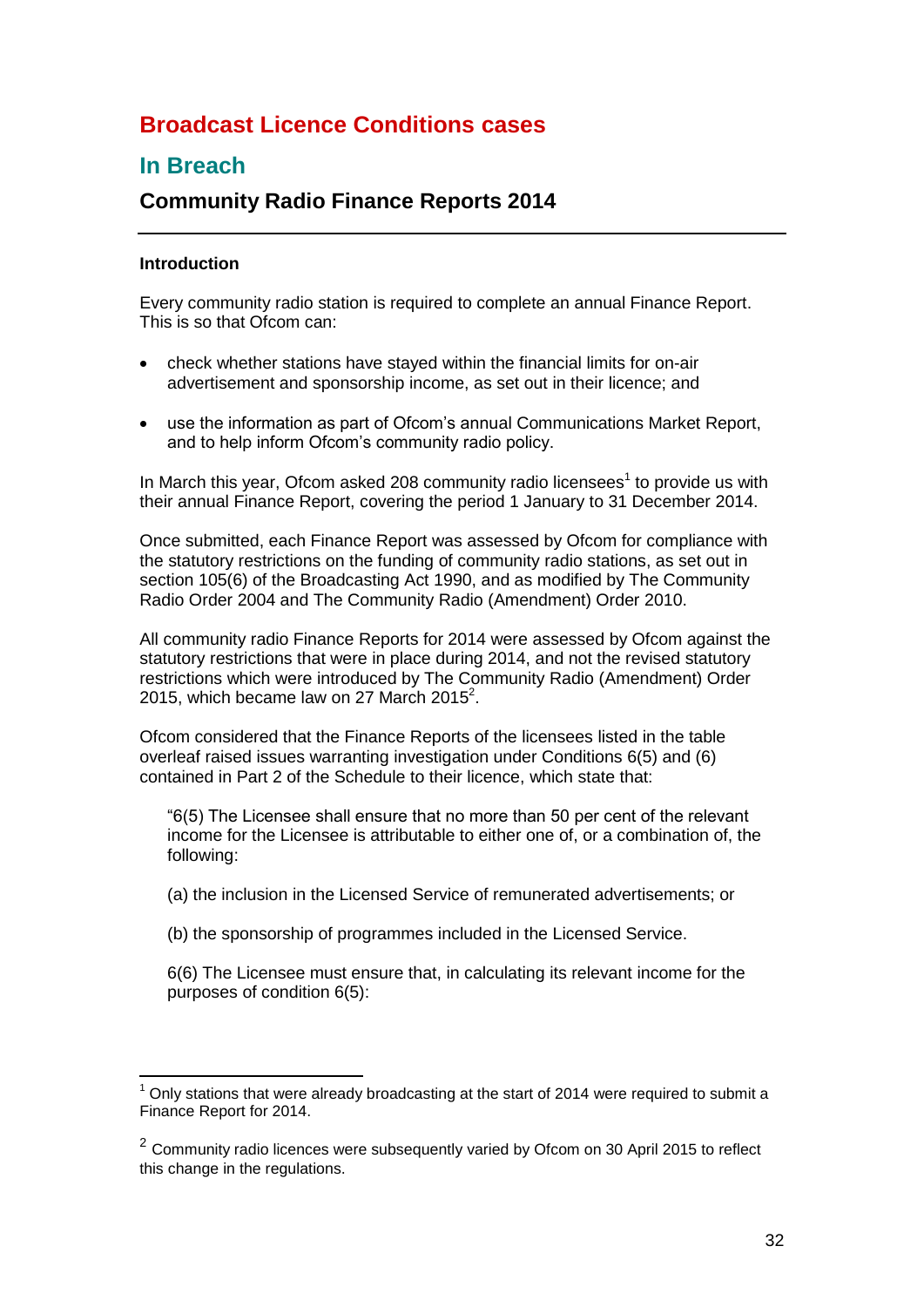(a) at least 25 per cent. of the relevant income is attributable to sources of funding other than: remunerated advertisements; the sponsorship of programmes included in the Licensed Service; and volunteer contributions; and

(b) the Licensee has regard to guidelines published by Ofcom".

We therefore sought formal comments from the relevant licensees on their compliance with these licence conditions.

| <b>Licensee (service</b>                                                                        | <b>Decision</b>                                                                                                                                                                                                                                                                                                                                                                                                                                                                                                                                                                                                                 |
|-------------------------------------------------------------------------------------------------|---------------------------------------------------------------------------------------------------------------------------------------------------------------------------------------------------------------------------------------------------------------------------------------------------------------------------------------------------------------------------------------------------------------------------------------------------------------------------------------------------------------------------------------------------------------------------------------------------------------------------------|
| name)                                                                                           |                                                                                                                                                                                                                                                                                                                                                                                                                                                                                                                                                                                                                                 |
| <b>Nevis Community</b><br>Radio Ltd (Nevis<br>Radio, Fort<br>William)                           | Nevis Community Radio Ltd reported that, in 2014, 98% of its<br>income was derived from on-air advertising and sponsorship.<br>Under the terms of its licence during 2014, the Licensee was<br>only permitted to obtain 50% of its income from such sources.                                                                                                                                                                                                                                                                                                                                                                    |
|                                                                                                 | Following Ofcom's decision to investigate this issue, Nevis<br>Community Radio Ltd did not make any representations, but<br>submitted a revised Financial Report for 2014. This revised<br>report showed that 54% of its income in 2014 had come from<br>on-air advertising and sponsorship, meaning the station<br>remained in breach of the 50% threshold.                                                                                                                                                                                                                                                                    |
|                                                                                                 | In response to Ofcom's Preliminary View that the Licence had<br>been breached, the Licensee said that it had under-estimated<br>the amount of 'in kind' income from volunteers in its report.<br>However, we noted that Nevis Community Radio Ltd had<br>already claimed 25% of its income from the value of volunteers,<br>meaning that any further income from this source was not a<br>relevant consideration. At least 25% of the station's income<br>must come from sources other than on-air advertising and<br>sponsorship and the value of volunteers. Its report indicated<br>that only 21% came from 'other' sources. |
|                                                                                                 | Breaches of Licence Conditions 6(5) and 6(6)                                                                                                                                                                                                                                                                                                                                                                                                                                                                                                                                                                                    |
| Peace Full Media<br>Ltd (Legacy 90.1<br>FM, Hume,<br>Manchester)                                | Peace Full Media Ltd reported that, in 2014, 65% of its income<br>was derived from on-air advertising and sponsorship. Under<br>the terms of its licence during 2014, the Licensee was only<br>permitted to obtain 50% of its income from such sources.<br>It said it had not breached the threshold by 15% deliberately,                                                                                                                                                                                                                                                                                                       |
|                                                                                                 | and was an oversight "caused by internal issues which have<br>now been sorted."                                                                                                                                                                                                                                                                                                                                                                                                                                                                                                                                                 |
|                                                                                                 | Breaches of Licence Conditions 6(5) and 6(6)                                                                                                                                                                                                                                                                                                                                                                                                                                                                                                                                                                                    |
| Prince Bishop<br>Community<br><b>Broadcasting Ltd</b><br>(Bishop FM,<br><b>Bishop Auckland)</b> | Prince Bishop Community Broadcasting Ltd reported that, in<br>2014, 60% of its income was derived from on-air advertising<br>and sponsorship. Under the terms of its licence during 2014,<br>the Licensee was only permitted to obtain 50% of its income<br>from such sources.                                                                                                                                                                                                                                                                                                                                                  |
|                                                                                                 | Prince Bishop Community Broadcasting Ltd said that, owing to                                                                                                                                                                                                                                                                                                                                                                                                                                                                                                                                                                    |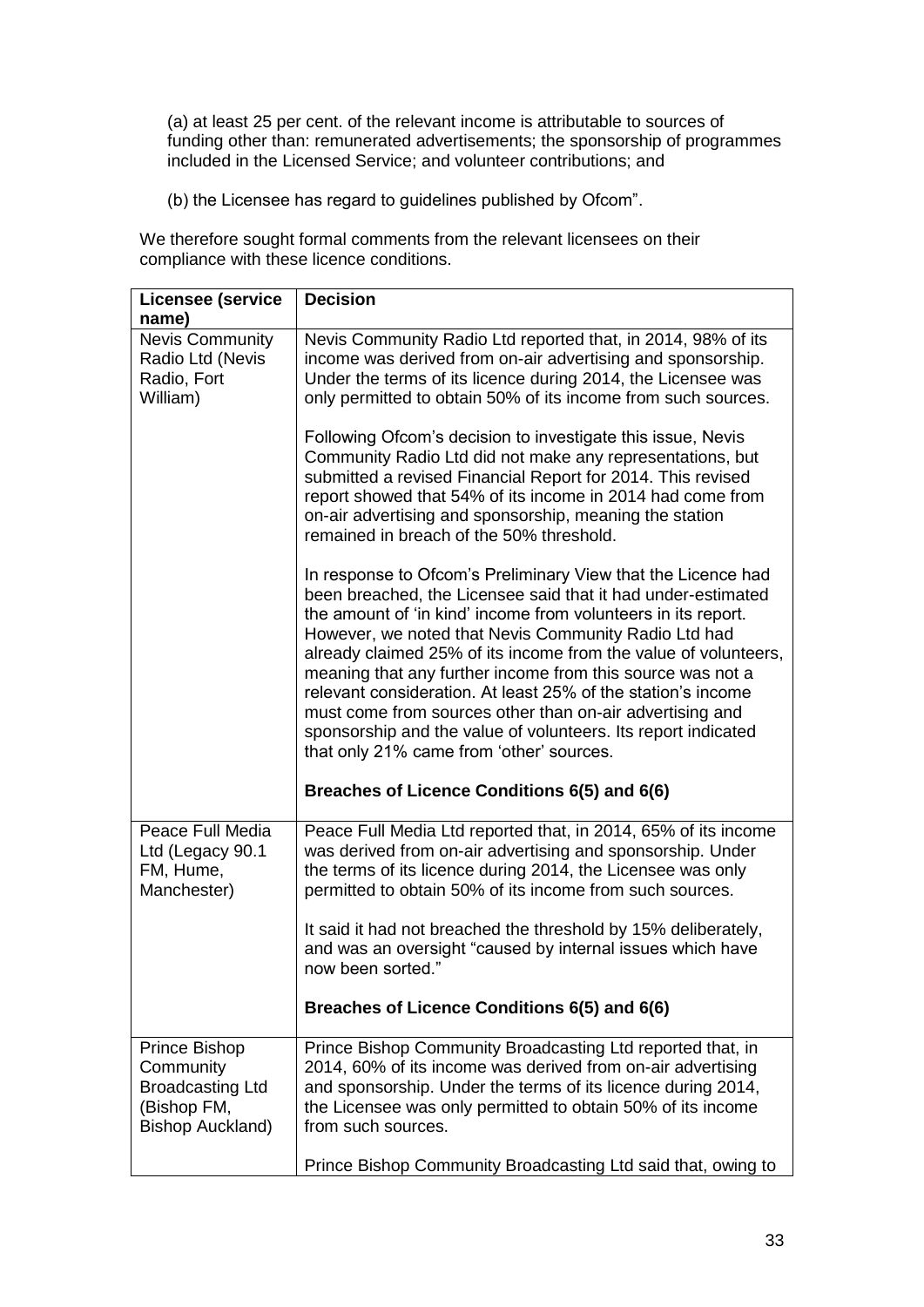| Breaches of Licence Conditions 6(5) and 6(6)                                                                                                                                                                                                                                                                                               |
|--------------------------------------------------------------------------------------------------------------------------------------------------------------------------------------------------------------------------------------------------------------------------------------------------------------------------------------------|
| Funds must be received by the Licensee and accounted for<br>within the financial year concerned in order to qualify as<br>relevant income for the year.                                                                                                                                                                                    |
| In response to Ofcom's Preliminary View that the Licence had<br>been breached, the Licensee responded that a grant had been<br>awarded to the station prior to December 2014, which would<br>have brought the station's finances for 2014 into compliance,<br>but the actual cash from this grant was not received until<br>February 2015. |
| However, the revised report showed that on-air advertising and<br>sponsorship revenues accounted for 54% of its income,<br>meaning the station remained in breach of the 50% threshold.                                                                                                                                                    |
| a misallocation of commercial production revenues in the report<br>it submitted, the amount of advertising and sponsorship<br>revenues had been over-stated. It therefore resubmitted its<br>report with the appropriate reallocations.                                                                                                    |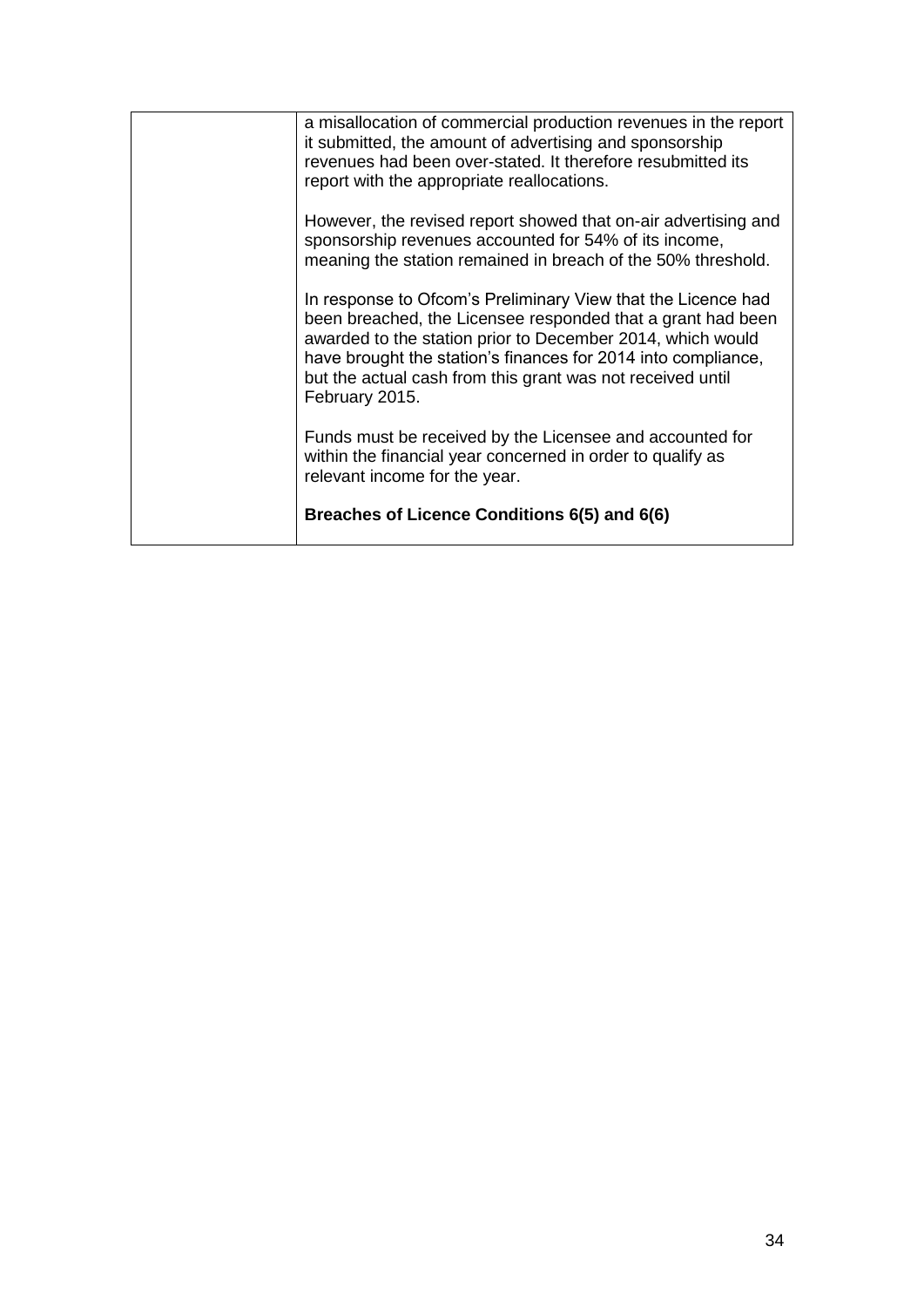# **Fairness and Privacy cases**

# **Not Upheld**

# **Complaint by The Mediawise Trust on behalf of Mrs L**

*Sky News, Sky UK Limited, 26 February 2015*

# **Summary**

Ofcom has not upheld the complaint made by The Mediawise Trust ("Mediawise") on behalf of Mrs L of unwarranted infringement of privacy in connection with the obtaining of material included in the programme as broadcast and in the programme as broadcast.

This programme included a news report broadcast on the day the  $ISIL<sup>1</sup>$  fighter known as "Jihadi John" was identified as former London resident Mr Mohammed Emwazi. *Sky News* (as well as other national and foreign broadcasters and newspapers) sent a reporter and camera crew to the address where Mr Emwazi used to live to seek to interview his family and his neighbours. The complainant, Mrs L, was briefly shown in the report speaking to the *Sky News* reporter as she stood in her doorway. She was not named, but her face was unobscured and her voice was not disguised.

Ofcom found that, in the particular circumstances of this case, Mrs L had a legitimate expectation of privacy with regard to the obtaining and subsequent broadcast of the footage of her in the programme. However, Ofcom considered that, on balance, the broadcaster's right to freedom of expression and the public interest in the filming and broadcasting of the relevant footage outweighed Mrs L's legitimate expectation of privacy. Therefore, Mrs L's privacy was not unwarrantably infringed in connection with the obtaining of the footage of her and its subsequent broadcast in the programme.

# **Introduction and programme summary**

On 26 February 2015, *Sky News* broadcast a report about the revealing that day of the identity of the British ISIL fighter widely known as "Jihadi John" as Mr Mohammed Emwazi. The presenter in the studio introduced the report as follows:

*"The IS fighter known worldwide as Jihadi John and seen on video executing IS hostages has been identified as Mohammed Emwazi from London".*

The presenter went on to state that Mr Emwazi was 27 years old, born in Kuwait and had spent most of his life in west London.

The report itself began by showing images of a hooded figure understood to be Mr Emwazi taken from ISIL videos and the reporter explained that US Government sources claimed that "Jihadi John" was Mr Emwazi, a British citizen and graduate of the University of Westminster. Footage was then shown of a block of flats, outside

 1 ISIL, or Islamic State of Iraq and the Levant (also known Islamic State ("IS"); Islamic State of Iraq and Syria ("ISIS"); Dawlat al-'Iraq al-Islamiyya; Islamic State of Iraq ("ISI"); or Dawlat al Islamiya fi Iraq wa al Sham ("DAISh" and the Islamic State in Iraq and Sham), is a terrorist organisation that was proscribed under UK law on 16 June 2014

<sup>(</sup>https://www.gov.uk/government/uploads/system/uploads/attachment\_data/file/417888/Proscr iption-20150327.pdf).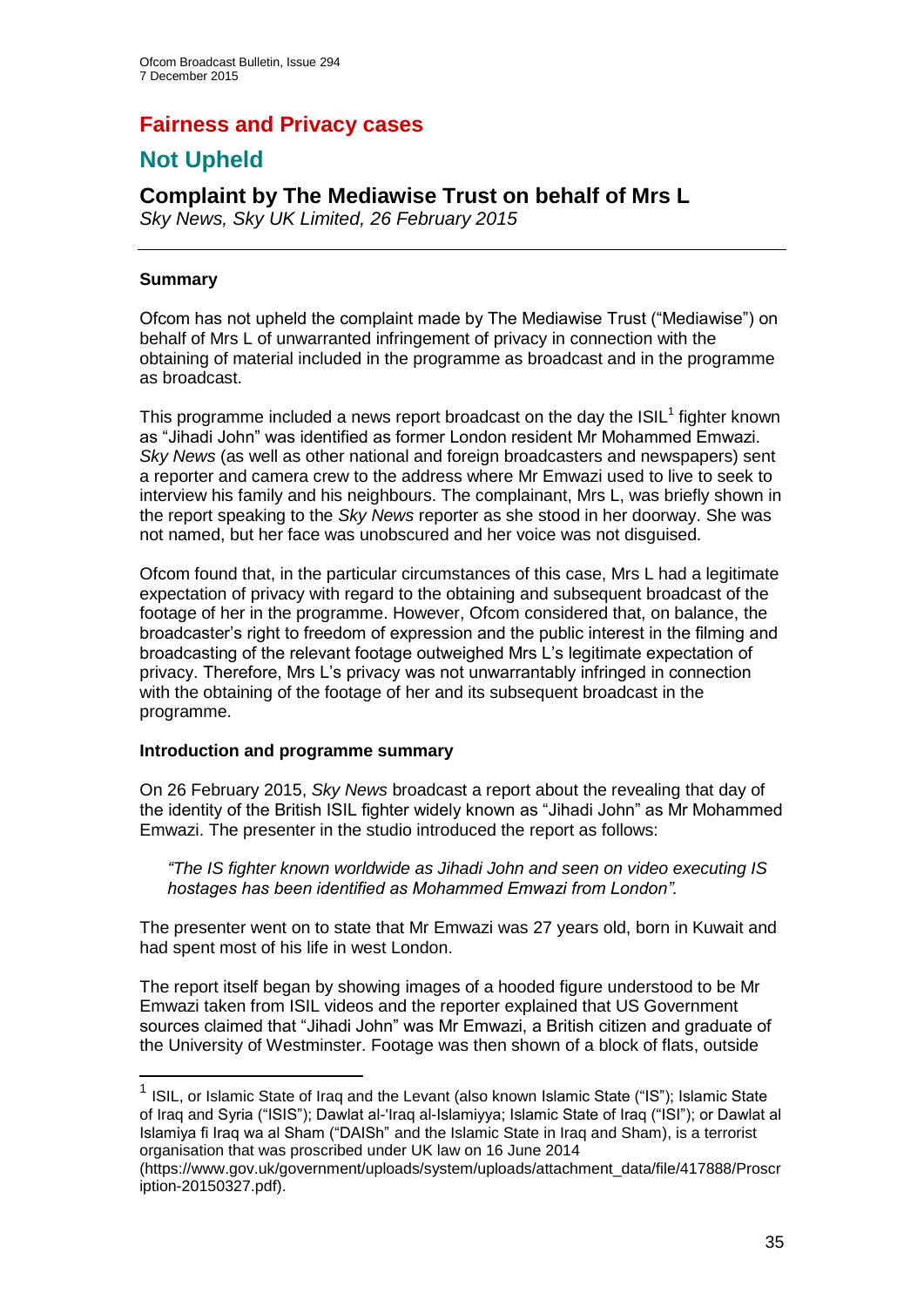which could be seen reporters and camera crews. This was accompanied with the following commentary:

*"He lived here, in the Ladbroke Grove area of west London. The inevitable media pack is here, but there's been no sign of family members or, indeed, anyone who knows them. Instead, just a sense of shock*".

Immediately following this, footage of the complainant, Mrs L, was shown as she talked to camera from her front door:

*"I was shocked when your colleague told me. I never thought that something would happen in our estate".*

The report moved on to talk about the hostages whom it was believed had been killed by Mr Emwazi. No further footage of Mrs L, who was not named in the programme, was shown. Her face was shown unobscured as she talked to the journalists and her voice was not disguised.

#### **Summary of the complaint and the broadcaster's response**

#### *The complaint*

a) Mediawise complained on behalf of Mrs L that her privacy was unwarrantably infringed in connection with the obtaining of material included in the programme in that she was filmed at her home without her consent. Mediawise said that Mrs L was not aware that she was being filmed.

Mediawise explained that Mrs L had returned home for lunch when she was doorstepped by reporters who informed her that she lived above the home of Mr Emwazi (or "Jihadi John"). Although she had not been aware of this, the information terrified her and she asked the reporters to consider her family's safety and not to name her.

b) Mediawise complained on behalf of Mrs L that her privacy was unwarrantably infringed in the programme as broadcast in that footage of her was shown in the news bulletins without her knowledge or consent. Mrs L said that a work colleague had told her the next day that she had appeared on *Sky News*. It said that Mrs L felt that the broadcast of this material put her and her family in risk of retribution and that this had made her ill.

Mediawise said that Mrs L was not experienced in dealing with the media and that she was not told how the footage of her would be used. It said that her request to reporters to consider her family's safety should have alerted them to her understandable anxiety. Mediawise explained that the Lebanon-based Arabic TV channel, Al Mayadeen, had shown the footage and that relatives of Mrs L in Morocco had called her following the broadcast. Mediawise also said that Mrs L and her children had been living in fear ever since the broadcast and that she was anxious about opening her front door and of passing cars in the street.

#### *The broadcaster's response*

Before answering the specific heads of Mediawise's complaint on behalf of Mrs L, Sky UK Limited ("Sky", the Ofcom licence holder for the Sky News Channel), explained that *Sky News'* Home Affairs Correspondent Mr Mark White was broadcast on the day that it was first discovered that the ISIL fighter who had beheaded several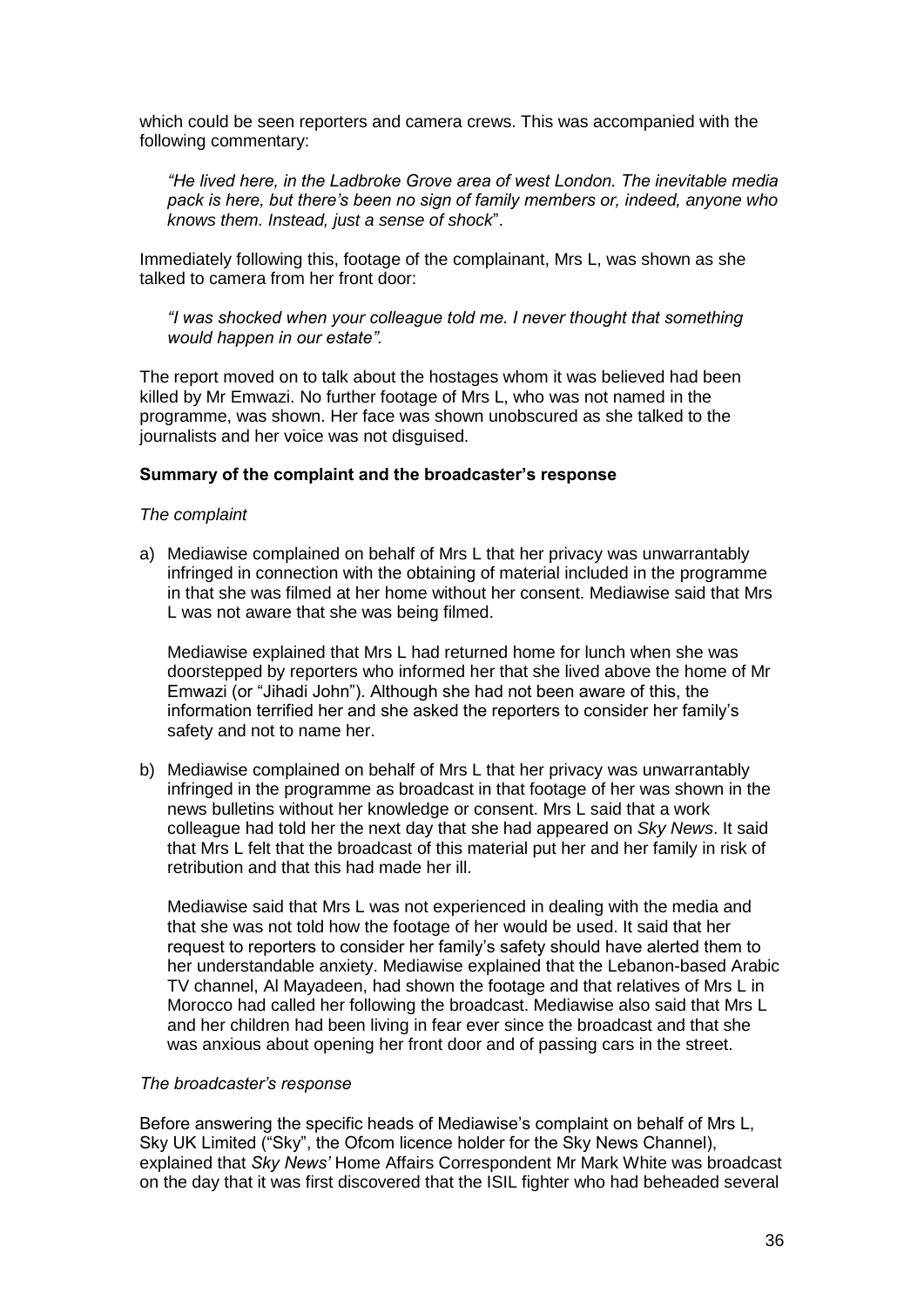western hostages, including the British nationals Mr David Haines and Mr Alan Henning, was a former London resident called Mr Mohammed Emwazi. It said that the "unmasking" of the man thus far known as "Jihadi John" was a news story of huge national and international significance. *Sky News*, as well as the BBC, ITV, national newspapers and many foreign broadcasters and journalists went to the address where Mr Emwazi's family lived. Sky said that on such a significant news story in which the revelation itself had enormous impact, and which also raised the issue of how young men living apparently normal lives in the UK could be radicalised into carrying out such barbaric acts, it considered it justified to seek out any information and illustrative material it could find using warranted newsgathering techniques, including knocking on neighbours' doors and asking whether people would talk to them.

Sky said that the ability of its journalists to gather news in this way on stories of great significance was of paramount importance to journalistic endeavour. It said that the journalist who reported in this case conducted himself in a restrained and polite manner and that it was apparent that most of the media on site did so too. The broadcaster said that at one point, a group of journalists, including its own team, was considering whether to knock on a particular door and a woman turned up to say that it was her mother's home and that she was sick and should not be bothered. The broadcaster said that the journalists all moved away from that address.

In the case of Mrs L, the broadcaster explained that before its journalist arrived at her home, she had already opened her door and spoken to at least one other broadcaster present on site. However, Sky said that it was clear from what Mrs L said that she had already been speaking to other journalists – "I was shocked when your colleague told me". Sky said that its journalist had every reason to believe that she had willingly opened her door and was willingly speaking.

Sky said that when the interview took place with Mrs L, there were seemingly three journalists asking questions. It said that a young woman asked Mrs L some questions which she answered in a relaxed and friendly manner, but that she was unable to add very much substantive information. It said that at the end of the woman's questions, Mrs L offered: "If I knew, I would tell you, believe me". The woman journalist then thanked her and turned to go, which, the broadcaster said, would have been a perfect moment to shut the door had Mrs L wished not to speak anymore. The broadcaster said that the *Sky News* journalist asked Mrs L very politely: "Excuse me Madam; I'm really sorry if you've already been asked this, but have you seen any police activity?". The broadcaster said that there was a reply and some further questions, including one from another journalist.

The broadcaster said that the conversation between the *Sky News* journalist and Mrs L lasted for at least two minutes and 15 seconds and that it was not a "snatched" interview. It said that there was real conversation and interaction and it was only the rather minimal amount of knowledge Mrs L was able to impart that prevented it being longer. Sky said that the *Sky News* journalist was polite and gentle at all times and Mrs L was friendly, even slightly apologetic at not knowing more. The broadcaster said that at no time did Mrs L raise objections to the questioning or to being filmed. It said that she was friendly and accommodating and that its presumption was that she had, in effect, consented to be filmed. She had come home briefly for a break from work and was returning again, so had further opportunities to talk to journalist teams on her way out. The broadcaster said that at no time was there any indication at all that Mrs L would not want her words to be used.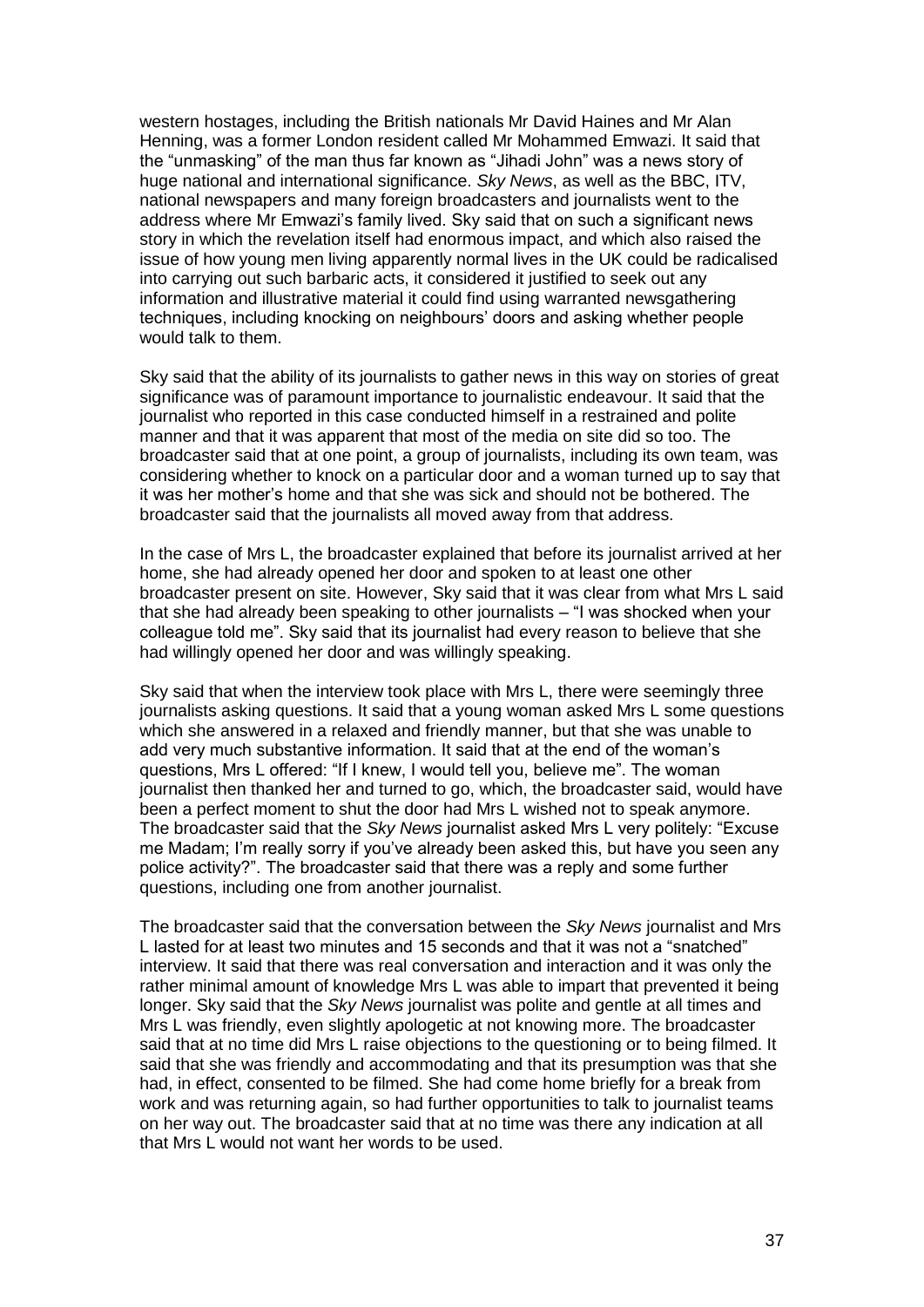Sky said that the report broadcast by *Sky News* used a short section of what Mrs L said: *"I was shocked when your colleague told me. I never thought that something would happen in our estate".* The broadcaster said it was important because it was illustrative of the shock and surprise in the community where Mr Emwazi lived. It also underlined the way in which terrorists or jihadists could be radicalised while living within such a normal, ordinary community, and therefore its use was warranted.

In response to the complaint itself, Sky said that Mrs L's appearance in its report did not amount to an "unwarranted infringement of privacy" and cited the following reasons:

- Mrs L was not named in the report;
- her address was not given;
- the framing of the shot of her at her door made it impossible to identify her home;
- Mrs L was fully aware that she was being filmed given that a camera was clearly visible throughout;
- she had already opened her door and engaged with other journalists including other broadcasters;
- the report offered no information about Mrs L other than a picture of her face; and,
- given her demeanour, her lack of objection and her willingness to talk for a significant amount of time, Mrs L had implied consent.

The broadcaster said that the news report, and Mrs L's appearance in it, was warranted, even if her participation was minor. It said that it was sorry if Mrs L had felt concern about appearing as she did in the news report. However, given that her participation was very minor, that she willingly opened her door and spoke to the *Sky News* journalist (having already done so with other journalists), and that neither her name nor her address were revealed, Sky said that it strongly contended that Mrs L's privacy was not unwarrantedly infringed. However, Sky said that it would be happy to undertake not to use the footage again in any future reports, now that it had been made aware of Mrs L's concerns.

# **Ofcom's Preliminary View**

Ofcom prepared a Preliminary View on this case that the complaint should not be upheld. Both parties were given the opportunity to make representations on the Preliminary View. Ofcom has summarised the main points made by Mediawise in its representations on the Preliminary View. Sky chose not to make any representations on the Preliminary View.

In summary, Mediawise said that Mrs L's front door was not readily accessible to the general public - it was located on an upper corridor accessible only to residents with an electronic fob, giving the residents a reasonable expectation of privacy. Mediawise explained that visitors gained access by contacting a resident and that it would appear that on the day Mrs L was interviewed, journalists had used the 'trade' button at the controlled entrance to gain access.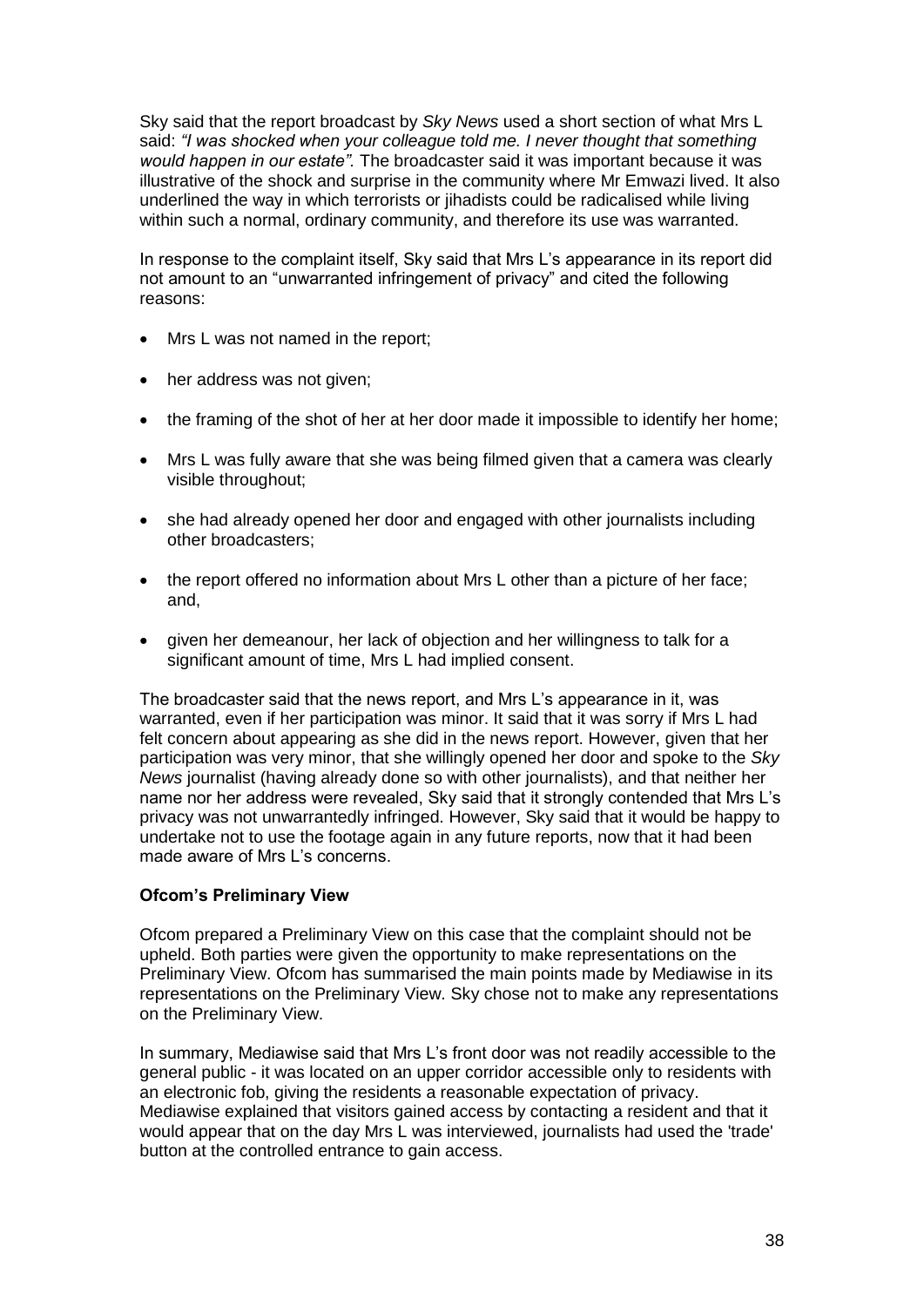Mediawise said that two other journalists had first knocked on Mrs L's door and had introduced themselves to her. Mrs L had made it clear to them that she wanted to protect her family's privacy and they were still there when the TV crews arrived. As the *Sky News* journalists did not introduce themselves to her, Mediawise explained that Mrs L made the reasonable assumption that they were connected to the first set of journalists.

Mediawise also said that Mrs L could have had no expectation that the footage would be sold for transmission internationally. This had added to the anxiety caused to Mrs L.

Mediawise concluded that Mrs L acknowledged that there was a story to be followed up, however, she was concerned about the lack of sensitivity shown by the media towards those living on the estate and, in particular, those who are Muslim who might fear, if not experience, repercussions as a result.

### **Decision**

Ofcom's statutory duties include the application, in the case of all television and radio services, of standards which provide adequate protection to members of the public and all other persons from unjust or unfair treatment and unwarranted infringement of privacy in, or in connection with the obtaining of material included in, programmes in such services.

In carrying out its duties, Ofcom has regard to the need to secure that the application of these standards is in the manner that best guarantees an appropriate level of freedom of expression. Ofcom is also obliged to have regard, in all cases, to the principles under which regulatory activities should be transparent, accountable, proportionate and consistent and targeted only at cases in which action is needed.

In reaching this decision, Ofcom carefully considered all the relevant material provided by both parties. This included a recording of the programme as broadcast, a transcript of it, unedited footage of the exchange that took place between the complainant and the film crew (which was not included in the programme as broadcast, but submitted by Sky in their response), and both parties' written submissions and supporting material, including a letter given the date 28 February 2015 which was circulated to local residents by the Metropolitan Police. The letter referred to media reports suggesting that "Jihadi John" had links to north Westminster and provided reassurance that "no known threats to our local communities and residents have arisen as a result of the recent developments". It also said that the police had "previously asked media outlets not to speculate about the details of our investigation on the basis that life is at risk". Ofcom also took into account the relevant representations made by Mediawise on behalf of Mrs L in response to the Preliminary View on this complaint, which was to not uphold.

In Ofcom's view, the individual's right to privacy has to be balanced against the competing right of the broadcaster to freedom of expression. Neither right as such has precedence over the other and where there is a conflict between the two, it is necessary to intensely focus on the comparative importance of the specific rights. Any justification for interfering with or restricting each right must be taken into account and any interference or restriction must be proportionate. This is reflected in how Ofcom applies Rule 8.1 of the Code which states that any infringement of privacy in programmes, or in connection with obtaining material included in programmes must be warranted.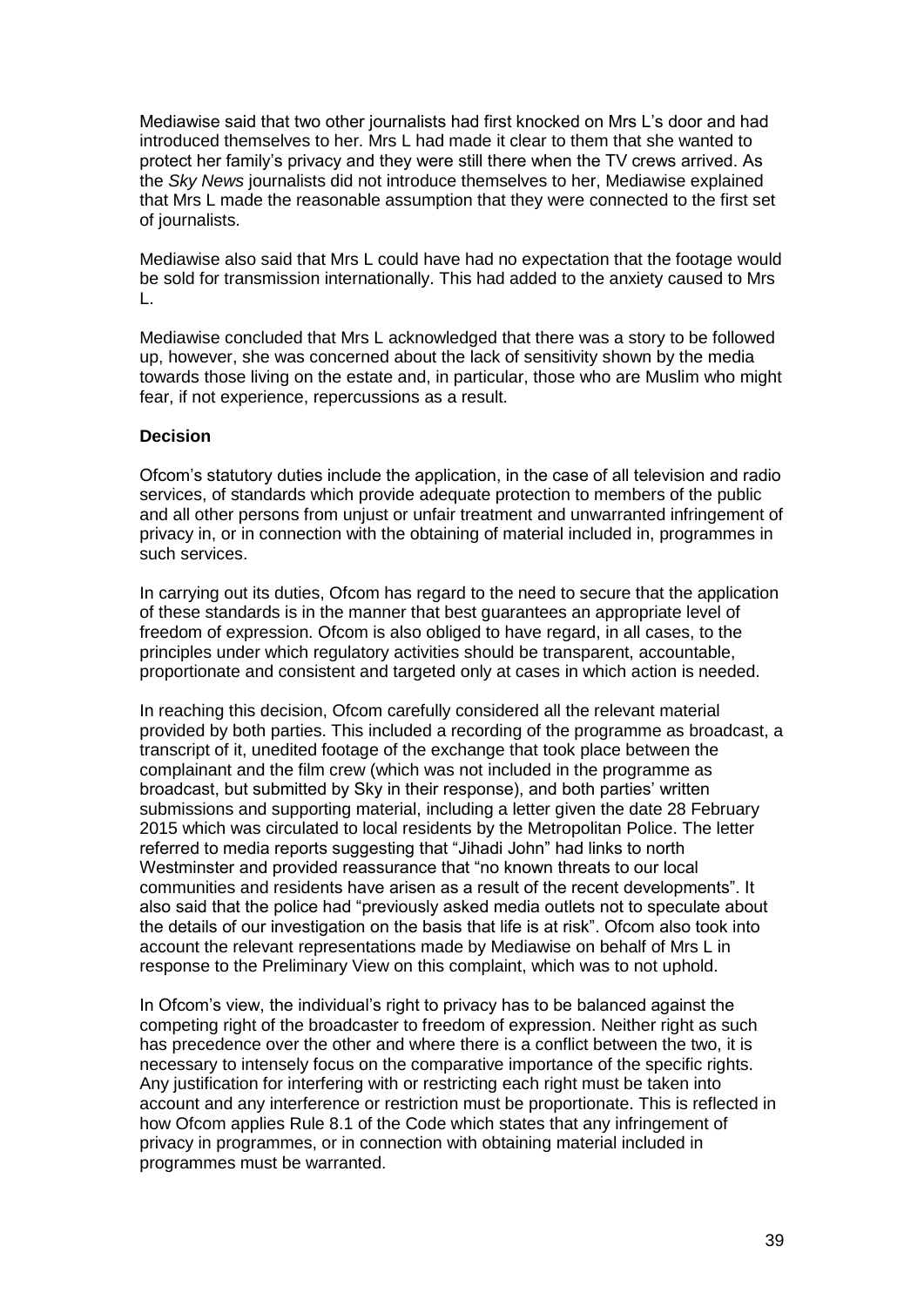a) Ofcom first considered the complaint that Mrs L's privacy was unwarrantably infringed in connection with the obtaining of material included in the programme as broadcast in that she was filmed at her home without her consent. She said that she was doorstepped by reporters who informed her that she lived above the home of "Jihadi John".

In considering this head of the complaint, Ofcom had regard to Practice 8.5 which states that any infringement of privacy in the making of a programme should be with the person's and/or organisation's consent or be otherwise warranted. Ofcom also had regard to Practice 8.9 which states that the means of obtaining material must be proportionate in all the circumstances and in particular to the subject matter of the programme.

Before assessing whether Mrs L's privacy was unwarrantably infringed in connection with the obtaining of the footage of her, we first considered her complaint that she was doorstepped by reporters who informed her that she lived above the home of "Jihadi John". Practice 8.11 of the Code defines doorstepping as the "filming or recording of an interview or attempted interview with someone or announcing that a call is being filmed or recorded for broadcast purposes, without any prior warning". It should not take place unless "a request for an interview has been refused or it has not been possible to request an interview or there is a good reason to believe that an investigation will be frustrated if the subject is approached openly, and it is warranted to doorstep".

From viewing the programme as broadcast and the unedited footage of Mrs L, we noted that *Sky News* and other news reporters were seeking information on Mr Emwazi from his family or neighbours on the day it was revealed that he had lived on an estate in west London and went to the University of Westminster. It appeared that reporters knocked on different doors in the block of flats in the estate to ask local residents if they would talk to them and to get their reaction to the breaking news. Mrs L was one of the residents of the estate who opened her door to the reporters. We noted that Mrs L was filmed as she was standing in the doorway of her flat and she was willingly answering questions put to her by the reporters and that, although she appeared to be shocked and surprised by the news, she did not appear distressed. We also noted that Mrs L said to the *Sky News* reporter "*I was shocked when your colleague told me*" (referring to the news that "Jihadi John" used to live in the estate) which indicated that she had already spoken to at least one other reporter. We considered therefore that it did not amount to doorstepping for the purposes of Practice 8.11.

In considering whether or not Mrs L's privacy was unwarrantably infringed in connection with the obtaining of material included in the programme, we assessed the extent to which Mrs L had a legitimate expectation of privacy. The test applied by Ofcom is objective: it is fact sensitive and must always be assessed in light of the circumstances in which the individual finds him or herself. Ofcom approaches each case on its facts in this respect.

With regard to the filming itself, as set out above, Mrs L was filmed as she stood in the front doorway of her home as she responded to questions put to her by journalists. We noted that Mrs L said in her complaint that she was not aware that she was being filmed. However, we observed from viewing the unedited footage that one of the reporters was carrying a large microphone which was directed at Mrs L. We also noted from Sky's response that its journalist was accompanied by a camera operator "at his shoulder". We considered that from the footage it appeared that the filming was conducted openly.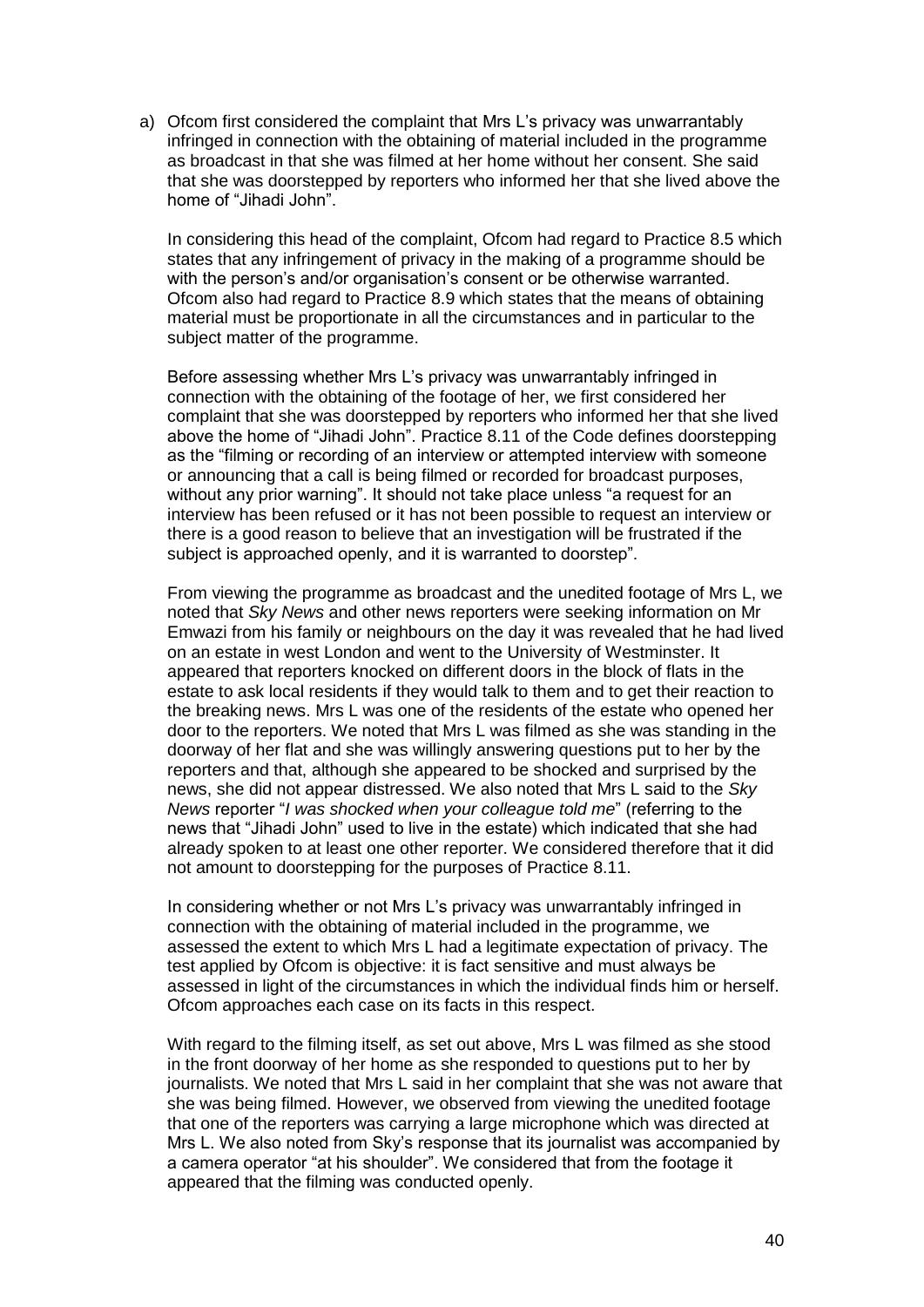However, we took into account Mediawise's comment in response to the Preliminary View that Mrs L's front door was not readily accessible to the general public and that Mrs L was filmed from an area (i.e. the space outside her door which formed part of the corridor/pathway to the flats in the block) with restricted access that was only accessible to residents with an electronic fob or to visitors gaining access by contacting a resident. We acknowledged that, even though Mrs L seemed willing to answer the reporters' questions, her reaction to the news that Mr Emwazi had lived on the estate was clearly one of shock and surprise: "*I was shocked when your colleague told me*". We noted Mediawise's comment that Mrs L had told other journalists, with whom she assumed the *Sky News*  journalists were connected, that she wanted to protect her family's privacy. We also considered the police letter circulated to local residents which referred to "the extensive media coverage" about the identity of "Jihadi John" and that the police were aware that this may have caused anxiety. We noted the concerns expressed by Mrs L for her safety. Given these circumstances, and in particular that Mrs L was filmed at her front door in the way that she was, we considered that she had a legitimate expectation of privacy.

Having established that Mrs L had a legitimate expectation of privacy in connection with the obtaining of the footage, Ofcom then considered whether the programme makers had secured her consent. We noted that Mediawise said that Mrs L did not give her consent to being filmed and that Sky, in turn, said that, because Mrs L did not raise objections to being questioned or to being filmed at the time, and that she was friendly and accommodating to the reporters, the programme makers had assumed that they had her consent to being filmed.

Ofcom acknowledged that there was disagreement between the parties about whether or not Mrs L's consent had been secured. However, it appeared from the footage that the programme makers had not asked her explicitly whether she consented to them filming her; their first words to her were "Excuse me Madam; I'm really sorry if you've already been asked this, but have you seen any police activity?". Therefore, in these particular circumstances, we considered that Mrs L had not given her consent.

We went on to consider, therefore, whether the filming of this footage was warranted in the circumstances of this case. The Code states that "warranted" has a particular meaning. It means that where broadcasters wish to justify an infringement of privacy as warranted, they should be able to demonstrate why, in the particular circumstances of the case, it is warranted. If the reason is that it is in the public interest, then the broadcaster should be able to demonstrate that the public interest outweighs the right to privacy.

In considering this, we carefully balanced the broadcaster's right to freedom of expression and the viewers' right to receive information and ideas without unnecessary interference against the complainant's right to privacy. In particular, we considered whether there was sufficient public interest or other reason to justify the infringement of Mrs L's privacy in the obtaining of this footage of her.

Ofcom considered that the news report about "Jihadi John" and details of his identity as a British national was a news story of significant public interest which raised the issue of how young men living apparently normal lives in the UK can be radicalised into carrying out acts of terrorism. We considered that there was a genuine public interest in obtaining the relevant footage of Mrs L's reaction to the news that Mr Emwazi had lived on the estate as it provided the broadcaster with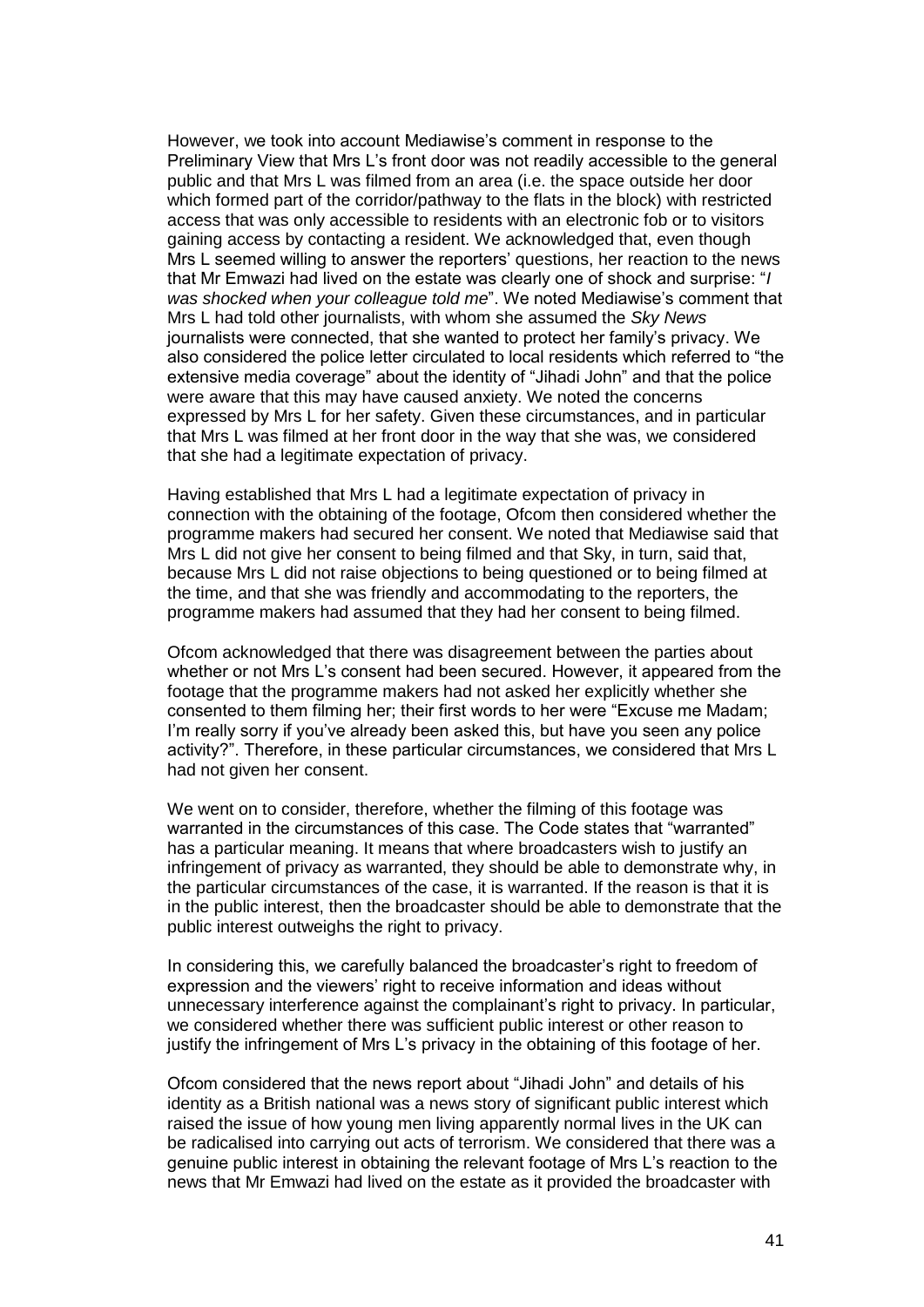a first-hand testimony which was illustrative of the reactions of the local residents and the community, and it underlined how young people living within an ordinary community can be radicalised. On this basis, and notwithstanding that Mrs L did not give consent to being filmed, Ofcom concluded that the infringement of Mrs L's legitimate expectation of privacy was warranted in the circumstances.

Ofcom also considered whether, in accordance with Practice 8.9, the material had been obtained proportionally in all the circumstances, and in particular, to the subject matter of the programme. We noted that the footage was obtained by reporters knocking on the doors of local residents to gather information on Mr Emwazi and his family and to gain their reaction to the fact that he had lived in their midst. We observed that the filming of Mrs L appeared to have been conducted openly. We noted Mediawise's comment that Mrs L was filmed from an area with restricted access and that the reporters appeared to have gained access by using the trade button at the controlled entrance. However, although it appeared that Mrs L was understandably shocked and surprised by the news, she was friendly and accommodating when answering the questions put to her by the reporters. Given these circumstances, and taking into account the public interest in the obtaining of this material, Ofcom considered that the means of obtaining the material had been proportionate.

Having taken all the above factors into account, Ofcom considered that, on balance, the broadcaster's right to freedom of expression and the public interest in obtaining material of Mrs L outweighed her legitimate expectation of privacy.

Therefore, we concluded that there was no unwarranted infringement of Mrs L's privacy in connection with the obtaining of material included in the programme as broadcast.

b) Ofcom next considered the complaint that Mrs L's privacy was unwarrantably infringed in the programme as broadcast in that footage of her was shown in the news bulletins without her knowledge or consent.

In considering this head of the complaint, Ofcom had regard to Practice 8.2 of the Code, which states that information which discloses the location of person's home or family should not be revealed without permission, unless it is warranted. We also had regard to Practice 8.6, which states that, if the broadcast of a programme would infringe the privacy of a person, consent should be obtained before the relevant material is broadcast, unless the infringement of privacy is warranted.

To assess whether Mrs L's privacy was unwarrantably infringed in the broadcast because footage of her was included without her consent, Ofcom first considered the extent to which Mrs L had a legitimate expectation of privacy in respect of the broadcast of the footage. As set out in head a) above, the test applied by Ofcom as to whether a legitimate expectation of privacy arises is objective: it is fact sensitive and must always be assessed in light of the circumstances in which the individual concerned finds him or herself.

Again, Ofcom took account of the context in which Mrs L was filmed - i.e. openly, but in the doorway of her home, and answering questions put to her by reporters standing outside of her home about news which had caused her shock and surprise - as well as the actual material of her that was broadcast. As set out above at head a) and in the "Introduction and programme summary" section, the programme included footage of Mrs L as she said to the *Sky News* reporter: "*I*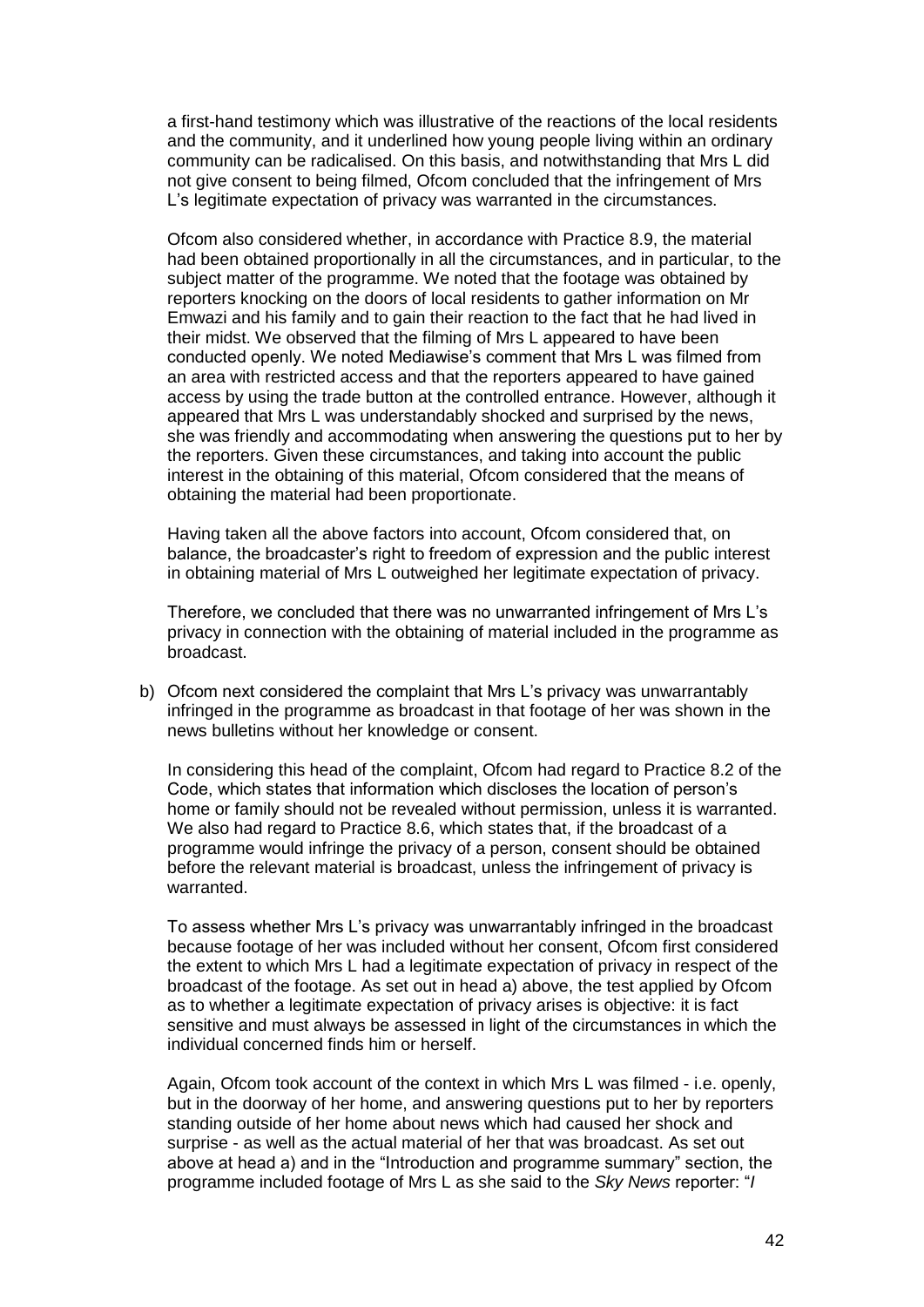*was shocked when your colleague told me. I never thought that something would happen in our estate".* 

We noted that the programme makers took some steps to obscure Mrs L's identity in the programme. Mrs L was not named in the programme, however her face was shown unobscured and her voice was not disguised. We also observed that, while the precise location of her home was not disclosed in the programme, the report said that Mr Emwazi lived in the Ladbroke Grove area of west London and Mrs L said "*I never thought that something would happen in our estate"* (other media sources identified the estate as the Mozart Estate and this was reported in other news programmes later in the day). We also considered the police letter acknowledging that media coverage about the identity of "Jihadi John" may cause anxiety to local residents. We noted the concerns expressed by Mrs L for her safety and Mediawise's comments in response to the Preliminary View on her anxiety about possible repercussions. Taking the elements above into account we considered that the inclusion of unobscured footage of Mrs L's reaction in the broadcast was sensitive and gave rise to Mrs L having a legitimate expectation of privacy in the circumstances.

Having concluded that Mrs L had a legitimate expectation of privacy and given that Mrs L did not explicitly consent to being filmed (as set out in head a), and it followed that no explicit consent was given for the footage to be broadcast, Ofcom went on to consider whether the broadcast of this footage was warranted or not.

We carefully balanced Mrs L's right to privacy in the broadcast of the footage of her included in the programme with the broadcaster's right to freedom of expression and the audience's right to receive the information broadcast without unnecessary interference. In particular, we considered whether there was sufficient public interest or other reason to justify the infringement of Mrs L's privacy in the broadcast.

Again, Ofcom considered that the news report about "Jihadi John" and details of his identity as a British national was a news story of significant public interest. We considered that there was a genuine public interest in the broadcast of the footage in the news report, as it gave viewers a first-hand testimony which was illustrative of the reactions of the local residents and the community, and it underlined how young people living within an ordinary community can be radicalised into carrying out acts of terrorism. We also took into account the need to have careful regard to the editorial freedom of broadcasters to be able to collect and show the public's reaction to significant breaking news stories. In the particular circumstances of this case, we considered that, although Mrs L's face was not obscured and her voice was undisguised, the footage of her was very brief and did not reveal anything that could be considered particularly private or sensitive to her or to her family. We also noted that the language used in the report would have made it clear to viewers that the footage of Mrs L was included to illustrate the sense of shock and surprise in the neighbourhood, rather than revealing anything sensitive or private to her.

On this basis, and taking all the elements above into account, Ofcom considered that, on balance, the broadcaster's right to freedom of expression, and the public interest in the inclusion of footage of Mrs L, outweighed Mrs L's legitimate expectation of privacy in the circumstances of this case.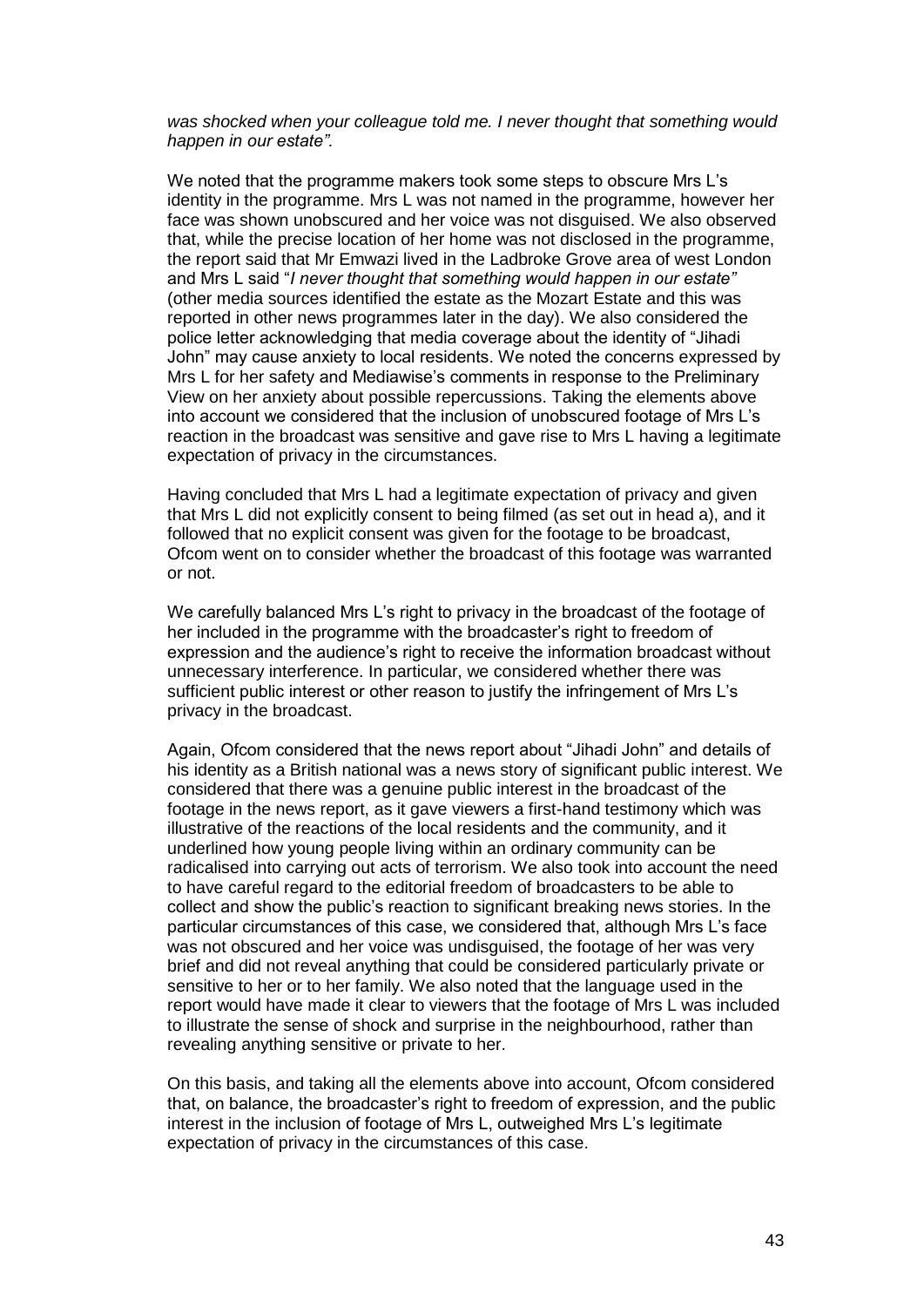Therefore, we concluded that Mrs L's privacy was not unwarrantably infringed in the in the programme as broadcast.

**Ofcom has not upheld Mediawise's complaint made on behalf of Mrs L of unwarranted infringement of her privacy in connection with the obtaining of material included in the programme and in the programme as broadcast.**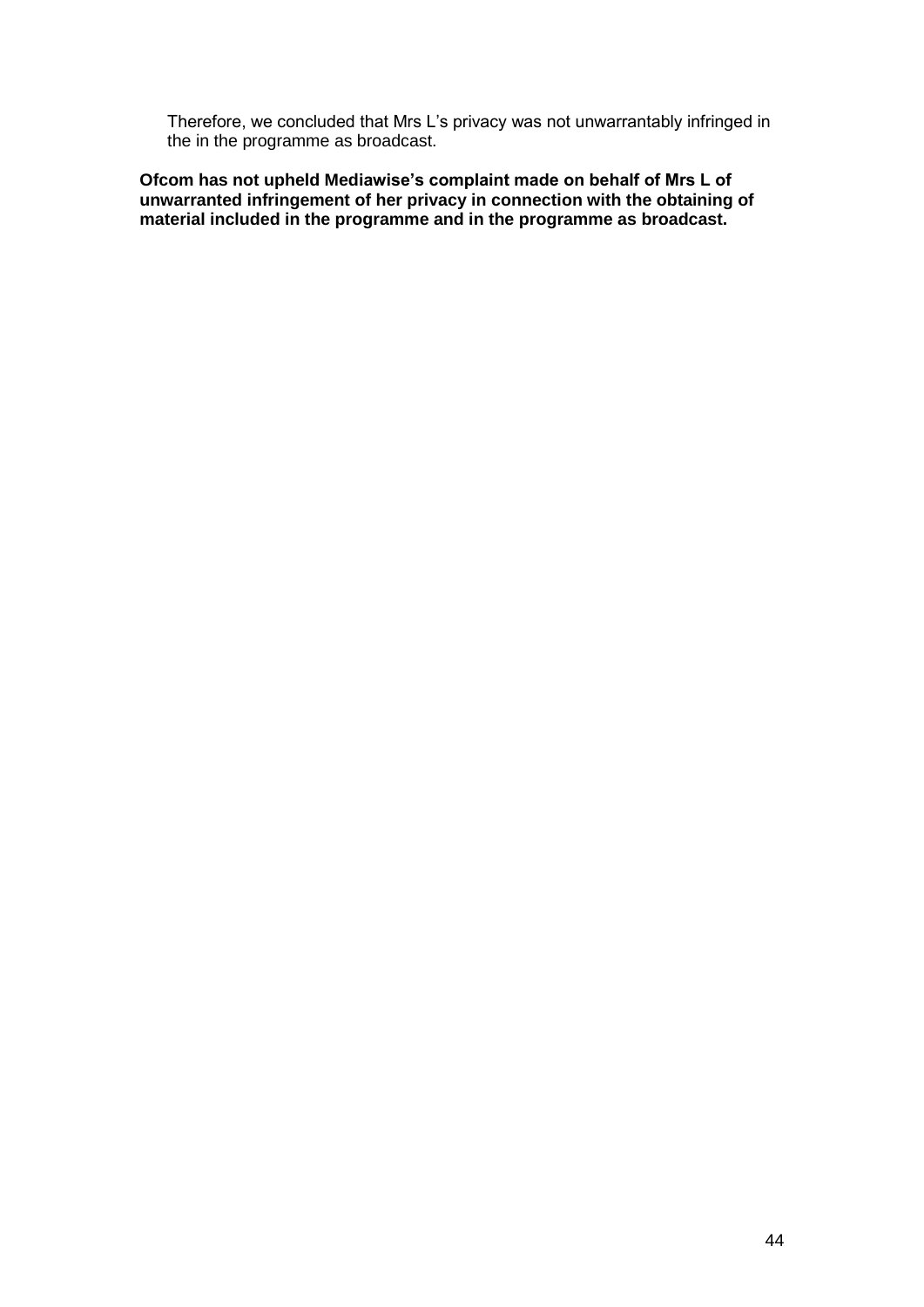# **Not Upheld**

# **Complaint by Dr Ijaz Rehman**

*Khara Sach, ARY News, 9 January 2015*

# **Summary**

Ofcom has not upheld Dr Ijaz Rehman's complaint of unjust or unfair treatment and unwarranted infringement of privacy in the programme as broadcast.

The programme included an interview with Mr Imran Khan and his new wife, Mrs Reham Khan (Dr Rehman's former wife), who had recently married. During the interview Mrs Khan spoke of having previously been a victim of domestic violence and Mr Khan said that for *"ten years she* [Mrs Khan] *had raised the children by herself"*.

Ofcom found that:

- While it was unclear what steps the broadcaster took to ensure that material facts had not been presented, omitted or disregarded in a way that was unfair to Dr Rehman, given the fact that there was a Court Order in existence, the content of which appeared to state that Dr Rehman had been subject to a restraining order in relation to Mrs Khan.
- Ofcom considered that the references in the programme to domestic violence in Mrs Khan's previous marriage could not reasonably be seen as being unfair to him. Further, the references made in the programme to Mrs Khan having raised her children by herself were, in Ofcom's view, unlikely to have been reasonably understood by viewers to mean that Mr Rehman had been a "miser" who had failed to provide child maintenance. Therefore, there was no unfairness in the programme to Dr Rehman in this regard.
- We considered that it was not incumbent upon the broadcaster to have offered Dr Rehman an appropriate and timely opportunity to respond to the comments made in the programme in order to avoid unfairness to him.
- There was no unwarranted infringement of Dr Rehman's privacy in the programme as broadcast. We concluded that, in the particular circumstances of this case, the intrusion into Dr Rehman's privacy was warranted because, on balance, Mrs Khan's right to freedom of expression in matters of direct relevance and importance to her and the public interest served through the broadcast of Mrs Khan's comments about domestic violence outweighed Dr Rehman's expectation of privacy with regard to the discussion of these matters in the programme.

# **Introduction and programme summary**

ARY News is a television station providing news coverage and information programming to the Pakistani community in the UK.

A transcript in English (translated from the original Urdu) of the programme broadcast on 9 January 2015 was prepared by an independent translation company for Ofcom. Both parties to the complaint confirmed that the translated transcript represented the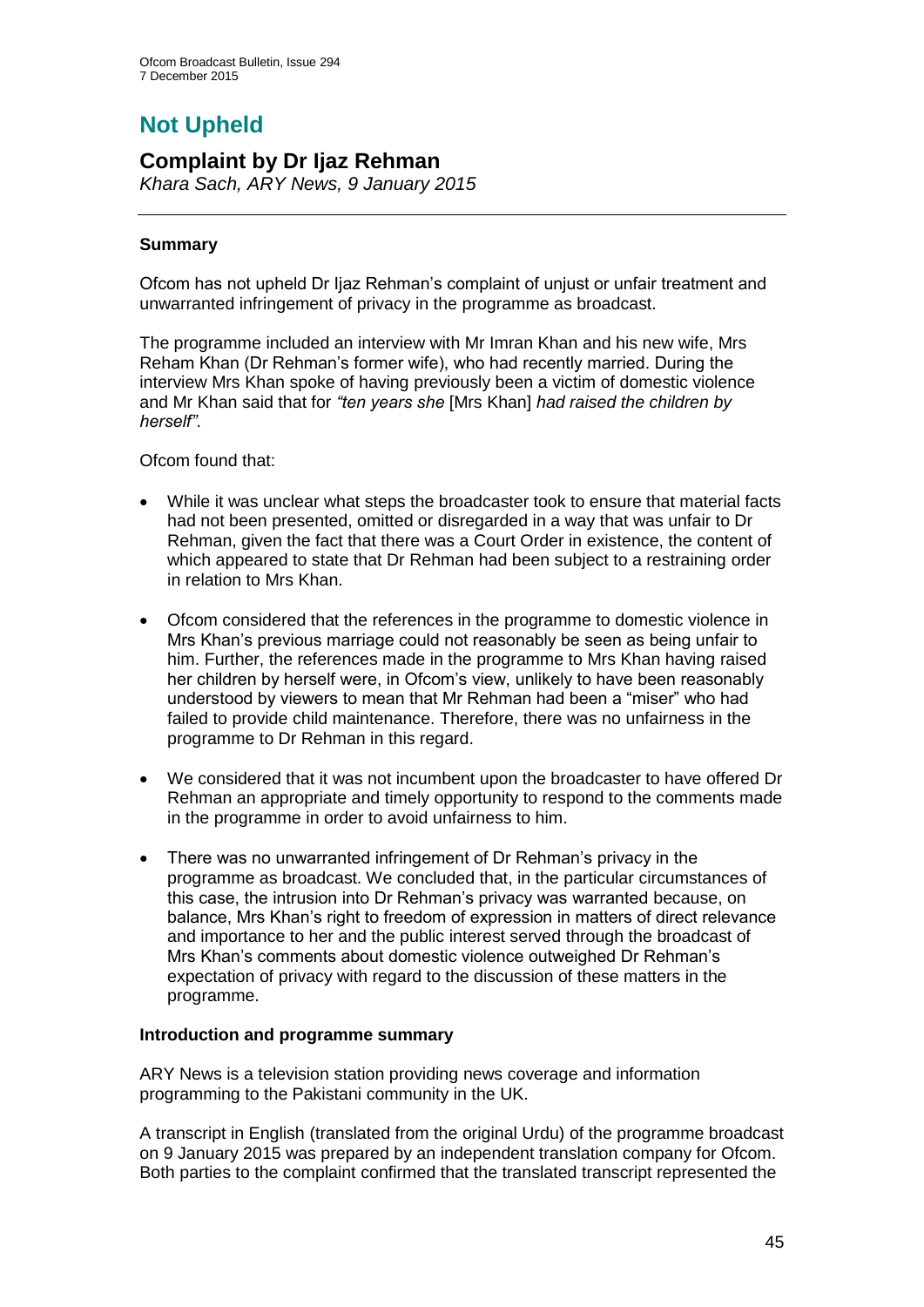content in the programme relevant to the complaint and that they were satisfied that Ofcom could rely on the translated transcript for the purpose of investigating the complaint.

On the 9 January 2014, ARY News broadcast an edition of *Khara Sach,* a talk show programme presented by Mr Mubashir Luqman. The programme included an interview with Mr Imran Khan and his wife, Mrs Reham Khan, who had recently married.

The interview consisted of Mr Luqman asking Mr and Mrs Khan a series of questions relating to their recent marriage, including the ceremony itself, the wedding dress, and how their children from their previous marriages reacted to the news they were betrothed. Reflecting the fact that both Mr and Mrs Khan were well-known in Pakistan (Mr Khan being a former cricketer and now a politician, and Mrs Khan a former BBC weather presenter and now a TV presenter in Pakistan), Mr and Mrs Khan also spoke about wider issues of celebrity status, the importance of educating children, what they believed to be important in a marriage and the political situation in Pakistan.

During the interview, Mr Khan explained that it was his mother who had ensured that he received an education. He then said:

*"Reham's* [Mrs Khan's] *children, for ten years she raised the children by herself, she did not have anything, she had two jobs. Raised her children as well as earning money and within England. In Pakistan we have an extended family system, we have relatives, it's easy to raise children here because you have an extended family; you have cousins, for example: me and my sister's children, they are all growing up together. In England, on your own raising three children, doing two jobs, and training them and academically all three of them are very good. The biggest problem In England or in the west for the single parent's children is that they are weak in their education. Because the parents can't pay attention to them. The biggest quality I like about her is that she is a good mother, she worked hard, meaning she worked as well as being a mother, then educated her children as well…".*

Mr Khan also spoke of: *"the way she* [Mrs Khan] *struggled doing two jobs and raising two children and then abroad* [where] *you don't have your family with you"*.

In addition, when speaking of Mrs Khan a few minutes later, Mr Luqman said: *"When I met her children, then I thought that this woman had exceptional qualities, that she was doing two jobs, and alone raising three children".*

Further into the programme, after a brief discussion about the type of food the couple liked to eat, the following exchange took place between Mr Luqman and Mr and Mrs Khan:

- Mr Luqman: *"If you permit, I want to ask you a personal question, it's sort of a difficult question, and it's quite personal. When I was researching about you, I came to know that you personally had been a victim of domestic violence, then, for you* [to get married] *would be a very gigantic step! Because one would have seen trauma, psychological and all that.*
- Mrs Khan: *"Listen with the grace of Allah, I am not scared by my experience, domestic violence is a very big issue, I don't think there is much*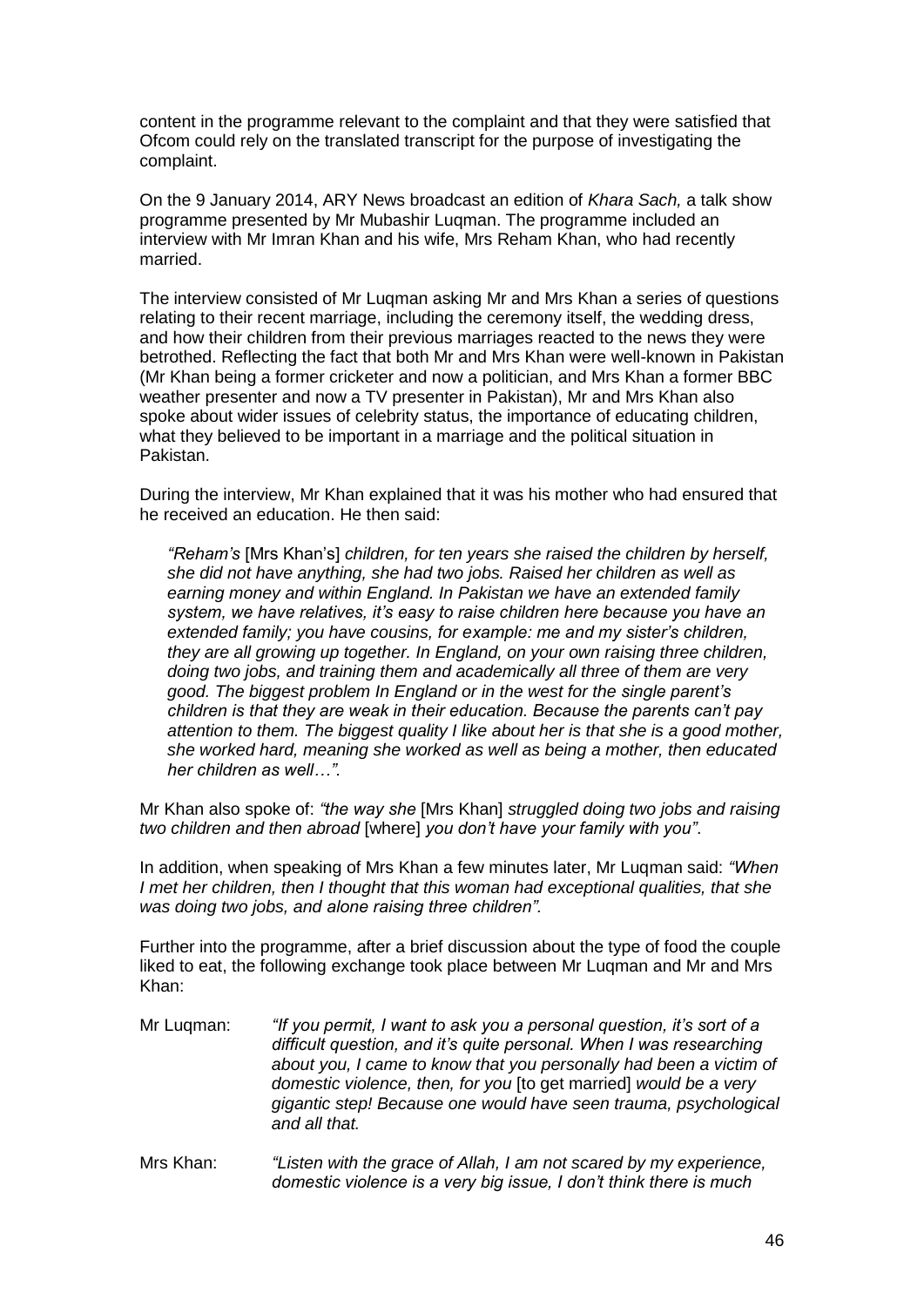*attention paid to this in Pakistan, domestic violence is not of one type, it's of many types, I have never spoken about my personal experience, because I was in the media and I felt that it was unfair that one exposes the other party. But I am very much concerned about such a thing and there is a need for a lot of awareness about this. And when I discussed with my family, when he had proposed, we had a reservation when you have had such an extreme experience and when I discussed with my brother, they were suspicious of that again.*

Mr Luqman: *You are not scared.*

Mrs Khan: *No, no.*

Mr Khan: *I do not beat up women.*

Mrs Khan: *Yes, but domestic violence is of many types".*

Following this comment by Mrs Khan, Mr Khan's spoke about his previous marriage to Ms Jemima Khan and the conversation switched to a discussion about marriage in general, particularly in the context of western culture, before turning to other topics notably: divorce, religion and politics.

No further mention was made about domestic violence or Mrs Khan's personal life before she married Mr Khan.

The complainant, Dr Rehman, was not named or identified in the programme.

### **Summary of the complaint and the broadcaster's response**

### *Unjust or unfair treatment*

- a) Dr Rehman complained that he was treated unjustly or unfairly in the programme as broadcast because it included false allegations that attacked his character. In particular, Dr Rehman said that in the programme:
	- Mrs Khan alleged that she had been subject to domestic violence thereby declaring that he [Dr Rehman], as her ex-husband, had been the perpetrator. Dr Rehman said that the programme's presenter claimed that he had researched and found evidence that Mrs Khan had been the victim of domestic abuse, which Dr Rehman rejected as "a blatant lie". He also said that Mr Khan's reference to not being a *"wife beater"* had been a "loaded statement" which implied that Dr Rehman was, or had been, a "wife beater".
	- Mr Khan alleged that Mrs Khan had had to raise her children all alone for ten years and that she had been "penniless" and had had to take on two jobs. Dr Rehman said that the programme suggested therefore that he had been a "miser" who did not pay child maintenance which was incorrect and unfair. Dr Rehman said that he had always supported his children and had made the necessary child maintenance payments through the Child Support Agency at the time.
- b) Dr Rehman also complained that he was not given an opportunity to respond to the allegations of domestic violence and not providing for his children made in the programme. He said that had he been given the chance to respond to the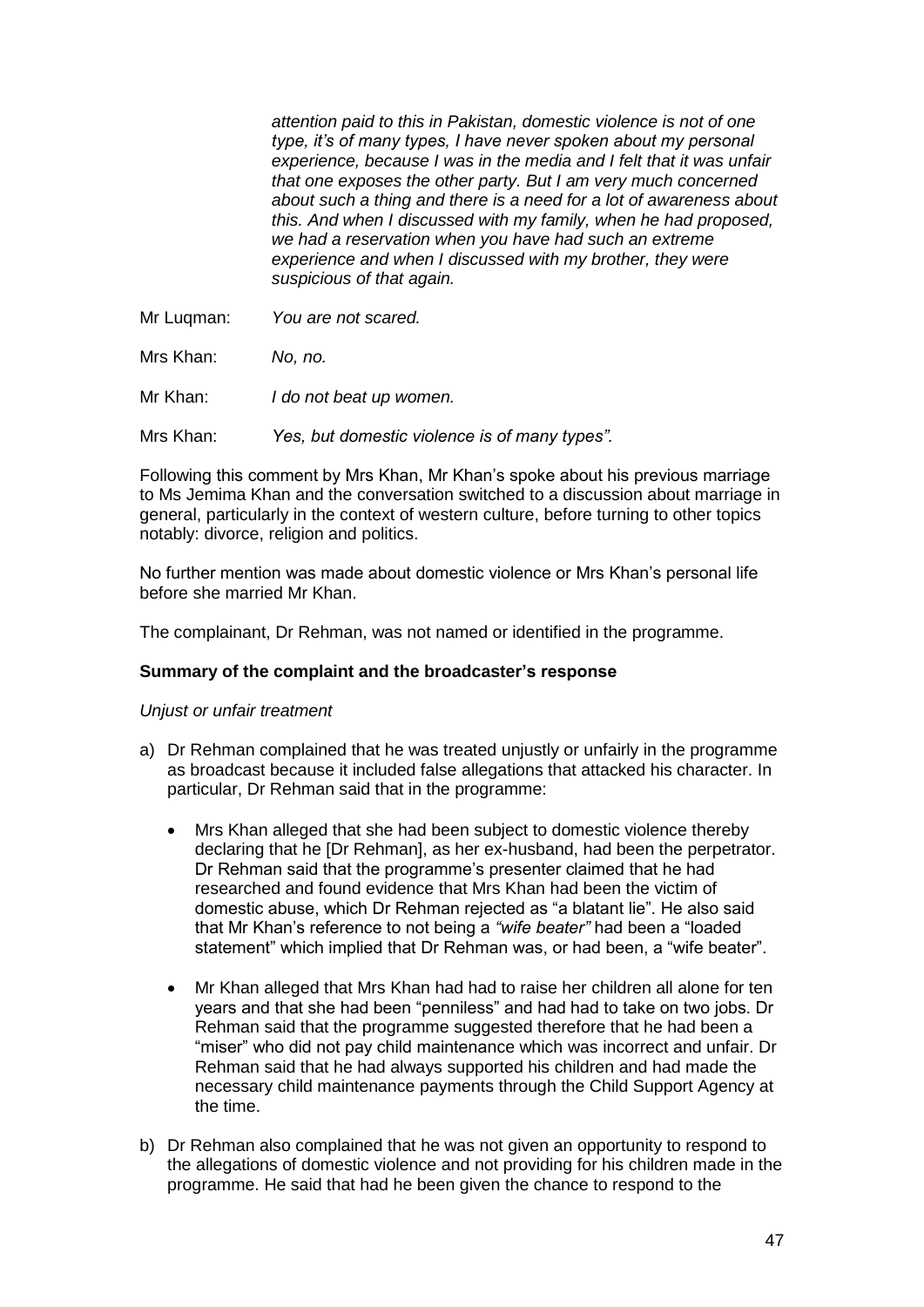allegations, he would not have had to face the consequences caused by the programme, namely that his life and that of his current wife had been turned upside down by the false allegations made in the programme.

In response to both heads of Dr Rehman's complaint of unjust or unfair treatment ARY News said that fair treatment and a right to reply should be upheld in all factbased programmes, but that in this case "these principles were not properly managed". It said that the programme was recorded at short notice and, because it was broadcast live from Mr and Mrs Khan's home, the programme makers were unable to brief the presenter via 'talkback' (i.e. a microphone in the presenter's ear through which a producer can offer guidance or direction). The broadcaster said that, given these circumstances, the presenter was responsible for ensuring balance and fairness in the report but he did not achieve this. In particular, ARY News said that the presenter failed to counter the comments made by Mr Khan regarding domestic violence.

ARY News rejected Dr Rehman's claim (made within his complaint to Ofcom) that it "conspired" with Mr and Mrs Khan to defame him. It accepted that some comments within the interview "implicated Dr Rehman" but said these were not planned, there was never an intention to "malign" him and that the presenter's failure to counter the comments made by Mr Khan was "a mistake" not deliberate.

The broadcaster added that that it had previously acknowledged this failure and the programme's failure to give Dr Rehman a "right to reply" (i.e. an opportunity to respond) since receiving the complaint and tried to resolve the complaint by offering to broadcast an apology to Dr Rehman (the broadcaster regretted that it had not been able to secure "a mutually agreeable resolution" to the complaint with Dr Rehman). It also said that it had cancelled the *Khara Sach* programme and that the presenter of the relevant part of the programme no longer worked for the channel.

# *Unwarranted infringement of privacy*

c) Dr Rehman complained that his privacy was unwarrantably infringed in the programme as broadcast because personal information about his private life was discussed in the programme without his consent. He said that as a result of the programme, his whole life was now open to questioning at his place of work. He added that he lived a normal, private life well away from the glare of the media, but since the broadcast of the programme everything had changed and images of him and the story had appeared in the media worldwide.

ARY News provided no response specifically in relation to the complaint of unwarranted infringement of privacy.

# **Ofcom's Preliminary View**

Ofcom prepared a Preliminary View that Dr Rehman's complaint should not be upheld. Both parties were given the opportunity to make representations on the Preliminary View. ARY News chose not to do so. However, Dr Rehman submitted a number of comments which are summarised below.

Dr Rehman said that Ofcom had incorrectly assumed that the existence of a restraining order against him was proof of his guilt. He added that if this was the case, he would have a conviction for domestic violence, which he does not,. Dr Rehman further stated that his ex-wife "obtained the restraining order on the basis of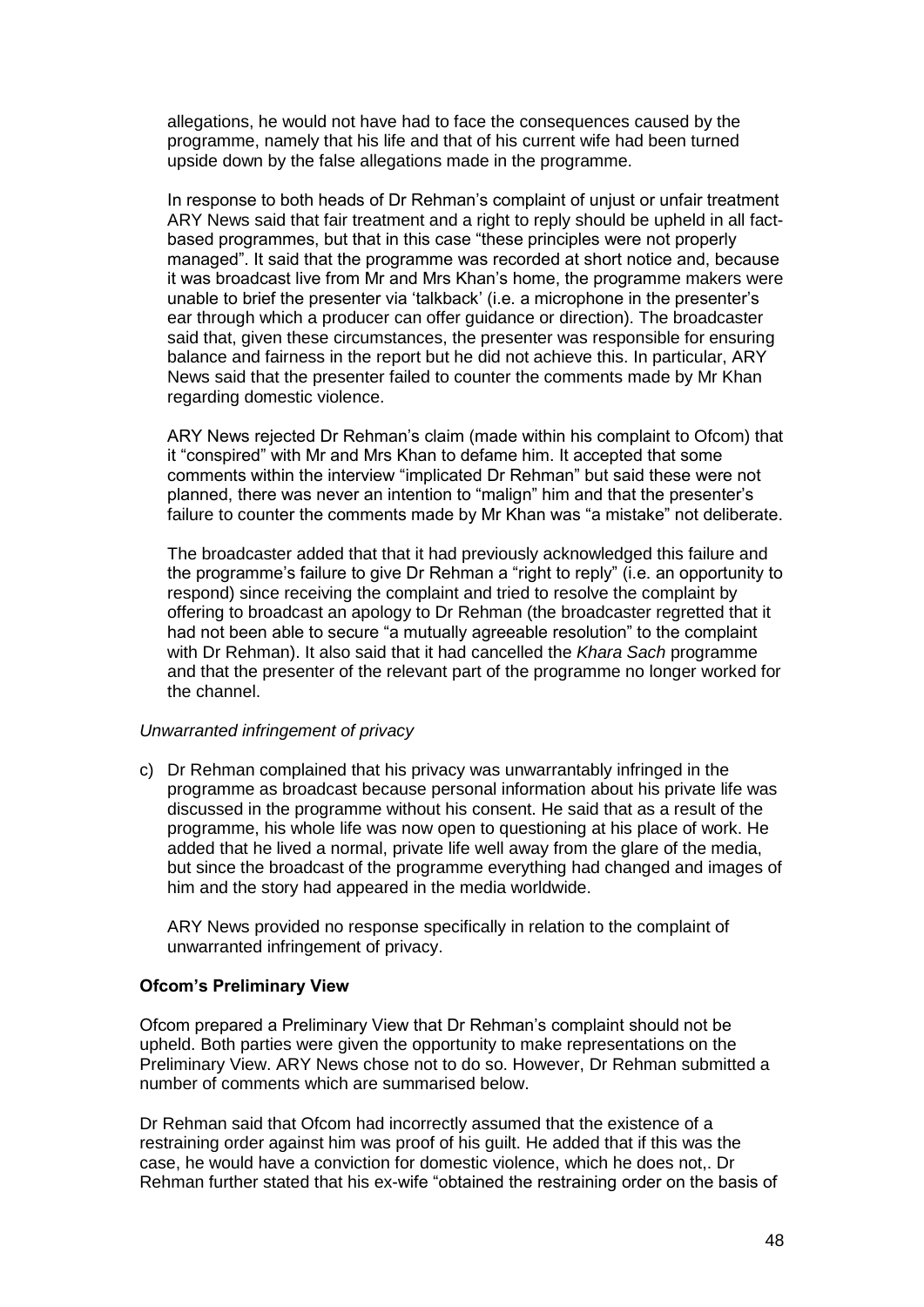lies" and that the public interest was not served by the broadcast of the comments made about him in these circumstances. In addition, Dr Rehman said that by saying that Mrs Khan raised her children single-handedly, the programme implied that she received no other financial support which was untrue. Dr Rehman stated that he and his ex-wife had been married up until 2005 and that he had supported the family as the sole earner. Following his divorce from his ex-wife, Dr Rehman stated that he had continued to maintain the family through regular payments.

### **Decision**

Ofcom's statutory duties include the application, in the case of all television and radio services, of standards which provide adequate protection to members of the public and all other persons from unjust or unfair treatment and unwarranted infringement of privacy in, or in connection with the obtaining of material included in, programmes in such services.

In carrying out its duties, Ofcom has regard to the need to secure that the application of these standards is in the manner that best guarantees an appropriate level of freedom of expression. Ofcom is also obliged to have regard, in all cases, to the principles under which regulatory activities should be transparent, accountable, proportionate and consistent and targeted only at cases in which action is needed.

In reaching our Decision, we carefully considered all the relevant material provided by both parties. This included a recording and translated transcript, agreed by both parties, of the programme as broadcast and both parties' written submissions and supporting documentation. Ofcom also took careful account of the representations made by the complainant in response to the Preliminary View on this complaint.

When considering and deciding complaints of unjust or unfair treatment, Ofcom has regard to whether the broadcaster's actions ensured that the programme as broadcast avoided unjust or unfair treatment of individuals and organisations, as set out in Rule 7.1 of the Ofcom Broadcasting Code ("the Code").

### *Unjust or unfair treatment*

a) Ofcom first considered Dr Rehman's complaint that he was treated unjustly or unfairly in

the programme as broadcast because the programme included false allegations that attacked his character. Those allegations were, specifically, that Dr Rehman had subjected his ex-wife (Mrs Khan) to domestic violence and that he had not provided financial support for his children after their divorce.

In considering this part of the complaint, Ofcom had regard to of Practice 7.9 of the Code which states that, before broadcasting a factual programme, broadcasters should take reasonable care to satisfy themselves that material facts have not been presented, disregarded or omitted in a way that is unfair to the individual or organisation.

Whether a broadcaster has taken reasonable care to present material facts in a way that is not unfair to an individual or organisation will depend on all the particular facts and circumstances of the case including, for example, the seriousness of any allegations and the context within which they are made.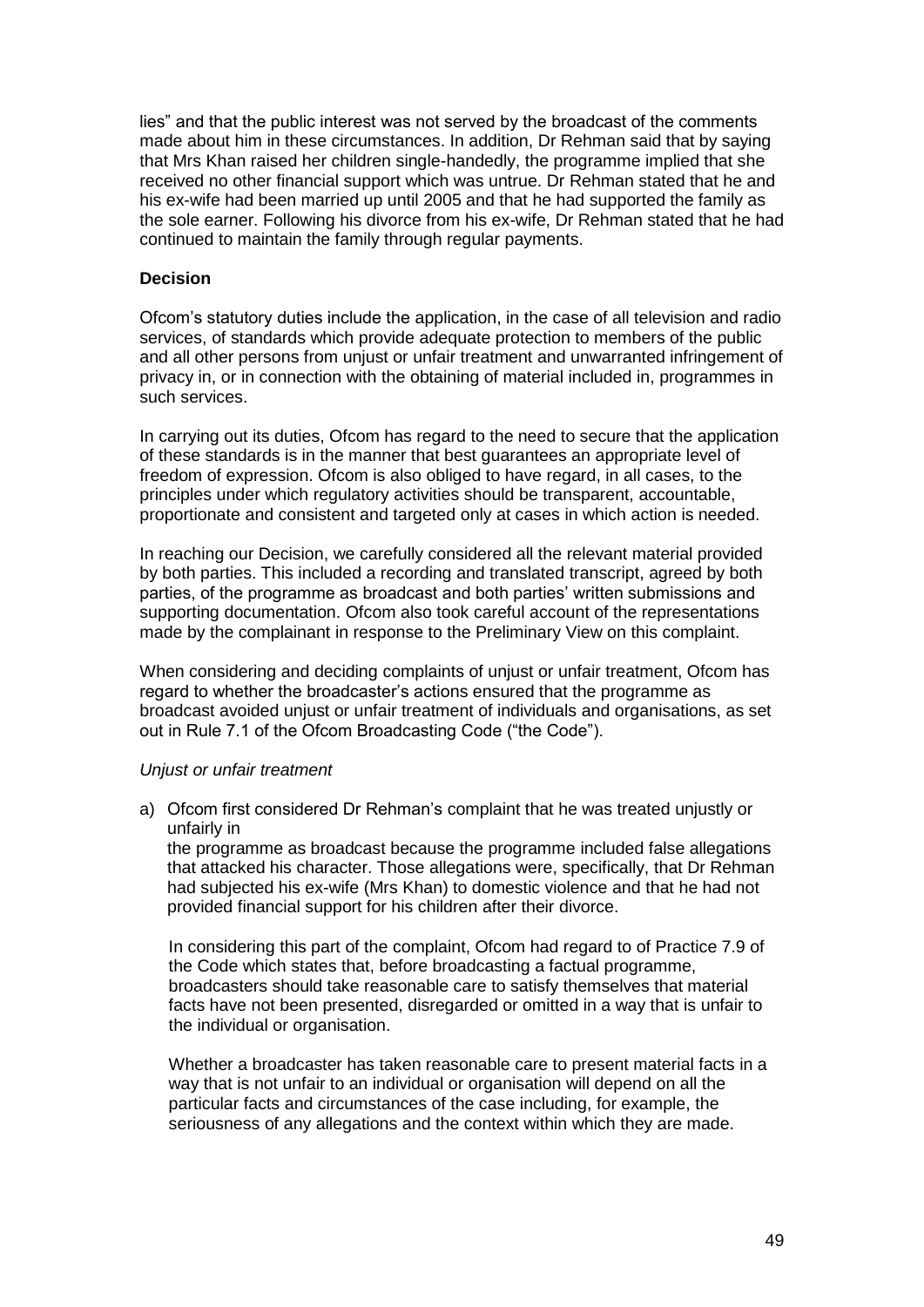### Domestic violence

As set out in the "Introduction and programme summary" section above, in response to a question from the presenter, Mrs Khan said that she had been a victim of domestic violence. Dr Rehman was not named as the perpetrator of the alleged domestic violence. However, we noted that Mrs Khan's comments about domestic violence were made immediately after the presenter suggested that, given she *"had been a victim of domestic violence"*, getting married again would have been *"a very gigantic step"*. We also noted that, after Mrs Khan assured the presenter that she had not been *"scared" by* her experience, Mr Khan interjected saying: *"I do not beat up women".* In light of these statements, we concluded that it was likely a reasonable viewer would have understood the claim in the programme that Mrs Khan had been a victim of alleged domestic violence to have related to her previous marriage and, therefore, her ex-husband (i.e. the complainant). In addition, we observed that after Mr Khan said that he did not *"beat up women"*, Mrs Khan said (for the second time) that *"domestic violence is of many types".* Notwithstanding Mrs Khan's qualification of Mr Khan's assertion that he did not beat up women, we considered that viewers were likely to have understood these comments as a whole to relate to an allegation that her former husband (Dr Rehman) had subjected Mrs Khan to domestic violence during their marriage, albeit not necessarily physically. Given the serious nature of this allegation about Dr Rehman we considered that it had the clear potential to materially and adversely affect viewers' opinions of him.

Having established that the comments relating to alleged domestic violence had the potential to materially and adversely affect viewers' opinions of Dr Rehman, we next considered whether the inclusion of these comments in the programme as broadcast resulted in unfairness to the complainant.

We noted that, when talking to Mrs Khan during the programme, the presenter said: *"when I was researching about you I came to know that you personally had been a victim of domestic violence"*. Ofcom first considered the steps that the programme makers had taken prior to the broadcast to satisfy themselves that this material fact had not been presented, disregarded, or omitted in a way that might cause unfairness to Dr Rehman.

In its response to the complaint, ARY News provided Ofcom with a link to an article (posted on an internet blog) about the claim that Dr Rehman had subjected Mrs Khan to domestic violence. This article included a copy of a Court Order (under the Family Law Act 1996) issued by Kingston-upon-Hull County Court on 30 January 2006. The Court Order gave the police the power to arrest Dr Rehman without a warrant (for a specified period of time) if, during that period, he: harassed his then wife, Mrs Khan, at her home or, used or threatened to use violence against Mrs Khan or their children. The document included the following words: "*The Court is satisfied that the respondent* [described as Mr Ijaz Ur Rehman] *has used or threatened violence against the applicant* [described as Mrs Reham Rehman] *and the following children* [the names of the children were redacted]". The Court Order also stated that "the respondent admits he did push the applicant [i.e. Mrs Khan]".

On examining the article, Ofcom also noted that it appeared to have been posted on 13 September 2015 and that the Court Order may have only recently been placed in the public domain by Mrs Khan and Dr Rehman's eldest son. On that basis, given that the programme was broadcast on 9 January 2015, it is unclear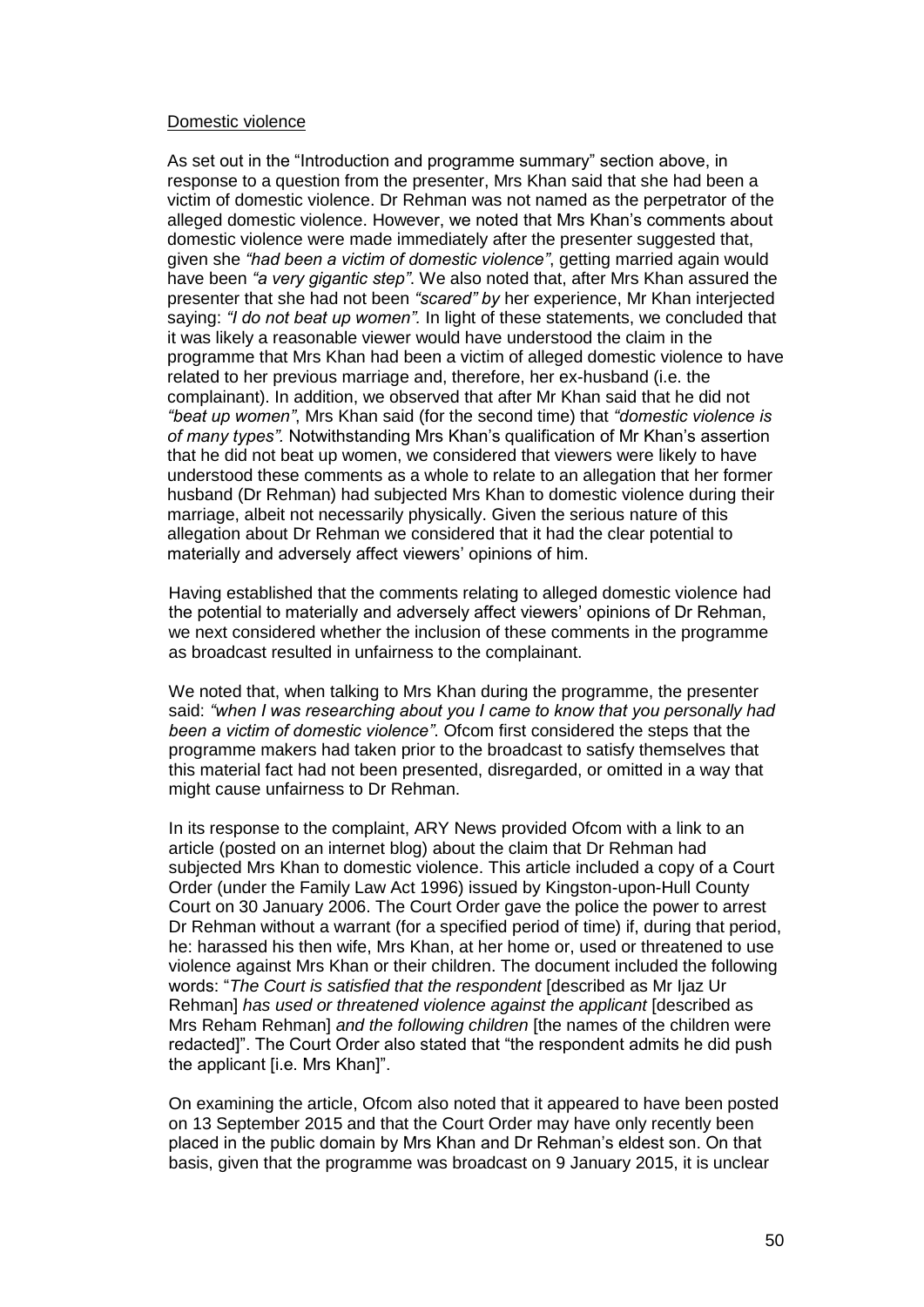whether this specific information was available to the programme makers prior to the broadcast of the programme.

Notwithstanding this lack of clarity, however, In Ofcom's view the programme makers must have exercised *some* degree of reasonable care in satisfying themselves that Mrs Khan had previously suffered domestic abuse, prior to the broadcast of the programme. This is because, when the issue of domestic violence was put to her, Mrs Khan confirmed that the presenter was correct. Further, regardless of when the programme-makers may have become aware of the existence of the Court Order, the fact remains that its content appears to corroborate the factual accuracy of the statements made by both Mr Luqman and Mrs Khan in the programme as broadcast.

Ofcom took into account Dr Rehman's representations on the Preliminary View, that the existence of a restraining order was not proof of his guilt and that he had not been convicted or charged in relation to domestic violence. Ofcom further noted Dr Rehman's view that the restraining order had been obtained on the basis of lies.

Notwithstanding these representations, however, Ofcom also noted that the restraining order had in fact been made by a Court and that the existence of this order had not been denied by Dr Rehman, Further, it was clear to Ofcom that the restraining order related to a civil matter in the County Court and did not refer to any criminal matters committed by Dr Rehman in a domestic context. We also took note from the Court Order that it stated that "the respondent [Dr Rehman] admits he did push the applicant [i.e. Mrs Khan]"; a statement that was not denied by Dr Rehman.

Taking all the above factors into account, Ofcom found that the inclusion of the statements relating to the domestic abuse suffered by Mrs Khan did not present, disregard or omit material facts in a way that resulted in unfairness to Dr Rehman

### Financial support

With regard to the second element of Dr Rehman's complaint at this head, namely that he had not provided financial support for his children, we observed that at no point in the programme did Mr Khan specifically state that Mrs Khan had been "penniless" after her divorce. We noted that on several occasions either Mr Khan or the presenter spoke about Mrs Khan having *"worked hard"* or *"struggled"* to raise her children (i.e. the three children of her marriage to Dr Rehman) on her own in the time since her divorce from Dr Rehman and having had *"two jobs"* during this period. For example, Mr Khan said: *"for ten years she raised the children by herself, she did not have anything, she had two jobs."*

We noted that, in response to the Preliminary View, Dr Rehman said that by saying that Mrs Khan raised her children single-handedly the programme implied that she received no other financial support. However, in our view, the comments made during the interview clearly indicated that Mrs Khan had been a single parent after her divorce and that she had had to raise her children by herself. Given the lack of any reference to Dr Rehman not providing financial support, we considered it unlikely that viewers would have reasonably interpreted these statements to mean that Mrs Khan's ex-husband had been a "miser" who failed to pay child maintenance.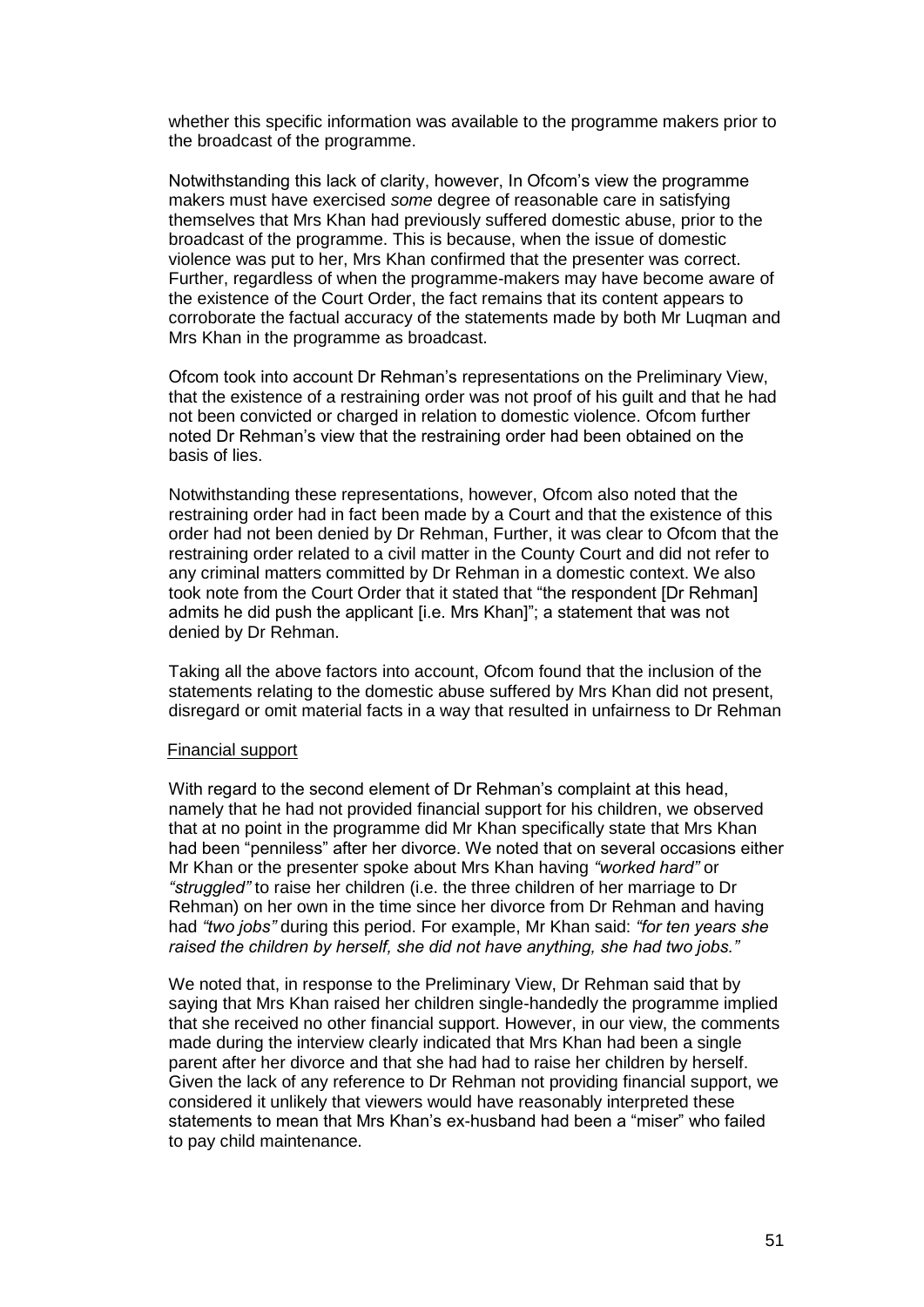Taking all the factors above into account, Ofcom considered that in the particular circumstances of this case, the broadcaster did take reasonable care to satisfy itself that material facts had not been presented, disregarded or omitted in a way that was unfair to Dr Rehman. Given this, we found that there was no unfairness in the programme to Dr Rehman in this regard.

b) Ofcom then considered Dr Rehman's complaint that he was treated unjustly or unfairly in the programme because he was not given an appropriate and timely opportunity to respond to the allegations made about him.

In considering this aspect of the complaint, Ofcom took account of Practice 7.11 of the Code which states: "If a programme alleges wrongdoing or incompetence or makes other significant allegations, those concerned should normally be given an appropriate and timely opportunity to respond".

Again, Ofcom noted the comments made in the programme by Mr and Mrs Khan and the presenter, Mr Luqman, as set out in the "Introduction and programme summary" section above. We considered whether these comments could reasonably be regarded as "significant allegations" that would require the broadcaster to provide Dr Rehman with an appropriate and timely opportunity to respond.

In our view, the comments relating to domestic violence in Mrs Khan's previous marriage had the potential to be considered as a significant allegation of wrongdoing, however we concluded at head a) of the "Decision" section above that the references to domestic violence in the programme did not result in any unfairness to Dr Rehman. We also considered that there was no unfairness to Dr Rehman in the inclusion of comments relating to Mrs Khan raising their children single-handedly. Given the existence of the Court Order (see above), the contents of which appeared to corroborate that Mrs Khan had been exposed to domestic violence in her marriage with Dr Rehman, we did not consider that there was the likelihood for additional adverse damage to his reputation in relation to this past, nor that the provision of an opportunity to respond was necessary to prevent unfairness to him. Therefore, in the circumstances of this particular case, we considered that it was not incumbent upon the broadcaster to have offered Dr Rehman an appropriate and timely opportunity to respond to the comments made in the programme in order to avoid unfairness to him.

Therefore, Ofcom found that there was no unfairness in this regard.

### *Unwarranted infringement of privacy*

In Ofcom's view, the individual's right to privacy has to be balanced against the competing rights of the broadcaster to freedom of expression. Neither right as such has precedence over the other and where there is a conflict between the two, it is necessary to intensely focus on the comparative importance of the specific rights. Any justification for interfering with or restricting each right must be taken into account and any interference or restriction must be proportionate.

This is reflected in how Ofcom applies Rule 8.1 of the Code which states that any infringement of privacy in programmes, or in connection with obtaining material included in programmes, must be warranted.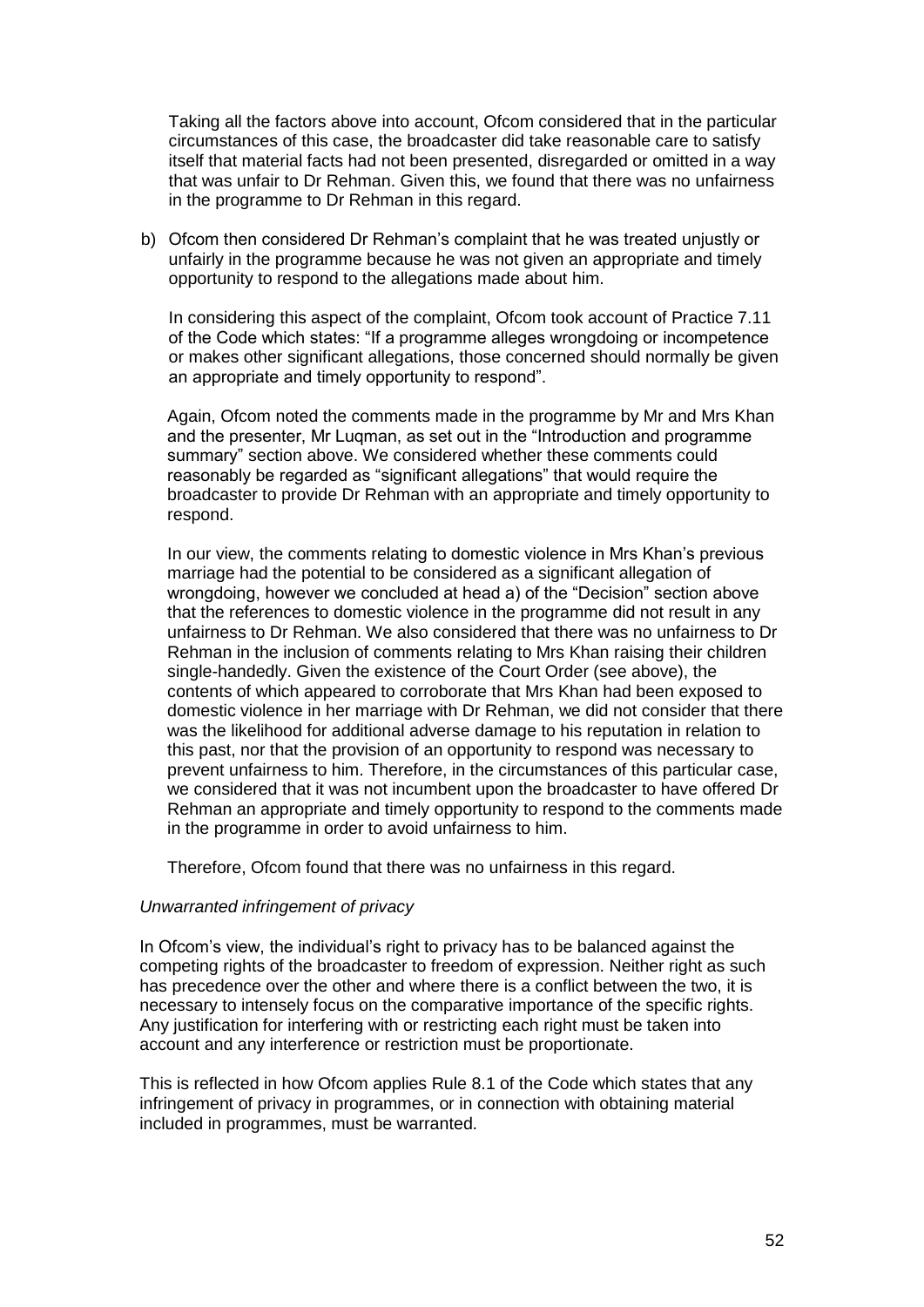c) We considered Dr Rehman's complaint that his privacy was unwarrantably infringed in the programme as broadcast because it included personal information about his private life without his consent.

In assessing this head of complaint, Ofcom had particular regard to Practice 8.6 of the Code. This states that if the broadcast of a programme would infringe the privacy of a person or organisation, consent should be obtained before the relevant material is broadcast, unless the infringement of privacy is warranted.

Ofcom began by assessing the extent to which Dr Rehman had a legitimate expectation of privacy in relation to the inclusion in the programme of information about his personal life.

The test applied by Ofcom as to whether a legitimate expectation of privacy arises is objective: it is fact sensitive and must always be judged in light of the circumstances in which the individual concerned finds him or herself. Ofcom therefore approaches each case on its facts.

Dr Rehman neither appeared in, nor was named, in the programme as broadcast. However, as set out above, in our opinion, given the specific comments made about alleged domestic violence and the difficulties Mrs Khan faced in bringing up her children after her divorce, as well as the context in which these comments were presented, it is likely a reasonable viewer would have understood that Dr Rehman was the person to whom the relevant comments in the programme were connected.

The comments made implicitly about Dr Rehman in the programme related to his alleged conduct towards his now ex-wife when they were married. We considered that these matters relating to Dr Rehman's previous family life were of an inherently sensitive and private to him. This was because of the nature of the comments themselves and because, on the information available, it appeared that, prior to the broadcast of the programme, the allegations about Dr Rehman's conduct had not been placed in the public domain or thereafter widely disseminated in the press. Further, as stated in his complaint, Dr Rehman was not a public figure whose private life was a common topic of discussion but someone who "lived a normal private life well away from the glare of the media".

Taking account of all of these factors, we concluded that Dr Rehman had a legitimate expectation of privacy with regard to the inclusion in the programme of information relating to his alleged conduct towards his ex-wife and financial support for his children. Having come to this view, we observed that, in his complaint, Dr Rehman said that he did not consent to the broadcast of this information and this claim was not contested by the broadcaster. Given this, Ofcom went on to consider whether or not any infringement of Dr Rehman's legitimate expectation of privacy in the broadcast of this information was warranted.

The Code states that "warranted" has a particular meaning. It means that, where broadcasters wish to justify an infringement of privacy as warranted, they should be able to demonstrate why, in the particular circumstances of the case, it is warranted. If the reason is that it is in the public interest, then the broadcaster should be able to demonstrate that the public interest outweighs the right to privacy.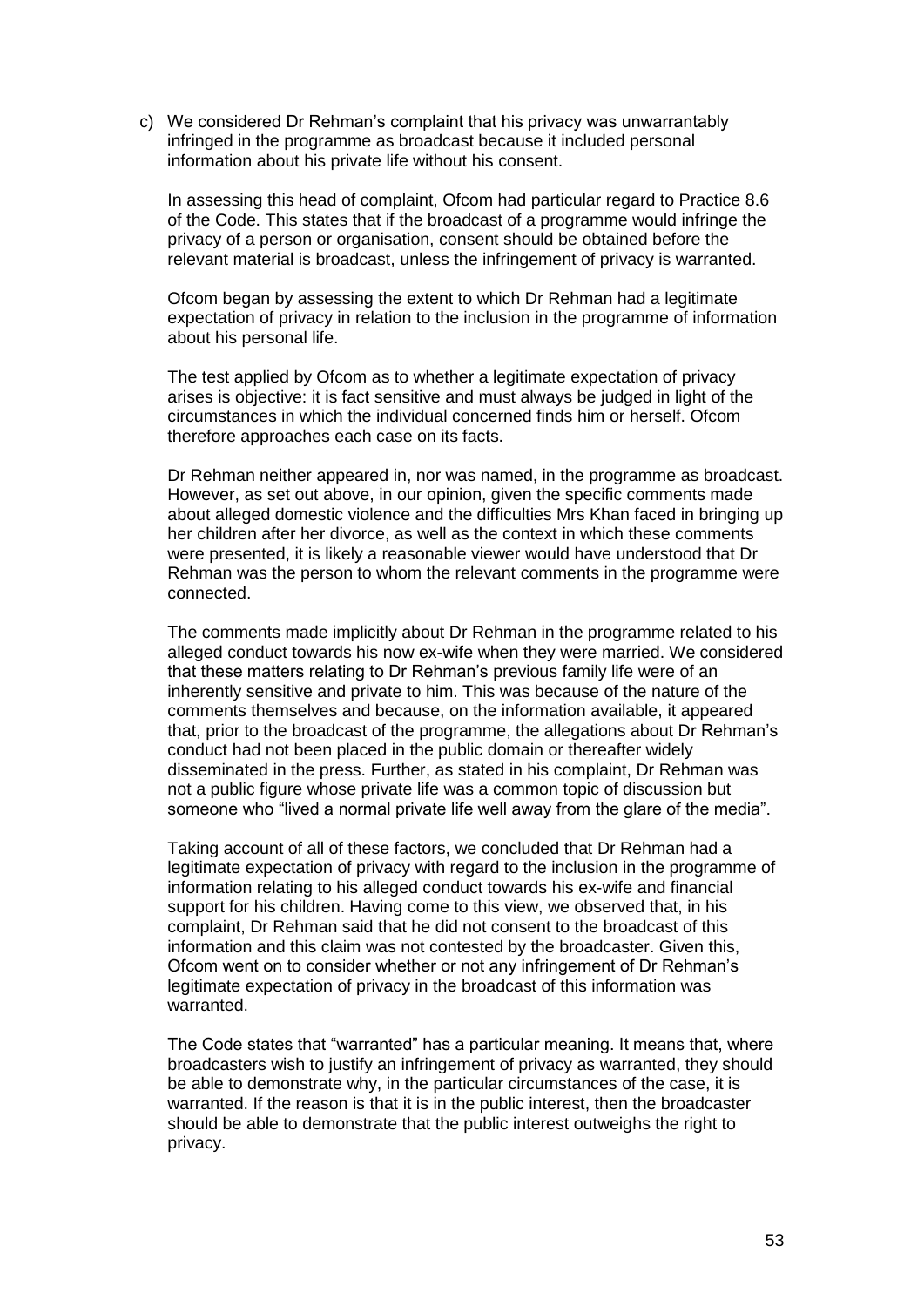In determining whether any infringement of Mr Rehman's legitimate expectation of privacy was warranted in this case, we carefully balanced the broadcaster's right to freedom of expression and the viewers' right to receive information and ideas without unnecessary interference against the complainant's right to privacy. In particular, we considered whether there was sufficient public interest or other reason to justify the infringement into Dr Rehman's privacy that resulted from the broadcast of the relevant information.

ARY News did not provide any specific arguments regarding why, in its view, it might be warranted to have infringed Dr Rehman's privacy in this respect. However, we noted that the matters discussed in the programme were relevant not only to Dr Rehman but were also matters of direct relevance and importance to Mrs Khan in that they concerned her own experience of her previous marriage and her role as a mother after her divorce. In this context, we noted Mrs Khan's right, in accordance with her right to freedom of expression, to discuss matters (i.e. the way in which her ex-husband allegedly conducted himself towards her during their marriage and the difficulties she faced in bringing up her children after their divorce) which were personal and private to her.

As set out above, we acknowledged that the information included in the programme that related to Dr Rehman's alleged conduct was sensitive and private to him. However, after carefully balancing all the relevant factors, Ofcom considered that, in the circumstances of this case, Mrs Khan's right to disclose this information and the public interest served by the broadcast of that element which related to domestic violence outweighed Dr Rehman's expectation of privacy in relation to the broadcast of this material. We had regard in particular to: the fact that the information was personal to Mrs Khan as well as to Dr Rehman; the significance of the broadcaster's and Mrs Khan's rights to freedom of expression (particularly in light of the fact that there was a Court Order in existence which corroborated the comments being made in the programme); the audience's right to receive information without undue interference; and, the public interest that was served by the broadcast of an open discussion of the issue of domestic violence. On this basis, Ofcom concluded that the infringement into his legitimate expectation of privacy in this respect was warranted.

Therefore, we found that there was no unwarranted infringement of Dr Rehman's privacy in the programme as broadcast.

**Ofcom has not upheld Dr Rehman's complaint of unjust or unfair treatment and unwarranted infringement of privacy in the programme as broadcast.**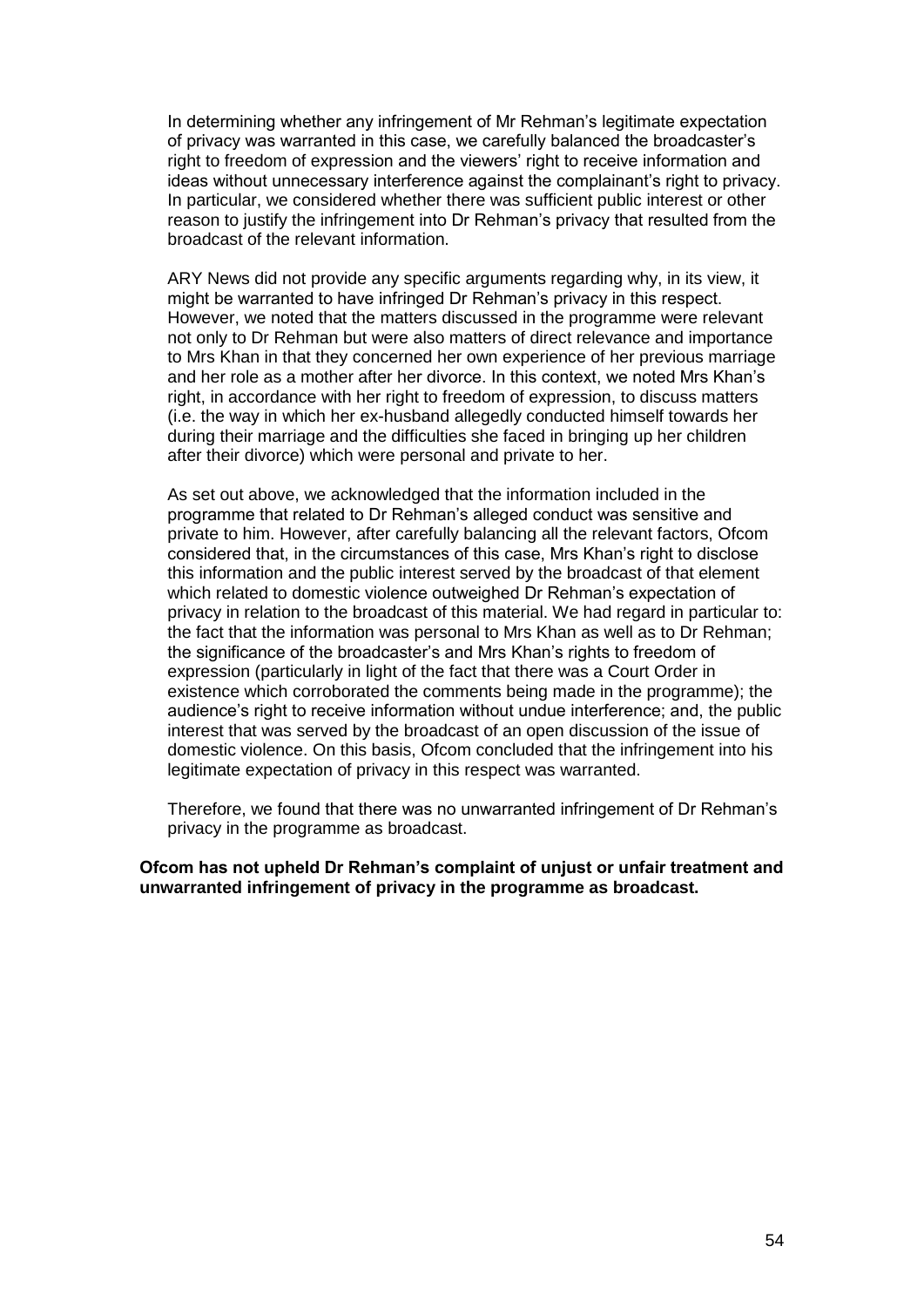# **Not Upheld**

# **Complaint by Mr Patrick Conroy**

*Gangsters: Faces of the Underworld, Quest, 21 June 2015*

# **Summary**

Ofcom has not upheld Mr Patrick Conroy's complaint of unjust or unfair treatment in the programme as broadcast.

The programme included an interview with Mr Phil Berriman who revealed that he had become involved in a drug smuggling operation as a consequence of his association with the complainant, Mr Conroy. The events described by Mr Berriman took place between 1990 and 1995.

Ofcom found that:

- The broadcaster took reasonable steps to satisfy itself that the claims made by Mr Berriman in the programme were not presented, disregarded or omitted in a way that was unfair.
- In the particular circumstances of this case, the comments made in the programme did not amount to significant allegations about Mr Conroy that required the broadcaster to have offered him an appropriate and timely opportunity to respond to them.

### **Introduction and programme summary**

On 21 June 2015, Quest broadcast an episode of *Gangsters: Faces of the Underworld,* a documentary series presented by Mr Bernard O'Mahoney, a former member of a criminal gang, in which he interviewed people involved in the criminal underworld to give an insight into some of the UK's most notorious criminals and gangsters. In this episode, Mr O'Mahoney began by discussing the British judicial system about which he said:

*"We have created a judicial system that puts emphasis on everybody's rights while overlooking their wrongs. The scales of justice are equally redundant because the standard of justice we get is based on our ability to pay. The truth is, justice is something of a lottery, it's available to some and not others".*

Mr O'Mahoney then introduced Mr Phil Berriman who, he said, had:

*"Suffered a grave injustice after a trivial dispute with a nightclub owner. This resulted in him enduring a nightmarish journey which took him around the world, landed him in prison and ended with his attempted murder".* 

Mr O'Mahoney was then shown sitting with Mr Berriman as they discussed his experiences. Mr Berriman said that on 25 November 1990, he had received a *"punishment beating"* which had been arranged by a nightclub owner. Mr Berriman said that the perpetrators were arrested and charged with wounding with intent. Mr Berriman said that although he had no intention of going through with the court case, he had wanted to prove that *"he wasn't scared of the guy".* However, after receiving further threats and his house being *"shot up"*, Mr Berriman said that he wanted to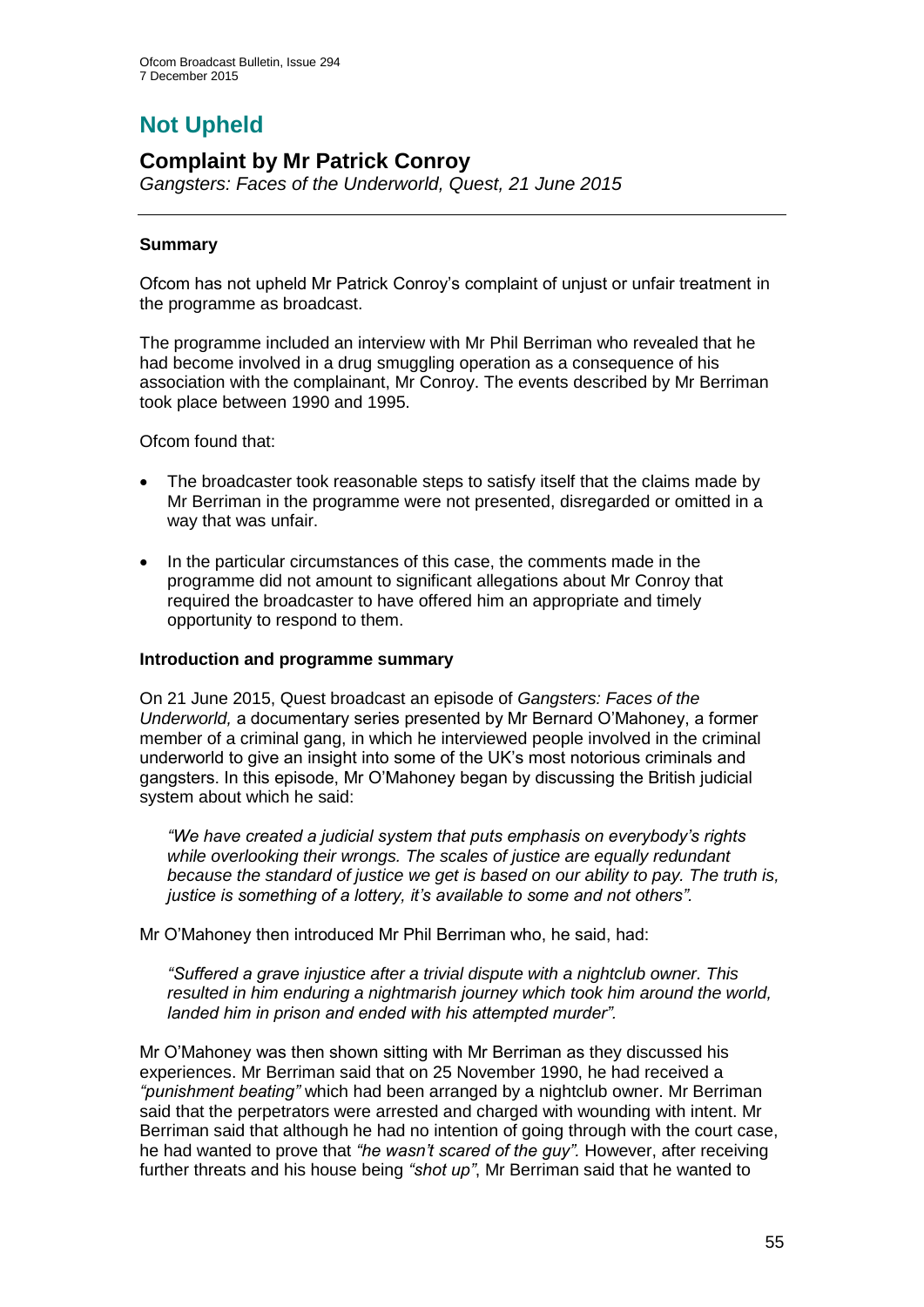*"sort out"* the situation. He said: *"I didn't want to hurt him, but I wanted somebody heavy to scare him so it was over and done with".* 

Mr O'Mahoney said that *"the man who was deemed scary enough…was Newcastle villain Paddy Conroy* [photograph of Mr Conroy shown]*".* Mr Berriman described how Mr Conroy did not hurt his attacker, but had warned him to stop harassing Mr Berriman. Following this, Mr Berriman said he would have been happy to have paid Mr Conroy for his services, but instead, he became indebted to Mr Conroy.

Mr Berriman explained that Mr Conroy and his associates were trying to *"break into the smuggling business"* and that rather than taking Mr Berriman's money, Mr Conroy had asked him to help out, given his knowledge of boats*.* Mr Berriman said that he was first asked to buy a boat on behalf of Mr Conroy and his associates which was to be used in a drug smuggling operation on the coast of southern Spain. Mr Berriman said that after this operation *"went wrong"*, Mr Conroy and his associates purchased a tug boat which was moored in Scotland. He added that the tug boat was unseaworthy and that Mr Conroy had sent him to repair it *"so it could be used to smuggle drugs from North Africa"*. Mr Berriman said that the tug boat never left the harbour and sunk before it entered the breakwater.

Later in the programme, footage of Mr Conroy was shown as Mr O'Mahoney said:

*"Despite offering to pay Conroy for warning off his tormentor and working unpaid for weeks, Berriman was still deemed to be in his debt* [photograph of Mr Conroy shown]. *However, when Conroy was remanded in custody to await trial for kidnap and torture, Berriman thought his debt was null and void. Sadly for Berriman, his joy was short lived".* 

Mr Berriman was then shown saying:

*"Conroy then got arrested for the kidnap and torture of Billy Collier, as far as I was concerned, that was it, it was over, it was finished with. I was ecstatic to be honest. Then of course, he escaped, I was then put under pressure to take him abroad* [photograph of Mr Conroy shown]. *He was then the most wanted man, if you like, in England".*

Mr Berriman said that Mr Conroy had told him that there was a job in Tenerife, the Canary Islands, where there were *"5 tonnes of hash each to pick up".* After Mr Berriman returned to England, he said that Mr Conroy became paranoid because he thought that he had been cut out of the deal. As a consequence, Mr Berriman said that Mr Conroy demanded that he return to Spain otherwise *"there was going to be trouble, they were going to set fire to my house"*. Mr Berriman returned to Spain to meet Mr Conroy and told him that his boat was in Gibraltar. Mr Berriman said he was then told to sail to Tenerife, but that after waiting in Casablanca, Morocco, he was informed that he now needed to sail to Dakar, Senegal, West Africa. Mr Berriman said that he telephoned Mr Conroy who threatened *"that I would have to sail the boat to Dakar or they were going to set fire to my house with my kids in it in Billingham".* 

Mr Berriman described his trip to Dakar where he said they collected 3.7 tonnes of cannabis. He then said that they changed the appearance of the boat but *"sailed straight into a trap"* where customs and excise officers were waiting. He added that Mr Conroy was arrested in Malaga, Spain, the next day.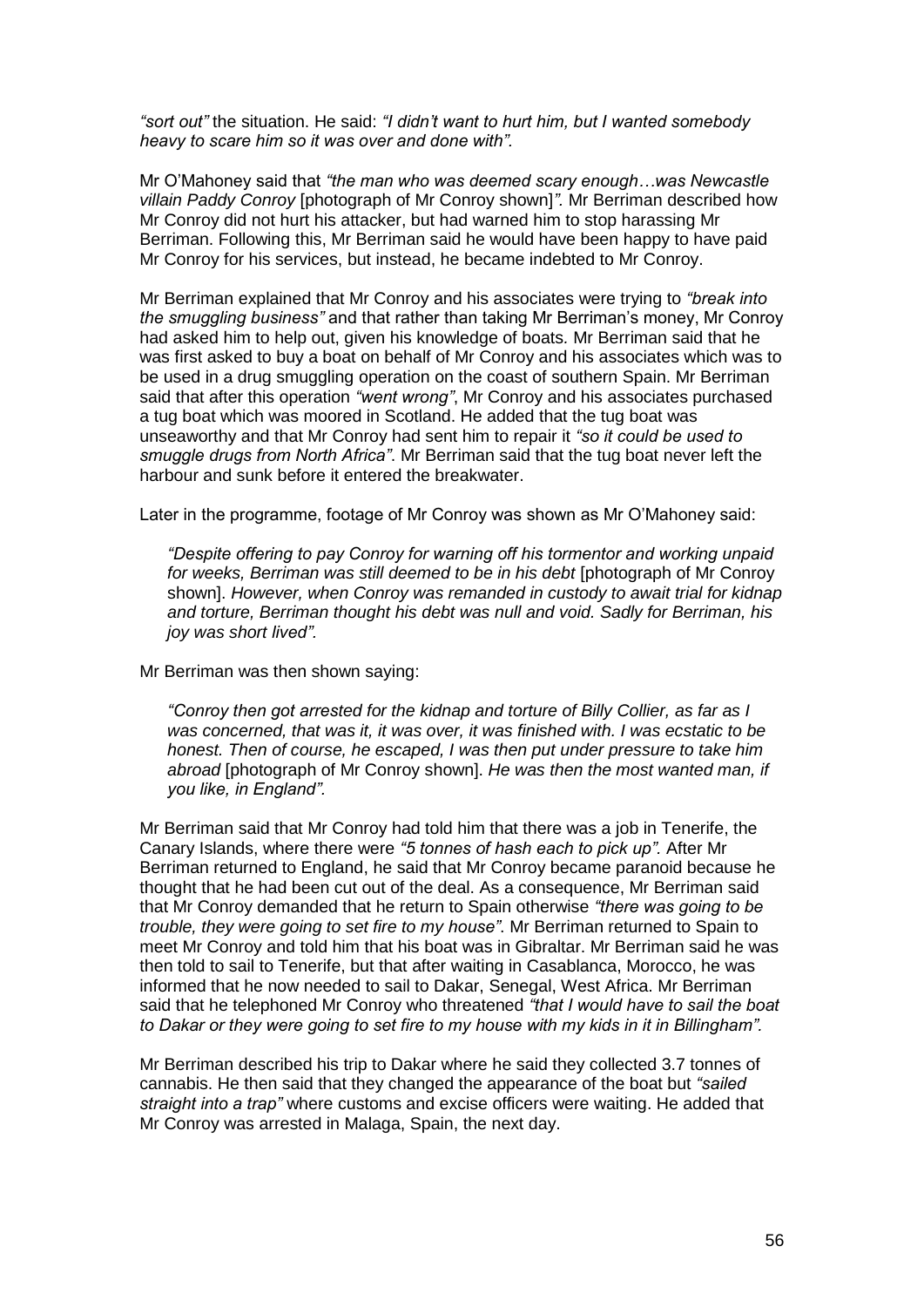#### Mr O'Mahoney said:

*"Facing a ten to fifteen year prison sentence, Berriman could take no more and told the authorities of his ordeal. According to the law, if you are forced to commit a crime, there is a defence known as duress and that is how Berriman pleaded when he eventually stood trial".*

Mr Berriman said that there were *"three of us charged with 3.7 tonnes of cannabis".*  Mr O'Mahoney asked Mr Berriman what the outcome of the trial was to which Mr Berriman replied:

*"Well we did 15 months on remand. My two co-defendants bottled it and pleaded guilty and I went on with a full duress defence and proved it in court. And we lost all the boats because the other two guys pleaded guilty but I was still free and I was free of Conroy because he then was convicted of it, kidnap and torture thing, and got 10 or 11 years".* 

A photograph of Mr Conroy was shown again and Mr O'Mahoney said *"Berriman may well have been free, but free from Conroy he was not, in fact, the worst was yet to come".* 

Mr Berriman said he was released from prison on 4 November 1995. He explained that he had all the unused evidence from the trial which proved that Mr Conroy's gang had paid informers. Mr Berriman said that one of Mr Conroy's friends contacted him and asked Mr Berriman to meet him at a yard in Hartlepool, north east of England in January 1996. Mr Berriman said that when he arrived:

*"three guys jumped out with bits of wood, nails in, they were all masked up and gloved up…and they just set about and beat me all over the floor and they beat me for two or three hours. I had 130 separate injuries* [various photographs of Mr Berriman's injuries were shown]. *They hit my legs with ball bearing hammers and tried to break my legs – they thought they had broken my legs. I had 27 staples in the back of my head, teeth knocked out, broken ribs, well you name it, I was just beaten all over. I was rolling around the floor while they beat me up. I knew I was in for a good kicking but I didn't think they'd intended to kill me, but knowing the organisational skills of this firm, anything could go wrong".* 

The section of the programme featuring Mr Berriman ended. Mr O'Mahoney then interviewed various other people who had been involved in criminal activities. He concluded the programme by stating:

*"I doubt that there is much, if any, sympathy for Berriman, Ellis, Negus or Logan, they chose to associate with criminals and so they shouldn't be overly surprised that they became victims. But surely, such an understandable attitude goes against the very spirit of our judicial system. We should not turn our back on victims simply because of the company that they keep. I personally do not believe in justice, we are promised that in the next world, whilst here on earth all we really have is the law".*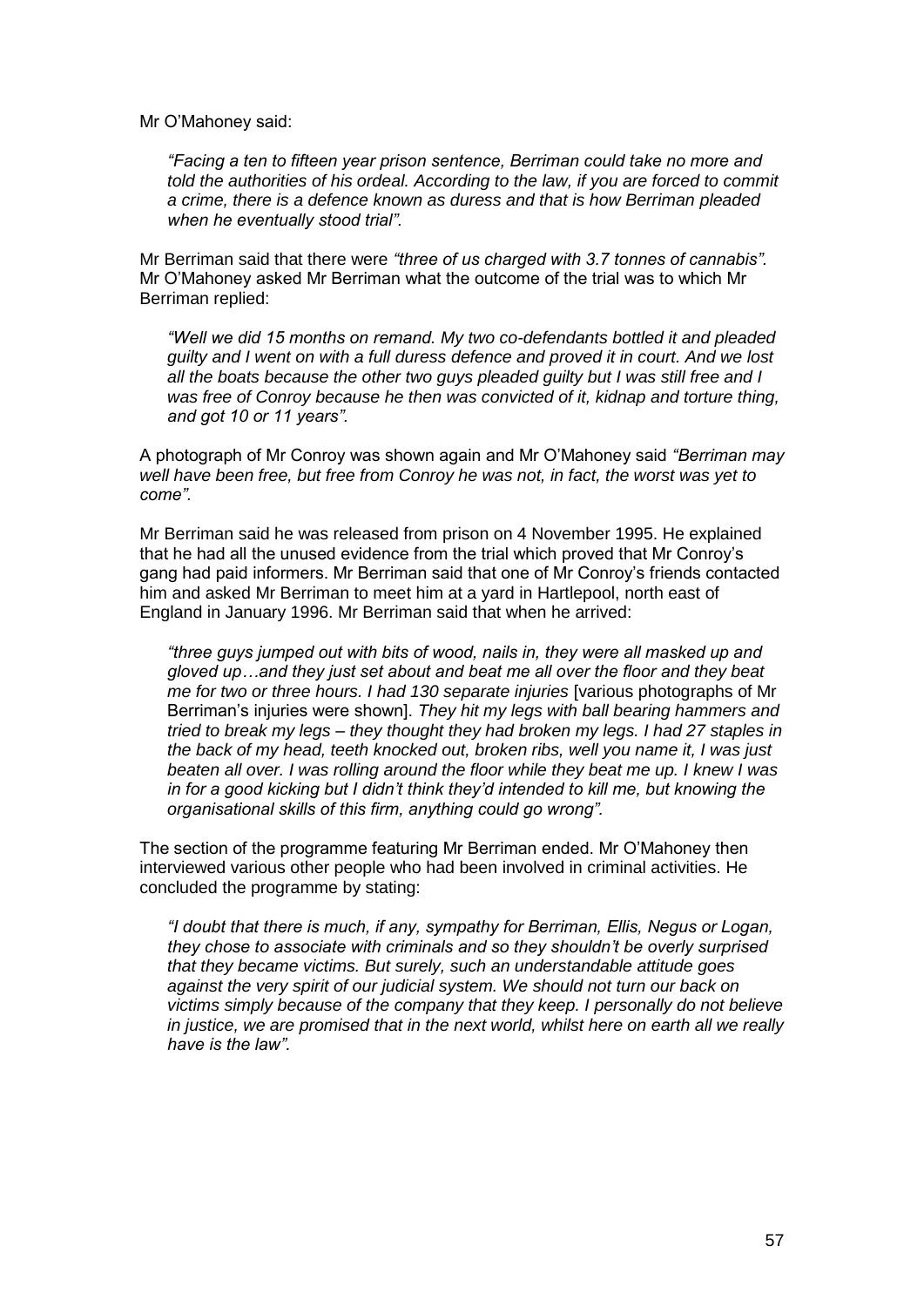# **Summary of the complaint and the broadcaster's response**

# *The complaint*

Mr Conroy complained that he was treated unfairly in the programme as broadcast because:

- a) An inaccurate view of events told by Mr Berriman unfairly claimed that Mr Conroy:
	- was an international drug smuggler;
	- had threatened to murder children; and,
	- had set people up to be tortured.
- b) Mr Conroy said that it was inaccurate for Mr Berriman to state that he (Mr Berriman) was found not guilty of involvement in the drug smuggling activities because he had successfully pursued a defence of duress. Mr Conroy explained that the court case had, in fact, collapsed because of mistakes on the part of the police. Mr Conroy said that to include this inaccurate version of events implied, unfairly, that Mr Conroy had threatened and coerced Mr Berriman into smuggling drugs and that this was accepted by the jury during the trial.
- c) Mr Conroy was not given an appropriate and timely opportunity to respond to the allegations as set out at head a) and b) above.

### *The broadcaster's response*

1

Before addressing the specific heads of complaint, Discovery (who hold the Licence for Quest Channel) said that Mr Conroy was a "career criminal" who had a history of criminal activity from an early age dating back to 1975. The broadcaster added that, by his own admission, he came from and headed up one of the north east of England's most notorious crime families. The broadcaster provided Ofcom with a website link to a Chronicle Live news article which included an extract from an interview with Mr Conroy and detailed some of his criminal history<sup>1</sup>.

Discovery explained that for the first series of *British Gangsters: Faces of the Underworld*, Mr Conroy was interviewed over a period of three days and appeared in one of the episodes which examined Mr Conroy's involvement in crime. Discovery added that Mr Conroy made no complaint about this programme.

The broadcaster stated that the investigative journalist, Mr Donal MacIntyre, had also profiled Mr Conroy for his series *MacIntyre's Underworld* broadcast in 2006. The broadcaster again described the content of this programme which looked at Mr Conroy's involvement in crime.

The broadcaster said that it was important to understand the background to this case when considering whether there has been any unfairness to Mr Conroy. In particular the broadcaster said that Article 28 of the European Audiovisual Media Services Directive explained a right to reply as follows:

<sup>&</sup>lt;sup>1</sup> [http://www.chroniclelive.co.uk/news/north-east-news/conroy-confessions-of-a-villain-](http://www.chroniclelive.co.uk/news/north-east-news/conroy-confessions-of-a-villain-1503284)[1503284](http://www.chroniclelive.co.uk/news/north-east-news/conroy-confessions-of-a-villain-1503284)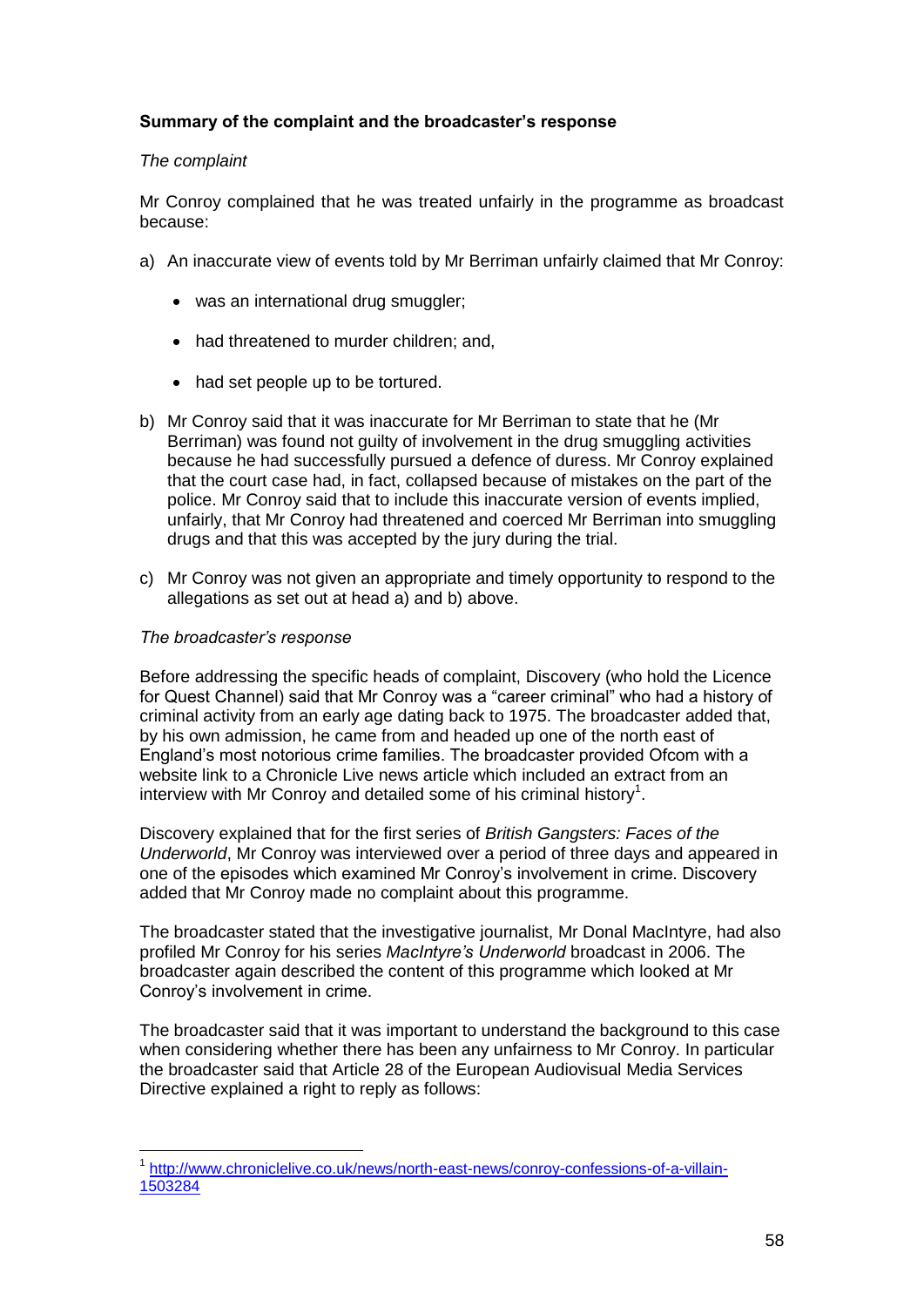"Without prejudice to other provisions adopted by the Member States under civil, administrative or criminal law, any natural or legal person, regardless of nationality, whose legitimate interests, **in particular reputation and good name, have been damaged** [emphasis added by the broadcaster] by an assertion or incorrect facts in a television programme must have a right to reply or equivalent remedies…".

Discovery then went on to address each specific head of complaint.

# *Head a)*

It was unfair to claim that Mr Conroy was an international drugs smuggler.

In response, Discovery said that the programme did not directly call Mr Conroy *"an international drugs smuggler"* with the connotation of a high-level, international crime syndicate. Instead, it explained how Mr Berriman had become indebted to Mr Conroy and he was forced, under duress, to bring in a boat that contained cannabis.

Discovery stated that Mr Berriman faced trial in Exeter Crown Court in October and November 1995. However, following his acquittal, the trial judge banned all reporting of the case, except for the fact that Mr Berriman had been acquitted. The broadcaster explained that in 1997, the reporting ban was lifted and The Observer<sup>2</sup> newspaper reported the details of the case (a copy of which was provided by the broadcaster to Ofcom). Discovery stated that the article explained how Mr Berriman had become indebted to Mr Conroy and had "undertaken the voyage only after months of threats and violence which had left him fearful for his life". The broadcaster also highlighted the assertion in the article that the detectives in the case had been secretly recorded, and that those recordings appeared to confirm that the police were aware of this intimidation. Discovery said that Mr Berriman had smuggled a very large quantity of cannabis, but was acquitted. The broadcaster observed that this information had been in the public domain for 18 years and that at no time was it aware that Mr Conroy refuted the published story, nor did he ever sue or threaten to sue the newspaper. The broadcaster added that Mr Conroy's history of intimidation and violence was well documented as well as the fact that Mr Berriman was acting under duress from Mr Conroy to smuggle cannabis.

Discovery also referred to Mr O'Mahoney's book *Fog on the Tyne: The Story of Britain's Bloodiest Gang War*, published in 2011. The broadcaster explained that the book tells the exact same story as that told in the programme. The broadcaster added that as far as it was aware, in the four years since the book was published, Mr Conroy had not taken any legal action.

The broadcaster also provided Ofcom with a witness statement from a Detective Chief Inspector of Northumbria Police which, it said, demonstrated the Conroy family's involvement with drugs.

The broadcaster said that given the above, it did not accept that any unfairness had been caused to Mr Conroy in permitting Mr Berriman to tell his story again, which had been in the public domain for some 18 years and had been repeated since.

 2 *"Drugs catch sunk by crime squad",* The Observer, 26 January 1997.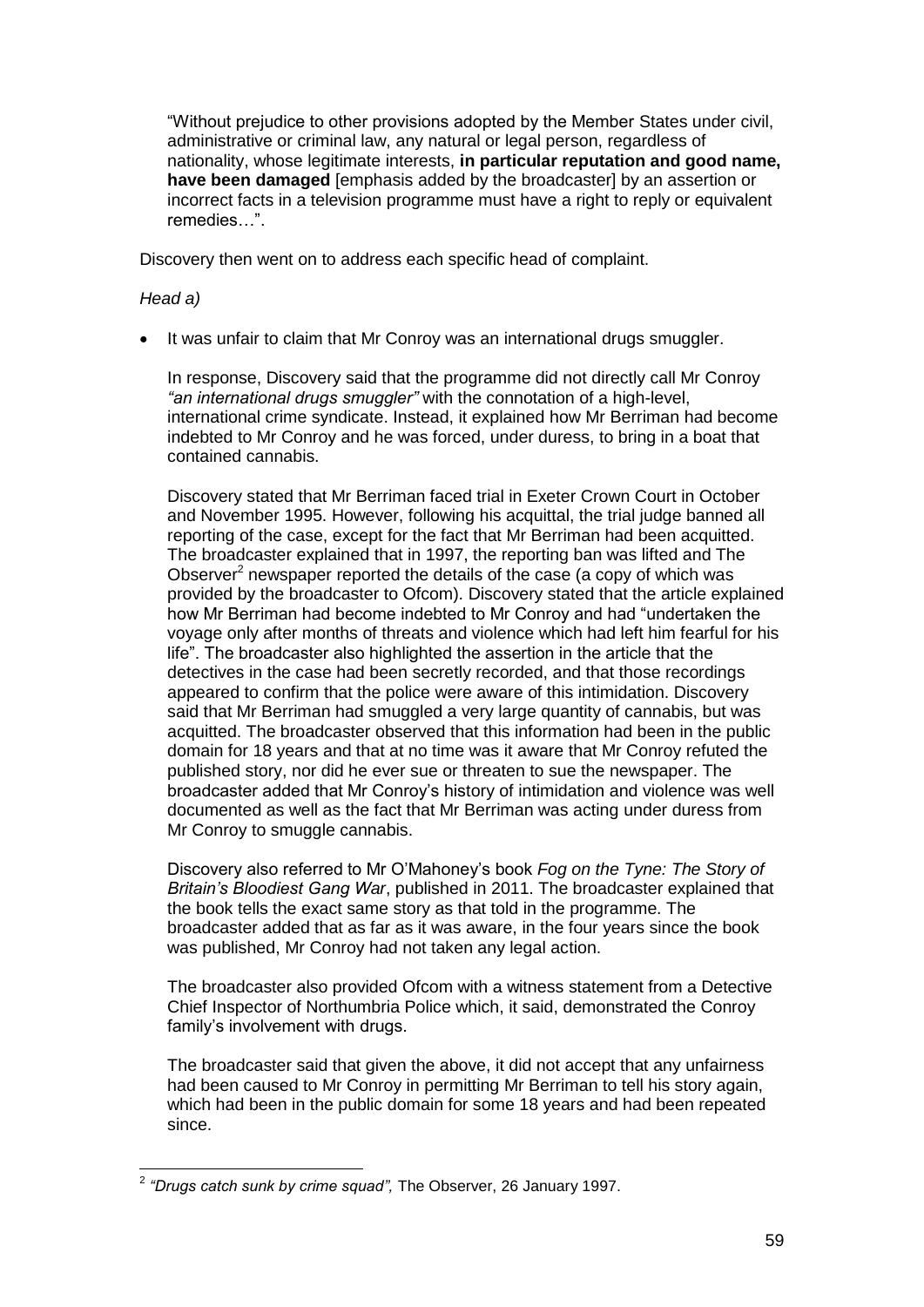It was unfair for Mr Berriman to state that Mr Conroy had threatened to murder children.

The broadcaster identified that this referred to the statement made in the programme that Mr Berriman *"was threatened that I would have to sail the boat to Dakar or they were going to set fire to my house with my kids in it in Billingham".* 

The broadcaster said that this was a verbal threat and, as such, no recording or notes existed. However, it said that taking into account that Mr Berriman was acquitted of smuggling under a defence of duress and Mr Conroy's recorded history, it did not believe that this statement could amount to unfairness. The broadcaster stated that Mr Conroy had admitted in the past to threatening families, including children, with murder. In particular, the broadcaster said in his interview in *MacIntyre Underworld: Get Conroy*, Mr Conroy stated on camera, in reference to a feud, that:

"I would have killed the whole family. All their loved ones. I would have murdered every one of them".

Therefore, the broadcaster said it was not surprising for Mr Berriman to have claimed that Mr Conroy had also intimidated him with a similar threat. Further, given that Mr Berriman had been acquitted for smuggling drugs as he was acting under duress, the broadcaster said it was reasonable that such threats in relation to his children were made. The broadcaster concluded by stating that Mr Conroy had already admitted to using such threatening behaviour and therefore, it did not seem unfair for that claim to be repeated – albeit in a different context.

• It was unfair to state that Mr Conroy had set people up to be tortured.

Discovery identified three references made to torture in the programme. The broadcaster stated that Mr Conroy was convicted and sentenced to eleven and a half years in prison for the kidnap and torture of Mr Billy Collier. The broadcaster said that this had been well documented and appeared in a number of television programmes, newspapers and online articles. The broadcaster provided Ofcom with website links<sup>3</sup> to a number of online sources which confirmed Mr Conroy had been convicted of this crime.

The broadcaster added that Mr O'Mahoney's published book also quoted the judge in the court case in which Mr Conroy was convicted. Although Mr Conroy continued to maintain his innocence, the broadcaster stated that he tried and failed to have his case overturned in 1997 and the Criminal Cases Review Commission also refused to refer his case to the Court of Appeal. The broadcaster added that Mr Conroy had a history of protesting his innocence and making unsubstantiated claims.

The broadcaster said that despite his conviction and the courts' refusal to reconsider his case, extracts from Mr Conroy's social media pages (a copy of which was provided by the broadcaster to Ofcom) showed that he continued to promote conspiracy theories and claimed that he had been "'set up, fitted up and framed for torture offences' by police agents and supergrasses".

 3 [http://www.chroniclelive.co.uk/news/north-east-news/hardman-paddy-conroy-targeted-drug-](http://www.chroniclelive.co.uk/news/north-east-news/hardman-paddy-conroy-targeted-drug-1401511)[1401511;](http://www.chroniclelive.co.uk/news/north-east-news/hardman-paddy-conroy-targeted-drug-1401511) [http://www.chroniclelive.co.uk/news/north-east-news/underworld-enforcer-breaks](http://www.chroniclelive.co.uk/news/north-east-news/underworld-enforcer-breaks-silence-over-7126528)[silence-over-7126528;](http://www.chroniclelive.co.uk/news/north-east-news/underworld-enforcer-breaks-silence-over-7126528) and,

[http://www.thenorthernecho.co.uk/news/1836717.convicted\\_torturer\\_plans\\_appeal/](http://www.thenorthernecho.co.uk/news/1836717.convicted_torturer_plans_appeal/)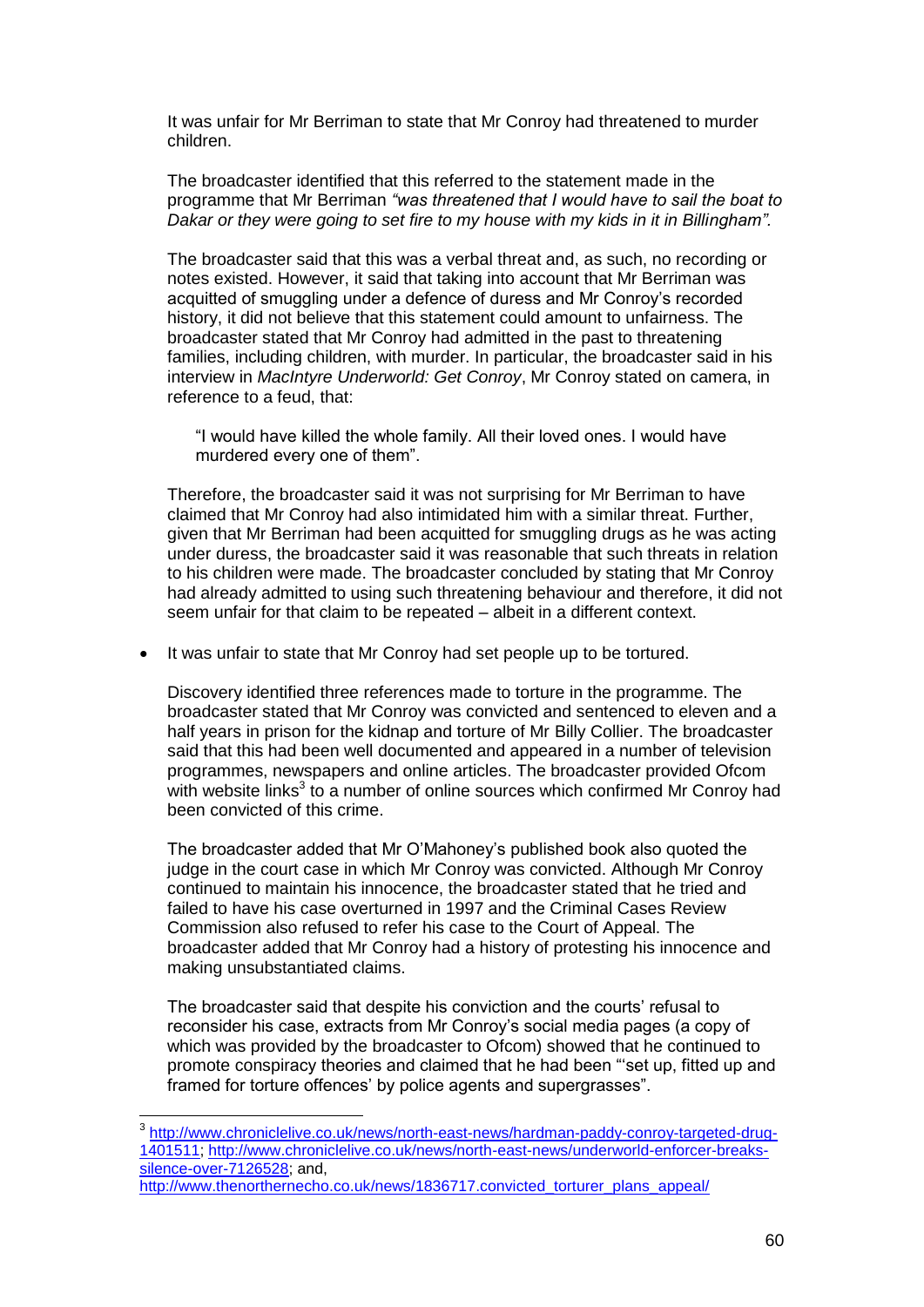Discovery explained that despite these declarations of innocence, Mr Conroy was tried and convicted in a court of law for torture and kidnap. Therefore it was not possible for any unfairness to be caused to him by the programme referring to the fact he was: remanded in custody; arrested; and, convicted for torture.

### *Head b)*

1

In response to Mr Conroy's complaint that it was inaccurate for Mr Berriman to state that he was found not guilty of involvement in the drug smuggling activities because he had successfully pursued a defence of duress, the broadcaster said that Mr Berriman was tried at Exeter Crown Court in 1995. The broadcaster said that in a letter from the Home Office to Mr Berriman dated 13 May 1998 (a copy of which was provided to Ofcom by the broadcaster) which related to compensation, it clearly stated that Mr Berriman's case was based on duress and that he was acquitted. Further, the broadcaster said the letter also stated that Mr Berriman was tried for the importation of cannabis. The broadcaster added that there may have been other circumstances (not relevant to whether there was unfairness to Mr Conroy) which the court heard, but that this did not detract from the fact of Mr Berriman's case of duress.

Discovery said that it had been informed that the trial judge had imposed reporting restrictions on the trial because of the involvement of undercover officers and that Mr Berriman's duress defence relied upon elements of Mr Conroy's criminal record. The broadcaster said that at the time, Mr Conroy was still on trial for kidnap and torture and the judge did not want to prejudice that case. However, Mr Conroy was subsequently convicted and sentenced to 11 and a half years for this crime.

Further, Discovery said a letter dated 28 April 1995 from Mr Berriman's solicitors to the Prosecutions Office of HM Customs and Excise (now HM Revenue & Customs), a copy of which was provided by the broadcaster to Ofcom, had drawn attention to Mr Berriman's defence of duress. The broadcaster added that the purpose of the letter was to obtain information from Mr Conroy's trial for kidnap and torture to demonstrate Mr Conroy's character and what he was capable of. The broadcaster said that this correspondence not only referred directly to Mr Conroy's involvement in the case, but also the fact that the interviewing officers were also "fully aware of the suggested involvement of the person [Mr Conroy]".

Discovery also stated that an article in The Chronicle local newspaper dated 21 June 2015 (a copy of which was provided by the broadcaster to Ofcom $4$ ) also confirmed that Mr Berriman was "found not guilty after a jury rules he acted under duress from Tyneside gangsters who had threatened to kill his family". The broadcaster said that the newspaper also published an online article (a website link to this article was provided to Ofcom<sup>5</sup>) which explained the reasons for Mr Berriman's acquittal. The broadcaster added that Mr O'Mahoney's published book also made clear reference to Mr Berriman's defence of duress:

"[Mr Berriman] gave powerful evidence of how he had become indebted to Paddy Conroy and had undertaken the voyage only after months of threats and violence, which had left him in fear of his life. On the prison interview tape, the officers appeared to be aware of the intimidation Berriman claimed he endured".

<sup>4</sup> <http://www.chroniclelive.co.uk/news/north-east-news/paddy-conroy-says-take-lie-9493940>

<sup>5</sup> <http://www.chroniclelive.co.uk/news/north-east-news/i-always-thought-would-even-1626523>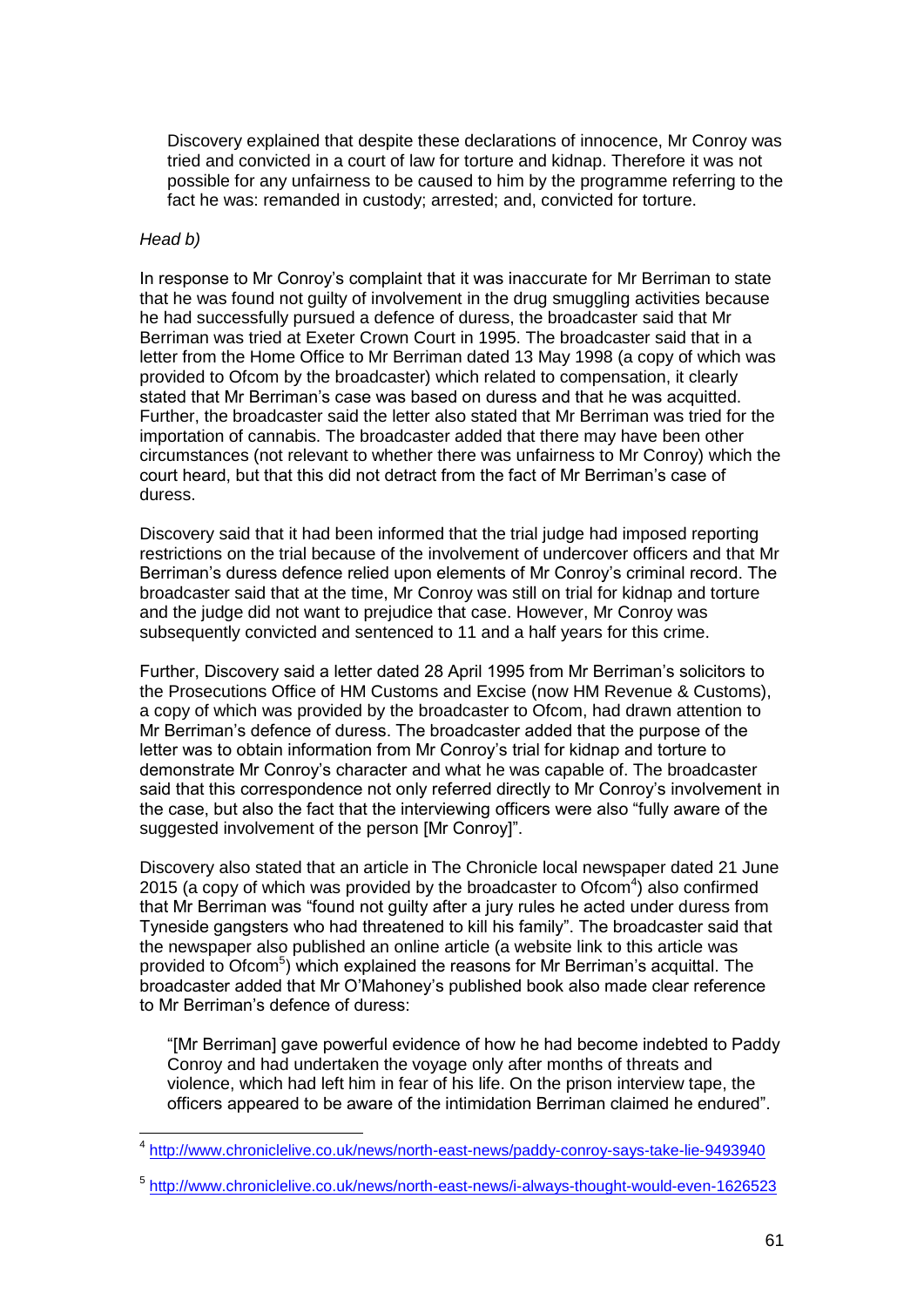Given that Mr Berriman was acquitted of all charges under a defence of duress, and that this was supported by the many referenced sources above, the broadcaster said that no references in the programme to Mr Berriman's successful defence of duress could be unfair to Mr Conroy.

### *Head c)*

In response to Mr Conroy's complaint that he was not given an appropriate and timely opportunity to respond to the allegations made in the programme, Discovery said that Mr Conroy was a convicted torturer and kidnapper. Discovery also stated that he was a lifelong career criminal who had spent a large amount of time in prison. Further, the broadcaster said that he had admitted, on camera, to kidnap, and extremely violent and threatening behaviour. In addition, the broadcaster said he had tried and failed to have his conviction overturned. The broadcaster stated that he had a history of telling falsehoods and mounting conspiracy theories, and lodged multiple complaints to Northumbria Police believing that he was the subject to a campaign of harassment.

Given that there was nothing in the programme that could be considered to be unfair to Mr Conroy, Discovery said that it did not consider that he had a right to reply. Further, given his past convictions, the broadcaster said it seemed unlikely that there was anything in the programme that could reasonably be considered to damage his reputation in such a way that would require a right to respond.

Discovery said that Mr Conroy was interviewed for the first series of *British Gangsters* in which he was given free rein to discuss his life in crime, the reasons why he believed he was innocent and what he considered to be the injustices perpetrated against him. To support this, the broadcaster provided Ofcom with a letter from the programme's presenter, Mr O'Mahoney, to the broadcaster dated 23 August 2015 in which he discussed his experience of Mr Conroy. At no time, the broadcaster stated, did Mr Conroy raise in the programme the issue of Mr Berriman, the court case and what he now considered to be unfair accusations. This was despite the fact that the details of this case first emerged in The Observer newspaper article in 1997, were repeated in Mr Berriman's book (*The Waccy Baccy Boat*  published in 2005) and subsequently again in Mr O'Mahoney's book published in 2011.

Discovery said that it considered the above information clearly demonstrated that there was no unfairness to Mr Conroy from the broadcast of this programme.

# **Ofcom's Preliminary View**

Ofcom prepared a Preliminary View in this case that the complaint of unjust or unfair treatment in the programme as broadcast should not be upheld.

Both parties were given the opportunity to make representations on the Preliminary View. Mr Conroy's representations, which were relevant to the Preliminary View, are summarised below. Discovery chose not to make any representations on the Preliminary View.

In summary, Mr Conroy said that the Crown Prosecution Service ("CPS") still maintained that Mr Berriman was lying about the accusations made against Mr Conroy which were included in the programme. Mr Conroy said that the CPS and HM Revenue & Customs who were in charge of the investigation claimed that "crooked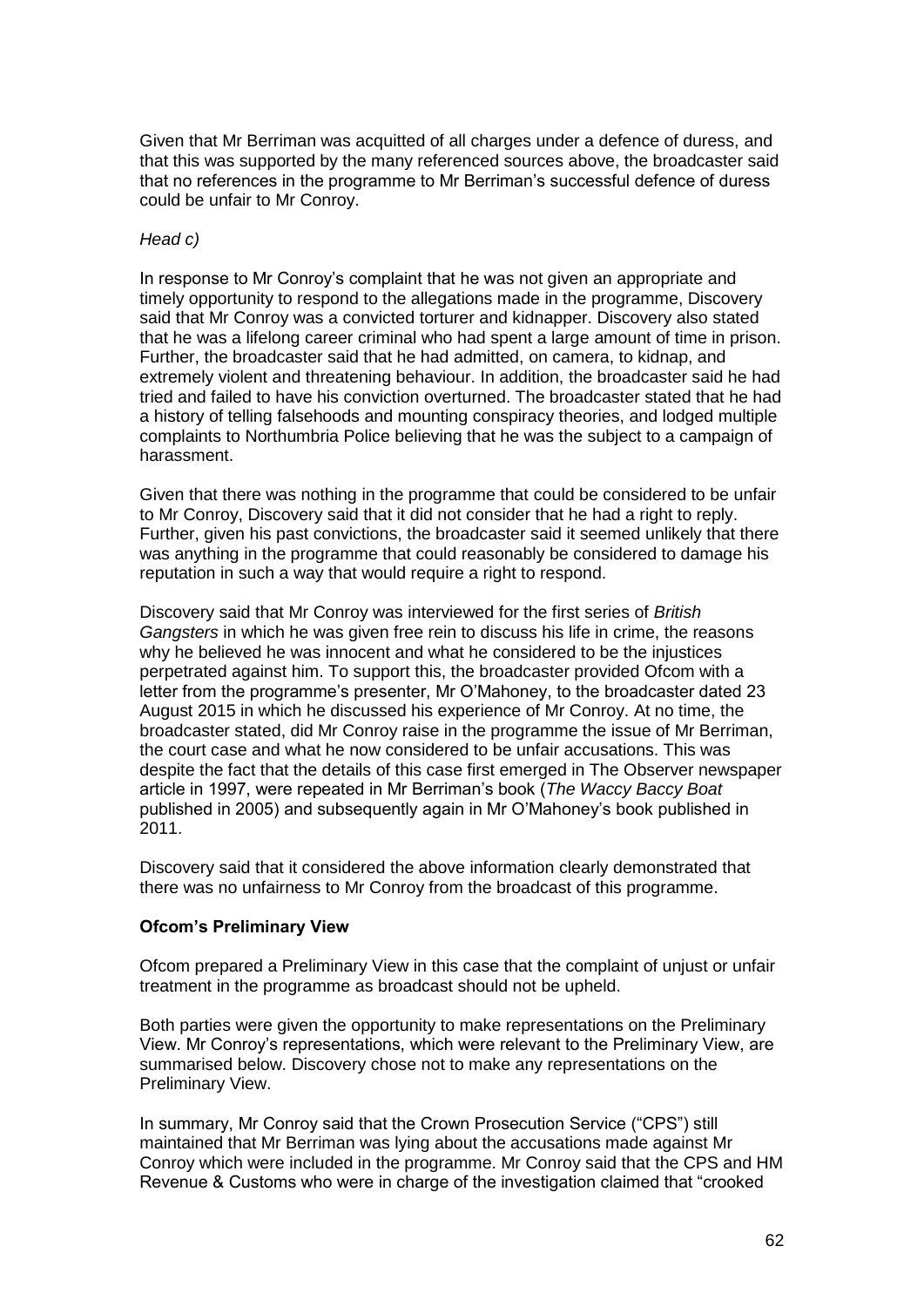policemen" connected to Mr Berriman were behind the collapse of the drugs trial. Mr Berriman provided Ofcom with a copy of The Observer newspaper article  $\frac{8}{6}$  (also provided by the broadcaster in response to Ofcom's Entertainment Decision on Mr Conroy's complaint) which he said illustrated this view. Mr Conroy said that the programme gave a completely different view of already publicised facts behind the acquittal and "shifts all blame for that acquittal towards myself and the allegations that I was behind forcing of Phil Berriman into committing this crime" with no mention of the "true reasons behind his acquittal". Mr Conroy said the newspaper article also pointed out how a detective's evidence had helped acquit Mr Berriman.

Mr Conroy said at no time was he contacted or asked to provide his view on the drug smuggling allegations which were going to be made about him in the programme. He also said that if the CPS did not accept Mr Berriman's version of events then "how can Bernard O'Mahoney and the Quest channel go ahead with airing these slurs and slander against me without contacting me?"

# **Decision**

Ofcom's statutory duties include the application, in the case of all television and radio services, of standards which provide adequate protection to members of the public and all other persons from unwarranted infringement of privacy in, or in connection with the obtaining of material included in, programmes in such services.

In carrying out its duties, Ofcom has regard to the need to secure that the application of these standards is in the manner that best guarantees an appropriate level of freedom of expression. Ofcom is also obliged to have regard, in all cases, to the principles under which regulatory activities should be transparent, accountable, proportionate and consistent and targeted only at cases in which action is needed.

In reaching this decision, we carefully considered all the relevant material provided by both parties. This included a recording of the programme as broadcast and both parties' written submissions. Ofcom also took into account the relevant representations made by Mr Conroy in response to the Preliminary View on this complaint, however, we concluded that his representations did not materially affect the outcome of Ofcom's Decision to not uphold the complaint.

When considering complaints of unjust or unfair treatment, Ofcom has regard to whether the broadcaster's actions ensured that the programme as broadcast avoided unjust or unfair treatment of individuals or organisations, as set out in Rule 7.1 of the Code.

In assessing this case, it was not Ofcom's role to make a determination about whether or not the substance of Mr Berriman's contribution was factually correct or not, but to establish whether or not in broadcasting the comments, the broadcaster had complied with Section Seven (Fairness) of the Code. In particular, we considered the manner in which Mr Berriman's contribution was presented in the programme and whether it had the potential to materially and adversely affect viewers' opinions of Mr Conroy in a way that was unfair to him.

a) We first considered Mr Conroy's complaint that he was treated unfairly in the programme as broadcast because an inaccurate view of events was told by Mr Phil Berriman.

 6 *"Drugs catch sunk by crime squad",* The Observer, 26 January 1997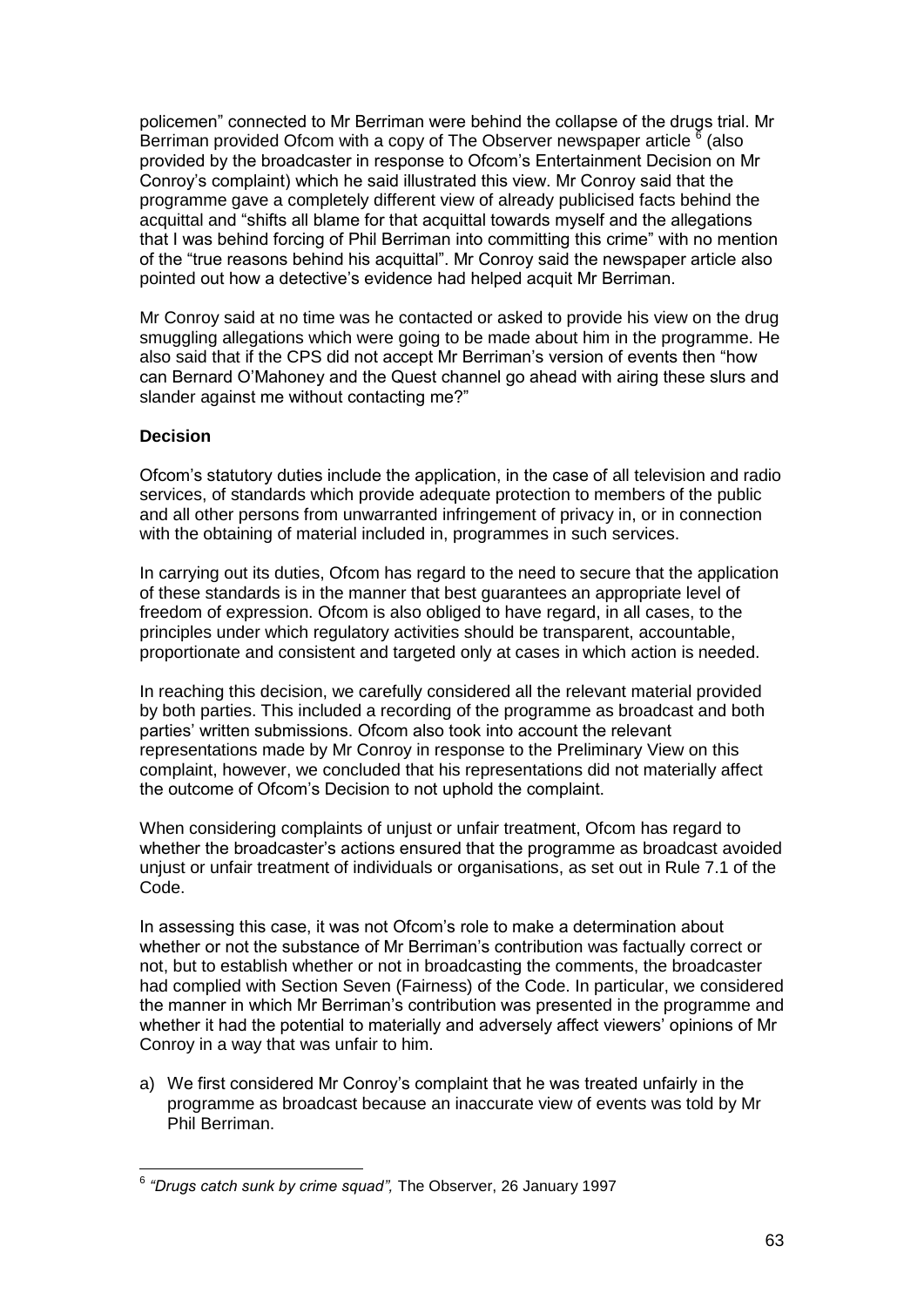In assessing this part of the complaint, Ofcom had regard to Practice 7.9 of the Code. This provides that before broadcasting a factual programme, broadcasters should take reasonable care to satisfy themselves that material facts have not been presented, disregarded or omitted in a way that is unfair to the individual or organisation.

Whether a broadcaster has taken reasonable care to present material facts in a way that is not unfair to an individual or organisation will depend on all the particular facts and circumstances of the case including, for example, the seriousness of any allegations and the context within which they are made.

 We first considered Mr Conroy's complaint that Mr Berriman unfairly claimed that Mr Conroy was an international drug smuggler.

We carefully viewed the programme and noted that Mr Berriman began telling his story by explaining that Mr Conroy and his associates were trying to *"break into the smuggling business".* Mr Berriman described an unsuccessful attempt to smuggle drugs on the coast of southern Spain and the unsuccessful repairs to a tug boat which was to be used *"to smuggle drugs from North Africa"*. In relation to the incident in which Mr Berriman subsequently stood trial, he said he was informed by Mr Conroy to sail to Dakar where they collected 3.7 tonnes of cannabis.

We had regard to the fact that the programme did not explicitly state that Mr Conroy was an international drug smuggler, nor that he was part of some high level international crime syndicate. However, we considered that based on the comments made by Mr Berriman, the connotation was that, at the time, Mr Conroy wanted to become more involved in smuggling drugs from the continent and north Africa.

Given the serious nature of the allegation made by Mr Berriman in relation to Mr Conroy's involvement in drug smuggling, we assessed the basis on which his comments were included in the programme. We noted that the programme made clear that Mr Berriman was a man who *"chose to associate with criminals"* and we took the view that the audience would have understood that the purpose of his contribution was to provide his first-hand testimony of his experience of the events which had taken place. In particular, we considered that the purpose of the programme was to provide an insight into the criminal underworld and its victims and Mr Berriman was contributing to the programme because he had become a victim of crime as a consequence of his alleged association with Mr Conroy. In this context, we considered that Mr Berriman was entitled to express his views of his experience, which included his claims about the reasons Mr Conroy had allegedly wanted his assistance, i.e. because of his expertise of boats, and for the broadcaster to have included them in the programme. We noted too that Mr Berriman's account and recollection of events were corroborated by a number of different and independent sources, for example, The Observer newspaper article already referred to above which reported on the drug smuggling trial and a published book in 2011 written by Mr O'Mahoney, which told the same story as that in the programme, i.e. Mr Conroy's involvement in drug smuggling. We also noted that both of these publications had been in the public domain for a number of years.

Therefore, taking into account all the factors noted above, we considered that the broadcaster took reasonable care to satisfy itself that the programme did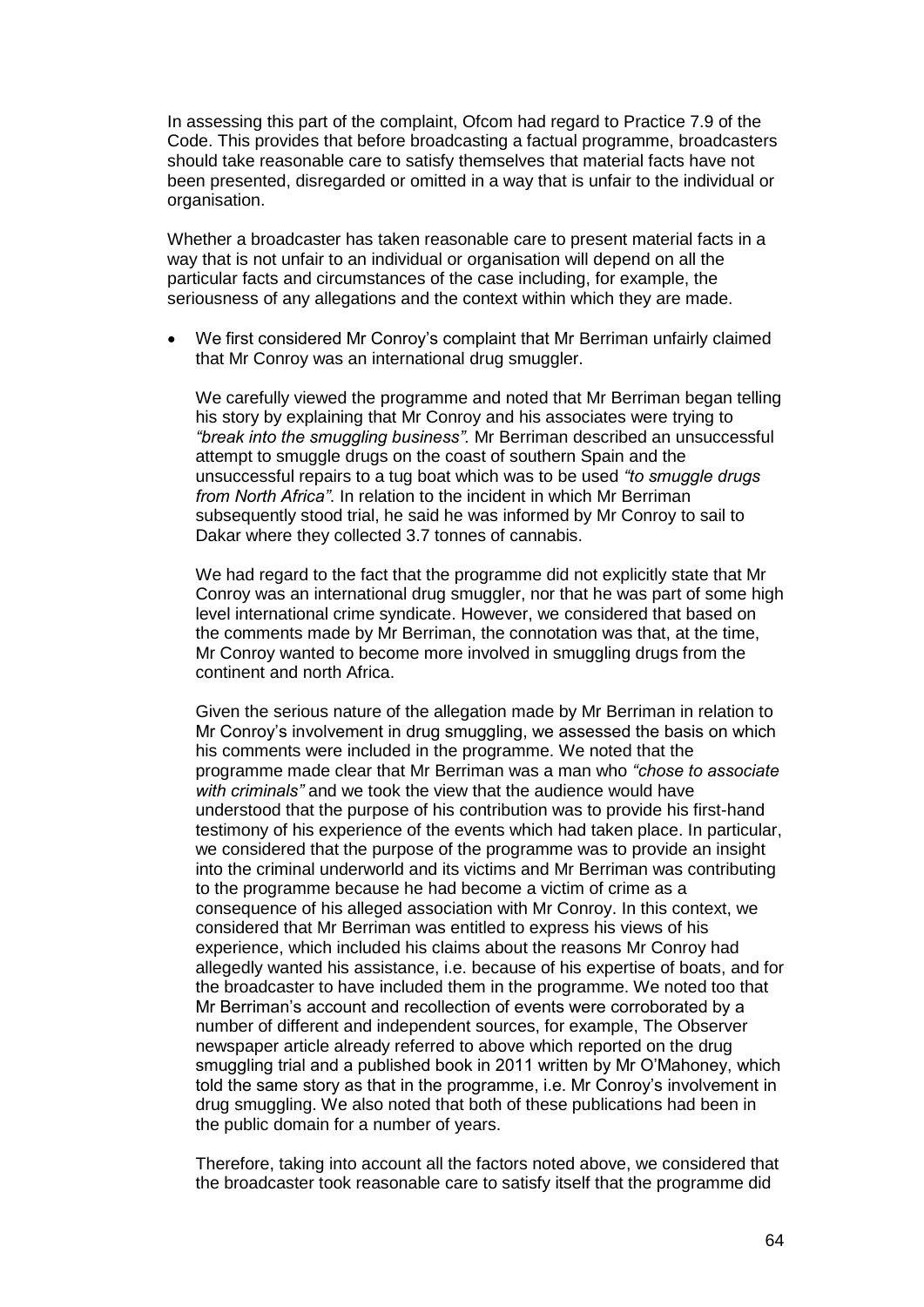not present, disregard or omit material facts in a way that resulted in unfairness to Mr Conroy.

 We considered Mr Conroy's complaint that Mr Berriman had unfairly claimed that Mr Conroy had threatened to murder children.

We viewed the programme and noted that Mr Berriman said he had telephoned Mr Conroy who threatened *"that I would have to sail the boat to Dakar or they were going to set fire to my house with my kids in it in Billingham".* In our view, the programme made clear that Mr Berriman considered Mr Conroy's threats were real, which was, at least in part, the reason Mr Berriman decided to sail to Dakar.

We then assessed whether or not the broadcaster had taken reasonable care to satisfy itself that material facts had not been presented, disregarded or omitted in a way which was unfair to Mr Conroy.

We recognised that Mr Conroy disputed the veracity of Mr Berriman's claim. We noted too that due to the nature of the threat, i.e. that it was verbal, the broadcaster was not able to provide Ofcom with corroborative material to show that this threat had taken place. However, we noted that the broadcaster said that Mr Conroy, by his own admission, had threatened other people in the past and it would therefore not be inconceivable that he had demonstrated the same behaviour towards Mr Berriman in the circumstances. We also took into account, as noted above, that we considered Mr Berriman was providing his first-hand testimony of the events which had taken place and viewers would have understood that he was providing his own recollection based on his experience. In this context, we considered that Mr Berriman was entitled to express his views of his experience, which included his claim about the reasons he had allegedly decided to become involved in drug smuggling and his view that he had successfully pursued a defence of duress at trial i.e. he had been threatened (which included threats being made against his children), and for the broadcaster to have included them in the programme.

Therefore, taking into account all the factors noted above, we considered that the broadcaster took reasonable care to satisfy itself that the programme did not present, disregard or omit material facts in a way that resulted in unfairness to Mr Conroy.

 We considered Mr Conroy's complaint that Mr Berriman had claimed unfairly Mr Conroy had set people up to be tortured.

Having regard to Mr Berriman's comments in the programme, we noted that he spoke about Mr Conroy's arrest and conviction for the *"kidnap and torture of Billy Collier".* We noted too that following Mr Berriman's release from prison, the programme's presenter had stated: *"Berriman may well have been free, but free from Conroy he was not, in fact, the worst was yet to come"* and, immediately following this, Mr Berriman described how he was attacked by three men who beat him over a period of two hours.

We had regard to the fact that in relation to the claim made about Mr Berriman, the programme did not explicitly state that Mr Conroy had set Mr Berriman up to be tortured. However, we considered that the sustained attack and severe injuries Mr Berriman allegedly incurred as a result would have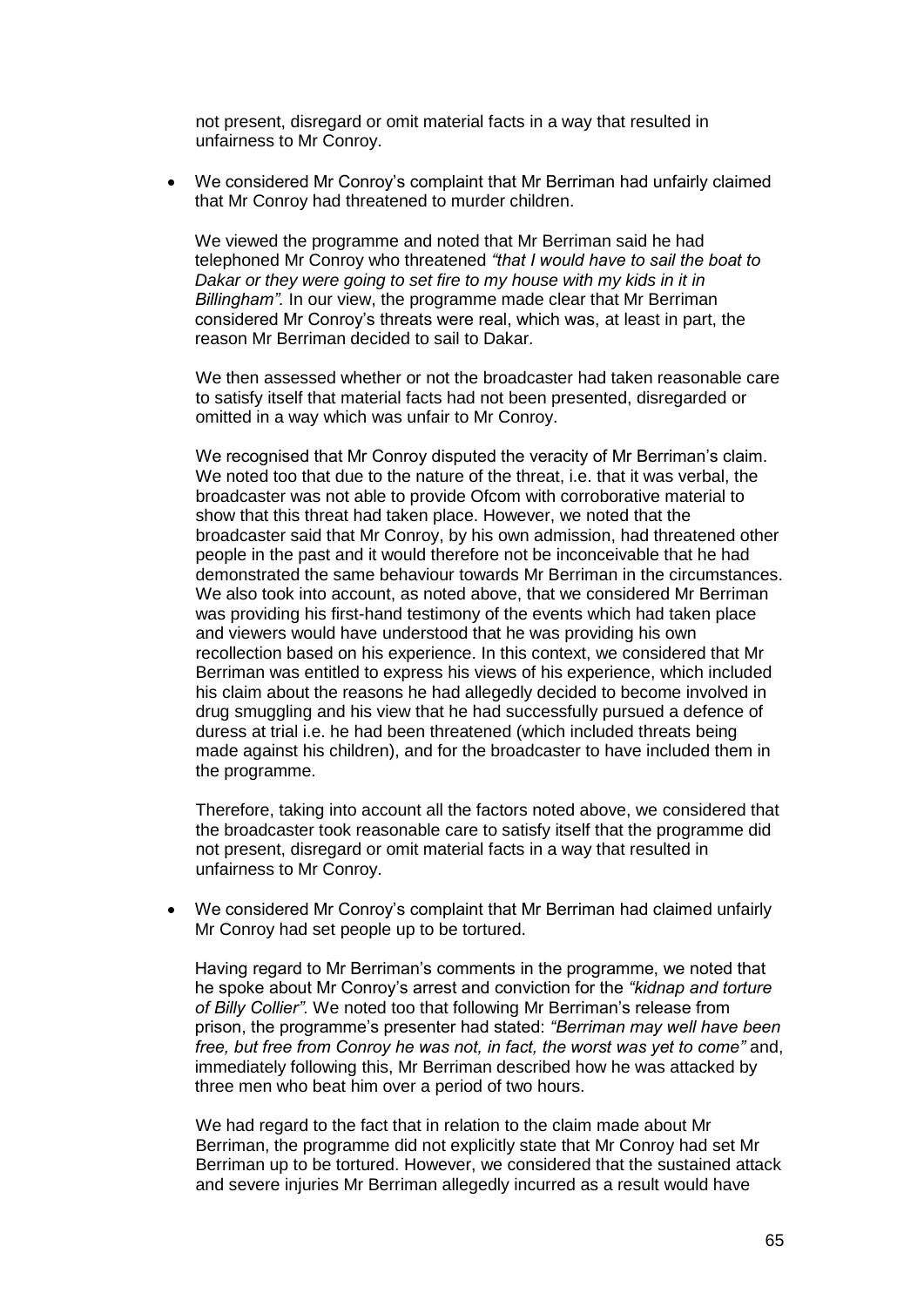been likely to have been reasonably understood by viewers to amount to an act of torture. We therefore considered whether or not the broadcaster had taken reasonable care to satisfy itself that material facts had not been presented, disregarded or omitted in a way which was unfair to Mr Conroy.

We recognised that Mr Conroy disputed in his complaint the veracity of the claims made about him in the programme. With regards to the comments made in connection with Mr Conroy's arrest and conviction for the kidnap and torture of Mr Collier, we noted that although Mr Conroy denied his involvement in this matter, he was convicted for this offence and his attempts to have this overturned had been unsuccessful. We also noted that the information regarding this matter had been in the public domain for a number of years. In this respect, therefore, we considered that the broadcaster had not presented, disregarded or omitted material in a way which was unfair to Mr Conroy.

In relation to whether or not Mr Conroy had arranged for Mr Berriman to be tortured, we noted that the broadcaster did not specifically address this matter. Nevertheless, and as noted above, we considered that Mr Berriman was providing his first-hand testimony of the events which he said had taken place and viewers would have understood that in doing so, he was providing his recollection of his experience of Mr Conroy and the subsequent events which he said had taken place. In this context, we considered that Mr Berriman was entitled to express his views of his experience, which included his claim that he had been attacked following his release from prison, and for the broadcaster to include them in the programme. Further, we considered that given Mr Conroy had been convicted for kidnap and torture in relation to another incident, it was unlikely that the inclusion of the claim that Mr Conroy had allegedly set Mr Berriman up to be tortured would have materially or adversely affected viewers' opinions of Mr Conroy. Therefore, we considered that the broadcaster took reasonable care to satisfy itself that the programme did not present, disregard or omit material facts in a way that resulted in unfairness to Mr Conroy.

Therefore, Ofcom considered that there was no unfairness to Mr Conroy in this respect.

b) Ofcom next considered Mr Conroy's complaint that it was inaccurate for Mr Berriman to state that he (Mr Berriman) was found not guilty of involvement in the drug smuggling activities because he had successfully pursued a defence of duress.

In considering this part of the complaint, we also had regard to Practice 7.9 of the Code (as set out in head a) above).

Again, we viewed the programme and noted that the programme's presenter said that Mr Berriman pursued a defence of duress at trial. Mr Berriman then stated that he *"went on with a full duress defence and proved it in court and we lost all the boats because the other two guys pleaded guilty but I was still free".* We considered that the inclusion of this comment directly connected Mr Conroy to drug smuggling and confirmed that the court agreed that Mr Berriman had been threatened by him. We therefore considered whether or not the broadcaster had taken reasonable care to satisfy itself that this had not been presented, disregarded or omitted in a way which was unfair to Mr Conroy.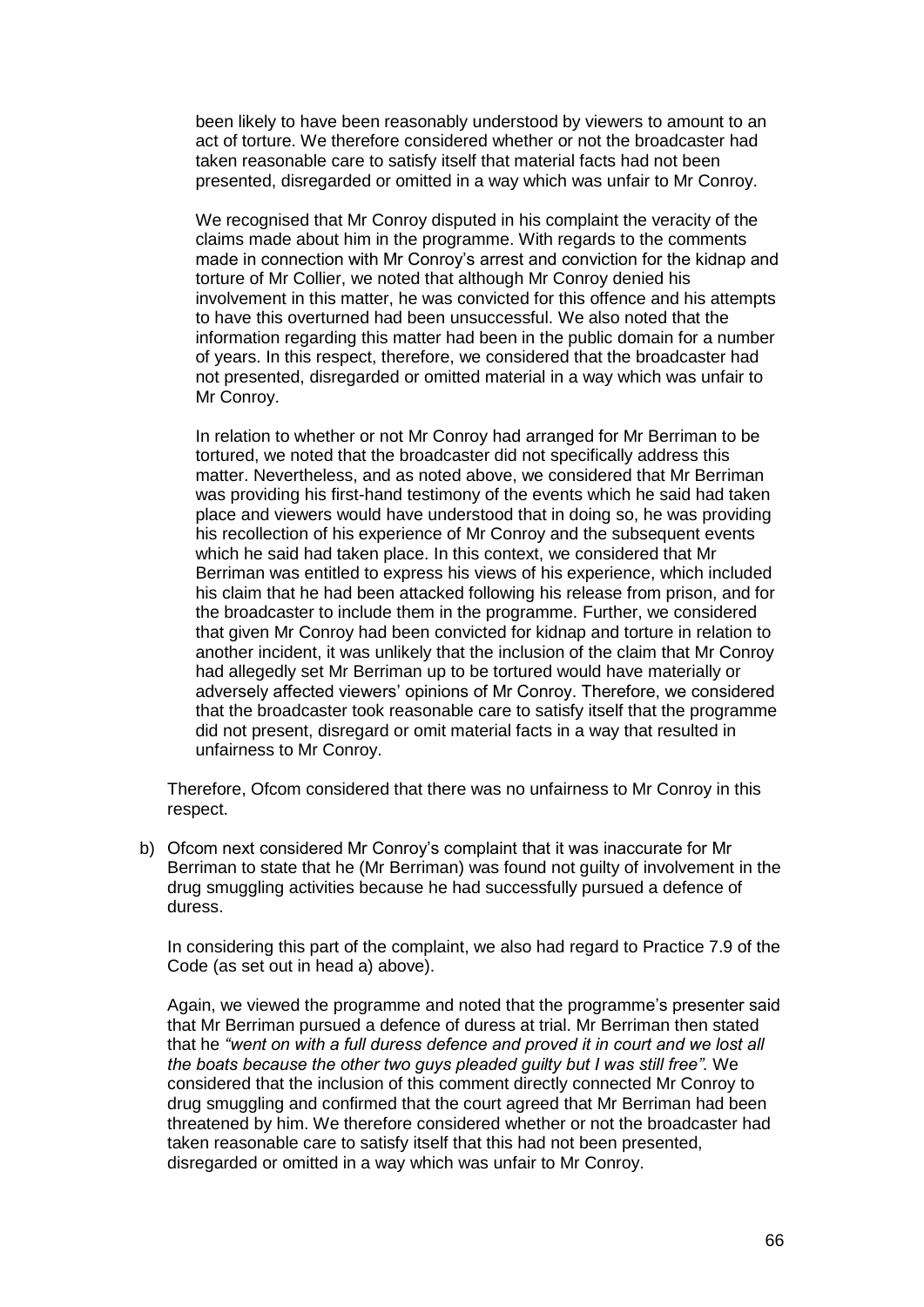We recognised that Mr Conroy disputed in his complaint and representations on Ofcom's Preliminary View the veracity of Mr Berriman's claim that he successfully pursued the defence of duress at his trial. However, we noted the material provided by the broadcaster which corroborated Mr Berriman's claim: namely, a letter from the Home Office which stated that Mr Berriman's case had been based on duress and he had been acquitted; a letter from Mr Berriman's solicitors to the Prosecutions Office of HM Customs and Excise (now HM Revenue & Customs) which also included information about Mr Berriman's defence of duress; The Observer newspaper article (provided by the broadcaster and Mr Conroy) which also included information about Mr Berriman's defence of duress; an article in The Chronicle which confirmed that a jury had ruled that Mr Berriman had acted under duress; an online article on The Chronicle website which stated that Mr Berriman had "proved he made the voyage under duress"; and, Mr O'Mahoney's published book which made reference to Mr Berriman's duress defence. Further, we noted that information regarding this matter had been in the public domain for a number of years. Again, we also took into account that Mr Berriman was providing his first-hand testimony of the events which had taken place and viewers would have understood that he was providing his own recollection based on his experiences. In this context, we also considered that Mr Berriman was entitled to express his views of his experience, which included his claim that he had successfully pursued a defence of duress at trial, and for the broadcaster to have included them in the programme. In this respect, therefore, we considered that the broadcaster had not presented, disregarded or omitted material in a way which was unfair to Mr Conroy.

Therefore, Ofcom considered that there was no unfairness to Mr Conroy in this respect.

c) Mr Conroy was not given an appropriate and timely opportunity to respond to the allegations as set out at head a) and b) above.

In assessing this head of complaint Ofcom took into account Practice 7.11 which states that if a programme alleges wrongdoing or incompetence or makes other significant allegations, those concerned should normally be given an appropriate and timely opportunity to respond.

Again, Ofcom noted the comments made by Mr Berriman as set out in the "Introduction and programme summary" section above, and we considered if they could reasonably be regarded as significant allegations that would require the broadcaster to provide Mr Conroy with an appropriate and timely opportunity to respond.

In our view, the comments made by Mr Berriman were expressions of his own recollection of his involvement with Mr Conroy and while his comments about Mr Conroy may be regarded as amounting to significant allegations of wrongdoing, we concluded at heads a) and b) of the "Preliminary View" section above that the inclusion of Mr Berriman's contribution to the programme did not result in any unfairness to Mr Conroy. We also noted the nature of Mr Conroy's previous convictions for serious criminal offences, as well as his criminal past being widely documented in the public domain and we did not consider that there was the likelihood for additional adverse damage to his reputation in relation to his past criminality, nor that the provision of an opportunity to respond was necessary to prevent unfairness to him. Given these factors, and in the circumstances of this particular case, we considered that it was not incumbent upon the broadcaster to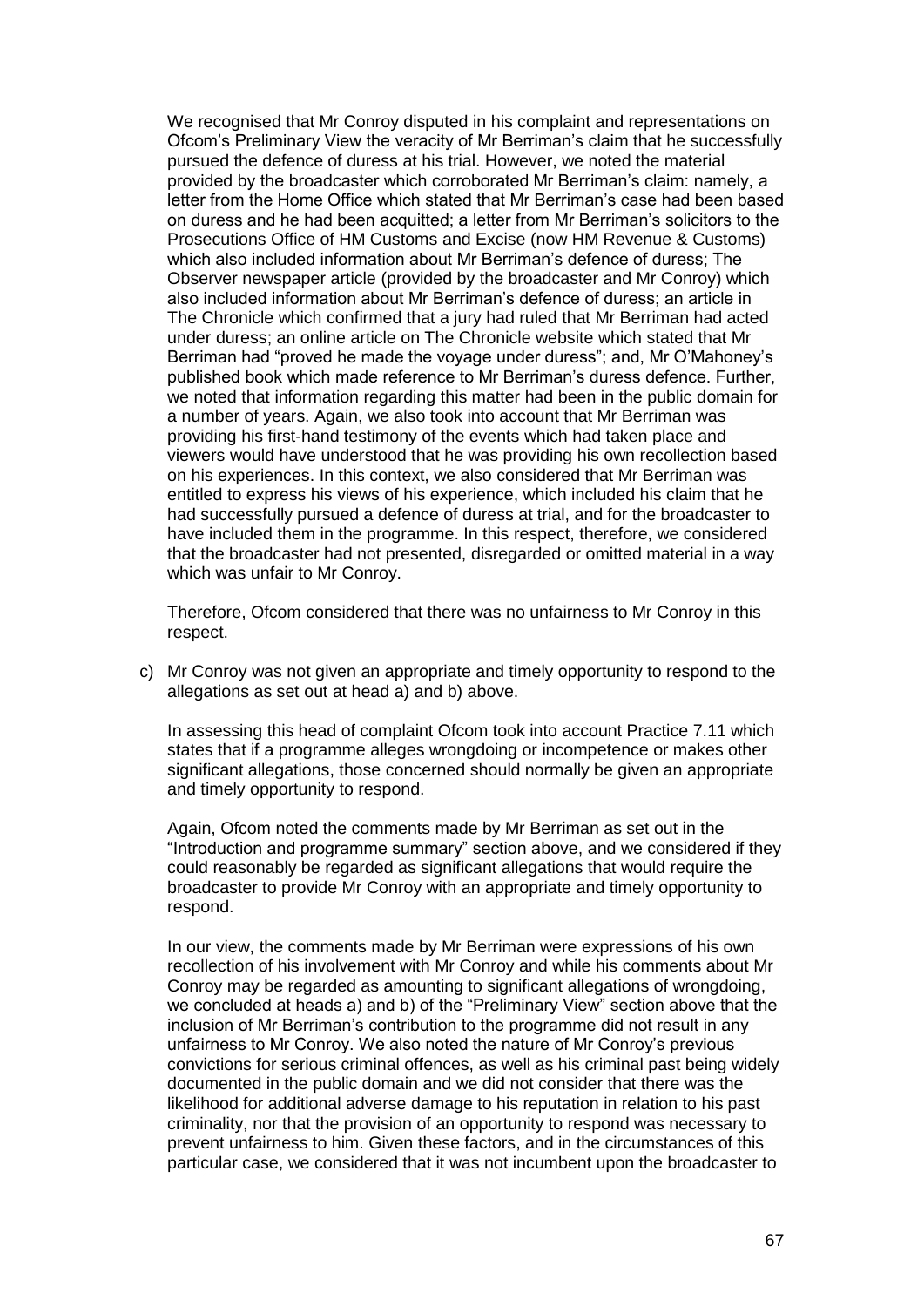have offered Mr Conroy with an appropriate and timely opportunity to respond to Mr Berriman's comments in order to avoid unfairness to Mr Conroy.

Therefore, we considered that there was no unfairness to Mr Conroy in this respect.

**Ofcom has not upheld Mr Conroy's complaint of unfair and unjust treatment in the programme as broadcast.**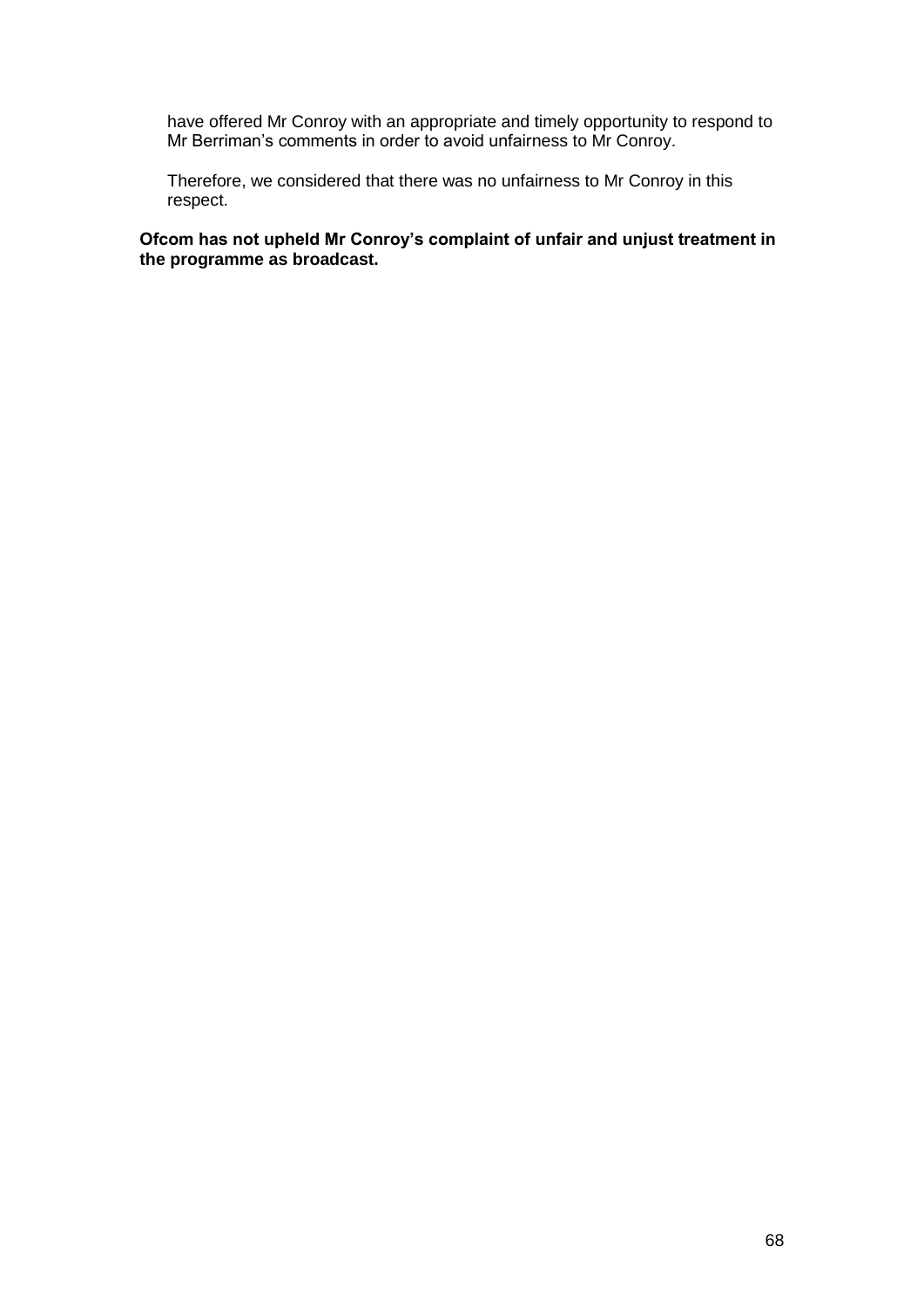# **Complaints assessed, not investigated**

Here are alphabetical lists of complaints that, after careful assessment, Ofcom has decided not to pursue between 14 and 27 November 2015 because they did not raise issues warranting investigation.

### **Complaints assessed under the Procedures for investigating breaches of content standards for television and radio**

For more information about how Ofcom assesses conducts investigations about content standards, go to: [http://stakeholders.ofcom.org.uk/broadcasting/guidance/complaints](http://stakeholders.ofcom.org.uk/broadcasting/guidance/complaints-sanctions/standards/)[sanctions/standards/.](http://stakeholders.ofcom.org.uk/broadcasting/guidance/complaints-sanctions/standards/)

| Programme                             | <b>Broadcaster</b> | <b>Transmission Date</b> | <b>Categories</b>               | <b>Number of</b><br>complaints |
|---------------------------------------|--------------------|--------------------------|---------------------------------|--------------------------------|
| Come Dine With Me                     | 4Seven             | 16/11/2015               | Generally accepted<br>standards |                                |
| Ganga                                 | &V                 | n/a                      | Advertising<br>scheduling       | $\overline{1}$                 |
| <b>BBC News</b>                       | BBC <sub>1</sub>   | 11/11/2015               | Scheduling                      | $\mathbf{1}$                   |
| <b>Breakfast</b>                      | BBC <sub>1</sub>   | 16/11/2015               | Generally accepted<br>standards | $\mathbf{1}$                   |
| Class of 92: Out of Their<br>League   | BBC <sub>1</sub>   | 29/10/2015               | Offensive language              | $\mathbf{1}$                   |
| Crimewatch                            | BBC <sub>1</sub>   | 16/11/2015               | Generally accepted<br>standards | $\mathbf{1}$                   |
| Cuffs                                 | BBC <sub>1</sub>   | 28/10/2015               | Scheduling                      | $\mathbf{1}$                   |
| Cuffs                                 | BBC <sub>1</sub>   | 11/11/2015               | Scheduling                      | $\overline{2}$                 |
| Cuffs                                 | BBC <sub>1</sub>   | 18/11/2015               | Scheduling                      | $\mathbf{1}$                   |
| Doctor Who                            | BBC <sub>1</sub>   | 31/10/2015               | Generally accepted<br>standards | 1                              |
| Doctor Who                            | BBC <sub>1</sub>   | 07/11/2015               | Generally accepted<br>standards | $\overline{1}$                 |
| EastEnders                            | BBC <sub>1</sub>   | 16/11/2015               | Generally accepted<br>standards | 8                              |
| EastEnders                            | BBC <sub>1</sub>   | 19/11/2015               | Generally accepted<br>standards | $\overline{3}$                 |
| <b>EastEnders</b>                     | BBC <sub>1</sub>   | 20/11/2015               | Scheduling                      | $\mathbf{1}$                   |
| <b>Fake Britain</b>                   | BBC <sub>1</sub>   | 16/11/2015               | Materially misleading           | $\mathbf{1}$                   |
| <b>Football Focus</b>                 | BBC <sub>1</sub>   | 07/11/2015               | Scheduling                      | $\mathbf{1}$                   |
| Have I Got a Bit More<br>News for You | BBC <sub>1</sub>   | 02/11/2015               | Generally accepted<br>standards | $\mathbf{1}$                   |
| Have I Got a Bit More<br>News for You | BBC <sub>1</sub>   | 02/11/2015               | Race<br>discrimination/offence  | 1                              |
| Have I Got a Bit More<br>News for You | BBC <sub>1</sub>   | 23/11/2015               | Generally accepted<br>standards | $\mathbf{1}$                   |
| Have I Got News for You               | BBC <sub>1</sub>   | 30/10/2015               | Generally accepted<br>standards | 1                              |
| Have I Got News for You               | BBC <sub>1</sub>   | 20/11/2015               | Generally accepted<br>standards | $\overline{3}$                 |
| <b>Holby City</b>                     | BBC <sub>1</sub>   | 17/11/2015               | Generally accepted<br>standards | 1                              |
| MasterChef                            | BBC <sub>1</sub>   | 20/03/2015               | Race<br>discrimination/offence  | 1                              |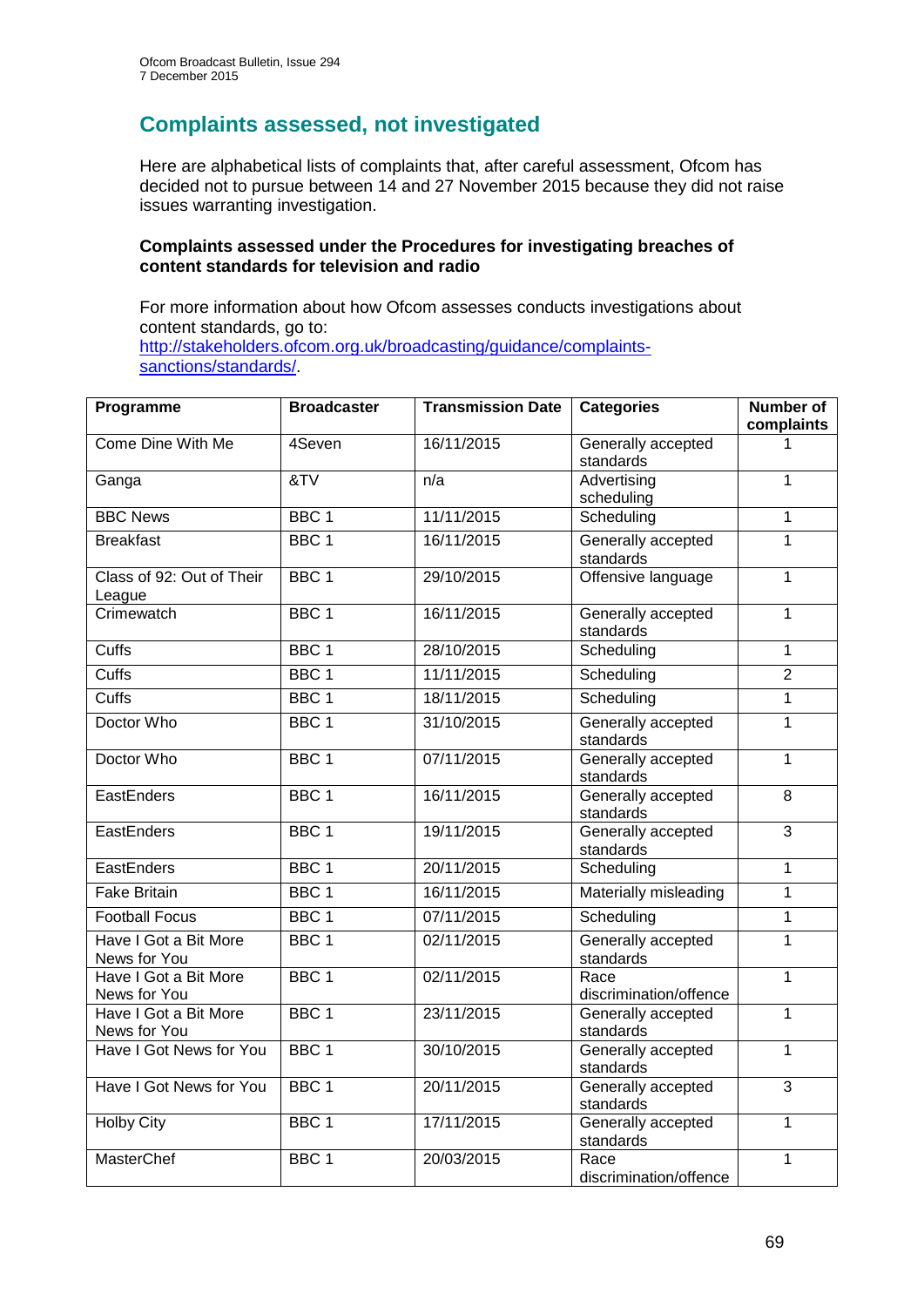| Programme                                                      | <b>Broadcaster</b>                        | <b>Transmission Date</b> | <b>Categories</b>                           | Number of<br>complaints |
|----------------------------------------------------------------|-------------------------------------------|--------------------------|---------------------------------------------|-------------------------|
| <b>Question Time</b>                                           | BBC <sub>1</sub>                          | 19/11/2015               | Religious/Beliefs<br>discrimination/offence |                         |
| The Coroner                                                    | BBC <sub>1</sub>                          | 16/11/2015               | Scheduling                                  | 1                       |
| The Coroner                                                    | BBC <sub>1</sub>                          | 18/11/2015               | Scheduling                                  | $\overline{3}$          |
| The Coroner                                                    | BBC <sub>1</sub>                          | 23/11/2015               | Offensive language                          | $\overline{1}$          |
| The Mission                                                    | BBC <sub>1</sub>                          | 10/11/2015               | Under 18s in<br>programmes                  | 1                       |
| <b>This Week</b>                                               | BBC <sub>1</sub>                          | 19/11/2015               | Generally accepted<br>standards             | 1                       |
| <b>News</b>                                                    | BBC 1 / ITV /<br>Channel 4                | 17/11/2015               | Outside of remit /<br>other                 | 1                       |
| Children in Need: Best<br><b>Bits</b>                          | BBC <sub>2</sub>                          | 14/11/2015               | Scheduling                                  | 1                       |
| Gymnastics                                                     | BBC <sub>2</sub>                          | 28/10/2015               | Race<br>discrimination/offence              | $\mathbf{1}$            |
| Live at the Apollo                                             | BBC <sub>2</sub>                          | 16/11/2015               | Generally accepted<br>standards             | 1                       |
| London Spy                                                     | BBC <sub>2</sub>                          | 09/11/2015               | Generally accepted<br>standards             | $\mathbf{1}$            |
| London Spy                                                     | BBC <sub>2</sub>                          | 23/11/2015               | Generally accepted<br>standards             | $\overline{7}$          |
| MasterChef: The<br>Professionals                               | BBC <sub>2</sub>                          | 25/11/2015               | Generally accepted<br>standards             | $\mathbf{1}$            |
| Victoria Derbyshire                                            | BBC <sub>2</sub>                          | 19/11/2015               | Generally accepted<br>standards             | 1                       |
| <b>Britain's Biggest Sexists</b>                               | BBC <sub>3</sub>                          | 03/11/2015               | Generally accepted<br>standards             | $\mathbf{1}$            |
| <b>Family Guy</b>                                              | BBC <sub>3</sub>                          | 16/11/2015               | Generally accepted<br>standards             | $\mathbf{1}$            |
| Footballers, Sex, Money:<br>What's Gone Wrong?                 | BBC <sub>3</sub>                          | 17/11/2015               | Gender<br>discrimination/offence            | $\mathbf{1}$            |
| TV Licensing Item                                              | <b>BBC</b> channels                       | n/a                      | Materially misleading                       | $\mathbf{1}$            |
| <b>BBC News</b>                                                | <b>BBC News</b><br>Channel                | 13/11/2015               | Generally accepted<br>standards             | 3                       |
| Newsbeat                                                       | <b>BBC Radio 1</b>                        | 13/11/2015               | Generally accepted<br>standards             | $\mathbf{1}$            |
| <b>BBC News</b>                                                | <b>BBC Radio 2</b>                        | 12/11/2015               | Scheduling                                  | 1                       |
| Jeremy Vine                                                    | <b>BBC Radio 2</b>                        | 18/11/2015               | Generally accepted<br>standards             | 1                       |
| Weekend Wogan                                                  | <b>BBC Radio 2</b>                        | 08/11/2015               | Generally accepted<br>standards             | 1                       |
| New Writing in the Arab<br>World: Playing with<br><b>Bombs</b> | <b>BBC Radio 4</b>                        | 13/11/2015               | Generally accepted<br>standards             | 1                       |
| <b>Today Programme</b>                                         | <b>BBC Radio 4</b>                        | 16/11/2015               | Generally accepted<br>standards             | $\mathbf{1}$            |
| lain Lee                                                       | <b>BBC Three</b><br><b>Counties Radio</b> | 03/11/2015               | Generally accepted<br>standards             | 6                       |
| Gigglebiz                                                      | <b>CBeebies</b>                           | 17/11/2015               | Generally accepted<br>standards             | 1                       |
| In the Night Garden                                            | <b>CBeebies</b>                           | 25/11/2015               | Outside of remit /<br>other                 | 1                       |
| Swashbuckle                                                    | <b>CBeebies</b>                           | 21/11/2015               | Religious/Beliefs<br>discrimination/offence | 1                       |
| Alan Carr: Chatty Man                                          | Channel 4                                 | 20/11/2015               | Offensive language                          | 7                       |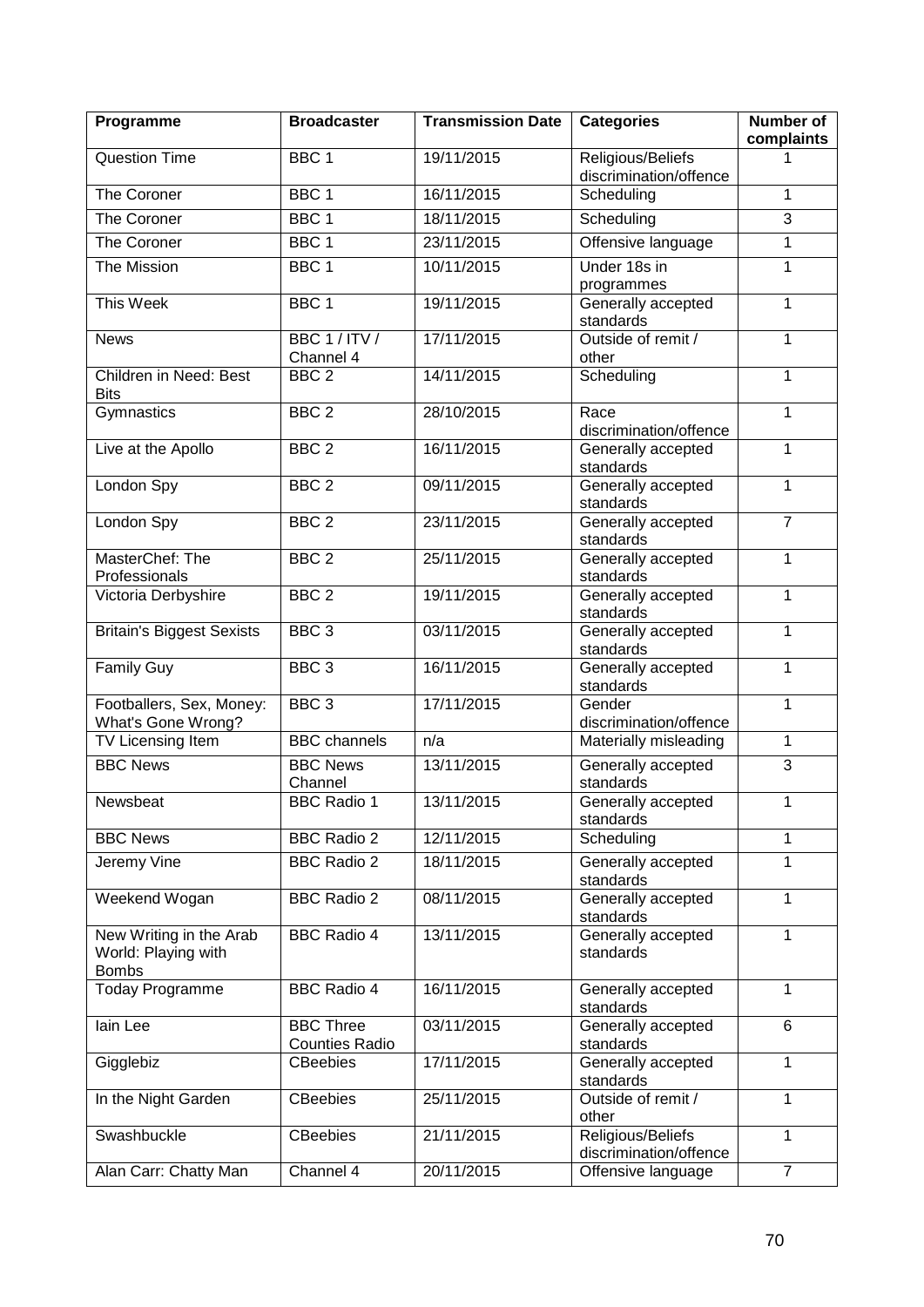| Programme                                                           | <b>Broadcaster</b> | <b>Transmission Date</b> | <b>Categories</b>                           | <b>Number of</b><br>complaints |
|---------------------------------------------------------------------|--------------------|--------------------------|---------------------------------------------|--------------------------------|
| <b>Bernard Matthews'</b><br>sponsorship of The<br>Simpsons          | Channel 4          | 13/11/2015               | Sponsorship credits                         |                                |
| <b>Bernard Matthews'</b><br>sponsorship of The<br>Simpsons          | Channel 4          | 24/11/2015               | Sponsorship credits                         | 1                              |
| <b>Bernard Matthews'</b><br>sponsorship of The<br>Simpsons          | Channel 4          | 25/11/2015               | Sponsorship credits                         | 1                              |
| <b>Bernard Matthews'</b><br>sponsorship of The<br>Simpsons          | Channel 4          | n/a                      | Sponsorship credits                         | $\overline{2}$                 |
| <b>Building Hitler's</b><br>Supergun: The Plot to<br>Destroy London | Channel 4          | 22/11/2015               | Outside of remit /<br>other                 | $\mathbf{1}$                   |
| <b>Channel 4 News</b>                                               | Channel 4          | 13/10/2015               | Due impartiality/bias                       | $\mathbf{1}$                   |
| Doctor in Your House                                                | Channel 4          | 17/11/2015               | Generally accepted<br>standards             | 1                              |
| Fargo                                                               | Channel 4          | 15/11/2015               | Generally accepted<br>standards             | 1                              |
| Fosters' sponsorship of<br>Original Comedy on 4                     | Channel 4          | 11/11/2015               | Sponsorship credits                         | 1                              |
| Fosters' sponsorship of<br>Original Comedy on 4                     | Channel 4          | 18/11/2015               | Sponsorship credits                         | $\overline{2}$                 |
| Fosters' sponsorship of<br>Original Comedy on 4                     | Channel 4          | 25/11/2015               | Sponsorship credits                         | 1                              |
| Fosters' sponsorship of<br>Original Comedy on 4                     | Channel 4          | 26/11/2015               | Sponsorship credits                         | $\mathbf{1}$                   |
| Gogglebox                                                           | Channel 4          | 13/11/2015               | Animal welfare                              | 3                              |
| Gogglebox                                                           | Channel 4          | 20/11/2015               | Generally accepted<br>standards             | $\overline{4}$                 |
| Gogglebox                                                           | Channel 4          | 22/11/2015               | Generally accepted<br>standards             | 1                              |
| <b>Hollyoaks</b>                                                    | Channel 4          | 13/11/2015               | Generally accepted<br>standards             | 1                              |
| Homeland                                                            | Channel 4          | 15/11/2015               | Generally accepted<br>standards             | $\mathbf{1}$                   |
| Isis: The British Women<br><b>Supporters Unveiled</b><br>(trailer)  | Channel 4          | 20/11/2015               | Religious/Beliefs<br>discrimination/offence | $\overline{2}$                 |
| My Psychic Life                                                     | Channel 4          | 04/11/2015               | Materially misleading                       | $\mathbf{1}$                   |
| Peep Show                                                           | Channel 4          | 18/11/2015               | Generally accepted<br>standards             | 1                              |
| Restoring Britain's<br>Landmarks                                    | Channel 4          | 11/11/2015               | Religious/Beliefs<br>discrimination/offence | $\mathbf{1}$                   |
| <b>TFI Friday</b>                                                   | Channel 4          | 20/11/2015               | Scheduling                                  | 4                              |
| The House of<br>Hypochondriacs                                      | Channel 4          | 24/11/2015               | Outside of remit /<br>other                 | $\mathbf{1}$                   |
| The House of<br>Hypochondriacs (trailer)                            | Channel 4          | 20/11/2015               | <b>Disability</b><br>discrimination/offence | 1                              |
| The Open at Cheltenham<br>with AP McCoy (trailer)                   | Channel 4          | 09/11/2015               | Generally accepted<br>standards             | $\mathbf{1}$                   |
| Toast of London (trailer)                                           | Channel 4          | 22/11/2015               | Scheduling                                  | 1                              |
| 5 News at 5                                                         | Channel 5          | 19/11/2015               | Outside of remit /<br>other                 | $\mathbf{1}$                   |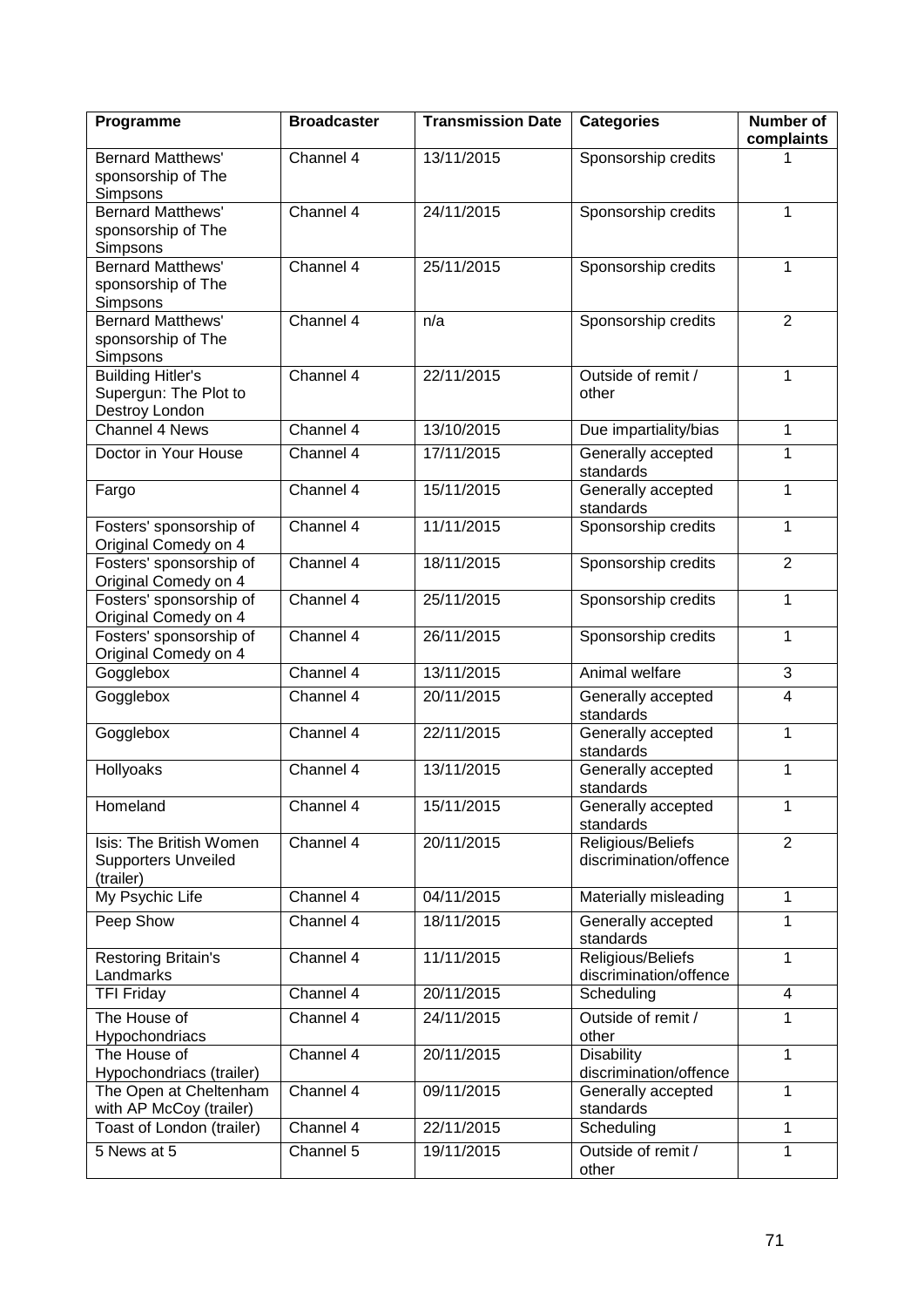| Programme                                                               | <b>Broadcaster</b>           | <b>Transmission Date</b> | <b>Categories</b>                            | Number of<br>complaints |
|-------------------------------------------------------------------------|------------------------------|--------------------------|----------------------------------------------|-------------------------|
| 5 News Tonight                                                          | Channel 5                    | 11/11/2015               | Scheduling                                   |                         |
| Can't Pay? We'll Take it<br>Away!                                       | Channel 5                    | 25/11/2015               | Generally accepted<br>standards              | 1                       |
| Home and Away                                                           | Channel 5                    | 13/11/2015               | Scheduling                                   | 1                       |
| Loch Lomond: A Year in<br>the Wild                                      | Channel 5                    | 17/11/2015               | Materially misleading                        | $\mathbf{1}$            |
| <b>NCIS: Los Angeles</b><br>(trailer)                                   | Channel 5                    | 06/11/2015               | Violence and<br>dangerous behaviour          | $\mathbf{1}$            |
| On Benefits: Got Talent?                                                | Channel 5                    | 19/11/2015               | <b>Disability</b><br>discrimination/offence  | 1                       |
| On Benefits: Got Talent?                                                | Channel 5                    | 19/11/2015               | Generally accepted<br>standards              | 1                       |
| On Benefits: Got Talent?                                                | Channel 5                    | 19/11/2015               | Materially misleading                        | 1                       |
| Robin Hood: Prince of<br><b>Thieves</b>                                 | Channel 5                    | 08/11/2015               | Scheduling                                   | $\mathbf{1}$            |
| Secrets of St Paul's<br>Cathedral                                       | Channel 5                    | 13/11/2015               | Outside of remit /<br>other                  | 1                       |
| The Gadget Show                                                         | Channel 5                    | 23/11/2015               | Harm                                         | $\mathbf{1}$            |
| The Wright Stuff                                                        | Channel 5                    | 09/11/2015               | Drugs, smoking,<br>solvents or alcohol       | 1                       |
| <b>Ultimate Police</b><br>Interceptors                                  | Channel 5                    | 24/11/2015               | Offensive language                           | 1                       |
| Pinjira                                                                 | Channel S                    | 04/11/2015               | Drugs, smoking,<br>solvents or alcohol       | $\mathbf{1}$            |
| Telefilm Pinjira                                                        | <b>CHSTV</b>                 | 04/11/2015               | Drugs, smoking,<br>solvents or alcohol       | 1                       |
| <b>DJ Hicks</b>                                                         | Cool FM                      | 21/10/2015               | Generally accepted<br>standards              | 1                       |
| Halfords' sponsorship of<br>Motoring on Dave                            | Dave                         | 23/11/2015               | Sponsorship credits                          | $\mathbf{1}$            |
| <b>Storage Hunters UK</b>                                               | Dave                         | 21/11/2015               | Generally accepted<br>standards              | 1                       |
| Citroen Van's<br>sponsorship of<br>documentaries on<br><b>Discovery</b> | Discovery                    | 25/10/2015               | Sponsorship credits                          | $\mathbf{1}$            |
| Fosters' sponsorship of<br>Original Comedy on 4                         | E4                           | n/a                      | Sponsorship credits                          | 1                       |
| Hollyoaks                                                               | E <sub>4</sub>               | 13/11/2015               | Race<br>discrimination/offence               | $\overline{2}$          |
| Paralympics (trailer)                                                   | E <sub>4</sub>               | 17/11/2015               | <b>Disability</b><br>discrimination/offence  | 1                       |
| <b>Rude Tube</b>                                                        | E4                           | 26/11/2015               | Generally accepted<br>standards              | 1                       |
| The O'Reilly Factor                                                     | <b>Fox News</b>              | 04/11/2015               | Religious/Beliefs<br>discrimination/offence  | 1                       |
| Heart Breakfast with Joel<br>& Lorna                                    | <b>Heart North</b><br>West   | 16/11/2015               | Sexual orientation<br>discrimination/offence | 1                       |
| Kids Round - LIVE!                                                      | <b>Inspire FM</b><br>105.1FM | 28/10/2015               | Religious<br>programmes                      | 1                       |
| <b>Adventure Time</b>                                                   | <b>ITV</b>                   | 14/11/2015               | Sexual material                              | 1                       |
| Anadin's sponsorship of<br>The Chase                                    | $\overline{ITV}$             | 13/11/2015               | Sponsorship credits                          | 1                       |
| Anadin's sponsorship of<br>The Chase                                    | $\overline{ITV}$             | 19/11/2015               | Offensive language                           | 1                       |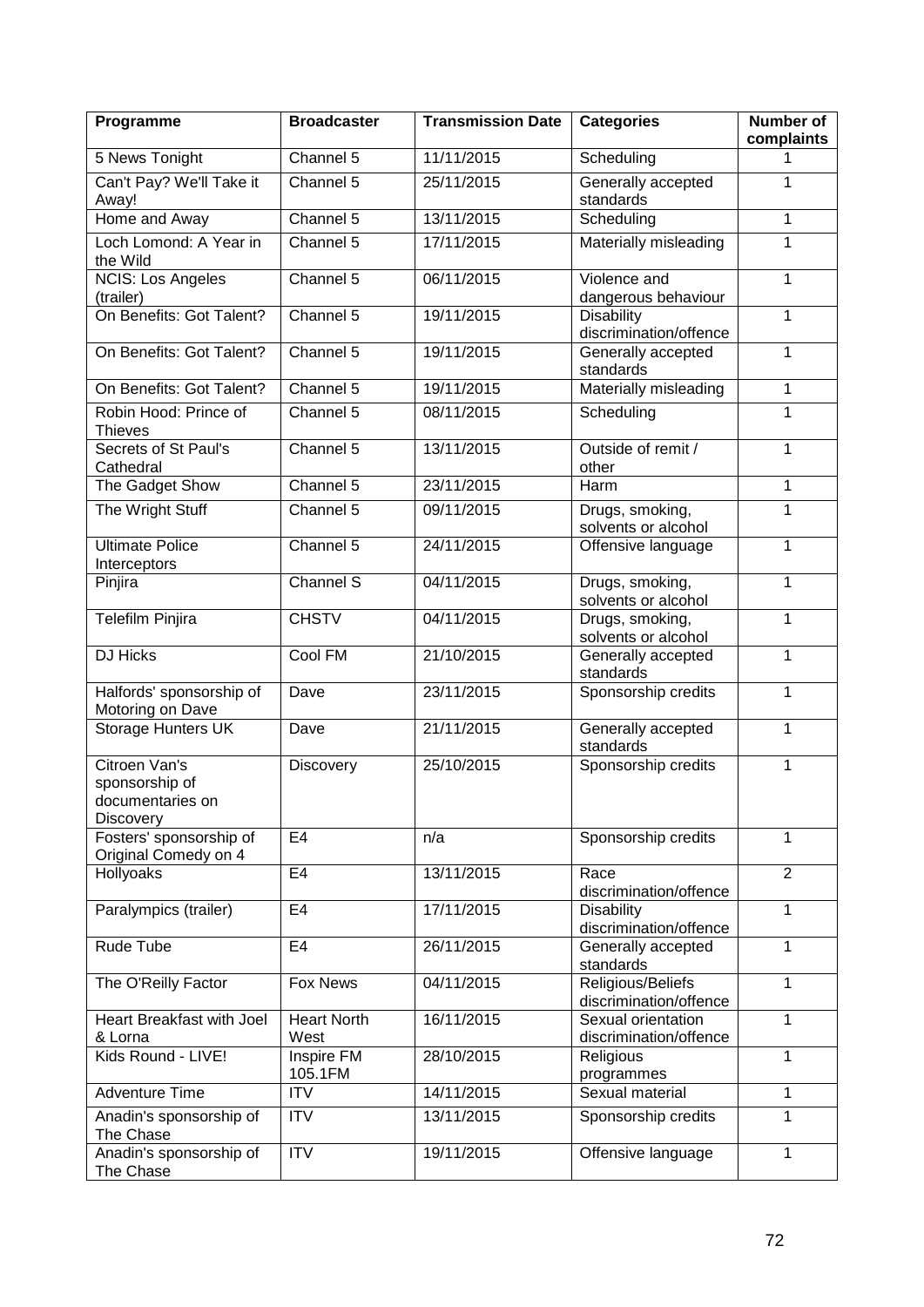| Programme                                                               | <b>Broadcaster</b> | <b>Transmission Date</b> | <b>Categories</b>                                         | <b>Number of</b><br>complaints |
|-------------------------------------------------------------------------|--------------------|--------------------------|-----------------------------------------------------------|--------------------------------|
| <b>Aunt Bessie's</b><br>sponsorship of I'm A<br>Celebrity Get Me Out of | <b>ITV</b>         | 15/11/2015               | Sponsorship credits                                       |                                |
| Here!                                                                   |                    |                          |                                                           |                                |
| <b>Britain's Got Talent</b><br>(trailer)                                | <b>ITV</b>         | 14/11/2015               | Animal welfare                                            | 1                              |
| Celebrity Juice (trailer)                                               | ITV                | 07/11/2015               | Transgender<br>discrimination/offence                     | 1                              |
| Comparethemarket.com's<br>sponsorship of<br><b>Coronation Street</b>    | $\overline{IV}$    | 20/11/2015               | Sponsorship credits                                       | 1                              |
| <b>Coronation Street</b>                                                | <b>ITV</b>         | 16/11/2015               | Generally accepted<br>standards                           | 3                              |
| <b>Coronation Street</b>                                                | $\overline{IV}$    | 16/11/2015               | Race<br>discrimination/offence                            | $\overline{2}$                 |
| <b>Coronation Street</b>                                                | $\overline{IV}$    | 18/11/2015               | Outside of remit /<br>other                               | $\overline{2}$                 |
| <b>Coronation Street</b>                                                | <b>ITV</b>         | 23/11/2015               | Offensive language                                        | $\mathbf{1}$                   |
| <b>Coronation Street</b>                                                | $\overline{IV}$    | 23/11/2015               | Scheduling                                                | 1                              |
| <b>Coronation Street</b>                                                | <b>ITV</b>         | 26/11/2015               | Generally accepted<br>standards                           | 1                              |
| <b>Coronation Street</b>                                                | $\overline{ITV}$   | n/a                      | Outside of remit /<br>other                               | $\mathbf{1}$                   |
| Deals, Wheels and<br><b>Steals</b>                                      | <b>ITV</b>         | 03/11/2015               | Materially misleading                                     | $\mathbf{1}$                   |
| Emmerdale                                                               | <b>ITV</b>         | 12/11/2015               | Generally accepted<br>standards                           | $\overline{2}$                 |
| Emmerdale                                                               | $\overline{ITV}$   | 18/11/2015               | <b>Disability</b><br>discrimination/offence               | $\mathbf{1}$                   |
| Emmerdale                                                               | <b>ITV</b>         | 19/11/2015               | <b>Disability</b><br>discrimination/offence               | 1                              |
| Emmerdale                                                               | <b>ITV</b>         | 19/11/2015               | Materially misleading<br>1                                |                                |
| Emmerdale                                                               | <b>ITV</b>         | 20/11/2015               | <b>Disability</b><br>discrimination/offence               | $\mathbf{1}$                   |
| Emmerdale                                                               | <b>ITV</b>         | 25/11/2015               | Violence and<br>dangerous behaviour                       | 56                             |
| Gino's Italian Escape                                                   | <b>ITV</b>         | 06/11/2015               | Animal welfare                                            | 1                              |
| <b>Good Morning Britain</b>                                             | <b>ITV</b>         | 17/11/2015               | Generally accepted<br>standards                           | 1                              |
| Green Flag's sponsorship<br>of ITV Weather                              | $\overline{ITV}$   | 23/11/2015               | Sponsorship credits                                       | $\mathbf{1}$                   |
| I'm a Celebrity, Get Me<br>Out of Here!                                 | <b>ITV</b>         | 15/11/2015               | Animal welfare                                            | 1                              |
| I'm a Celebrity, Get Me<br>Out of Here!                                 | ITV                | 15/11/2015               | Flashing images/risk<br>to viewers who have<br><b>PSE</b> | $\mathbf{1}$                   |
| I'm a Celebrity, Get Me<br>Out of Here!                                 | <b>ITV</b>         | 15/11/2015               | Generally accepted<br>standards                           | $\mathbf{1}$                   |
| I'm a Celebrity, Get Me<br>Out of Here!                                 | <b>ITV</b>         | 15/11/2015               | Sexual orientation<br>discrimination/offence              | $\mathbf{1}$                   |
| I'm a Celebrity, Get Me<br>Out of Here!                                 | <b>ITV</b>         | 15/11/2015               | Voting                                                    | $\mathbf{1}$                   |
| I'm a Celebrity, Get Me<br>Out of Here!                                 | <b>ITV</b>         | 16/11/2015               | Generally accepted<br>standards                           | 3                              |
| I'm a Celebrity, Get Me<br>Out of Here!                                 | <b>ITV</b>         | 23/11/2015               | Religious/Beliefs<br>discrimination/offence               | $\mathbf{1}$                   |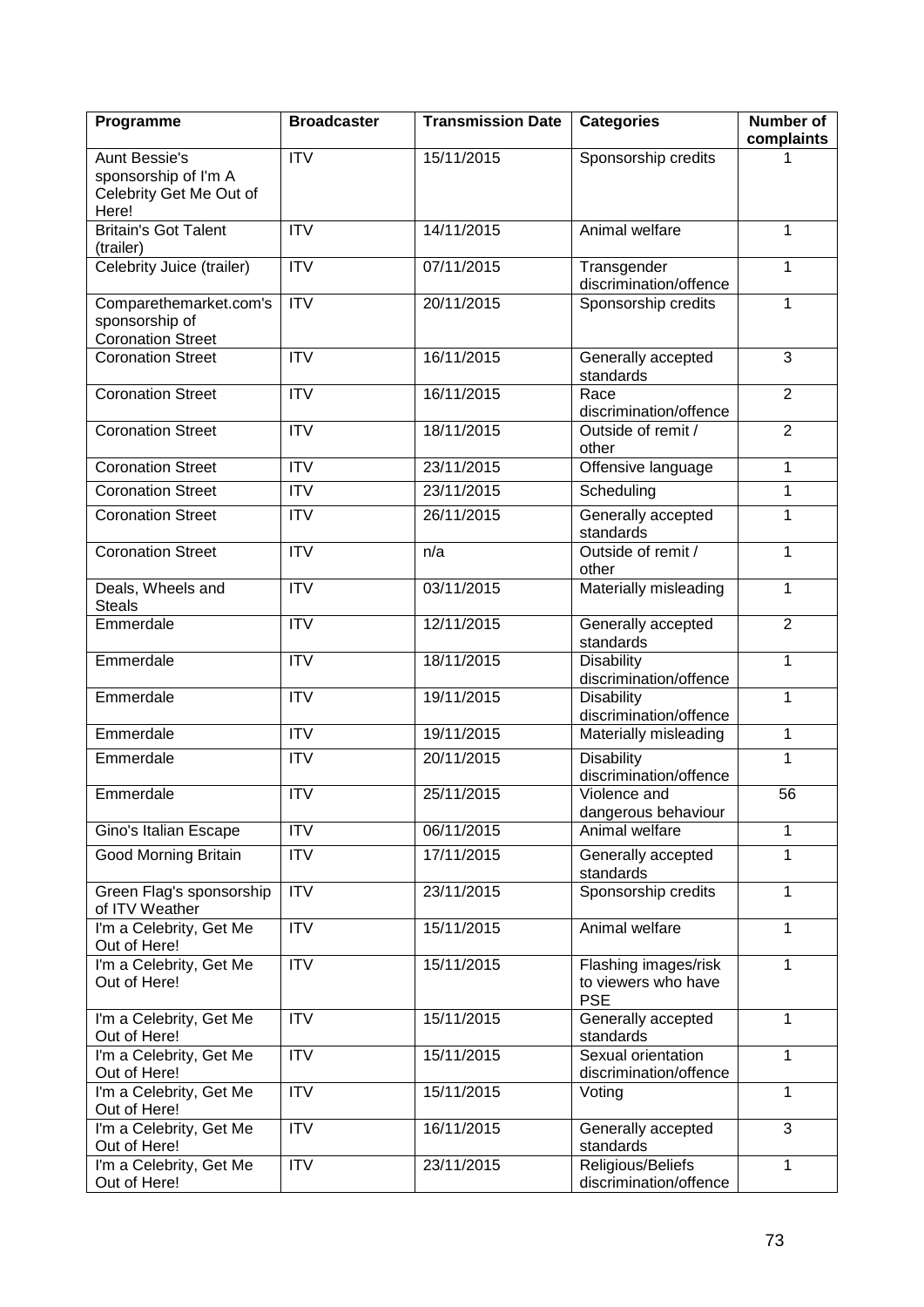| Programme                               | <b>Broadcaster</b>     | <b>Transmission Date</b> | <b>Categories</b>                                         | <b>Number of</b><br>complaints |  |
|-----------------------------------------|------------------------|--------------------------|-----------------------------------------------------------|--------------------------------|--|
| I'm a Celebrity, Get Me<br>Out of Here! | <b>ITV</b>             | 24/11/2015               | Outside of remit /<br>other                               |                                |  |
| I'm a Celebrity, Get Me<br>Out of Here! | $\overline{ITV}$       | 24/11/2015               | Violence and<br>dangerous behaviour                       | 18                             |  |
| I'm a Celebrity, Get Me<br>Out of Here! | ITV                    | 25/11/2015               | $\overline{23}$<br>Generally accepted<br>standards        |                                |  |
| I'm a Celebrity, Get Me<br>Out of Here! | $\overline{ITV}$       | 25/11/2015               | Religious/Beliefs<br>discrimination/offence               | $\mathbf{1}$                   |  |
| I'm a Celebrity, Get Me<br>Out of Here! | ITV                    | 26/11/2015               | Generally accepted<br>standards                           | $\overline{2}$                 |  |
| I'm a Celebrity, Get Me<br>Out of Here! | ITV                    | 26/11/2015               | Generally accepted<br>standards                           | $\overline{9}$                 |  |
| <b>International Football</b>           | $\overline{\text{IV}}$ | 17/11/2015               | Flashing images/risk<br>to viewers who have<br><b>PSE</b> | 1                              |  |
| <b>International Football</b>           | <b>ITV</b>             | 17/11/2015               | Generally accepted<br>standards                           | $\mathbf{1}$                   |  |
| <b>ITV Evening News</b>                 | $\overline{IV}$        | 18/11/2015               | Under 18s in<br>programmes                                | 8                              |  |
| <b>ITV Evening News</b>                 | <b>ITV</b>             | 25/11/2015               | Generally accepted<br>standards                           | $\mathbf{1}$                   |  |
| <b>ITV News</b>                         | $\overline{IV}$        | 17/11/2015               | Due impartiality/bias                                     | $\mathbf{1}$                   |  |
| <b>ITV News and Weather</b>             | $\overline{ITV}$       | 22/11/2015               | Due impartiality/bias<br>$\mathbf{1}$                     |                                |  |
| ITV News at Ten and<br>Weather          | $\overline{IV}$        | 10/11/2015               | Due impartiality/bias                                     | $\mathbf{1}$                   |  |
| <b>ITV News at Ten and</b><br>Weather   | ITV                    | 11/11/2015               | Due impartiality/bias                                     | $\mathbf{1}$                   |  |
| ITV News at Ten and<br>Weather          | <b>ITV</b>             | 13/11/2015               | Due accuracy                                              | $\mathbf{1}$                   |  |
| <b>ITV News at Ten and</b><br>Weather   | <b>ITV</b>             | 19/11/2015               | Generally accepted<br>standards                           | $\mathbf{1}$                   |  |
| ITV News at Ten and<br>Weather          | <b>ITV</b>             | 24/11/2015               | Due accuracy                                              | $\mathbf{1}$                   |  |
| <b>ITV News Special</b>                 | $\overline{IV}$        | 14/11/2015               | Violence and<br>dangerous behaviour                       | $\mathbf{1}$                   |  |
| Jekyll and Hyde (trailer)               | ITV                    | 24/10/2015               | Scheduling                                                | $\overline{2}$                 |  |
| Loose Women                             | <b>ITV</b>             | 18/11/2015               | Generally accepted<br>standards                           | $\overline{2}$                 |  |
| Loose Women                             | $\overline{IV}$        | 18/11/2015               | Religious/Beliefs<br>discrimination/offence               | $\overline{2}$                 |  |
| Loose Women                             | <b>ITV</b>             | 19/11/2015               | Generally accepted<br>standards                           | $\mathbf{1}$                   |  |
| Loose Women                             | <b>ITV</b>             | 19/11/2015               | Scheduling                                                | 1                              |  |
| Text Santa (trailer)                    | $\overline{IV}$        | 18/11/2015               | <b>Nudity</b>                                             | 1                              |  |
| Text Santa (trailer)                    | <b>ITV</b>             | 26/11/2015               | <b>Nudity</b>                                             | $\mathbf{1}$                   |  |
| The Chase                               | <b>ITV</b>             | 26/11/2015               | <b>Disability</b><br>discrimination/offence               | $\mathbf{1}$                   |  |
| The Jeremy Kyle Show                    | <b>ITV</b>             | 12/11/2015               | Generally accepted<br>standards                           | 88                             |  |
| The Jeremy Kyle Show                    | $\overline{IV}$        | 17/11/2015               | Scheduling                                                | $\mathbf{1}$                   |  |
| The Jeremy Kyle Show                    | <b>ITV</b>             | 18/11/2015               | Generally accepted<br>standards                           | $\mathbf{1}$                   |  |
| The Jeremy Kyle Show                    | $\overline{IV}$        | 23/11/2015               | Age<br>discrimination/offence                             | $\mathbf{1}$                   |  |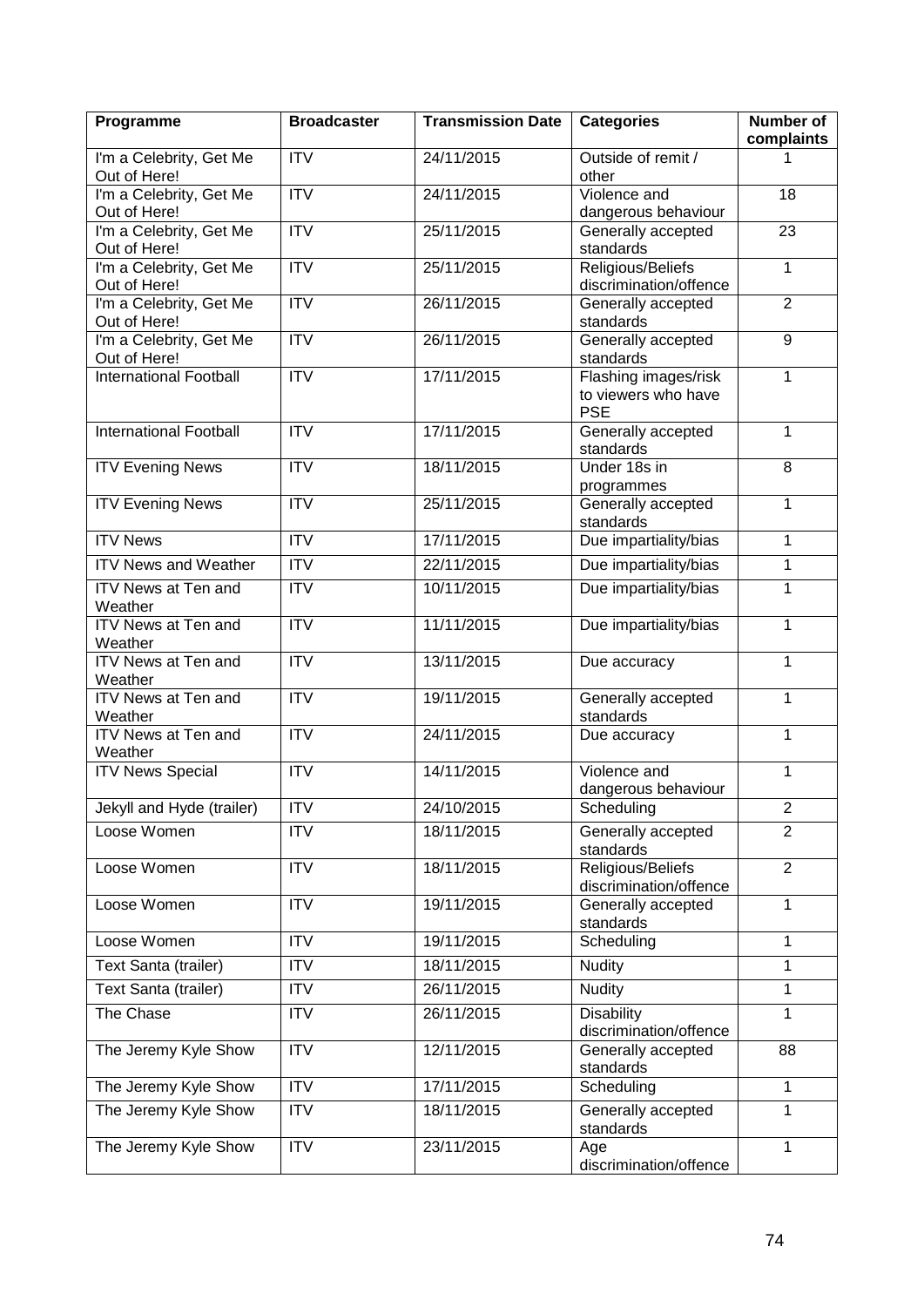| Programme                                   | <b>Broadcaster</b>     | <b>Transmission Date</b> | <b>Categories</b>                               | <b>Number of</b><br>complaints |  |
|---------------------------------------------|------------------------|--------------------------|-------------------------------------------------|--------------------------------|--|
| The Jeremy Kyle Show                        | <b>ITV</b>             | 26/11/2015               | Generally accepted<br>standards                 | 1                              |  |
| The Jonathan Ross<br>Show                   | <b>ITV</b>             | 14/11/2015               | Generally accepted<br>standards                 | 1                              |  |
| The X Factor                                | $\overline{IV}$        | 07/11/2015               | Scheduling                                      | 1                              |  |
| The X Factor                                | <b>ITV</b>             | 14/11/2015               | Generally accepted<br>standards                 | $\overline{2}$                 |  |
| The X Factor                                | $\overline{IV}$        | 14/11/2015               | Outside of remit /<br>other                     | 1                              |  |
| The X Factor                                | <b>ITV</b>             | 21/11/2015               | Generally accepted<br>standards                 | 1                              |  |
| The X Factor                                | <b>ITV</b>             | 21/11/2015               | Generally accepted<br>standards                 | $\mathbf{1}$                   |  |
| The X Factor                                | <b>ITV</b>             | 21/11/2015               | Outside of remit /<br>other                     | $\overline{2}$                 |  |
| The X Factor                                | $\overline{IV}$        | 21/11/2015               | Race<br>discrimination/offence                  | $\mathbf{1}$                   |  |
| The X Factor                                | <b>ITV</b>             | 21/11/2015               | Scheduling                                      | 30                             |  |
| The X Factor Results<br>Show                | ITV                    | 15/11/2015               | Generally accepted<br>standards                 | 6                              |  |
| The X Factor Results<br>Show                | $\overline{\text{IV}}$ | 15/11/2015               | Harm                                            | 1                              |  |
| The X Factor Results<br>Show                | $\overline{IV}$        | 15/11/2015               | Voting                                          | 1                              |  |
| The X Factor Results<br>Show                | ITV                    | 22/11/2015               | Generally accepted<br>$\mathbf{1}$<br>standards |                                |  |
| The X Factor Results<br>Show                | $\overline{\text{IV}}$ | 22/11/2015               | Scheduling<br>26                                |                                |  |
| The X Factor Results<br>Show                | <b>ITV</b>             | 22/11/2015               | $\overline{2}$<br>Voting                        |                                |  |
| This Morning                                | $\overline{IV}$        | 10/11/2015               | Materially misleading                           | $\mathbf{1}$                   |  |
| This Morning                                | <b>ITV</b>             | 18/11/2015               | Drugs, smoking,<br>1<br>solvents or alcohol     |                                |  |
| This Morning                                | $\overline{IV}$        | 19/11/2015               | Scheduling                                      | $\mathbf{1}$                   |  |
| This Morning                                | <b>ITV</b>             | n/a                      | Generally accepted<br>standards                 | 1                              |  |
| <b>ITV News Granada</b><br>Reports          | <b>ITV Granada</b>     | 06/11/2015               | Due impartiality/bias                           | $\mathbf{1}$                   |  |
| <b>ITV News Granada</b><br>Reports          | <b>ITV Granada</b>     | 18/11/2015               | Generally accepted<br>standards                 | 3                              |  |
| <b>ITV News London</b>                      | <b>ITV London</b>      | 25/11/2015               | Due impartiality/bias                           | $\mathbf{1}$                   |  |
| Celebrity Juice                             | ITV2                   | 29/10/2015               | Generally accepted<br>standards                 | 1                              |  |
| Celebrity Juice                             | ITV <sub>2</sub>       | 31/10/2015               | Generally accepted<br>standards                 | 1                              |  |
| I'm a Celebrity, Get Me<br>Out of Here Now! | ITV2                   | 23/11/2015               | Violence and<br>dangerous behaviour             | $\mathbf{1}$                   |  |
| Release the Hounds                          | ITV <sub>2</sub>       | 11/11/2015               | Generally accepted<br>standards                 | 1                              |  |
| Safeword                                    | ITV2                   | 17/11/2015               | <b>Disability</b><br>discrimination/offence     | $\mathbf{1}$                   |  |
| The Keith Lemon Sketch<br>Show              | ITV2                   | 21/11/2015               | Generally accepted<br>standards                 | $\mathbf{1}$                   |  |
| The Xtra Factor                             | ITV2                   | 22/11/2015               | Outside of remit /<br>other                     | 1                              |  |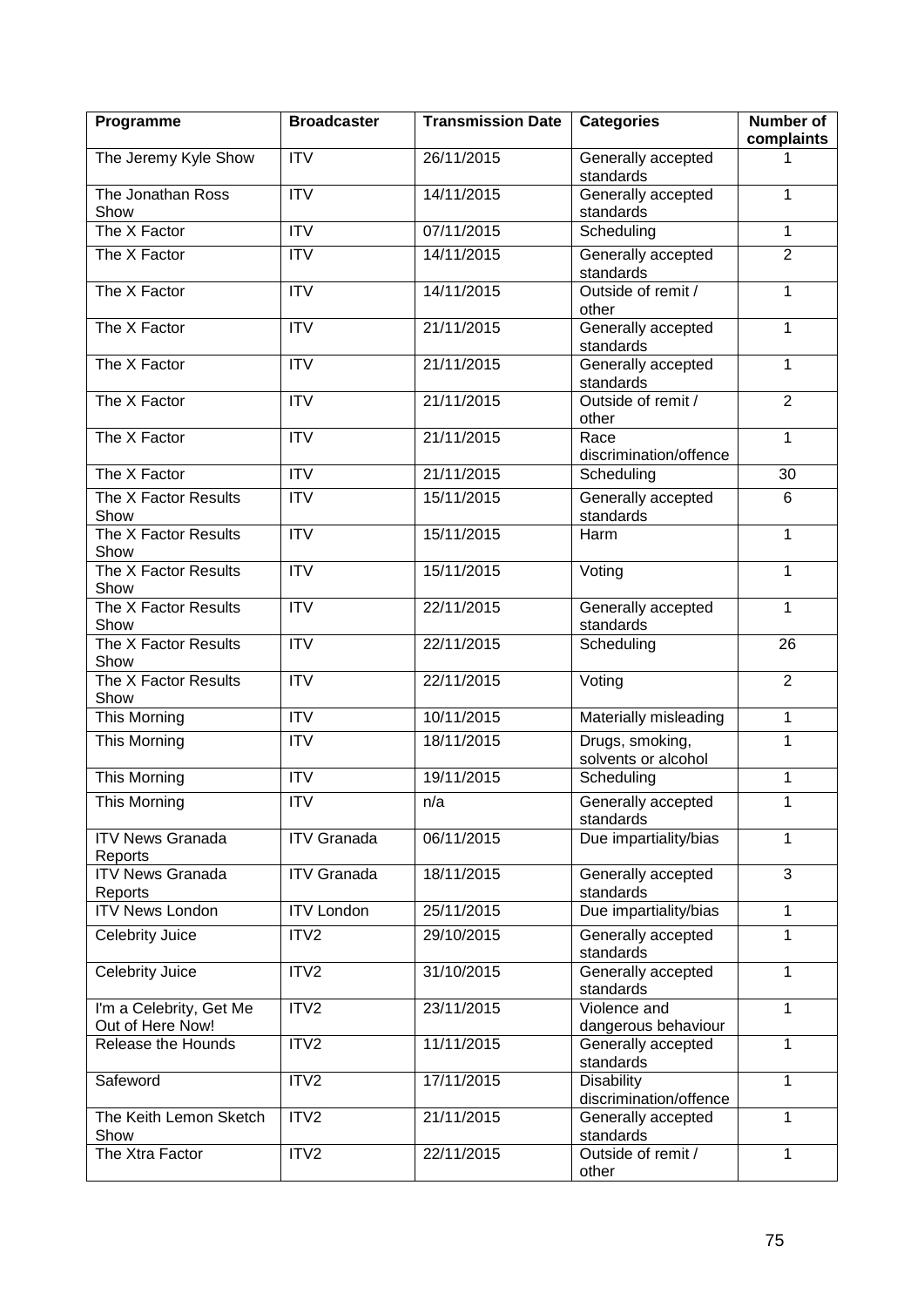| Programme                                       | <b>Broadcaster</b> | <b>Transmission Date</b> | <b>Categories</b>                                         | <b>Number of</b><br>complaints |  |
|-------------------------------------------------|--------------------|--------------------------|-----------------------------------------------------------|--------------------------------|--|
| On the Buses                                    | ITV3               | 11/11/2015               | Race<br>discrimination/offence                            |                                |  |
| <b>Warner Leisure Hotels'</b><br>sponsorship    | ITV3               | n/a                      | Sponsorship credits                                       | 1                              |  |
| The Only Way is Essex                           | <b>ITVBe</b>       | 08/11/2015               | $\overline{2}$<br>Gender<br>discrimination/offence        |                                |  |
| Halloween Lock Up<br>competition                | <b>Key 103</b>     | 19/10/2015               | Competitions                                              | 1                              |  |
| Mike & Chelsea<br><b>Breakfast Show</b>         | <b>Key 103</b>     | 26/10/2015               | Generally accepted<br>standards                           | $\overline{2}$                 |  |
| Mike & Chelsea<br><b>Breakfast Show</b>         | <b>Key 103</b>     | 17/11/2015               | Generally accepted<br>standards                           | $\mathbf{1}$                   |  |
| <b>Kiss Breakfast</b>                           | <b>Kiss FM</b>     | 11/11/2015               | Generally accepted<br>standards                           | 1                              |  |
| Jackie Burton                                   | Legacy 90.1 FM     | 02/11/2015               | Race<br>discrimination/offence                            | 1                              |  |
| Self-promotional material                       | <b>MTV</b>         | 04/11/2015               | Flashing images/risk<br>to viewers who have<br><b>PSE</b> | 1                              |  |
| Subtitling                                      | n/a                | n/a                      | <b>Television Access</b><br><b>Services</b>               | $\mathbf{1}$                   |  |
| <b>Monsters Vs Aliens</b>                       | <b>Nick Toons</b>  | 19/11/2015               | Offensive language                                        | $\mathbf{1}$                   |  |
| Danone's sponsorship                            | Pick TV            | n/a                      | Sponsorship credits<br>$\overline{2}$                     |                                |  |
| Q Radio Breakfast Show                          | Q Radio            | 04/11/2015               | Scheduling<br>1                                           |                                |  |
| The Crealy Jukebox                              | Radio Exe          | 15/11/2015               | Generally accepted<br>$\mathbf{1}$<br>standards           |                                |  |
| Johnny Vaughan                                  | Radio X            | 29/10/2015               | Competitions                                              | $\mathbf{1}$                   |  |
| Sexcetera                                       | <b>Real Lives</b>  | 04/11/2015               | Sexual material<br>$\mathbf{1}$                           |                                |  |
| Sangat TV                                       | Sangat TV          | 17/10/2015               | Religious/Beliefs<br>1<br>discrimination/offence          |                                |  |
| Calvin Klein Eternity's<br>sponsorship US Drama | <b>Sky Living</b>  | 28/10/2015               | Sponsorship credits                                       | $\mathbf{1}$                   |  |
| Hard (trailer)                                  | <b>Sky Living</b>  | 12/11/2015               | Scheduling<br>1                                           |                                |  |
| The Top 10 Show                                 | <b>Sky Living</b>  | 17/11/2015               | Offensive language                                        | $\mathbf{1}$                   |  |
| Murnaghan                                       | <b>Sky News</b>    | 15/11/2015               | Generally accepted<br>standards                           | $\overline{2}$                 |  |
| News on the Hour                                | <b>Sky News</b>    | 20/11/2015               | Due accuracy                                              | $\mathbf{1}$                   |  |
| <b>Sky Midnight News</b>                        | <b>Sky News</b>    | 22/11/2015               | Outside of remit /<br>other                               | $\mathbf{1}$                   |  |
| Sky News Tonight with<br>Adam Boulton           | <b>Sky News</b>    | 24/11/2015               | Due impartiality/bias                                     | $\mathbf{1}$                   |  |
| <b>Sky World News</b>                           | <b>Sky News</b>    | 16/11/2015               | Violence and<br>dangerous behaviour                       | 1                              |  |
| Sunrise                                         | <b>Sky News</b>    | 06/11/2015               | Generally accepted<br>1<br>standards                      |                                |  |
| Week in Review                                  | <b>Sky News</b>    | 13/11/2015               | Generally accepted<br>standards                           | 1                              |  |
| Futurama                                        | Sky1               | 05/11/2015               | Advertising minutage                                      | $\mathbf{1}$                   |  |
| Futurama                                        | Sky1               | 14/11/2015               | Scheduling                                                | 1                              |  |
| The Top 10 Show                                 | Sky1               | 21/11/2015               | Offensive language                                        | $\mathbf{1}$                   |  |
| A League of Their Own                           | Sky2               | 12/11/2015               | <b>Disability</b><br>discrimination/offence               | 1                              |  |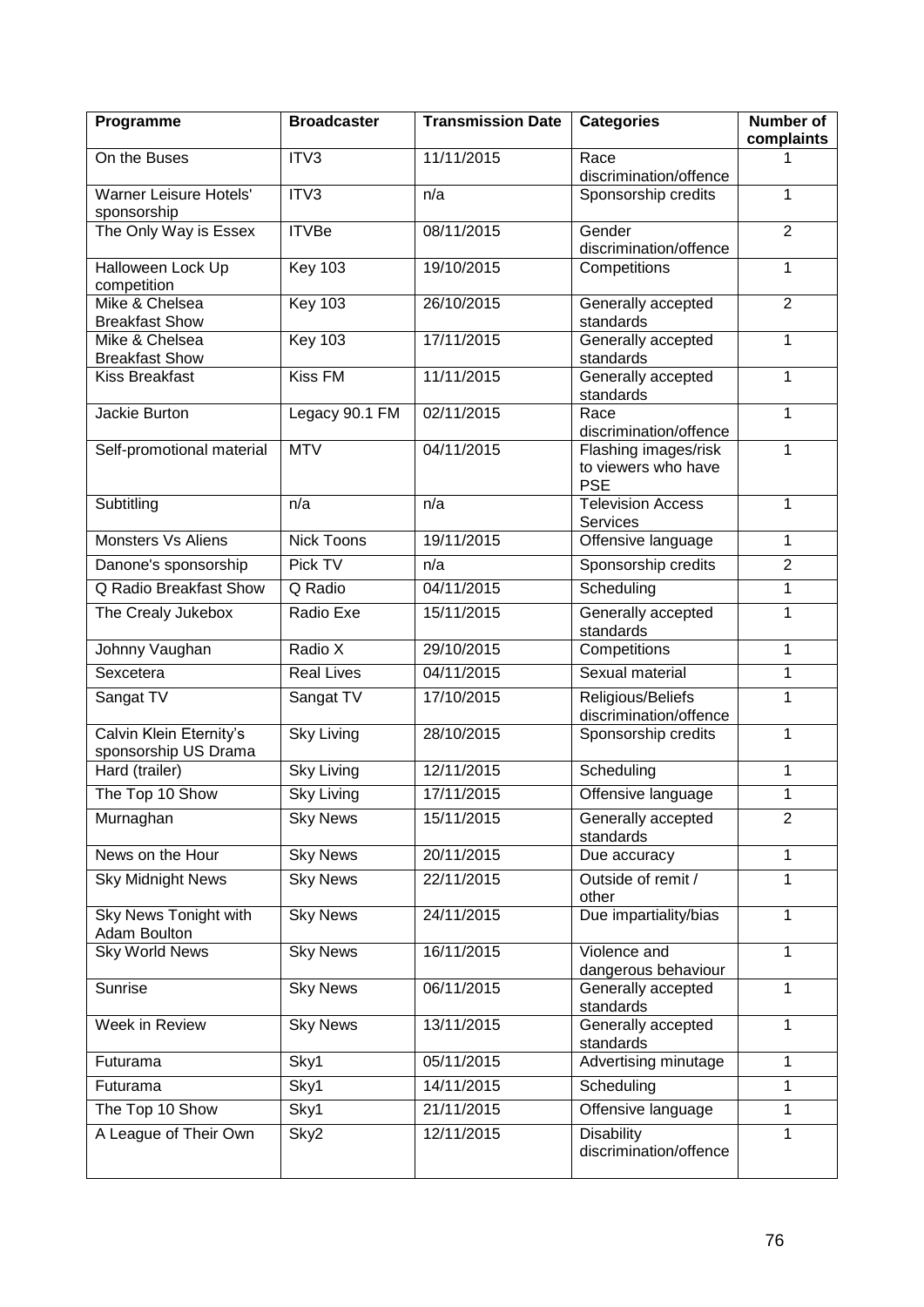| Programme        | <b>Broadcaster</b> | <b>Transmission Date</b> | <b>Categories</b>                                            | Number of<br>complaints |
|------------------|--------------------|--------------------------|--------------------------------------------------------------|-------------------------|
| Studio 66 TV     | Studio 66 TV       | 06/11/2015               | Participation TV -<br>Protection of under<br>18 <sub>s</sub> |                         |
| <b>Drivetime</b> | Talksport          | 23/11/2015               | Race<br>discrimination/offence                               |                         |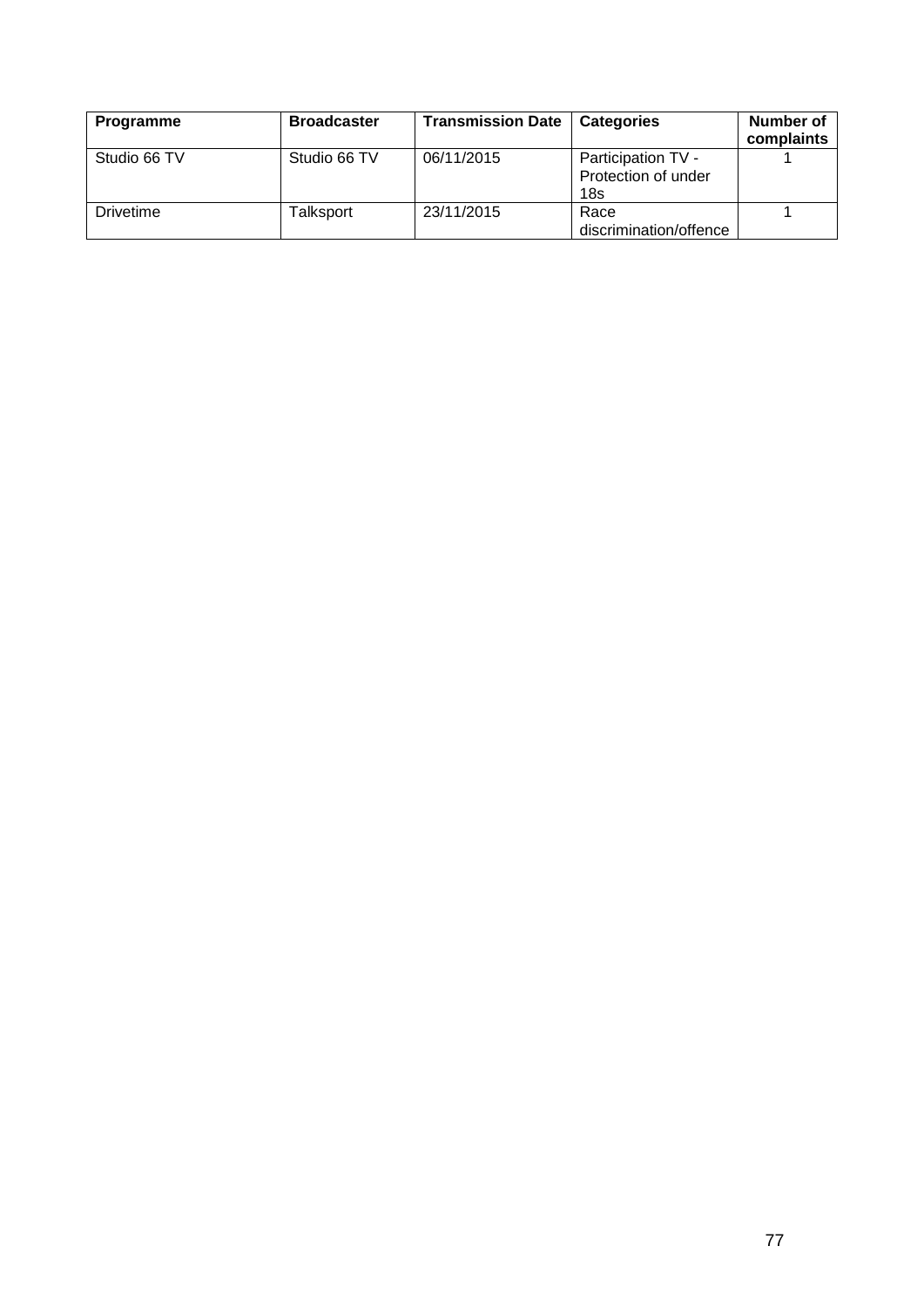# **Complaints outside of remit**

Here are alphabetical lists of complaints received by Ofcom that fell outside of our remit. This is because Ofcom is not responsible for regulating the issue complained about. For example, the complaints were about the content of television and radio adverts, or accuracy in BBC programmes.

For more information about what Ofcom's rules cover, go to: [http://consumers.ofcom.org.uk/complain/tv-and-radio-complaints/what-does-ofcom](http://consumers.ofcom.org.uk/complain/tv-and-radio-complaints/what-does-ofcom-cover/)[cover/](http://consumers.ofcom.org.uk/complain/tv-and-radio-complaints/what-does-ofcom-cover/)

## **Complaints about television or radio programmes**

For more information about how Ofcom assesses conducts investigations about content standards, go to: [http://stakeholders.ofcom.org.uk/broadcasting/guidance/complaints](http://stakeholders.ofcom.org.uk/broadcasting/guidance/complaints-sanctions/standards/)[sanctions/standards/](http://stakeholders.ofcom.org.uk/broadcasting/guidance/complaints-sanctions/standards/)

| Programme                                            | <b>Broadcaster</b>                        | <b>Transmission Date</b> | <b>Categories</b>               | <b>Number of</b><br>complaints |
|------------------------------------------------------|-------------------------------------------|--------------------------|---------------------------------|--------------------------------|
| Fosters' sponsorship<br>of Original Comedy<br>on $4$ | AII4                                      | n/a                      | Generally accepted<br>standards |                                |
| <b>Fake Britain</b>                                  | BBC <sub>1</sub>                          | 23/11/2015               | Due impartiality/bias           | 1                              |
| Regional News and<br>Weather                         | BBC <sub>1</sub>                          | 16/11/2015               | Due impartiality/bias           | 1                              |
| South Today                                          | BBC 1 (South)                             | 02/11/2015               | Due accuracy                    | $\mathbf{1}$                   |
| Newsnight                                            | BBC <sub>2</sub>                          | 19/11/2015               | Due impartiality/bias           | $\overline{7}$                 |
| lain Lee                                             | <b>BBC Three</b><br><b>Counties Radio</b> | 03/11/2015               | Outside of remit /<br>other     | $\mathbf{1}$                   |
| Advertisement                                        | Channel 5                                 | 14/11/2015               | Advertising content             | $\mathbf{1}$                   |
| Advertisement                                        | Channel 5                                 | 18/11/2015               | Advertising content             | 1                              |
| <b>Stitch with Janet</b><br>Claire                   | Create and Craft                          | 15/11/2015               | Advertising content             | 1                              |
| Advertisement                                        | Dave                                      | 14/11/2015               | Advertising content             | $\mathbf{1}$                   |
| Advertisement                                        | <b>DM News Plus</b>                       | 10/11/2015               | Advertising content             | 1                              |
| Advertisement                                        | <b>DM News Plus</b>                       | n/a                      | Advertising content             | $\mathbf{1}$                   |
| Advertisement                                        | E <sub>4</sub>                            | 22/11/2015               | Advertising content             | $\mathbf 1$                    |
| Advertisement                                        | $\overline{\text{IV}}$                    | 08/11/2015               | Advertising content             | $\mathbf{1}$                   |
| Advertisement                                        | <b>ITV</b>                                | 13/11/2015               | Advertising content             | $\overline{2}$                 |
| Advertisement                                        | $\overline{\text{ITV}}$                   | 17/11/2015               | Advertising content             | $\mathbf{1}$                   |
| Advertisement                                        | $\overline{IV}$                           | 19/11/2015               | Advertising content             | 1                              |
| Advertisement                                        | <b>ITV</b>                                | 21/11/2015               | Advertising content             | 1                              |
| Advertisement                                        | $\overline{IV}$                           | 22/11/2015               | Advertising content             | 1                              |
| Advertisement                                        | $\overline{IV}$                           | 26/11/2015               | Advertising content             | $\mathbf 1$                    |
| Advertisement                                        | QVC                                       | 30/06/2015               | Advertising content             | 1                              |
| Advertisement                                        | Radio X                                   | 23/11/2015               | Advertising content             | 1                              |
| Advertisement                                        | <b>Sky Arts</b>                           | 22/11/2015               | Advertising content             | $\mathbf{1}$                   |
| 'Jihadi Jez' Under<br>Fire From His Own<br>Side      | <b>Sky News</b><br>website                | 13/11/2015               | Outside of remit /<br>other     | $\overline{45}$                |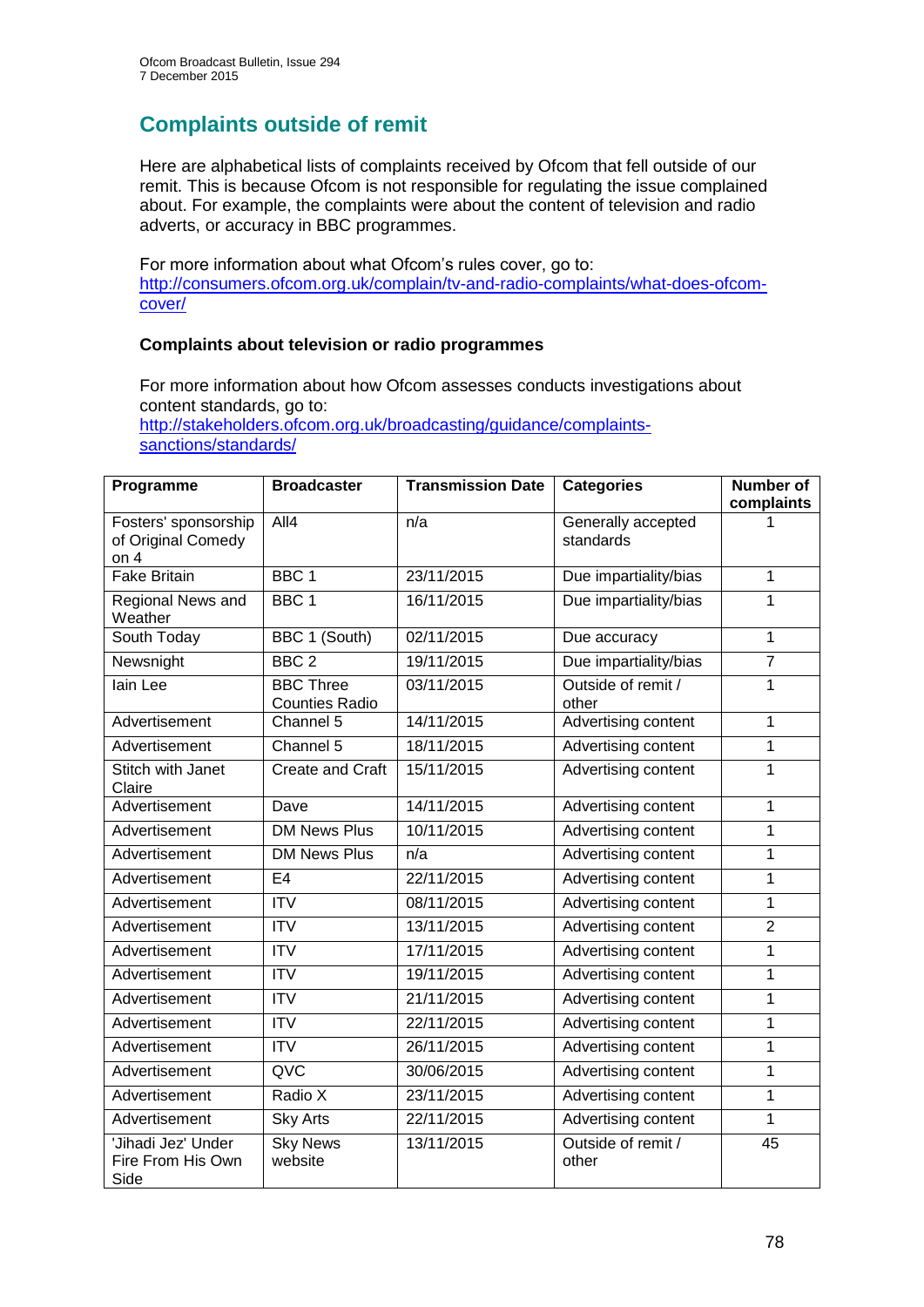| Programme     | <b>Broadcaster</b> | <b>Transmission Date</b> | Categories          | Number of<br>complaints |
|---------------|--------------------|--------------------------|---------------------|-------------------------|
| Advertisement | Talksport          | 20/11/2015               | Advertising content |                         |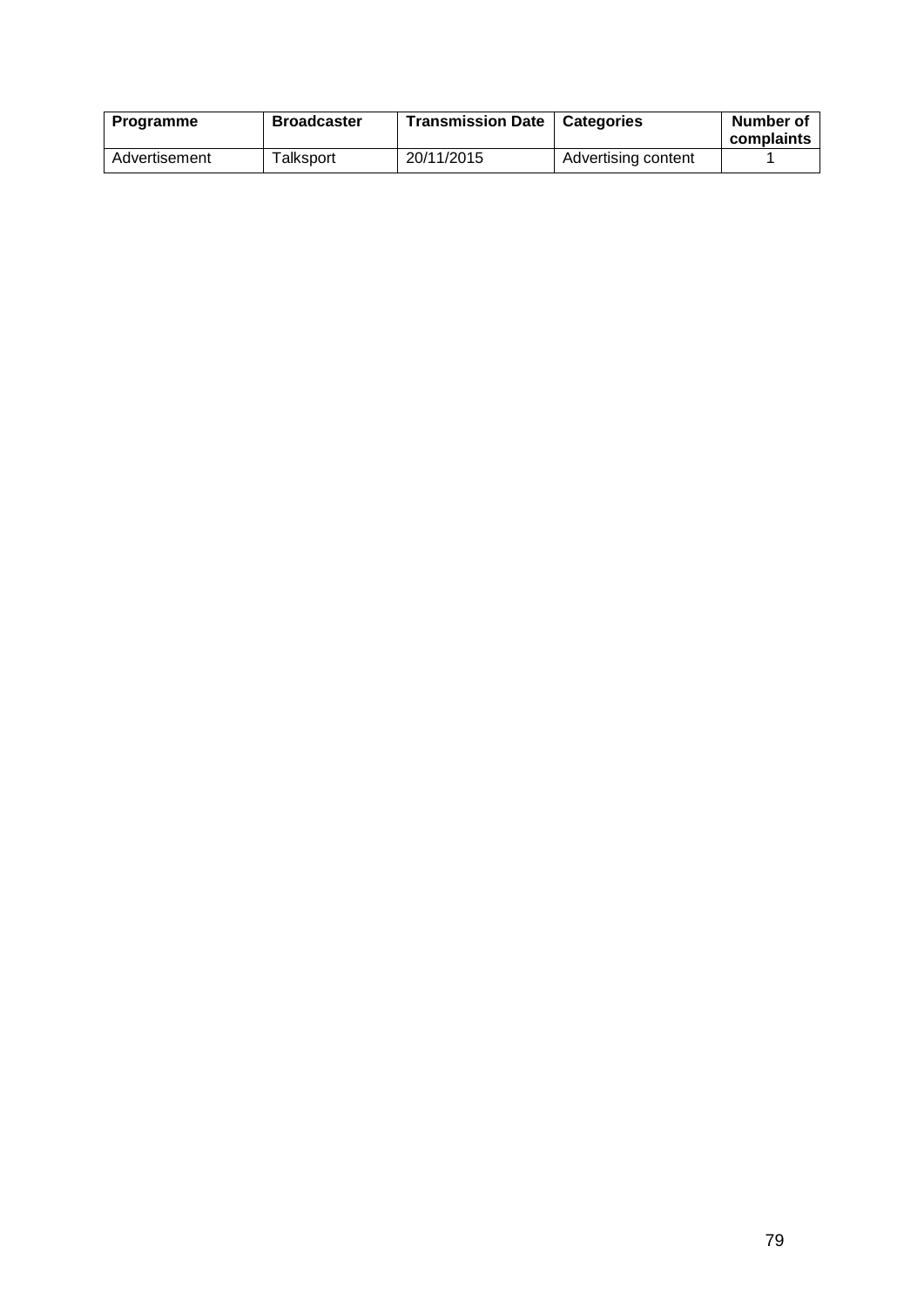# **Investigations List**

If Ofcom considers that a broadcaster may have breached its codes, a condition of its licence or other regulatory requirements, it will start an investigation.

#### **It is important to note that an investigation by Ofcom does not necessarily mean the broadcaster has done anything wrong. Not all investigations result in breaches of the licence or other regulatory requirements being recorded.**

Here are alphabetical lists of new investigations launched between 14 and 27 November 2015.

### **Investigations launched under the Procedures for investigating breaches of content standards for television and radio**

| Programme                 | <b>Broadcaster</b>                 | <b>Transmission date</b> |
|---------------------------|------------------------------------|--------------------------|
| <b>News</b>               | Al Jazeera Eng                     | 17 October 2015          |
| <b>News</b>               | Bay FM                             | 13 October 2015          |
| Noreen Khan               | <b>BBC Asian</b><br><b>Network</b> | 12 November 2015         |
| Jessie                    | Disney Channel                     | Various                  |
| <b>Geo News</b>           | <b>Geo News</b>                    | 28 October 2015          |
| Nick Ferrari              | <b>LBC 97.3 FM</b>                 | 16 November 2015         |
| Programming               | Now Music                          | Various                  |
| Advertising minutage      | <b>Sikh Channel</b>                | 13 October 2015          |
| Love / Hate (trailer)     | Spike                              | 15 November 2015         |
| <b>Big Church Day Out</b> | <b>TBN UK</b>                      | Various                  |

For more information about how Ofcom assesses complaints and conducts investigations about content standards, go to: [http://stakeholders.ofcom.org.uk/broadcasting/guidance/complaints](http://stakeholders.ofcom.org.uk/broadcasting/guidance/complaints-sanctions/standards/)[sanctions/standards/.](http://stakeholders.ofcom.org.uk/broadcasting/guidance/complaints-sanctions/standards/)